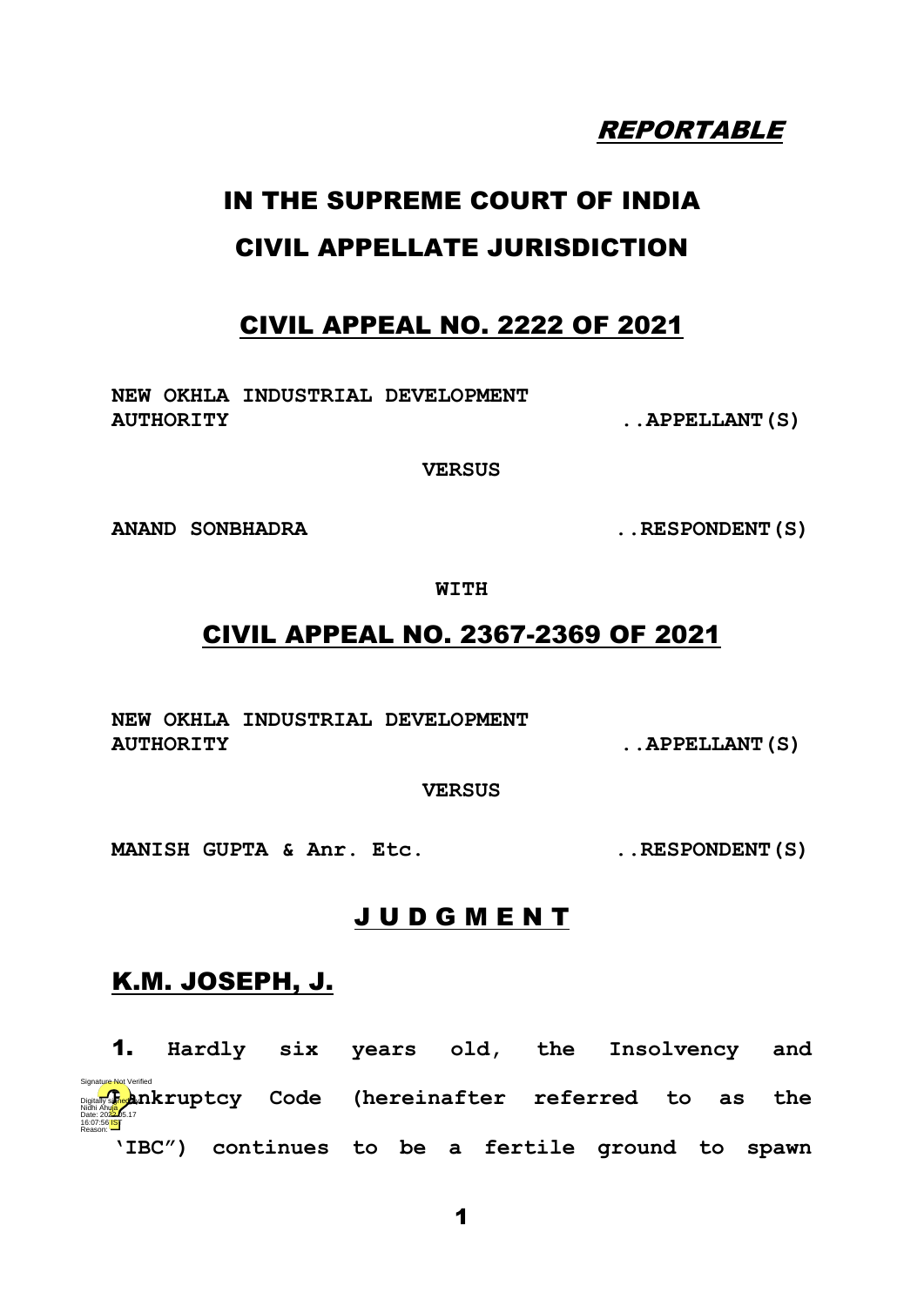**litigation. Born in the year 2016, the IBC this time around has given rise to the question as to whether the appellant would be a financial creditor and entitled to be so treated in the Corporate Insolvency Resolution Process (CIRP, in short) commenced against the corporate debtor under the 'IBC'.** 

## THE APPEALS

## CIVIL APPEAL NO.2222/2021

2. **The appellant 'NOIDA' initially submitted Form 'B' and claimed as an operational creditor in regard to the dues outstanding under the lease. Subsequently the appellant filed a claim in Form 'C' and claimed as a financial creditor. There was some correspondence which reveals that the appellant insisted upon being treated as a financial creditor. Finally, the matter was considered by the adjudicating authority (NCLT) which held that there was no financial lease in terms of the Indian Accounting Standards and there was no financial debt. By the impugned order, NCLAT has affirmed the view taken by the NCLT. Hence the appeal.**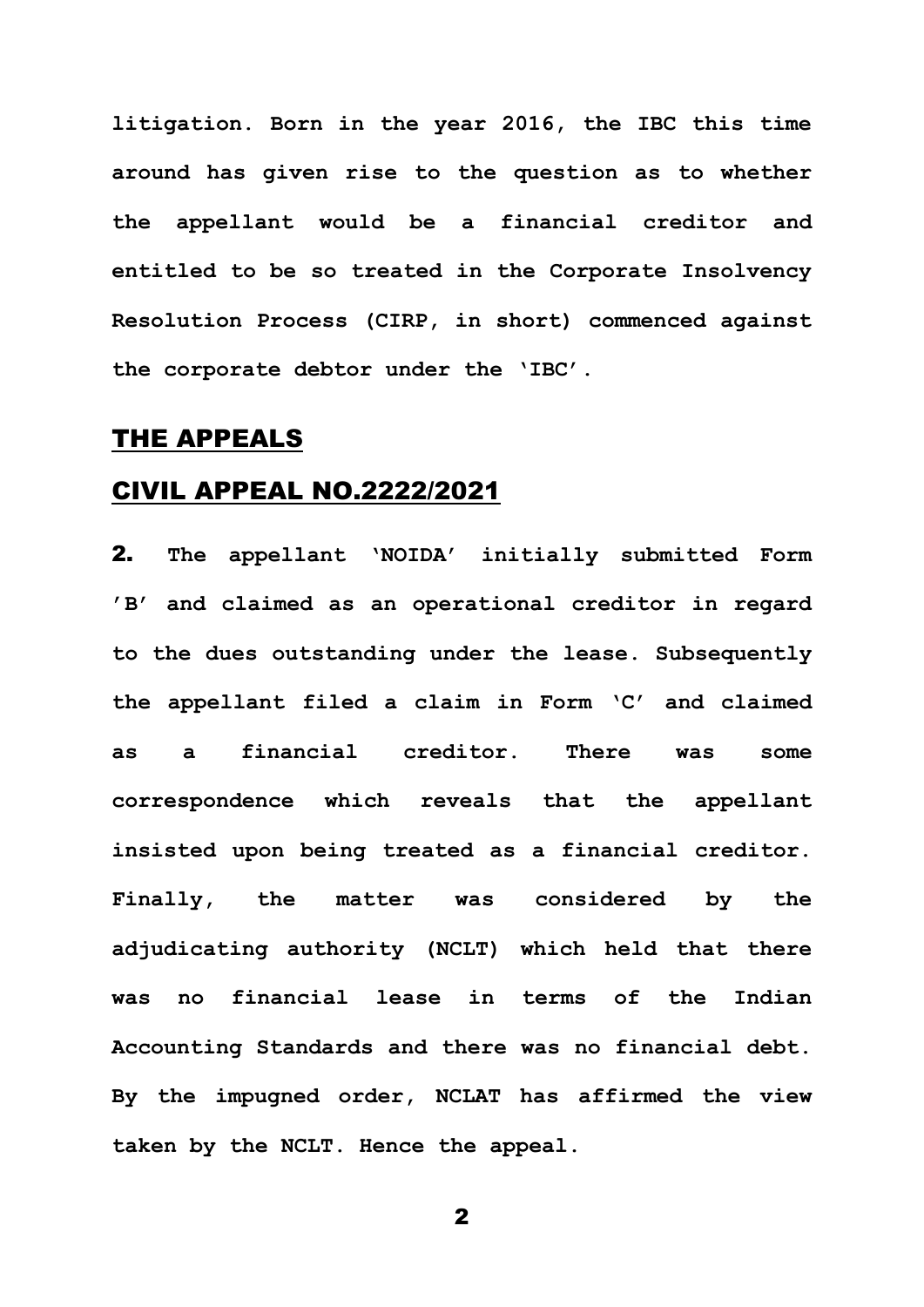### CIVIL APPEAL NOS.2367-2369 OF 2021

3. **The appellant in 2222 of 2021 is the appellant in this case also. The appeal is filed against an interim order passed by the NCLAT staying the order passed by the NCLT. By the order passed by the NCLT, the appellant herein was directed to be admitted as a financial creditor and adjudicating authority also directed to admit the whole of the claim of the appellant. In view of the order passed, which is the subject matter of C.A. No. 2222/2021, NCLAT found it fit to pass an order staying the order passed by the NCLT. Hence the appeals.**

4. **Since a common question arises namely whether the appellant is entitled to be treated as a financial creditor within the meaning of the IBC, we are rendering the common judgment.** 

5. **We have heard Shri Tushar Mehta, Learned Solicitor General appearing for the appellant in C.A. No.2222/2021 and Smt. Madhavi Divan, learned Additional Solicitor General for the appellant in C.A. No.2367-2369/2021. We have also heard Shri Ritin**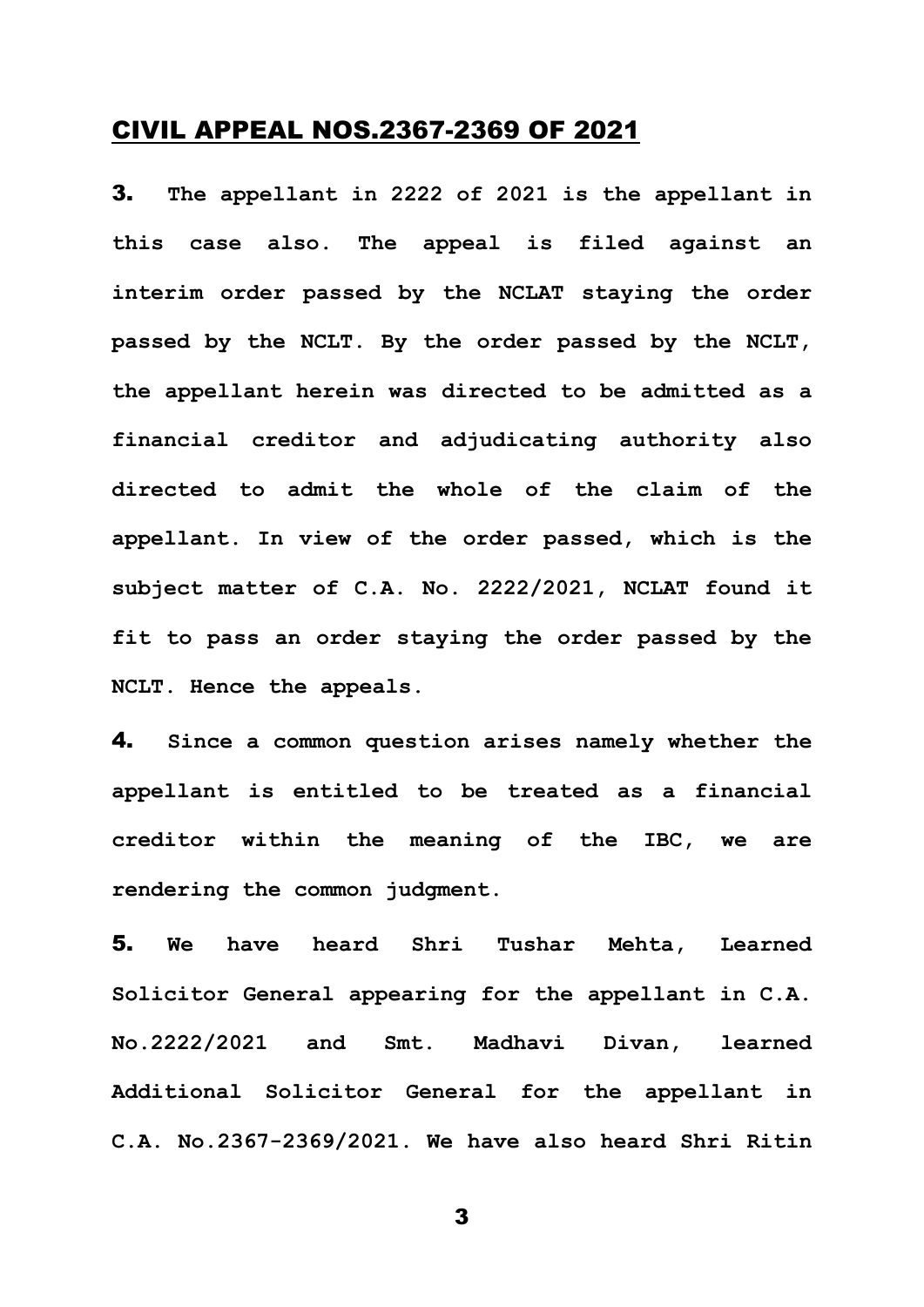**Rai, learned Senior Counsel appearing on behalf of the respondent in CA 2222/2021. Besides we heard Dr. A.M. Singhvi, learned Senior Counsel who was allowed to intervene in the matter on the basis that there is a case involving the appellant NOIDA which is pending consideration. We also heard Shri Devashish Bharuka on behalf of the first respondent in C.A. Nos. 2367-2369/2021.** 

## THE LEASE

6. **The terms of the lease are as found in C.A. No. 2222/2021. The lease was entered into on the 30th day of July, 2010. The appellant is the lessor described as the Authority under Section 3 of the Uttar Pradesh Industrial Area Development Act, 1976 (hereinafter referred to as the 'UPIAD Act'). The lease deed recites that the leasehold property forms part of the land acquired under the Land Acquisition Act and developed by the lessor for the purposes of setting up of an 'Urban and Industrial Township'. The purpose of the lease is the construction of the residential flats according to the setback and building plan**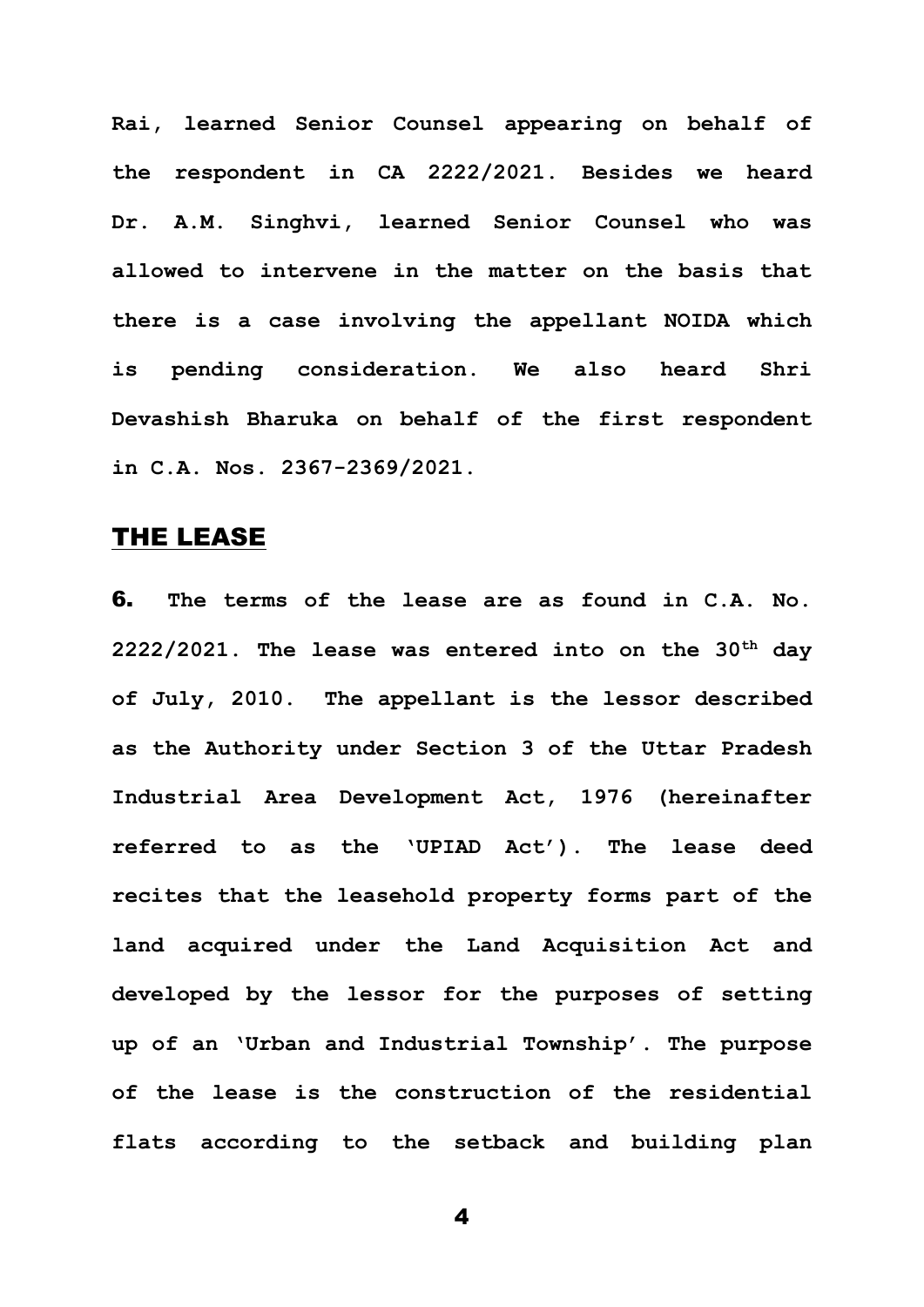**approved by the appellant. The lessee earned its right as lessee under the process of two bid tender system in favour of a consortium of which it is a member. The lease deed provides that the shareholding of the lessor shall remain unchanged till the temporary occupancy/completion certificate of at least the first phase of the project is obtained from the lessor and the lessee is permitted to transfer upto 49% of the shareholding subject to conditions. Thereafter, it is recited that of the consideration of Rs.46,14,69,996.50, 10% stood paid. The lease deed further contemplated moratorium of 24 months from the date of allotment. Only the interest at 7% per annum compounded half yearly which accrued during the moratorium period shall be payable in equal half yearly instalments. The lease deed further contemplated payment of the balance 90% of the amount after expiry of the moratorium in 16 half yearly instalments along with interest as specifically set out. Relevant portions of the lease deed to be noticed read as follows:**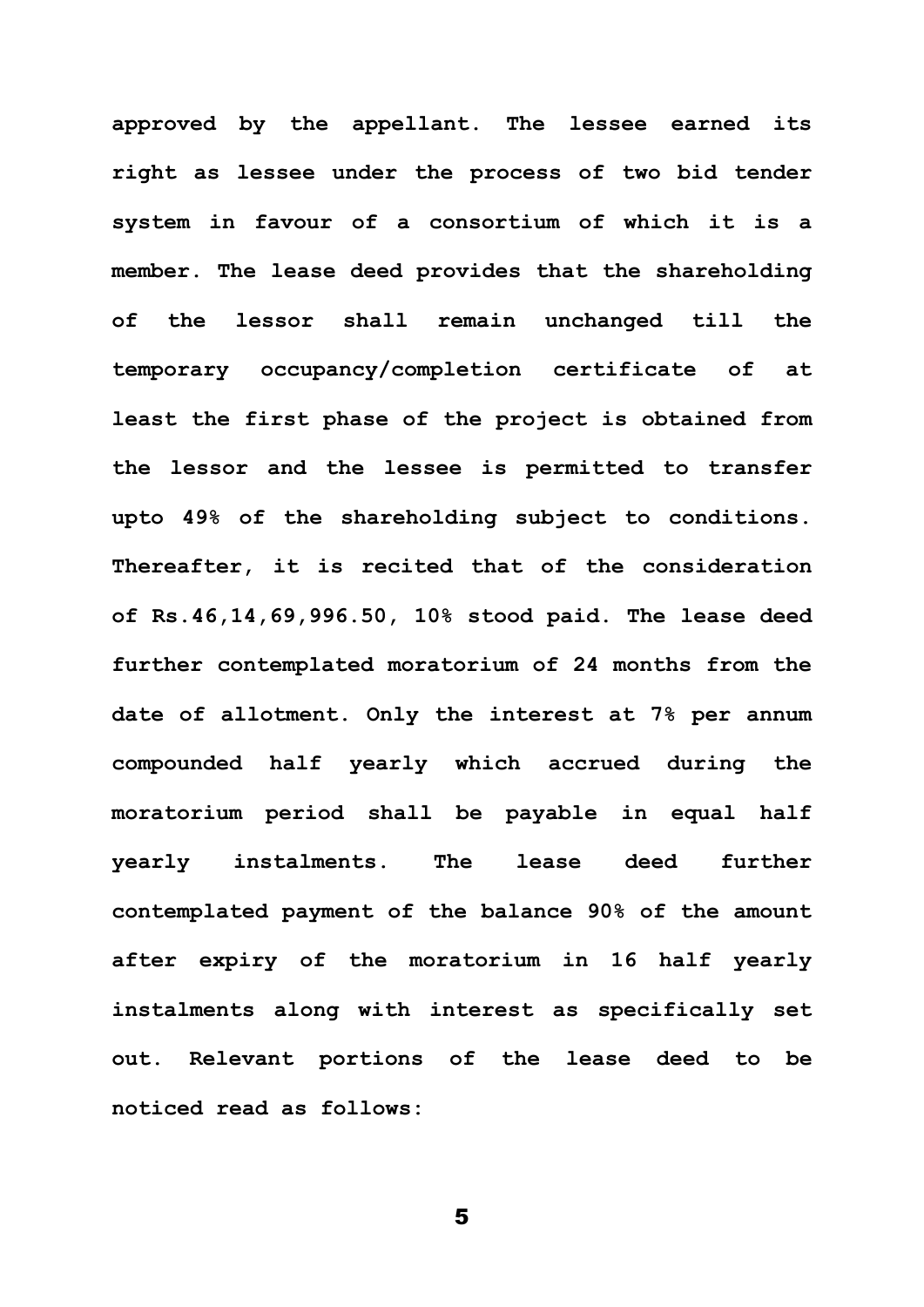**"And also, in consideration of the yearly lease rent hereby reserved and the covenants provisions· and agreement herein contained and on the part of the Lessee. to be respectively paid observed and performed, the Lessor doth hereby demise on lease to the lessee! that plot of land numbered as Group Housing Plot No.GH-5/B, Sector-137, In the NOIDA, Distt. Gautam Budh Nagar (U.P.) contained by measurement 22,565.77 Sq. mtrs. be the same a little more or less and bounded:**

**On the North by : As per Site On the South by : As per Site On the East by : As per Site On the West by : As per Site**

**And the said plot is more clearly delineated and shown In the attached plan and therein marked red.**

**TO HOLD the said plot (hereinafter referred to as the demised premises with their appurtenances up to the lessee for the term of 90 (ninety) years commencing from 30, JULY, 2010 except and always reserving to the Lessor.**

**a) A right to lay water mains, drains, sewers or electrical wires under or above the demised premises, if deemed necessary by the Lessor in developing the area.**

**b) The Lessor reserves the right to all mine and minerals, claims, washing goods, earth oil, quarries, over & under the allotted plot and full right and power at the time to do all acts and things which may be necessary or expedient for the purpose of searching for working and obtaining removing and enjoy the**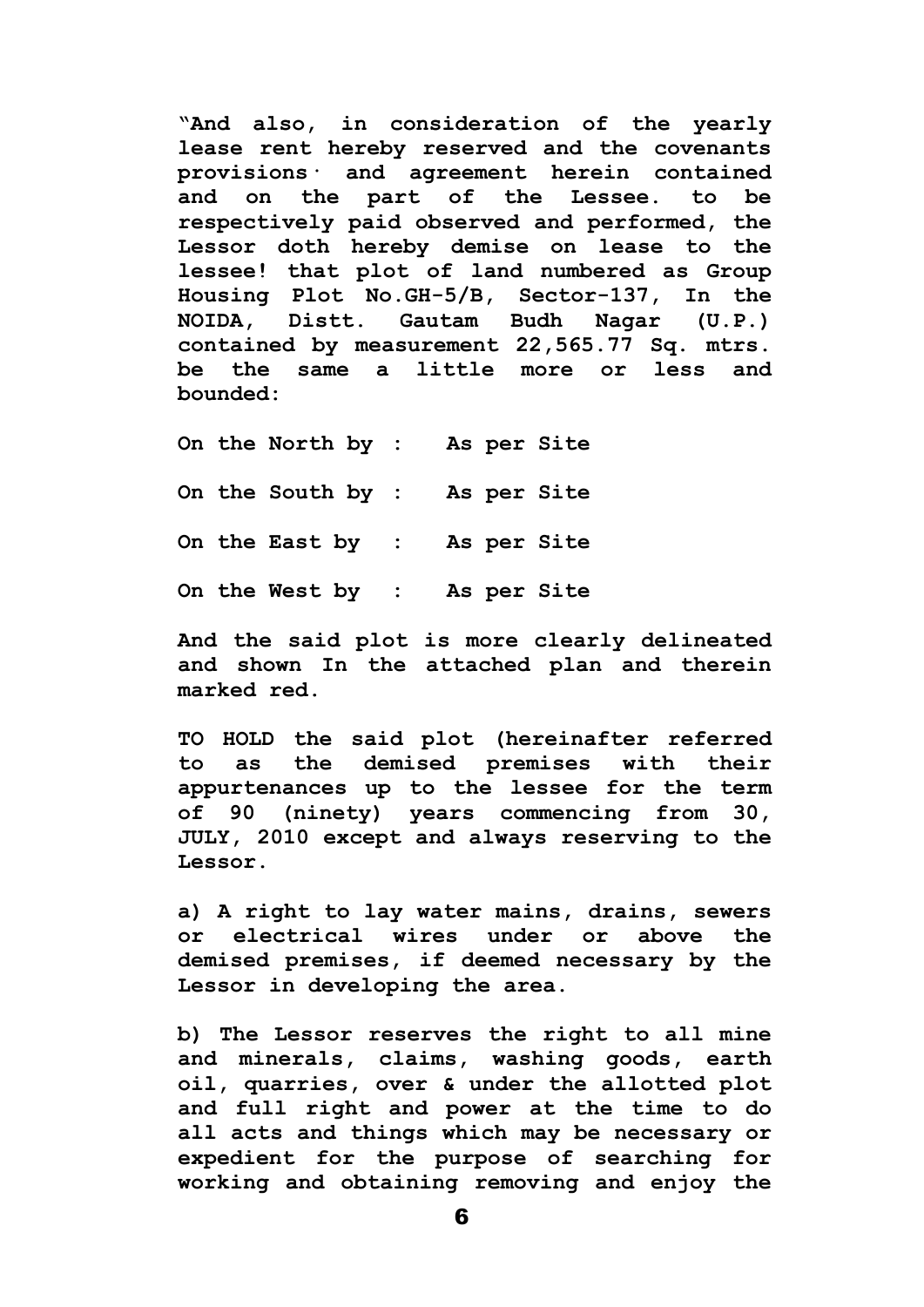**same Without providing or leaving any vertical support for the surface of the residential plot or for any building for the lime being standing thereon provided always that the lessor shall make reasonable compensation to the Lessee for all damages directly occasioned by the exercise of such rights. To decide the amount of reasonable compensation the decision of the Lessor will**

**be final and binding on the Lessee.**

**(II) AND THE LESSEE DOTH HEREBY DECLARE AND CONVENANTS WITH THE LESSOR IN THE MANNER FOLLOWING: .**

**a) Yielding and paying therefore yearly in advance during the said term unto the lessor In the month of MARCH for each year the yearly lease rent indicated below: -**

**(i) Lessee has paid Rs. 46,14,699;96 say Rs.46,14,700,00 as lease rent being 1% of the plot premium for the first 1O years of lease period.**

**(ii) The lease rent may be enhanced by 50% after every 10 years i.e., 1.5 times of the prevailing lease rent.**

**(ii) The lease rent shall be payable In \_advance every year. First such payment shall fall due on the date of execution of lease deed and thereafter, every year, on or before the last date of previous financial year.**

**(iv) Delay In payment of the advance lease rent will be subject to Interest @14% per annum compounded half yearly on the defaulted amount for the defaulted period.** 

**(v) The lessee has the option to pay lease rent equivalent to 11 years @ 1 % of the premium of the plot per year as 'One Time Lease Rent unless the Lessor decides to**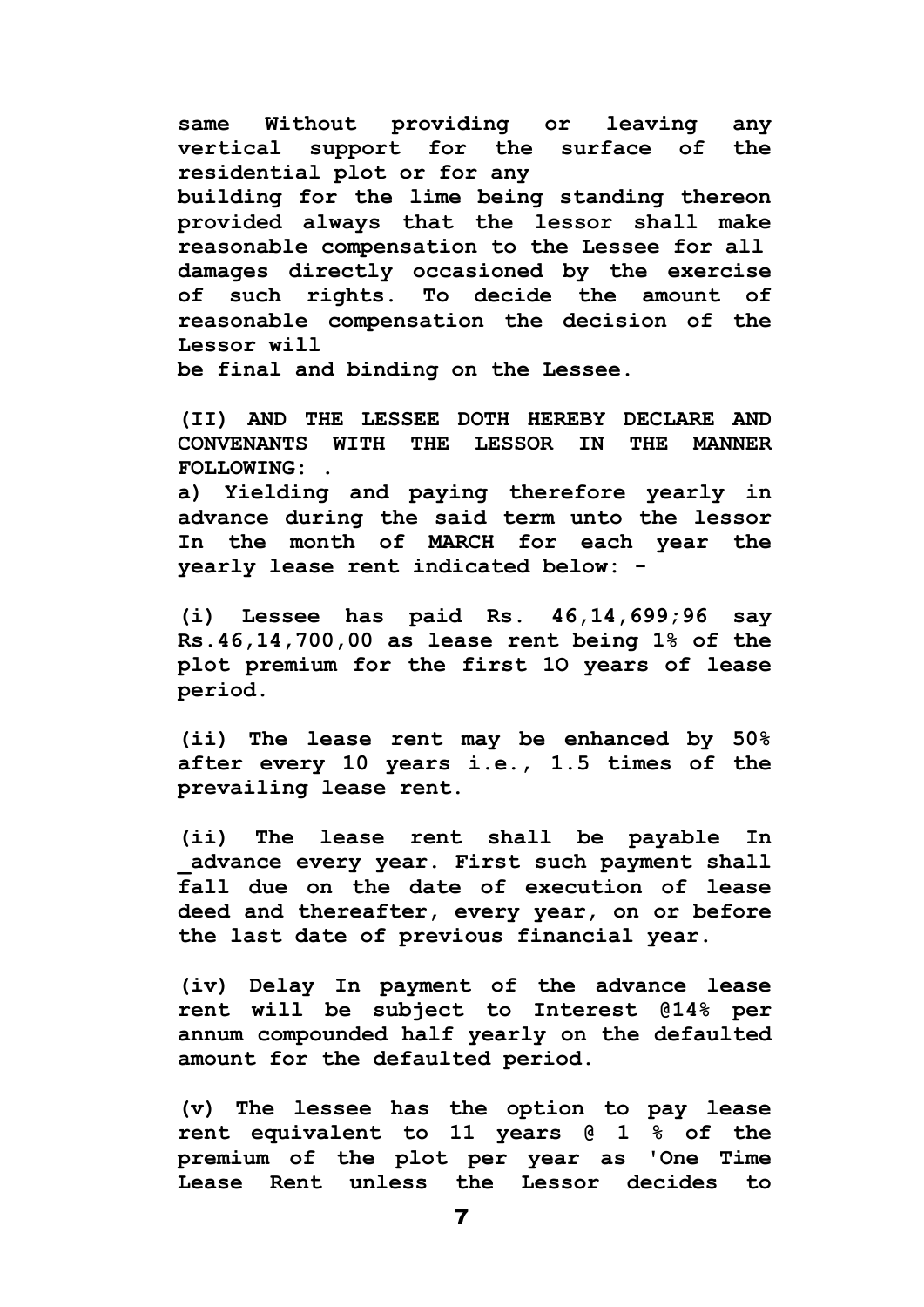**withdraw this facility: On payment of One Time Lease Rent, no further annual lease rent would be required to be paid for the balance lease· period. This option may be exercised at any time during the lease period provided the lessee has paid the earlier lease right due and lease rent already** *paid* **will not be considered· in One Time Lease Rent option.**

**b) The Lessee shall be liable to pay all rates, taxes, charges and assessment leviable by whatever name called for every description in respect of the plot of land or building constructed thereon assessed or Imposed from time to time by the lessor or any Authority/ Government. In exceptional circumstances the time of deposit for the payment due may be extended by\_the lessor. But in such case of extension of time an interest@ 14% p.a. compounded every half yearly shall be charged for the defaulted amount for such delayed period. In case lessee fails to pay the above charges it would be obligatory on the part or Its members/ sub lessee to pay proportional charges for the allotted areas.**

**c) The Lessee shall use the allotted plot for construction of Group Housing, however, the lessee shall be entitled to a lot the dwelling unit on sublease basis to its allottee and also provide space for facilities like Roads, Parks etc. as per their requirements, convenience with the allotted plot, fulfilling requirements or building bye-laws and prevailing and under mentioned terms and conditions to the lessor. Further transfer/sub lease shall be governed by the transfer policy of Lessor:**

**(i) Such allottee/sub lessee should be citizen of India and competent to contract.**

**(ii) Husband/wife and their dependent children will not be separately eligible for**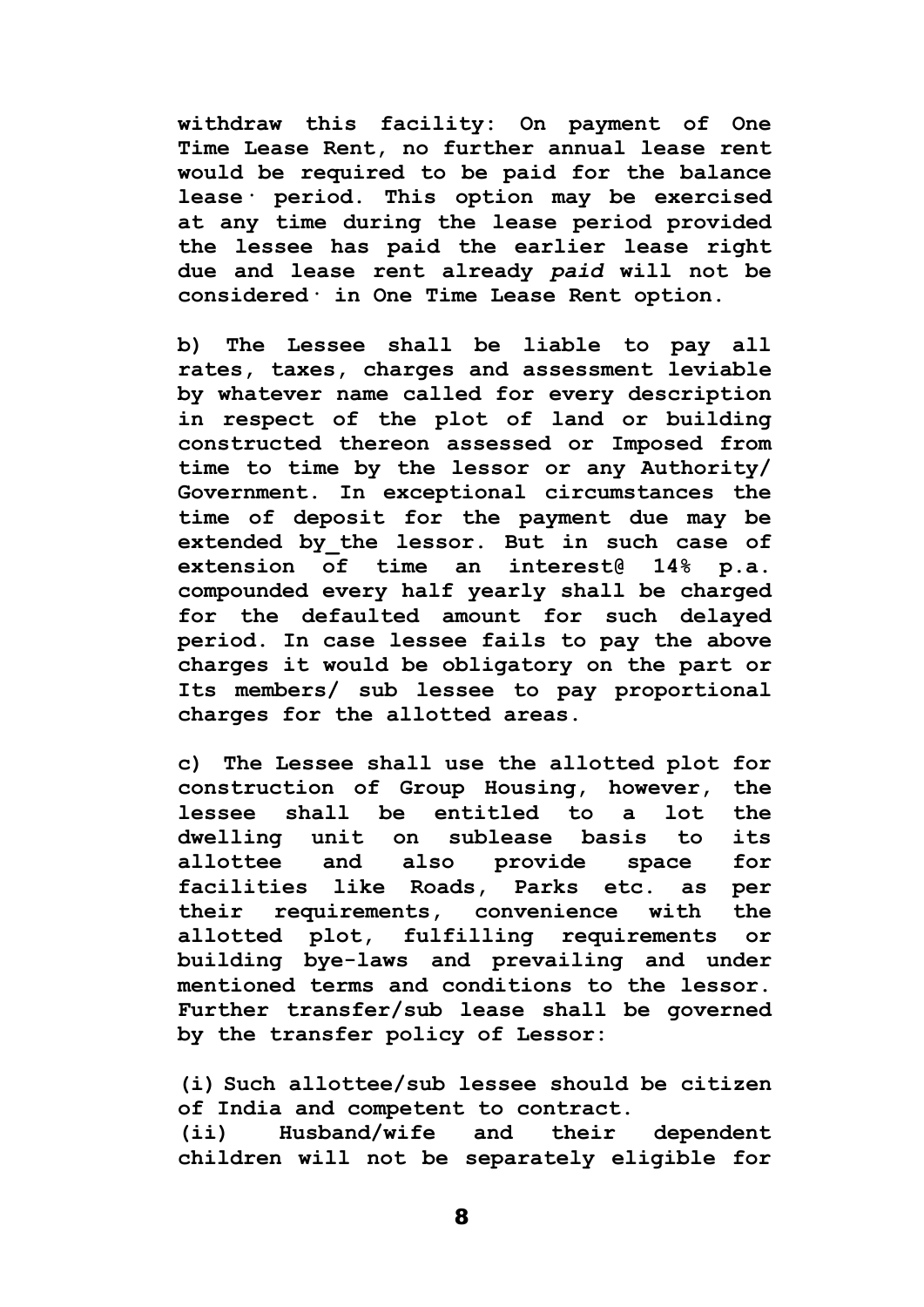**the purpose of allotment and shall be treated as single entity.**

**(iii) The permission for part transfer of plot shall not be granted under any circumstances. The Lessee shall not be entitled to complete transaction for sale, transfer, assign or otherwise part with possession of the whole or any part of the building constructed thereon before making payment according to the schedule specified in the lease deed of the plot to the Lessor. However, after making payment of premium of the plot to the lessor as per schedule specified in the lease deed, permission for transfer of built up flats or to part with possession of the whole or any part of the building constructed on the group housing plot, shall be granted and subject to payment of transfer chargers as per policy prevailing at the time of granting such permission of transfer. However, the Lessor, reserves the right to reject any transfer application without assigning any reason. The lessee will also be required to pay transfer charges as per the policy prevailing at the time of such permission of transfer.** 

**The permission to transfer the part Or the built up space will be granted subject to execution of tripartite sub- lease deed which shall be executed in a form and format as prescribed by the lessor." On the fulfillment of the following conditions: -**

**a) The Lease Deed of plot has been executed and the Lessee has made the payment according to the schedule specified in the lease deed of the plot, interest and one time lease rent. Permission of sub-lease deed shall be granted phasewise on payment of full premium (with interest upto the date of deposit) of the plot of that phase.**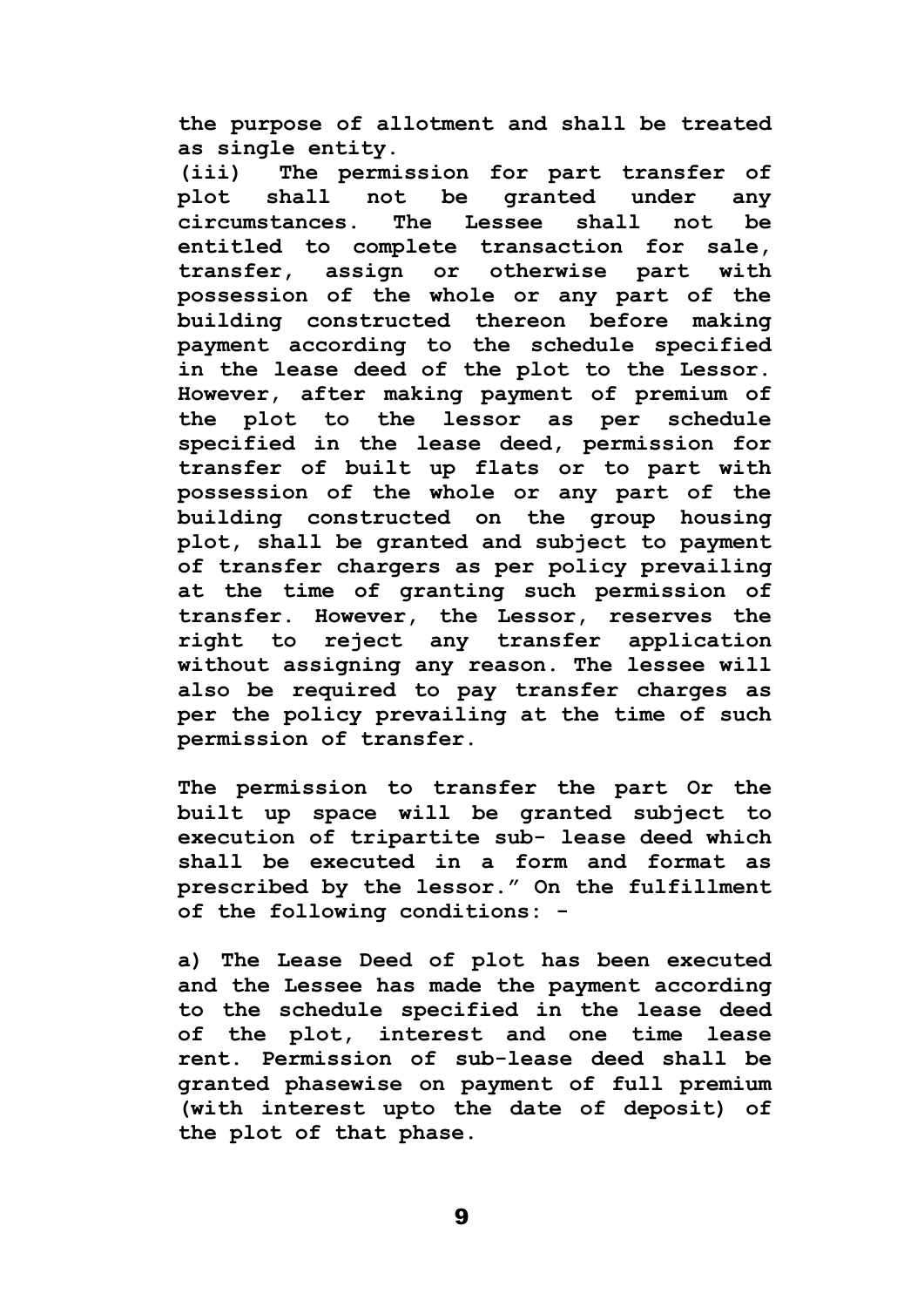**b) Every sale done by the lessee shall have to be registered before the physical possession of the property is handed over.**

**c) The Lessee has obtained building occupancy certificate from Planning Department, Greater Noida (Lessor).**

**d) The Lessee shall submit list of individual allottees of flats within 6 months form the date of obtaining occupancy certificate.**

**e) The Lessee shall have to execute tripartite sub lease in favour of the individual allottees for the developed flats/plots in the form and format as prescribed by the LESSOR.**

**f) The Sub-Lessee undertakes to put to use the premises for the residential use of residential area only.**

**g) The Lessee shall pay an amount of Rs. 1000/- towards processing fee and proportionate (pro-rate basis) transfer charges and lease rent as applicable at the time of transfer and shall also execute sub lease deed between Lessor, Lessee and proposed transferee (sub-Lessee). The Lessee/ Sub Lessee shall also endure adherence to the building regulations and directions of the Lessor. The Lessee as well as sub Lessee shall have to follow rules and regulations prescribed in respect of lease hold properties and shall have to pay the charges as per rules of the Lessor/Government of U.P. The transfer charges shall not be payable in case of transfer between son/daughter, husband/wife, mother/father and vice versa or between these six categories. A processing fee of Rs.1000/- will be payable in such case. The transfer of the flat in favour of 1 st sub-Lessee shall be allowed without any transfer charges but sub lease deed will be executed between the Lessor & Lessee and allottee. However, a processing fee of the Rs. 1000/- will be payable at the time of transfer/execution of the sub-lease deed. The physical possession of dwelling units/**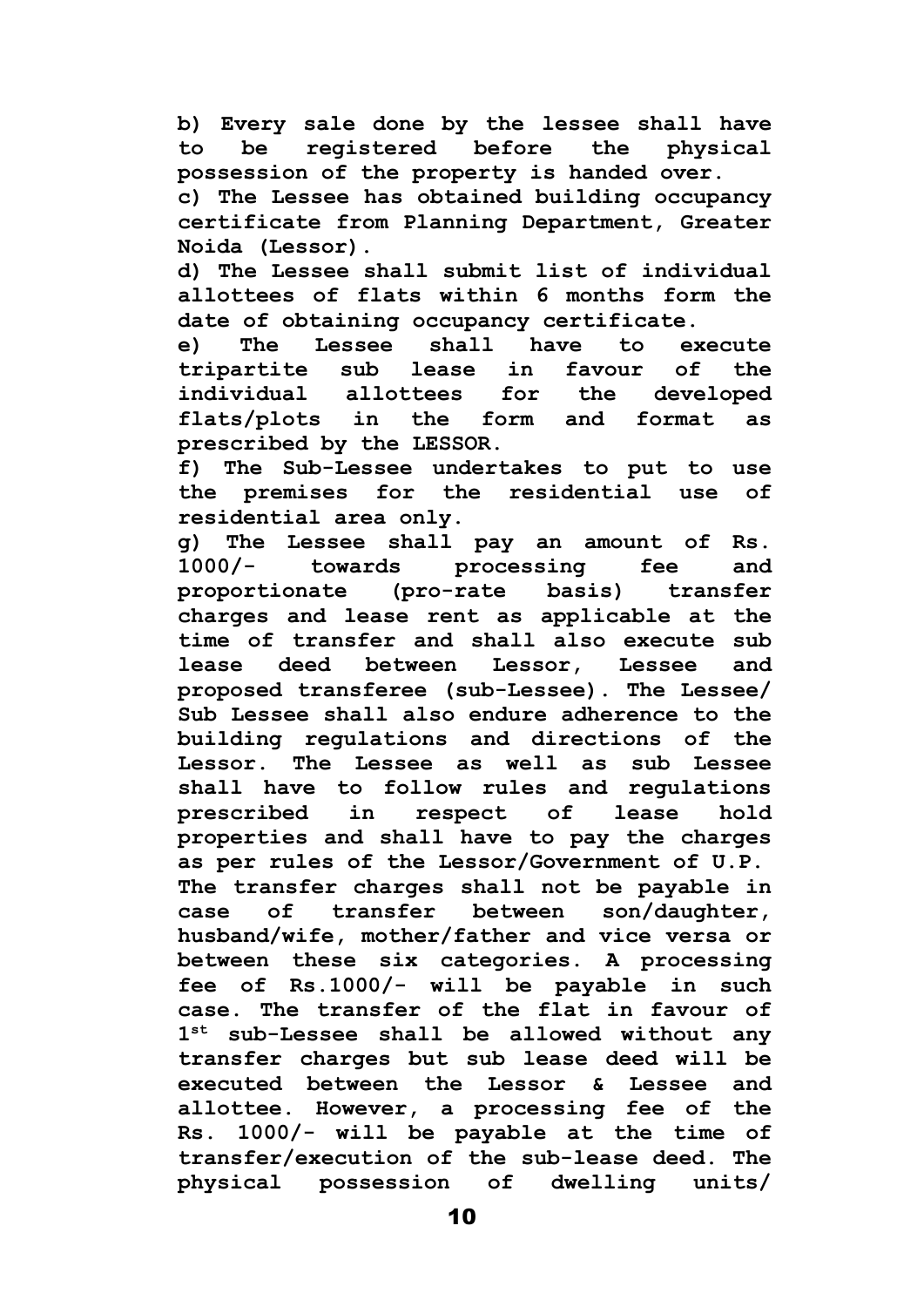**flats/plots will be permitted to be given after execution of sub-lease deed. i) Every transfer done by the Lessee shall have to be registered before the physical possession of the flat/ plot is handed over. J) Except otherwise without obtaining the completion certificate, the Lessee shall have the option to divide the allotted plot and to sub lease the same with the prior approval of lessor on payment of transfer charges. However, the area of each of such sub divided plot should not be less than 10,000 sq. metres. k) Rs.1000/- shall be paid as processing fee in each case of transfer of flat in addition** 

**to transfer charges.**

7. **Norms of development are specifically set out as maximum permissible FAR, maximum ground coverage and maximum height. The construction is to be completed in maximum five phases within a period of seven years from the date of execution of the lease deed. Delay specifically entitled the appellant to cancel, as also gave rise to power to extend time in the manner provided therein with penalty. The period of extension is fixed at 3 years with penalty. It further provided that further extension will normally be not permitted. If the lease is cancelled, the Lessee is to lose all rights and the building appurtenant thereto. The lessee is at total liberty**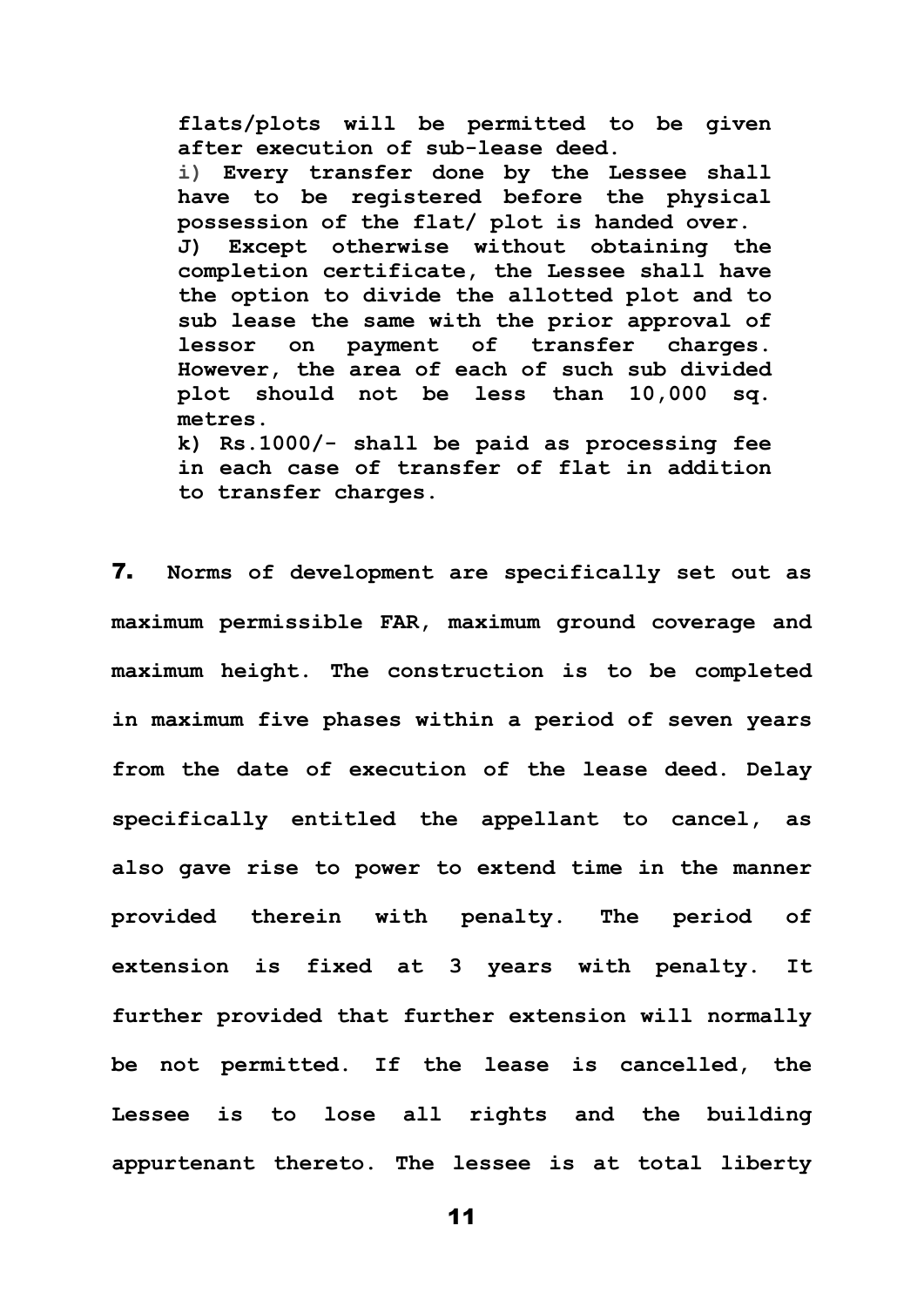**to design the size of the flat/plots. The FAR earmarked for commercial/institutional use would be admissible but the allottee/lessee may utilize the same for their residential use as per their convenience. The clause relating to mortgage reads as follows:** 

### MORTGAGE

**"The lessee may with prior permission of the Lessor, mortgage the land to any Financial Institution(s)/ Bank(s) for raising loan for the purpose of financing his investment in the project on receipt of payment by allottee or on receipt of assurance of payment by bank or under any other suitable arrangement. In mutual settlement amongst the LESSOR, developer and the financial institution(s)/ Bank(s). As regards the case of mortgaging the land to any Financial Institution(s)/ Bank(s) to mortgage the said land to facilitate the housing loans of the final purchasers, N.O.C may be issued subject to such terms and conditions as may be decided by the LESSOR at the time of granting the permission.** 

**Provided that in the event of sale or foreclosure of the mortgaged/ charged property the LESSOR shall be entitled to claim and recover such percentage, as decided by the LESSOR of the unearned increase in values of properties in respect of the market value of the said land as first chare, having priority over the said mortgage charge, the decision of the LESSOR in respect of the market value of the said land shall be final and binding on all the parties concerned.**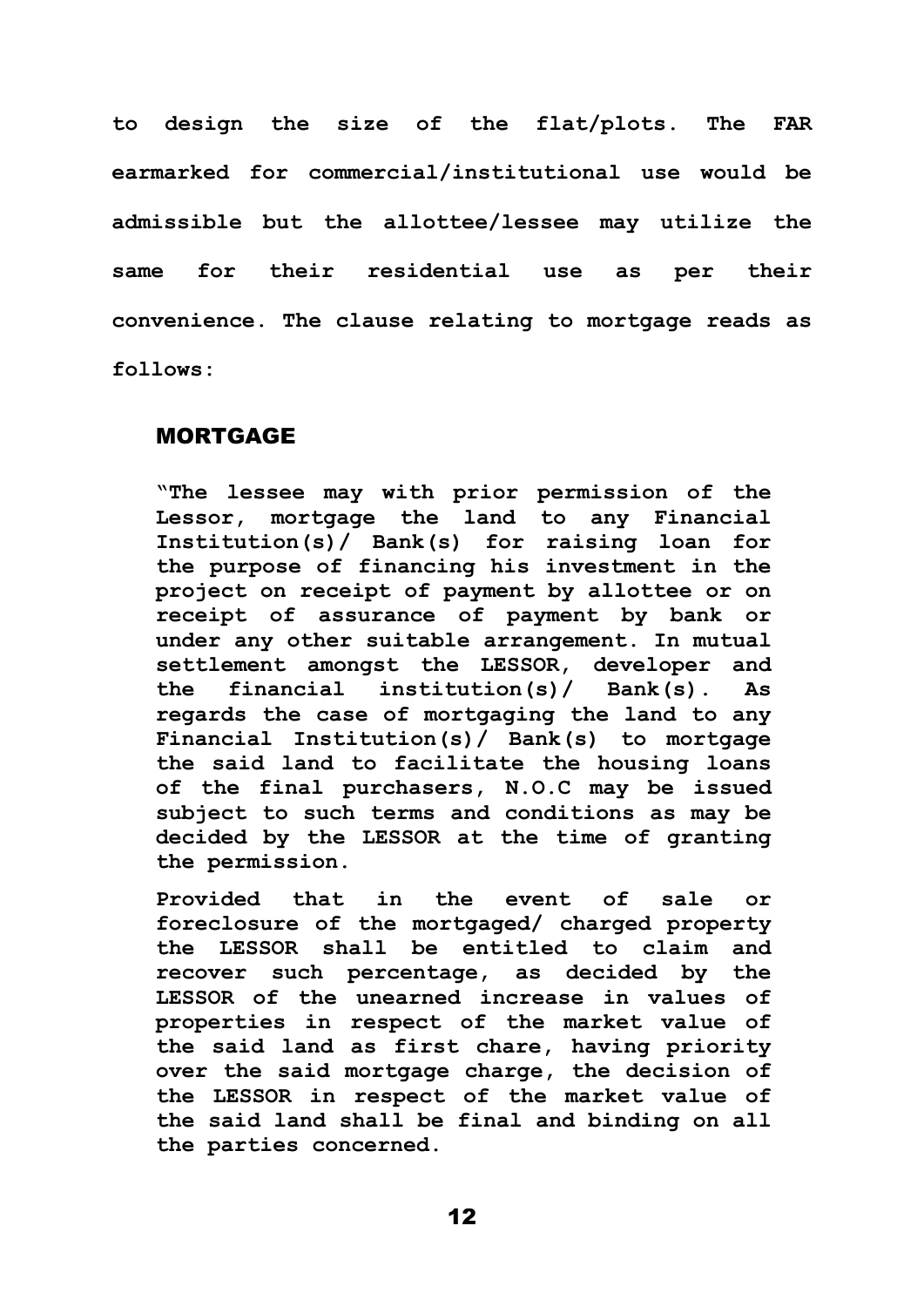**The LESSOR'S right to the recovery of the unearned increase and the pre-emptive right to purchase the property as mentioned herein before shall apply equality to involuntary sale or transfer, be it bid or through execution of decree of insolvency/court."**

**Transfer of plot is the next provision to notice and** 

**it reads as follows:**

**"TRANSFER OF PLOT**

**Without obtaining the completion certificate the lessee shall have the right to sub-divide the allotted plot into suitable smaller plots as per planning norms and to transfer the same to the interested parties upto 30.09.2010 with the prior approval of LESSOR on payment of transfer charges @ 2% of allotment rate. However, the area of each of such sub-divided plots should not be less than 20,000 sq. mtrs. However, individual flat/plot will be transferable with prior approval of the LESSOR as per the following conditions: -**

**(i) The dues of LESSOR towards cost of land shall be paid in accordance with the payment schedule specified in the Lease Deed before executing of sub-lease deed of the flat.**

**(ii) The lease deed has been executed.**

**(iii) Transfer of flat will be allowed only after obtaining completion certificate for respective phase by the Lessee.**

**(iv) The sub-lessee undertakes to put to use the premises for the residential use only.**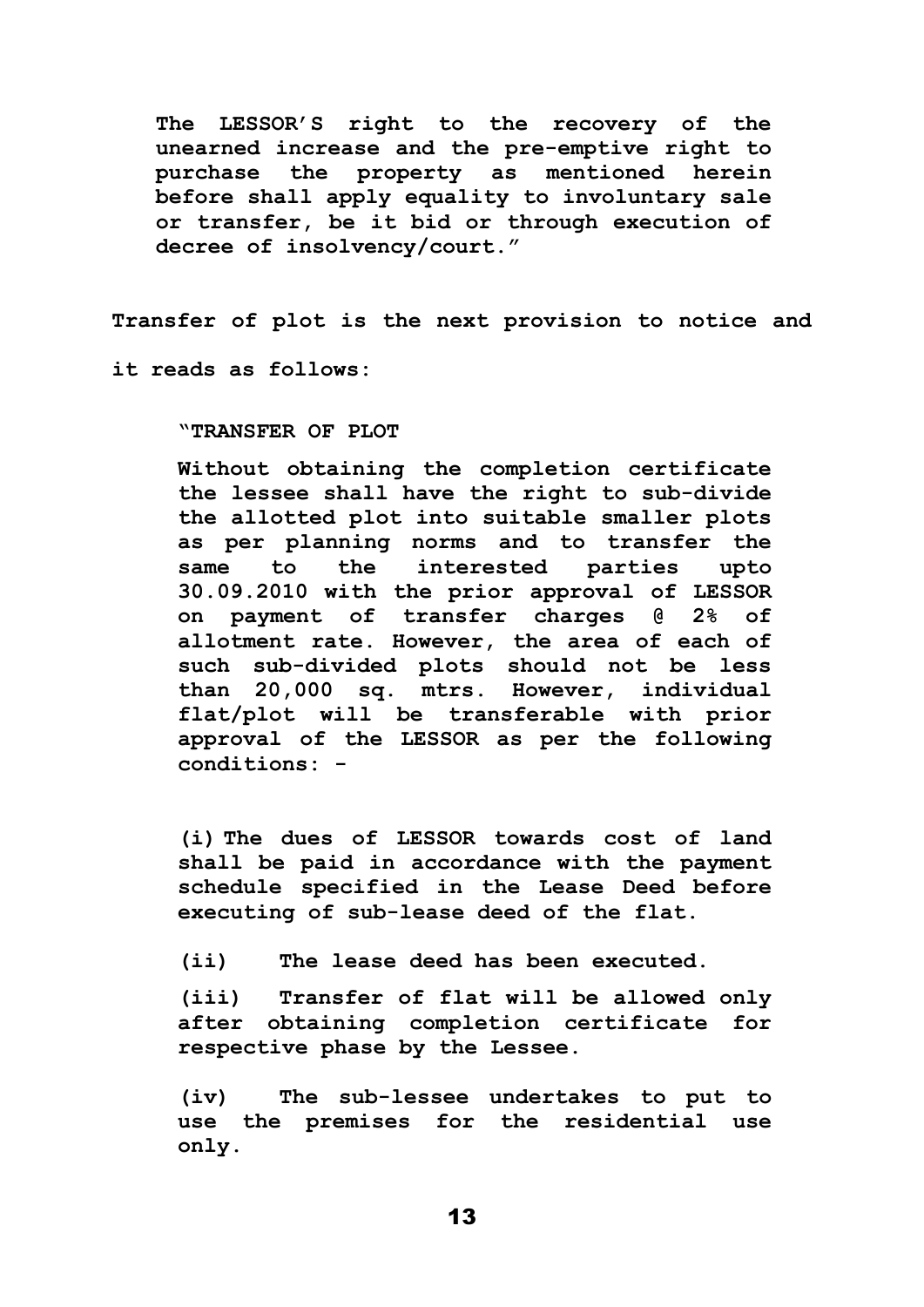**(v) The lessee has obtained building occupancy certificate from Building Cell, NOIDA.**

**(vi) First sale/transfer of a flat/plot to an allottee shall be through a Sub-lease/ Lease Deed to be executed on the request of the Lessee to the LESSOR in writing.**

**(vii) No transfer charges will be payable in case of first sale, including the built-up premises on the sub-divided plot(S) as described above. However, on subsequent sale, transfer charges shall be applicable on the prevailing rats as fixed by the LESSOR.** 

**(viii) Rs. 1000/- shall be paid as processing fee in in each case of transfer of flat in addition to transfer charges."**

8. **Under the heading "Misuse, addition, alteration etc.", it is provided that the lessee shall not use the flat for any purpose other than residential purpose. Violation would open the doors for cancellation. The lessee is liable to pay all rates, taxes, charges and assessment of every description imposed by any lessor empowered in this behalf, whether it be imposed on the plot or the building constructed thereon from time to time.** 

9. **Under the heading "Overriding power over dormant property", it is provided as under:**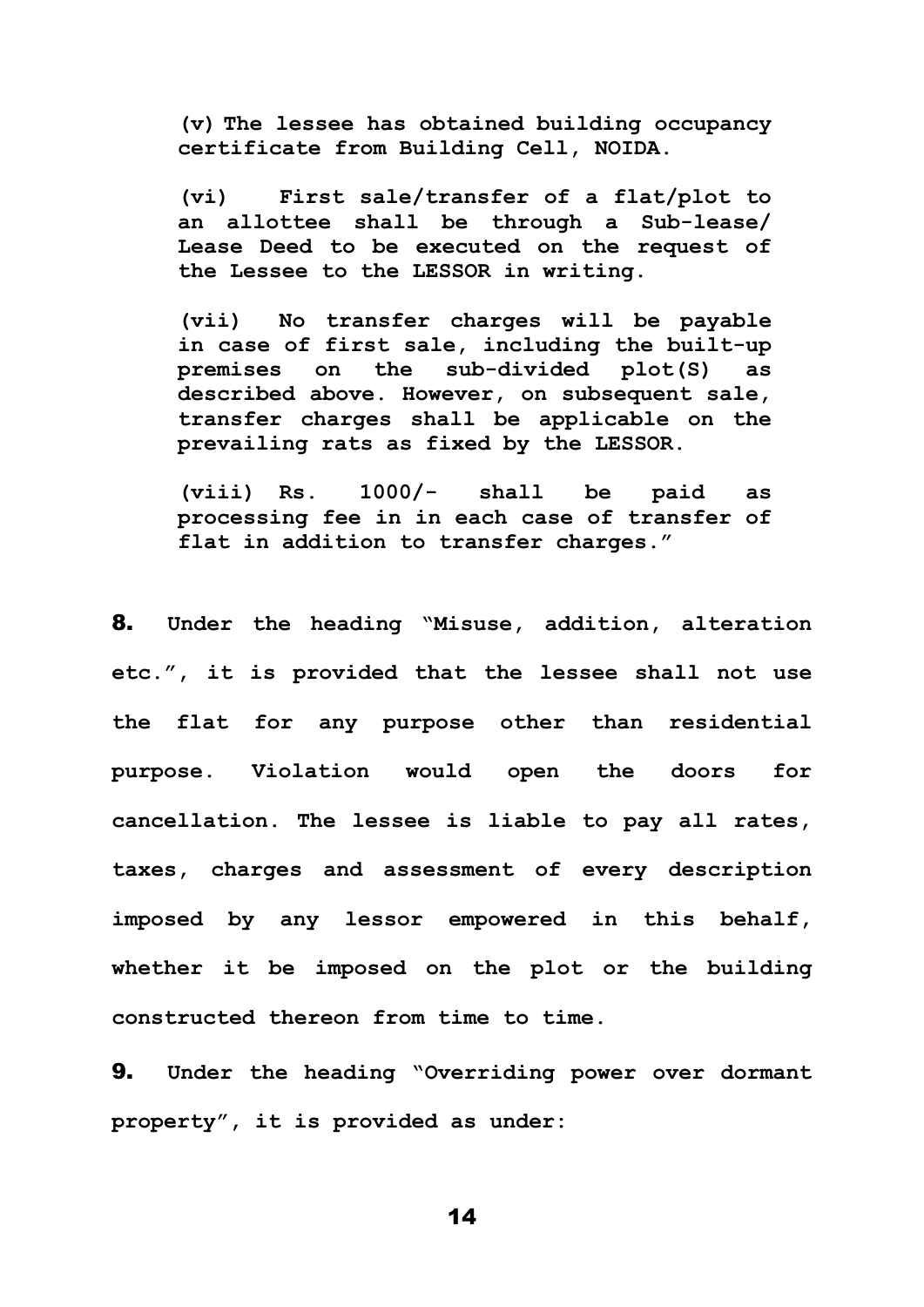## "OVERRIDING POWER OVER DORMANT PROPERTIES

**The lessor reserves the right to all mines, minerals, coals, washing gold earth's olls, quarries on or under the plot and full right and power at any time to do all acts and things which may be necessary or expedient for the purpose of searching for, working and obtaining removing and enjoying the same without providing or leaving any vertical support for the surface of the plot(s)/ flats or for the structure time being standing thereon provided always that the Lessor shall make reasonable compensation to the Lessee for all damages directly occasioned by exercise of the rights hereby reserved. The decision of the Chief Executive Office/ Lessor on the amount of such compensation shall be final and binding on the lessee/ sub-lessee."**

10. **The lessee is to maintain the premises. Under the head 'Maintenance', it is, inter alia, stated as follows:** 

**"5. The lessee/sub lessee shall make such arrangements as are necessary for the maintenance of the building and common services and · If the building Is not maintained properly. The Chief Executive Officer or any officer authorized by· Chief. Executive Officer of the Lessor will have power to get the maintenance done through the Lessor and recover the amount so spent from the lessee/sub lessee. The lessee/sub lessee will be individually and severally liable for payment of the maintenance amount. The**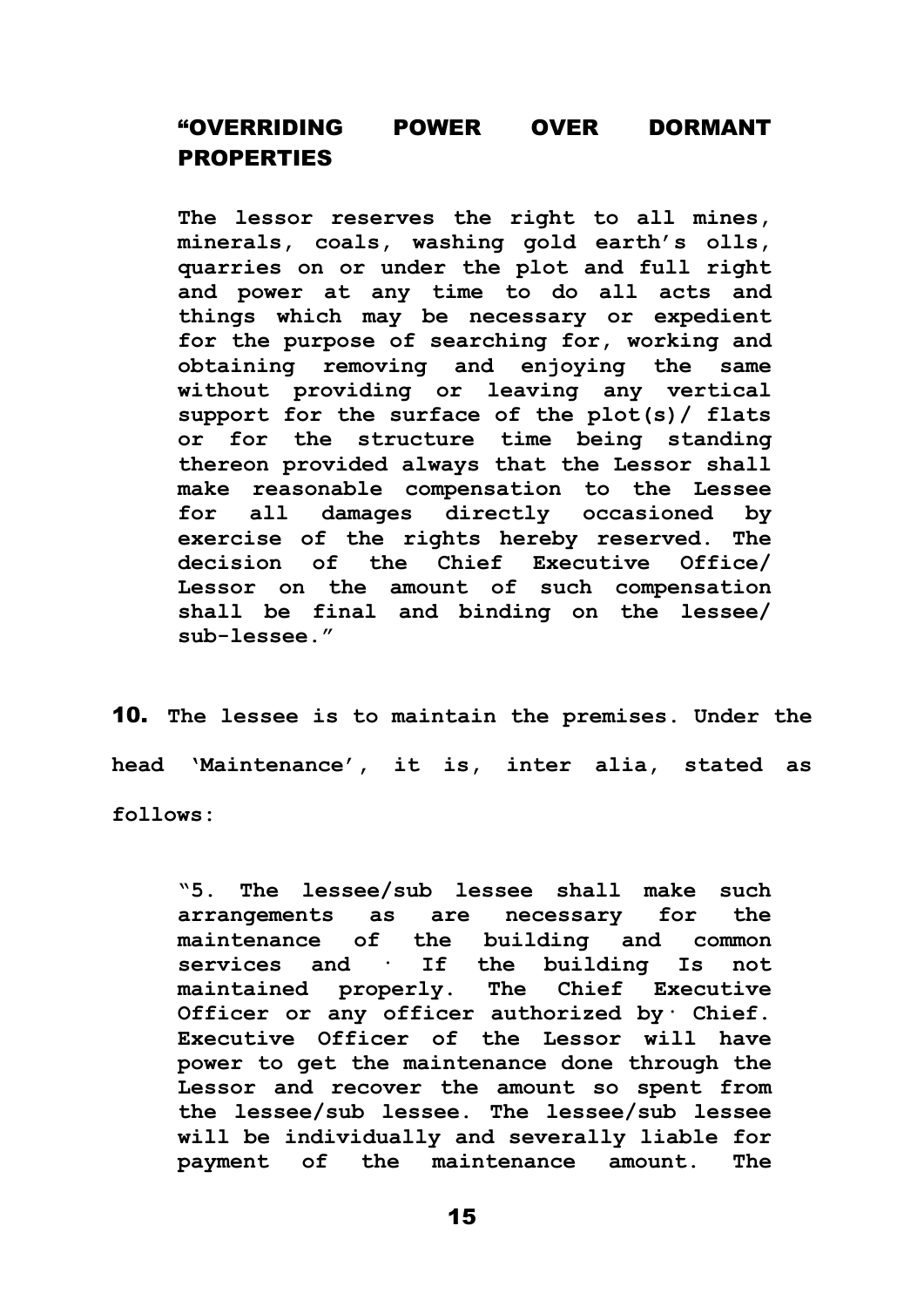**rules/regulation of UP Flat ownership act 1975 shall be applicable on the lessee/sub lessee. No objection on the amount spent for maintenance of the building the lessor shall be entertained and decision of the Chief Executive Officer of the Lessor In this regard shall be final."**

11. **Cancellation of lease deeds is separately provided as follows:**

#### "CANCELLATION OF LEASE DEED

**"In addition to the other specific clauses relating to cancellation, the Lessor, as the case may be, will be free to exercise its right of cancellation of lease in the case of:-**

**1. Allotment being obtained through misrepresentation/suppression of material facts, misstatement and/or fraud.**

**2. Any violation of directions issued or rules and regulation framed by Lessor or by any other statutory body.** 

**3. Default on the part of the lessee for breach/violation of terms and conditions of registration/allotment/lease and/or nondeposit of allotment amount.**

**4. If at the same time of cancellation, the plot is occupied by the Lessee thereon the amount equivalent to 25% of the total premium of the plot shall be fortified and possession of the plot will be resumed by the Lessor with structure thereon, if any, and the lessee will have no right to claim compensation thereof. The balance, if any shall be refunded without any interest. The**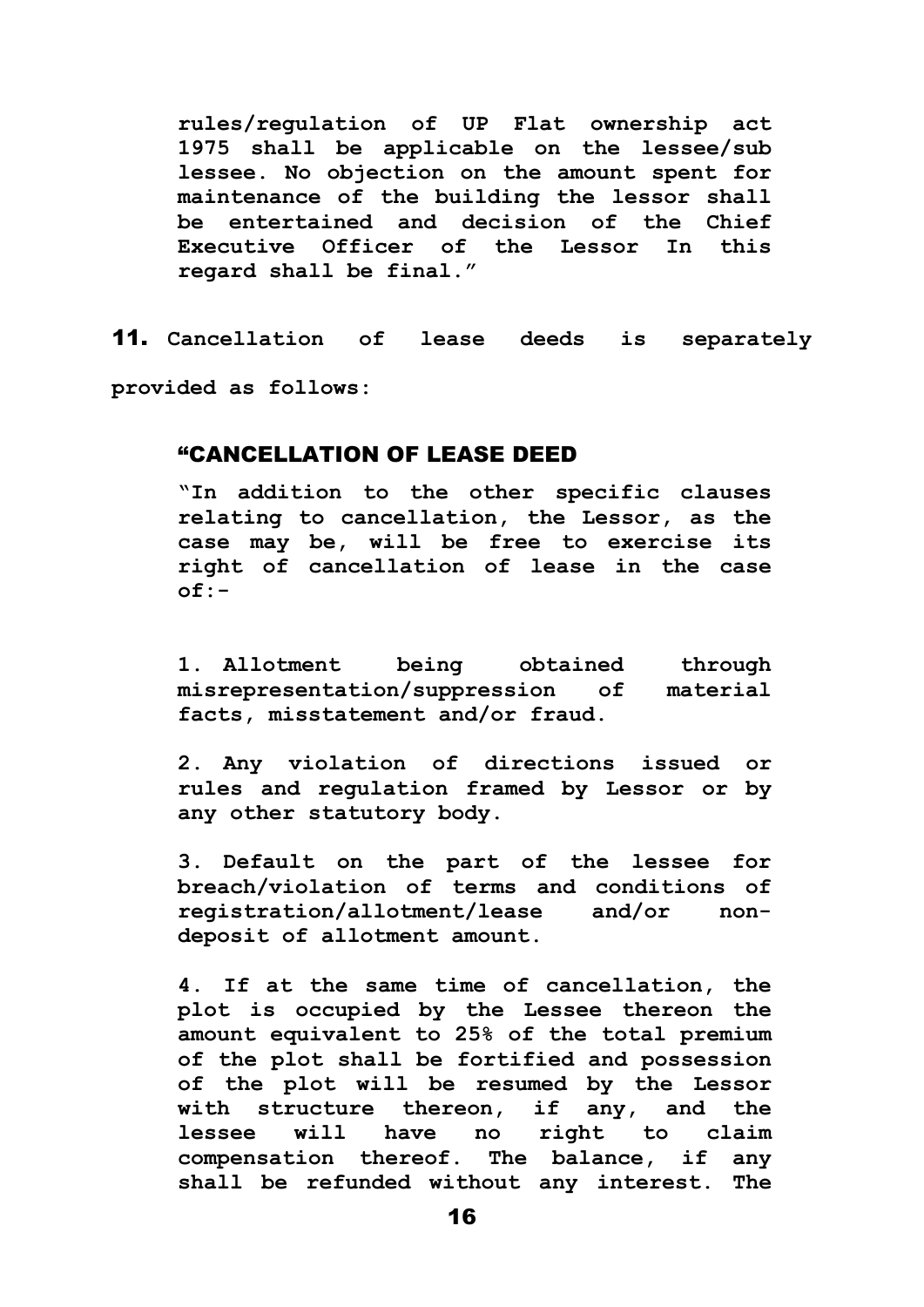**forfeited amount shall not exceed the deposited amount with the Lessor and no separate notice shall be given in this regard.**

**5. If the allotment is cancelled on the ground mentioned in sub clause 1 above, then the entire amount deposited by the lessee, till the date of cancellation shall be forfeited by the Lessor and no claim whatsoever shall be entertained in this regard."**

12. **We may also notice the provisions under other clauses:**

#### "OTHER CLAUSES

**1. The Lessor reserves the right to make such additions/ alternations or modifications in the terms and conditions of allotment/lease deed/sub lease deed from time to time, as may be considered just and expedient.**

**2. In case of any clarification or interpretation regarding these terms and conditions the decision of Chief Executive Officer or the lessor shall be final and binding.**

**3. If due to any "Force Majeure" or such circumstances beyond the lessor's control, the lessor is unable to make allotment or facilitate the Lessee to undertake the activities in pursuance of executed lease deed, the deposits depending on the stages of payments will be refunded along with simple interest @ 4% p.a., if the delay in refund is more than one year from such date.**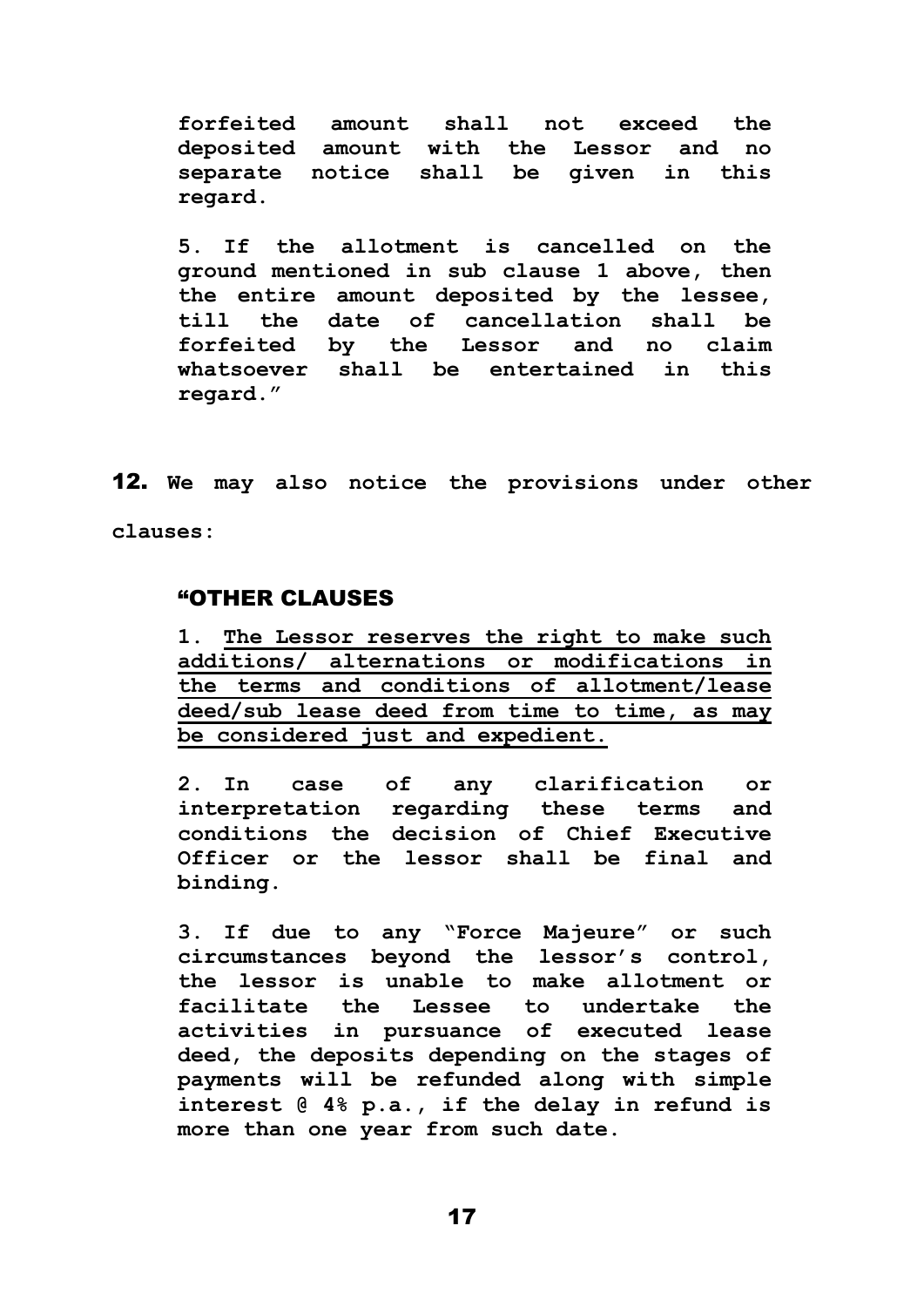**4. If the Lessee commits any act of omission on the demised premised resulting in nuisance, it shall be lawful for the lessor to ask the Lessee to remove the nuisance within a reasonable period falling which the LESSOR shall itself get the nuisance removed at the Lessee's cost and charge damages from the Lessee during the period of submission of nuisance.**

**5. Any dispute between the lessor and Lessee/ Sub-Lessee shall be subject to the territorial jurisdiction of the Civil Courts having jurisdiction over District Gautam Budh Nagar or the Courts designated by the Hon'ble High Court of Judicature at Allahabad.**

**6. The Lease Deed/ allotment will be governed by the provisions of the U.P. Industrial Area Development Act, 1978 (U.P. Act no. 6 of 1976) and by the rules and/ or regulations made or directions issued, under this act.**

**7. The lessor will monitor the implementation of the project. Applicants who do not have a firm commitment to implement the project within the time limits prescribed are advised not to avail the allotment.**

**8. The lessee/ sub-lessee of the Lessee shall be liable to pay all taxes/ charges livable from time-to-time lessor or any other authority duly empowered by them to levy the tax/charges.**

**9. Dwelling units flats shall be used for residential purpose only, in case of default, render the allotment/ lease liable for cancellation and the Allottee/Lessee/sublessee will not be paid any compensation thereof.**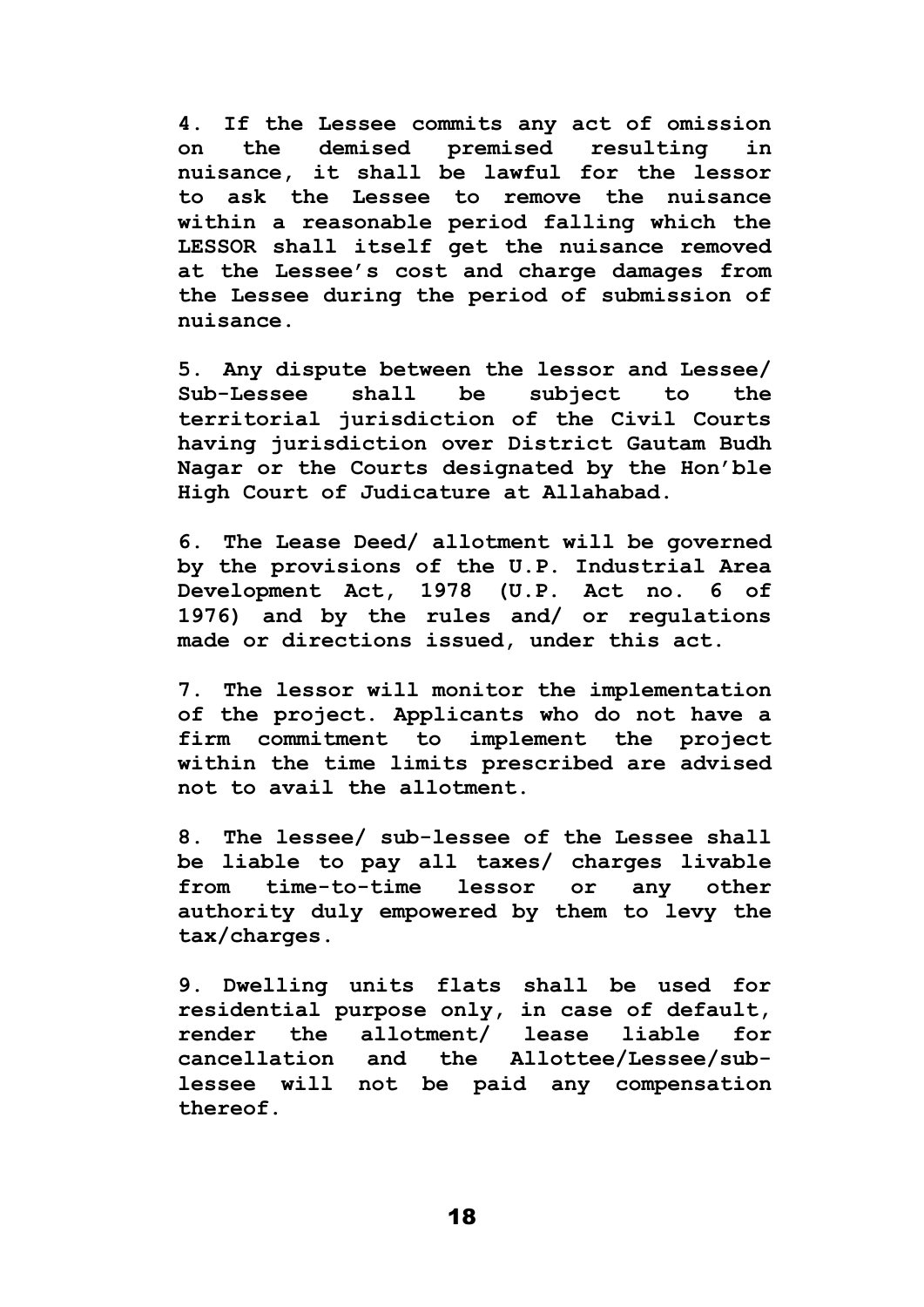**10. Other buildings earmarked for community facilities cannot be used for purposes other than community requirements.**

**11. All arrears due to the Lessor would be recoverable as arrears of land revenue.**

**12. The Lessee shall not be allowed to assign or change his role, otherwise the lease shall be cancelled and entire money deposited shall be forfeited.**

**13. The lessor in larger public interest may take back the possession of the land/building/ by making payment at the prevailing rate.**

**14. In case the lessor is not able to give possession of the land in any circumstances deposited money will be refunded to the allottee with simple interest.**

**15. All terms and conditions of brochure and its corrigendum, allotment, building bye-laws and as amended from time to time shall be binding on the Lessee.**

> **For and on behalf of LESSOR" ` (Emphasis supplied)**

## FINDINGS OF THE NCLAT

#### 13. FINDINGS

I. **The NCLAT finds that the lease deed does not have any clause of transfer of ownership of the underlying asset, which is land and not flat, as harped upon by**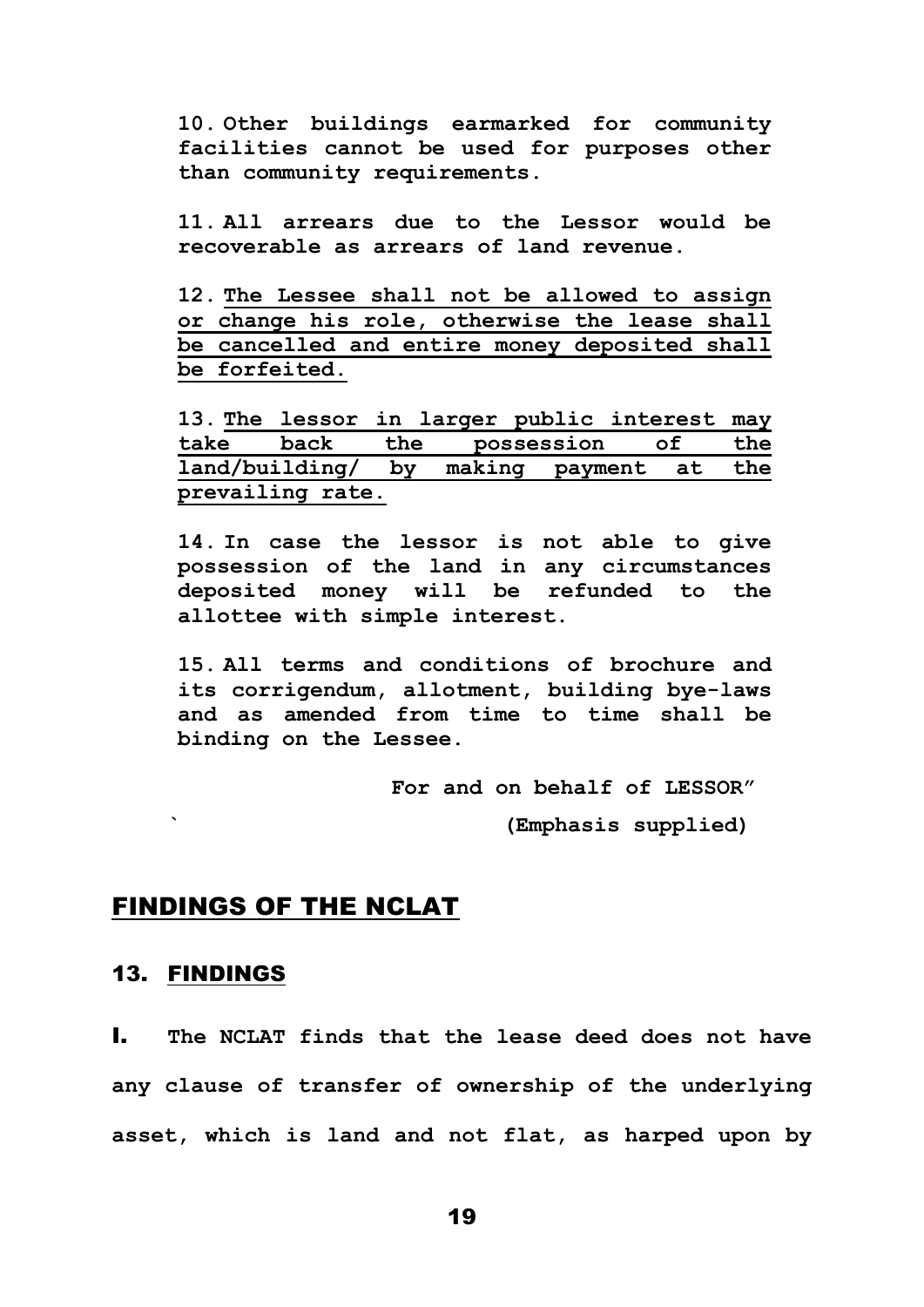**the appellant. This is noted as one of the factors, which is an important factor. The appellant has not done any classification of the lease as a financial lease, however observing that it would not be a deciding factor. The NCLAT has proceeded to evaluate the contents of the lease. It proceeds to remind itself that to be classified as a financial lease, what is relevant is whether there is a substantial transfer of all the risks and rewards incidental to ownership of an underlying asset. It proceeds to further hold that the lease is heavily tilted in favour of the appellant, controlling almost all the aspects and while passing over the risks keeps the rewards with lessor, except the liberty to sell the flats which would be constructed. Thereafter, the NCLAT proceeded to consider whether rewards incidental to ownership of the underlying asset were transferred. It is found that appellant put a condition that the lessee will be allowed to transfer/sell upto 49% of its shareholding, subject to the condition that the original shareholders indicated on the date of submission of the tender,**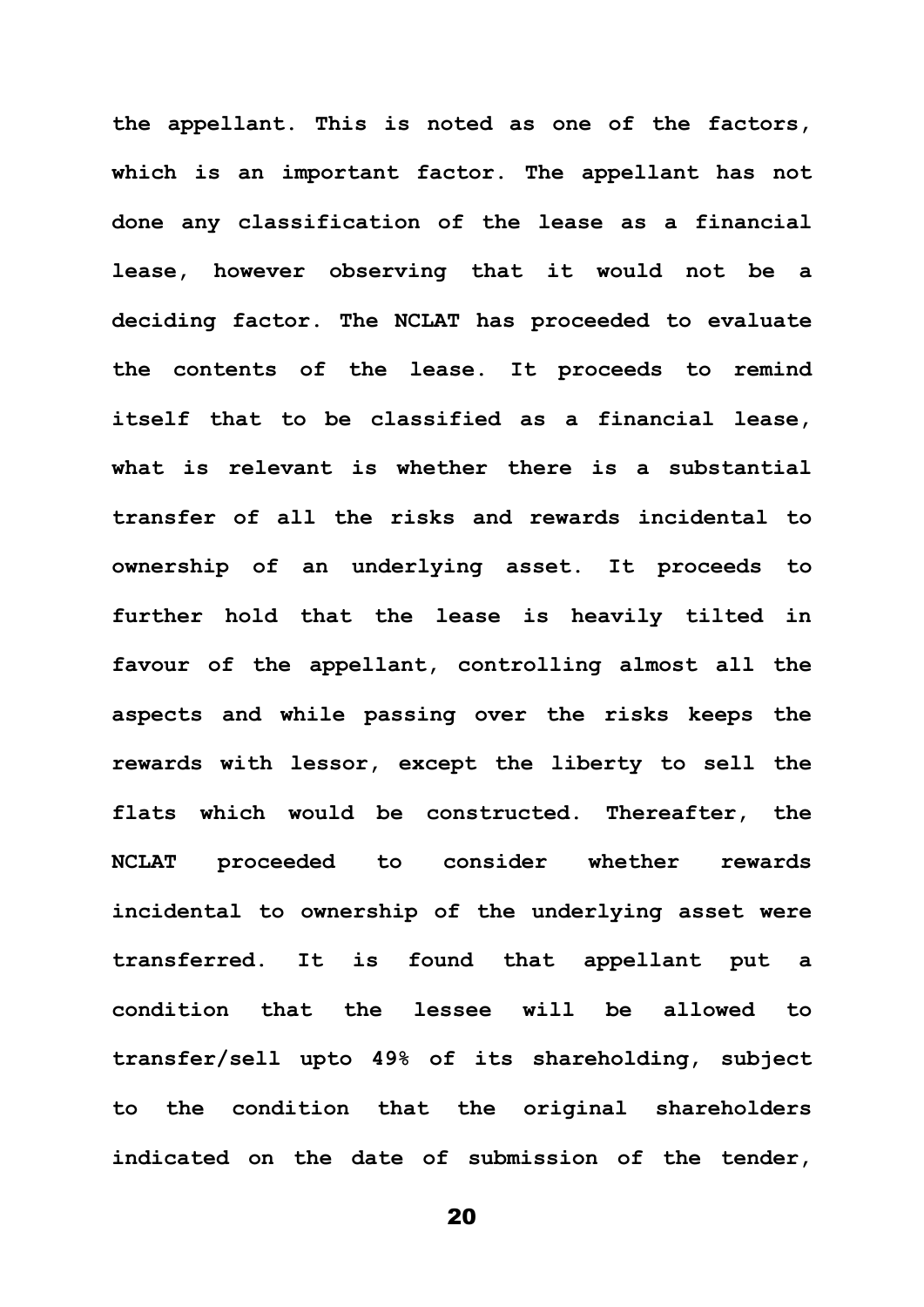**shall continue to hold at least fifty-one per cent of the shareholding, till the temporary occupancy completion certificate is obtained of at least one phase.**

II. **There is reference to a total premium of Rs.46 crores and the down payment of ten percent. So also, reference is made to half-yearly instalments to be paid between 2010 and 2020. The term of the lease is for ninety years. Reference is made to the clause reserving rights to all mine and minerals under the allotted plot, inter alia. Reliance is placed on ten percent of the amount paid towards premium being repeated, by referring to the same amount as lease rent. Lease rent and premium are used interchangeably. The option of paying the lease rent is referred to. The liability to pay taxes is adverted to. There is further reference to the following clause:**

**"c) The Lessee shall use the allotted plot for construction of Group Housing. However, the lessee shall be entitled to allot the dwelling units on sublease basis to its allottee and also provide space for facilities like Roads, Parks etc. as per their requirements, convenience with the**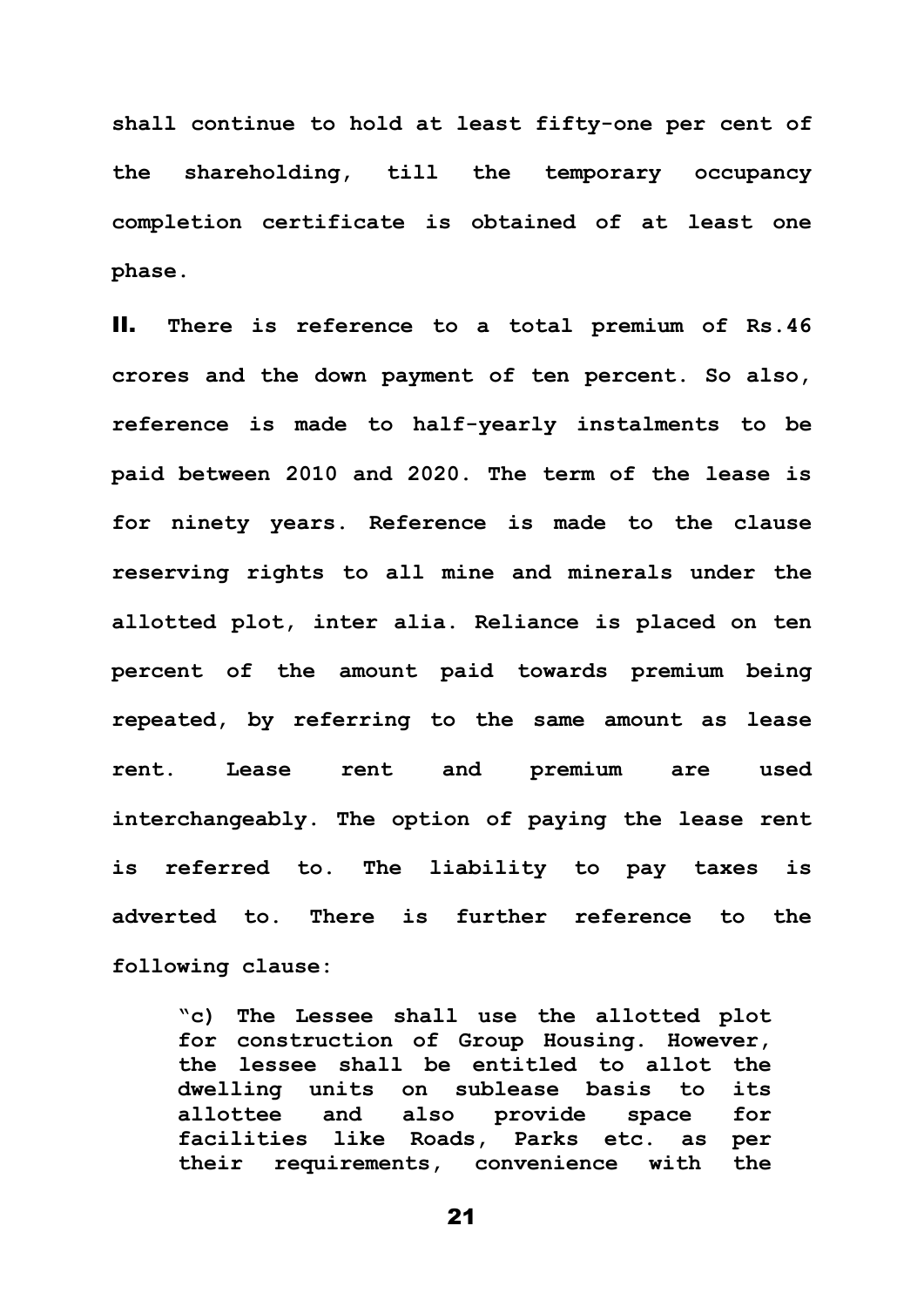**allotted plot, fulfilling requirements or building bye-laws and prevailing and under mentioned terms & conditions to the lessor. Further transfer/sub lease shall be governed by the transfer policy of the Lessor."**

**Reference is made to the clause that the allottee/sub-lessee, should be a citizen of India and should be competent and that husband, wife, and dependent children would be considered single entity. Further reference is made to the following clause:** 

**"iii) The permission for part transfer of plot shall not be granted under any circumstances. The Lessee shall not be entitled to complete transaction for sale, transfer, assign or otherwise part with possession of the whole or any part of the building constructed thereon before making payment according to the schedule specified in the lease deed of the plot to the Lessor. However, after making payment of premium of the plot to the lessor as per schedule specified in the lease deed permission of transfer of built-up flats or to part with possession of the whole or any part of the building constructed on the Group Housing Plot, shall be granted and subject to payment of transfer charges as per policy prevailing at the time of granting such permission of transfer. However, the Lessor, reserves the right to reject any transfer application without assigning any reason. The lessee will also be required to pay transfer charges as per the policy prevailing at the time of such permission of transfer."**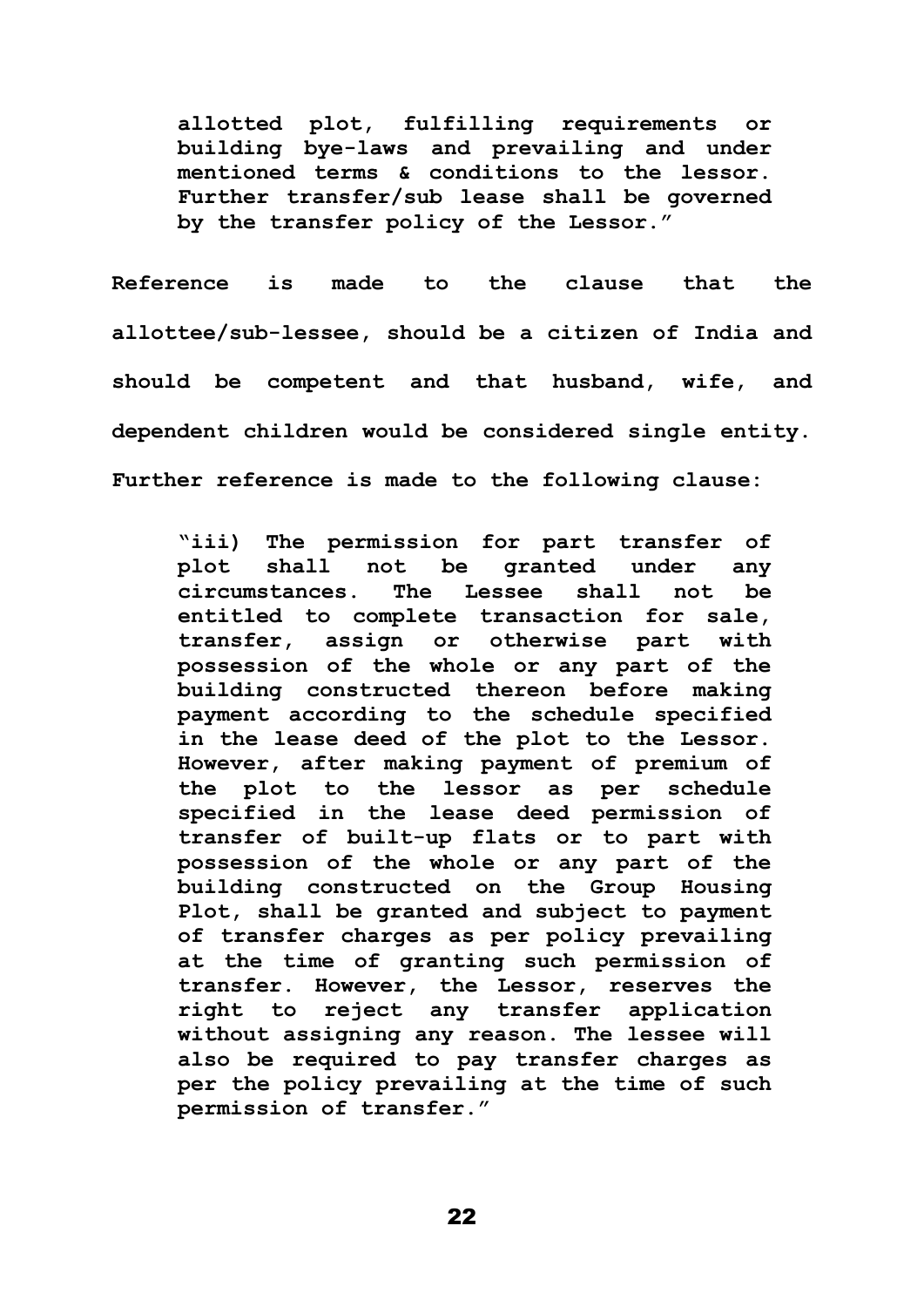III. **Reference is made to the following clause, which reads as follows:** 

**The lessee shall have to execute sub-lease in favour of the individual allottees for the developed flats/plots in the form and format, as prescribed by the lessor. This is relied upon by the NCLAT to conclude that rewards incidental to ownership is not transferred.** 

IV. **Next, it is found that the lease deed contemplates that the number of phases within which the work needs to be completed. The schedule of time had to be adhered to by the lessee. The power of cancellation loomed large in this context.** 

V. **Next, reliance is placed on the clause relating to mortgage, which required permission of the appellant to mortgage the plot. The priority of charge of the appellant was maintained. The use of the flat was limited to residential purpose only. Departure from the same would invite the wrath of cancellation. The appellant reserved the right to even remove the vertical support for the surface of the plots/flats with only liability to pay**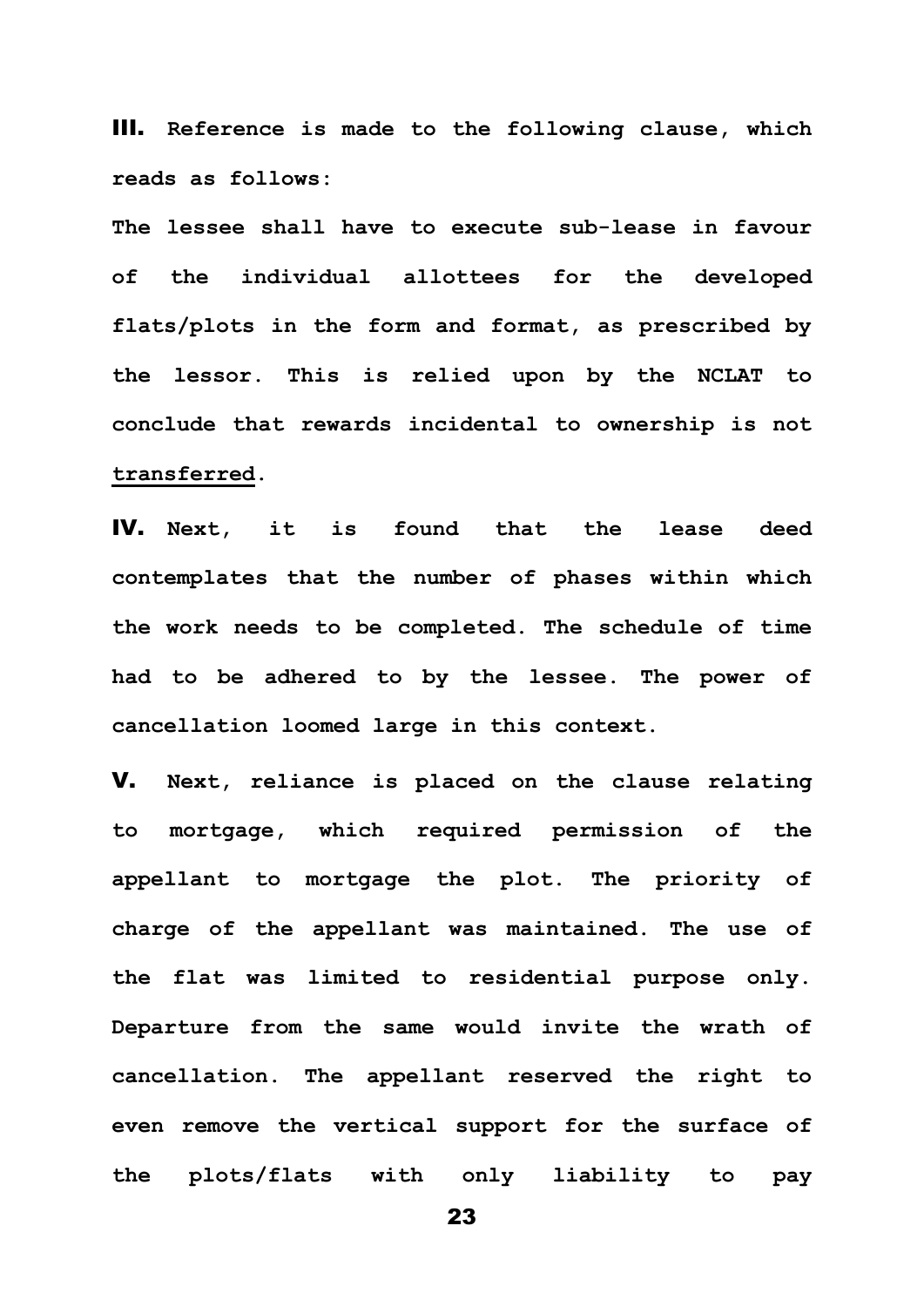**compensation and the right to determine which was lodged with the appellant and it was to be binding on the lessee/sub-lessee. The general power of cancellation is maintained.** 

VI. **Thereafter, we may notice the following:**

**"21. Thus, the Appellant, even after creating the lease kept with itself all the rights to control and monitor the project which was to come up. The Appellant of course now has tried to say in the Appeal that it was "only exercising minor supervision over the land use" (see 9.12 of the Appeal), which we do not agree to. What we can see from the Lease Deed which we have just referred in brief, is that the acts which could be performed by the lessee, were fully controlled by the Appellant. The lessee, of course, had the liberty to construct and transfer the flats by way of sublease. The above discussion shows that while risks and liabilities were transferred to the lessee, the rewards incidental to ownership were not transferred. There is no Clause of transfer of ownership at the end of lease term. There is no option given to the lessor to purchase the asset at a price that is accepted to be sufficiently lower than the fair value. The lease is for a term of 90 years. For life of a land, 90 years cannot be said to be major part of economic life of the asset. There are no calculations available, and the Lease Deed does not state that the present value of the lease payments amounts to at least substantially all of the fair value of the asset i.e. the land. The right to cancel the lease by the lessor are specified at various places in the lease deed, however, there is no option to the lessee to step out. There is**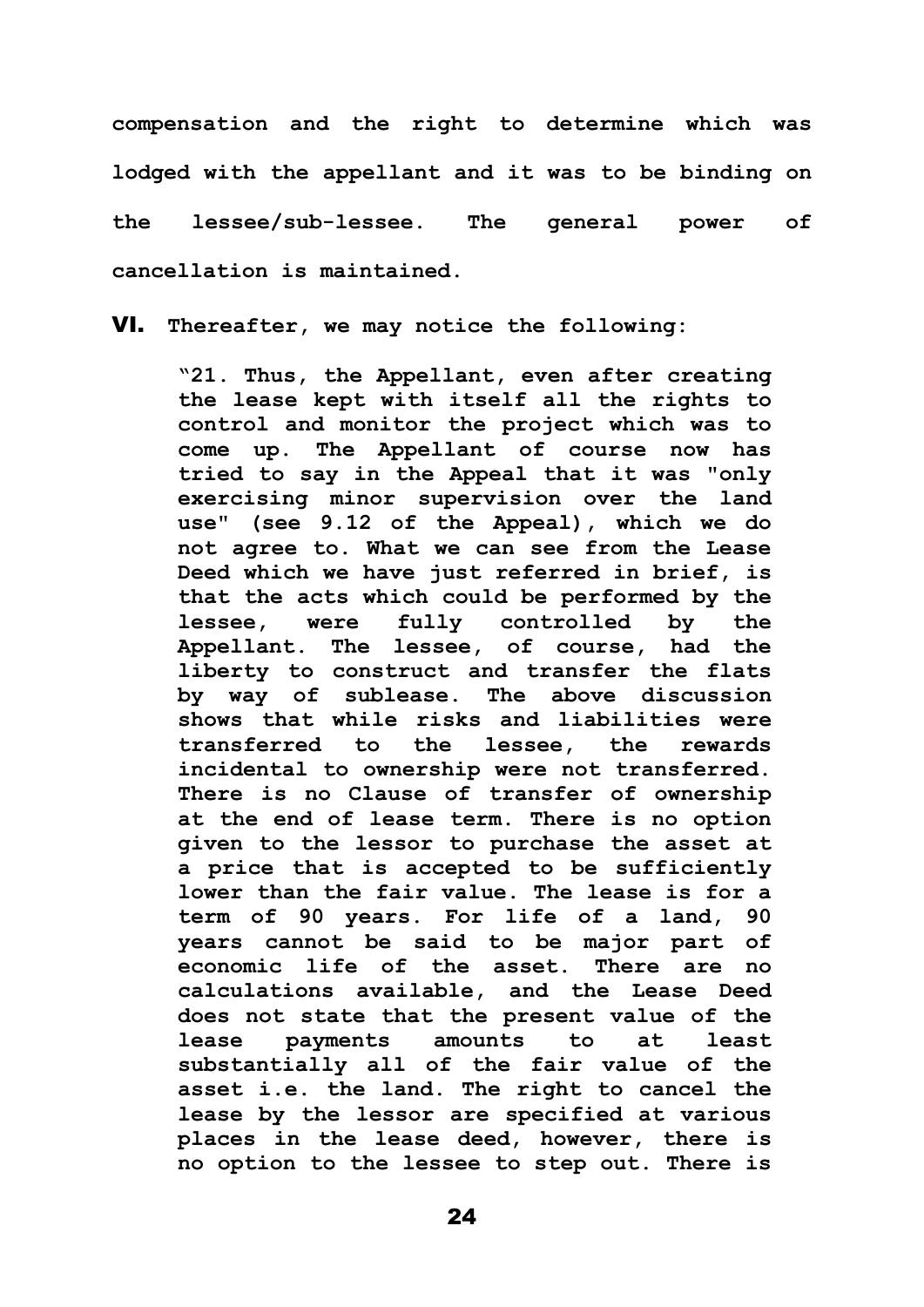**no option available in the lease deed for the lessee to continue lease for secondary period. This is, leave apart, the indicator which requires that said secondary period should be at a rent that is substantially lower than market rent.**

**22. Thus, when we have gone through the Lease Deed keeping the classification of leases and the indicators mentioned above, we do not find that the lease deed in question can be said to be a finance lease.** 

**23. Keeping in view the Indian Accounting Standards, what appears broadly is that when lease involves real estate (like land in present matter) with a fair value different from its carrying amount, the lease can be classified as a finance lease if the lease transfers ownership of the property to the lessee by the end of the lease term or there is bargain purchase option. The lease must transfer substantially all the risks and also rewards incidental to ownership of the asset.**

**24. The argument of the Appellant trying to mix up transfer of ownership of the asset which is land with right to transfer flats to be constructed has no substance. Merely, because the lessee was given right to fix the price of the dwelling units to be constructed, that by itself is not sufficient to say that the lease of the land is a finance lease. The argument of the Appellant that lessee has an option to pay onetime lease rent and that if such right was exercised lessee would not be required to pay further rent and that this shows that present value of the lease payment amounts to at least substantially all of the fair value of the asset, is also baseless. No material is brought to show as to what is and would be the fair value. With regard to right to cancel lease, it is reserved with the lessor**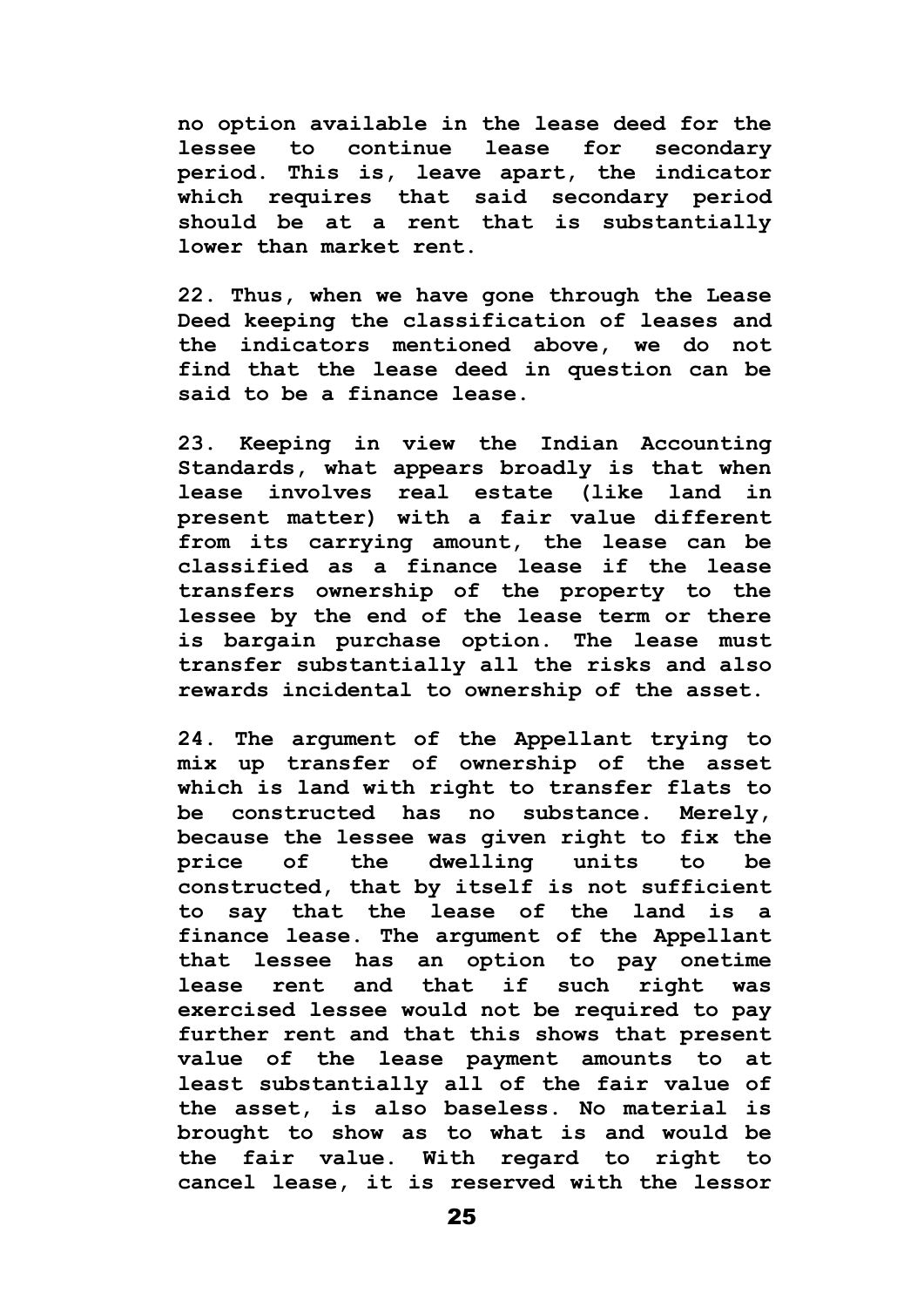**but not the lessee. The Appellant argues that the question of cancellation of lease deed by lessee would not arise as lessee would build and transfer dwelling units. This is speculative and cannot be helpful in construing the document. Again, it is not that the right to land would get transferred to the flat purchasers (who are referred rather as sub-lessees). We do not find substance in the arguments being raised by the Appellant to bring the Lease Deed within the requirements of Indian Accounting Standards. We rather find substance in the submissions of the Respondent as recorded in the Chart reproduced supra."**

VII. **Finally, we may further also notice paragraphs-29 and 30 at page 41 and 42 of impugned Order in C.A. No. 2222 of 2021.**

**"29. In the present matter, there is no sale of land. It is lease, for premium /rent with almost all rights controlled by the Lessor. We have gone through the provisions of Section 5(8)(f) and also when we keep the above observations of the Hon'ble Supreme Court of India, we are unable to persuade ourselves to accept the submission that when land is leased out, if premium is fixed and instalments are given, it should be treated as a financial lease. We do not find substance in this argument.**

**30. We may record that we are not finding fault with the various terms and conditions in the Lease Deed. It is a Lease Deed from a development authority which has the object of developing the township and thus wants to control the manner in which the constructions of housing come up. That purpose is alright. However, such lease does not fit in with the**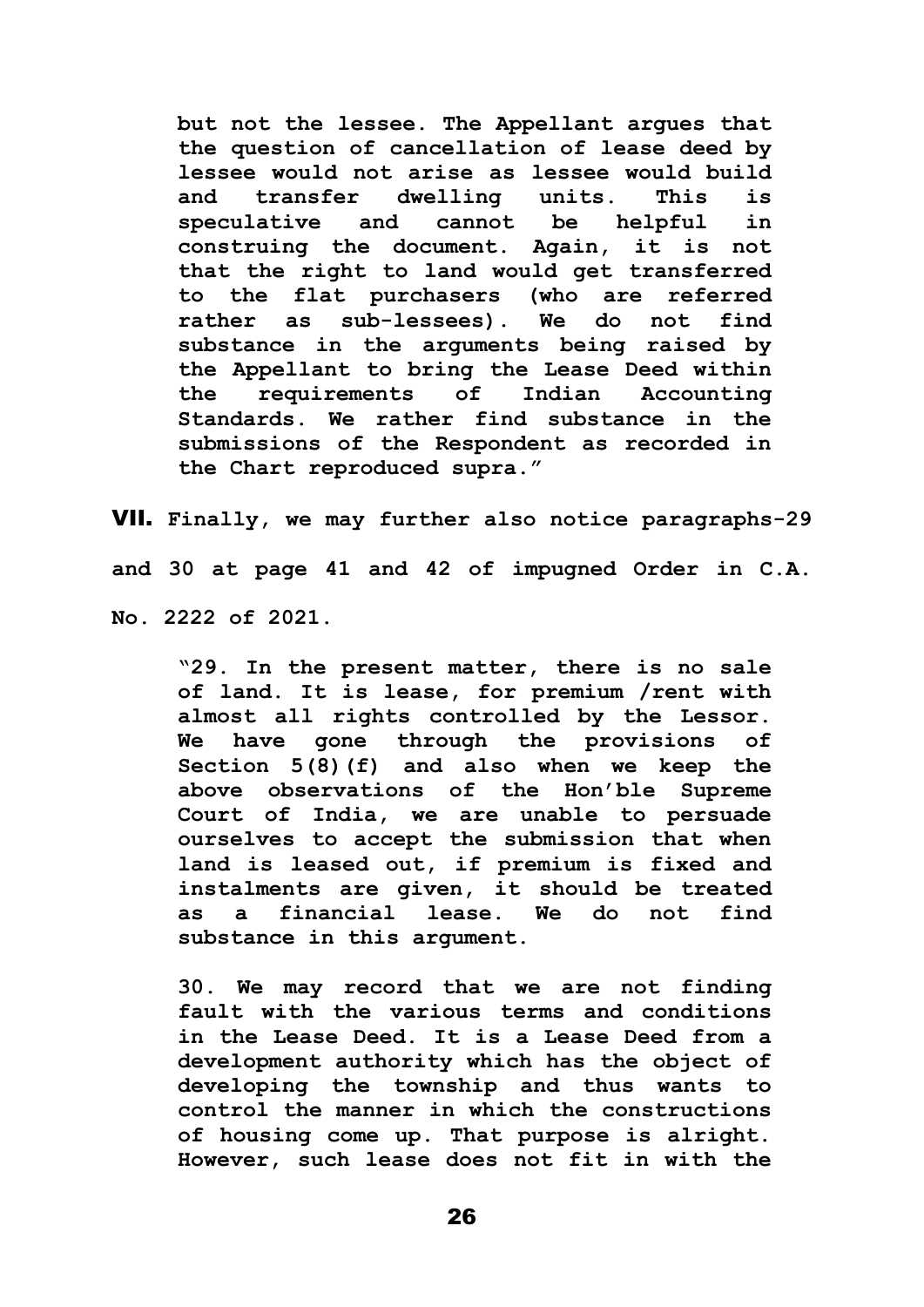**requirements of Indian Accounting Standards which we have referred. Just to be part of COC, the lease of land between developing authority and the builders cannot be considered or treated as a financial lease."**

## RELEVANT PROVISIONS OF THE IBC

14. **Section 5(8), which is at the centre of the** 

**controversy, defines 'financial debt' as: -**

**"5(8) "financial debt" means a debt alongwith interest, if any, which is disbursed against the consideration for the time value of money and includes–**

**(a) money borrowed against the payment of interest;** 

**(b) any amount raised by acceptance under any acceptance credit facility or its dematerialised equivalent;** 

**(c) any amount raised pursuant to any note purchase facility or the issue of bonds, notes, debentures, loan stock or any similar instrument;** 

**(d) the amount of any liability in respect of any lease or hire purchase contract which is deemed as a finance or capital lease under the Indian Accounting Standards or such other accounting standards as may be prescribed; (e) receivables sold or discounted other than any receivables sold on non-recourse basis; (f) any amount raised under any other transaction, including any forward sale or purchase agreement, having the commercial effect of a borrowing; 1 [Explanation. -For the purposes of this sub-clause, - (i) any amount raised from an allottee under a real estate project shall be deemed to be an amount having the commercial effect of a borrowing; and (ii) the expressions, "allottee" and "real estate project" shall have the meanings respectively assigned to**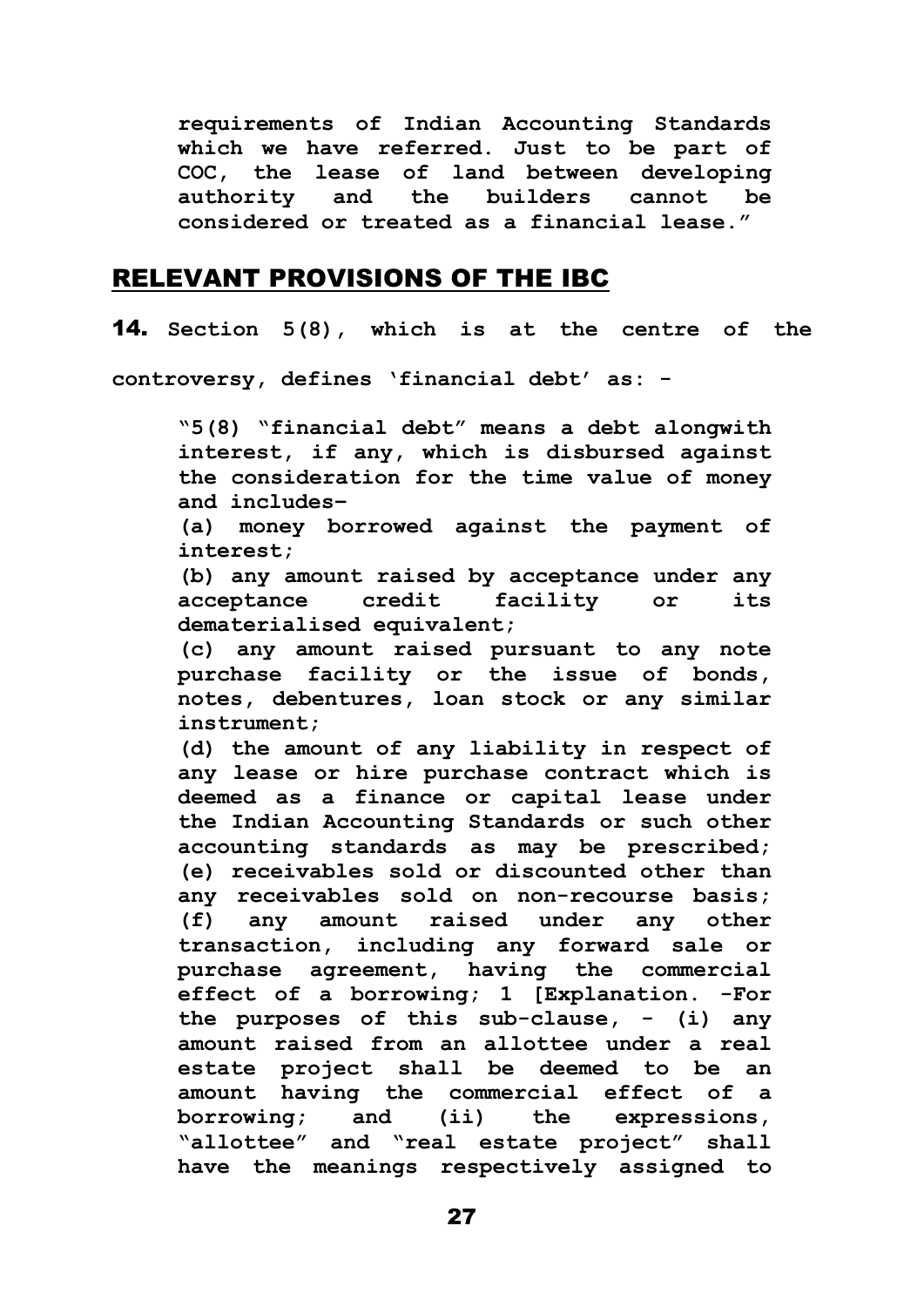**them in clauses (d) and (zn) of section 2 of the Real Estate (Regulation and Development) Act, 2016 (16 of 2016);] (g) any derivative transaction entered into in connection with protection against or benefit from fluctuation in any rate or price and for calculating the value of any derivative transaction, only the market value of such transaction shall be taken into account; (h) any counter-indemnity obligation in respect of a guarantee, indemnity, bond, documentary letter of credit or any other instrument issued by a bank or financial institution; (i) the amount of any liability in respect of any of the guarantee or indemnity for any of the items referred to in sub-clause (a) to** 

**(h) of this clause;"**

15. **Section 3(11) defines the word 'debt'. It** 

**reads as: -**

**"(11) "debt" means a liability or obligation in respect of a claim which is due from any person and includes a financial debt and operational debt;"**

16. **Section 3(6) defines the word 'claim'. It** 

**reads as: -**

**"(6) "claim" means— (a) a right to payment, whether or not such right is reduced to judgment, fixed, disputed, undisputed, legal, equitable, secured or unsecured; (b) right to remedy for breach of contract under any law for the time being in force, if such breach gives rise to a right to payment, whether or not such right is reduced to**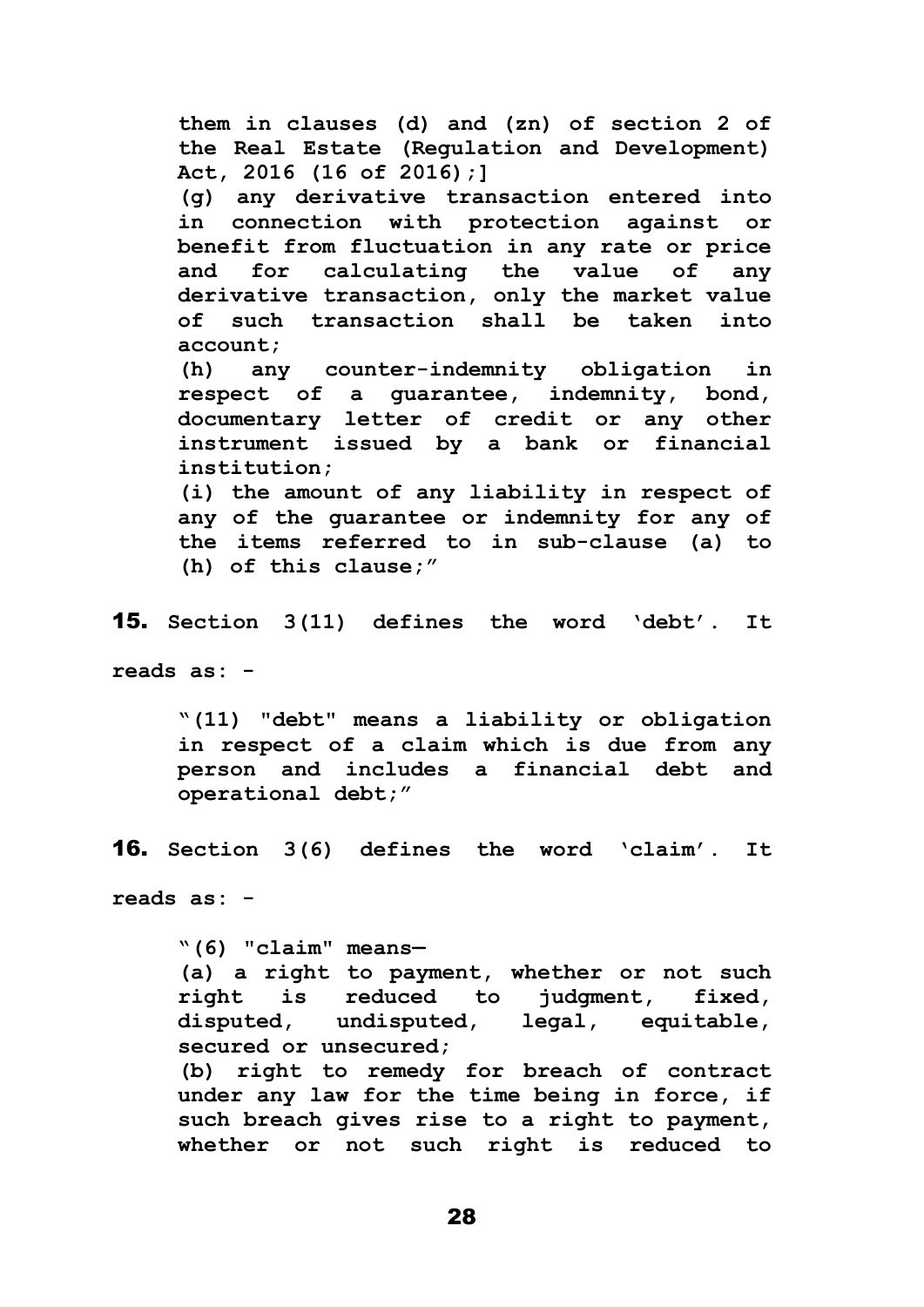**judgment, fixed, matured, unmatured, disputed, undisputed, secured or unsecured;"**

17. **Section 5(21) defines the word 'operational debt'. It reads as: -**

**"(21) "operational debt" means a claim in respect of the provision of goods or services including employment or a debt in respect of the repayment of dues arising under any law for the time being in force and payable to the Central Government, any State Government or any local authority;"**

18. **Section 5(20) defines the word 'operational creditor'. It reads as: -**

**"(20) "operational creditor" means a person to whom an operational debt is owed and includes any person to whom such debt has been legally assigned or transferred;"**

19. **Section 3(33) defines the word 'transaction'.** 

**It reads as: -**

**"(33) "transaction" includes a agreement or arrangement in writing for the transfer of assets, or funds, goods or services, from or to the corporate debtor;"**

# THE UTTAR PRADESH INDUSTRIAL AREA DEVELOPMENT ACT, 1976 UNDER WHICH APPELLANT WAS CREATED ('UPIAD', FOR SHORT)

20. **The Act defines the word 'transferee' in Section 2(f) as follows: -**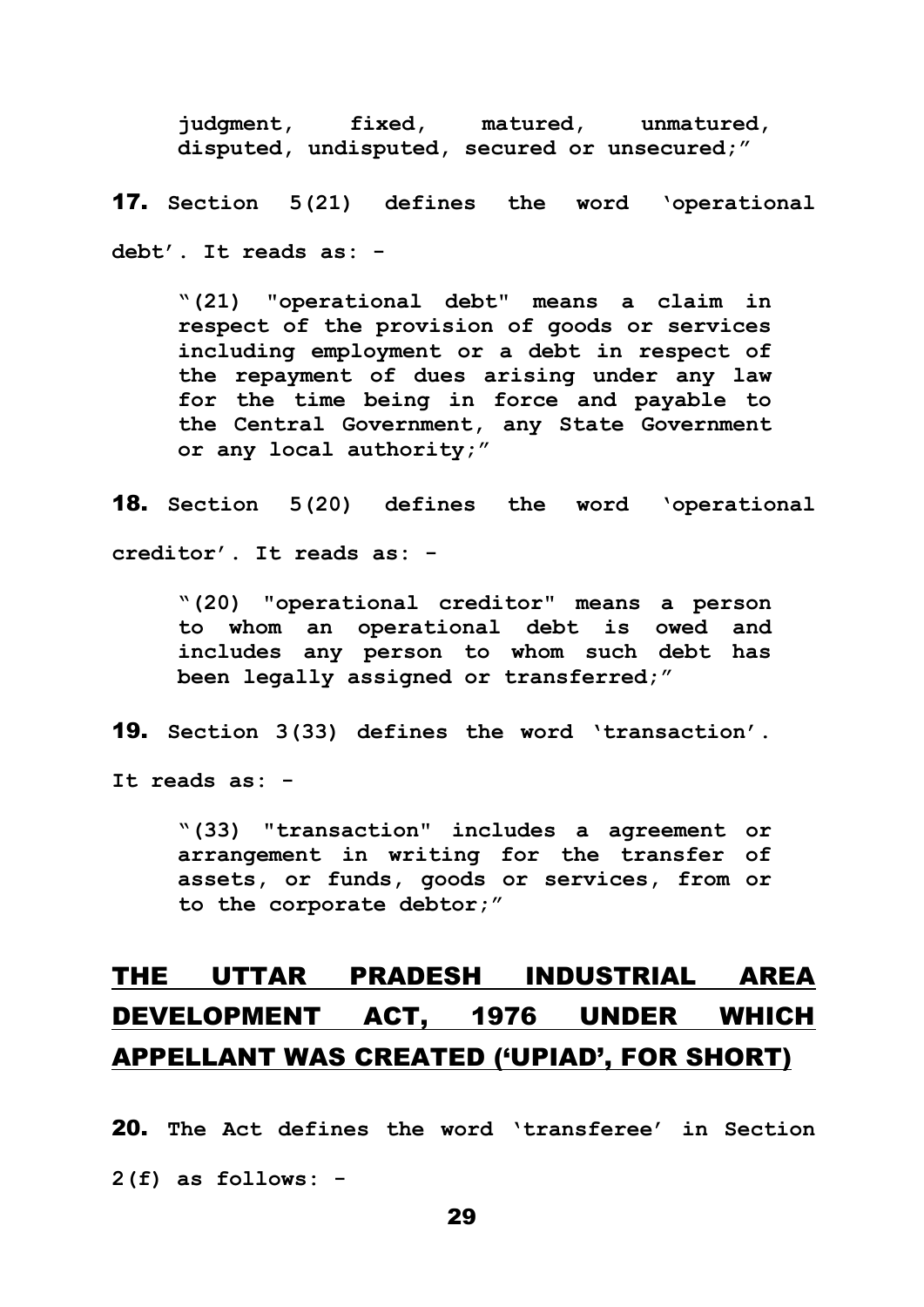**"2(f) 'Transferee' means a person (including a firm or other body of individuals whether incorporated or not to whom any land or building is transferred in any manner whatsoever, under this act and includes his successors and assigns,"**

21. **Section 3 deals with the Constitution of the authority and reads as follows: -**

**"3. (1) The State Government may, by notification, constitute for the purposes of this Act, An authority to be called (Name of the area) Industrial Development Authority, for any industrial development area.** 

**(2) The Authority shall be a body corporate.**

**(3) The Authority shall consist of the following: –**

**(a) The Secretary to the Government, Uttar Pradesh, Member Industries Department or his Nominee not below Chairman the rank of Joint Secretary-ex-official.** 

**(b) The Secretary to the Government, Uttar Pradesh, Member Public works Department or his nominee not below the rank of Joint Secretary ex-official.** 

**(c) The Secretary to the Government, Uttar Pradesh, Local Member Self-Government or his nominee not below the rank of joint Secretary-ex official.** 

**(d) The Secretary to the Government, Uttar Pradesh, Finance Member Department or his nominee not below the rank of Joint Secretary-ex official.** 

**(e) The Managing Director, U.P. State Industrial Development Member Corporation-ex official.** 

**(f) Five members to be nominated by the State Government Member by notification.** 

**(g) Chief Executive Officer. Member Secretary** 

**(4) The headquarters of the Authority shall**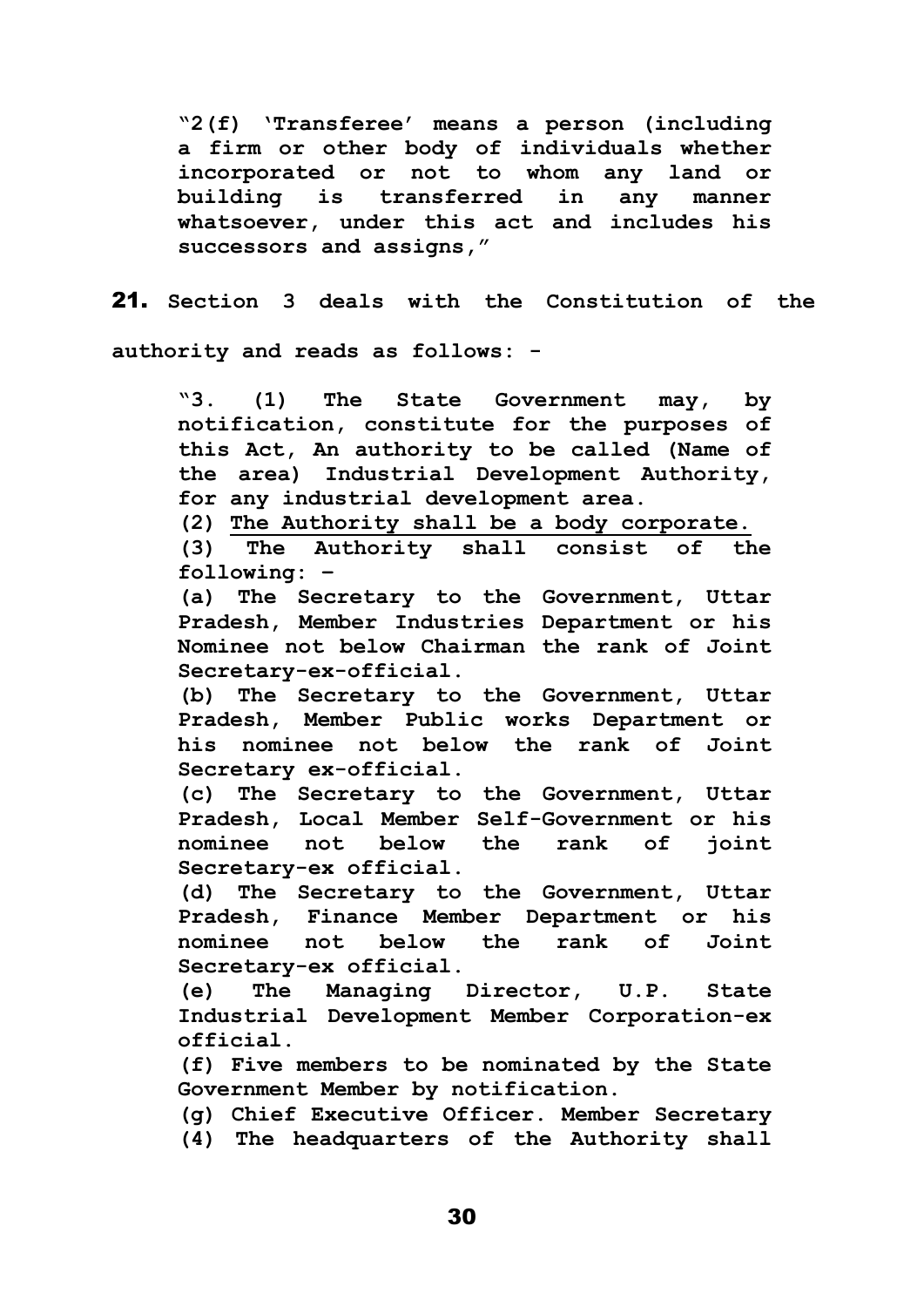**be at such place as may be notified by the State Government. (5) The procedure for the conduct of the meetings for the Authority shall be such as may be prescribed. (6) No act or proceedings of the Authority shall be invalid by reason of the existence of any vacancy in or defect in the constitution of the Authority."**

22. **Section 6 of the UPIAD deals with the functions of the Authority, which in this case is the appellant. Section 6 reads as follows:**

#### **"FUNCTION OF THE AUTHORITY**

**6. (1) The object of the Authority shall be to secure the planned development of the industrial development area.**

**(2) Without prejudice to the generality of the objects of the Authority, the Authority shall perform the following functions :–**

**(b) to prepare a plan for the development of the industrial development area;**

**(c) to demarcate and develop sites for industrial, commercial and residential purpose according to the plan;**

**(d) to provide infrastructure for industrial, commercial and residential purposes;**

**(e) to provide amenities;**

**(f) to allocate and transfer either by way of sale or lease or otherwise plots of land for industrial, commercial or residential purposes;**

**(g) to regulate the erection of buildings and setting up of industries: and**

**(h) to lay down the purpose for which a particular site or plot of land shall be**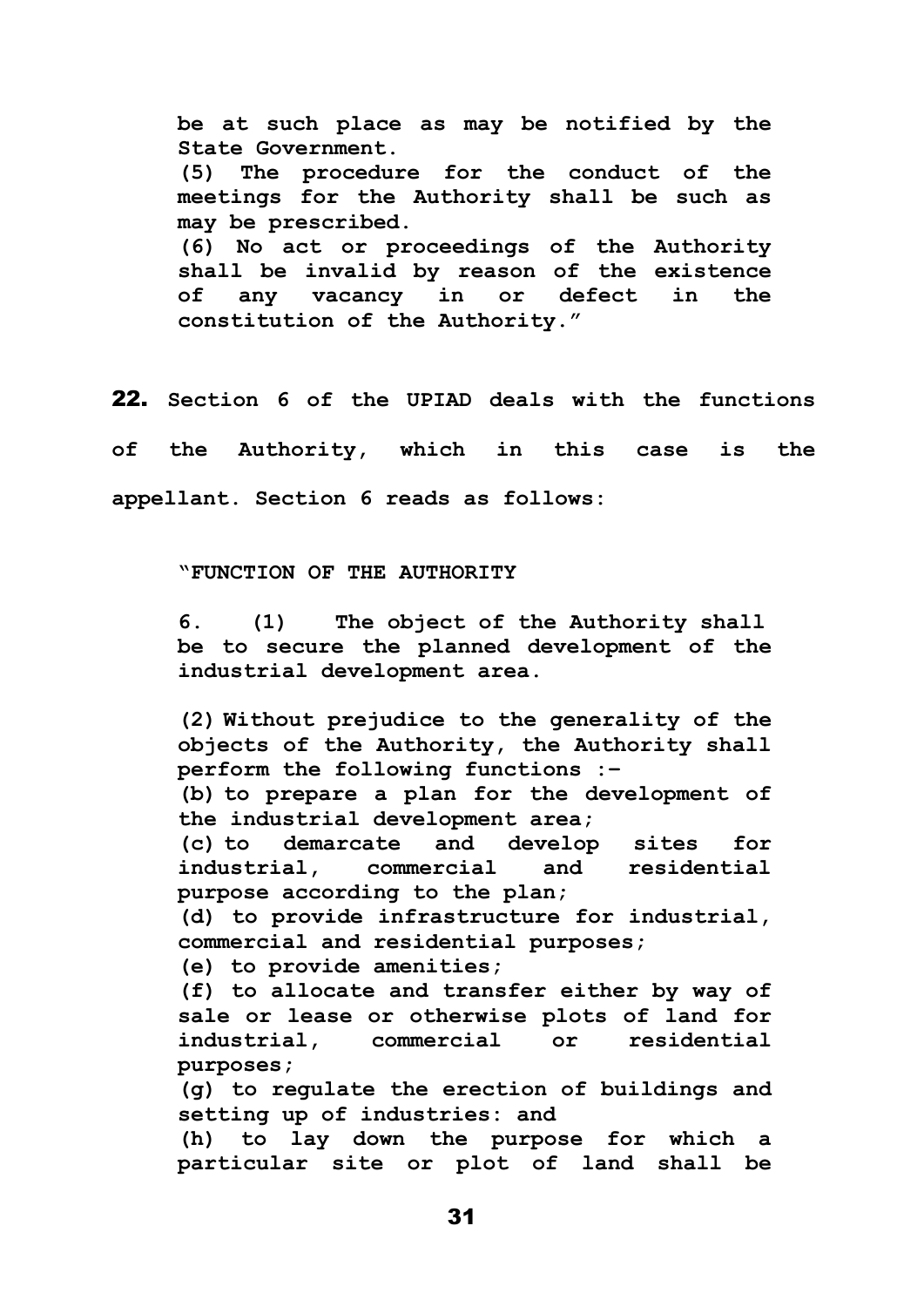**used, namely for industrial or commercial or residential purpose or any other specified purpose in such area."** 

23. **Section 7 deals with the power to transfer. It reads as follows: -**

**"7. The authority may sell, lease or otherwise transfer whether by auction, allotment or otherwise any land or building belonging to the Authority in the industrial development area on such terms and conditions as it may, subject to any rules that may be made under this Act think fit to impose."**

**The proviso deals with consequences of not utilising it for the purpose for which it was allowed.**

24. **Section 8 provides that for the proper planning and development of the industrial development area, the authority may issue such direction as it considered necessary regarding various aspects. They include architectural features of the elevation or frontage of any building, the alignment of building on any site, the number of residential buildings that may be erected on any site, the restrictions in regard to open spaces and height to be maintained, maintenance of amenities, restrictions of use of any**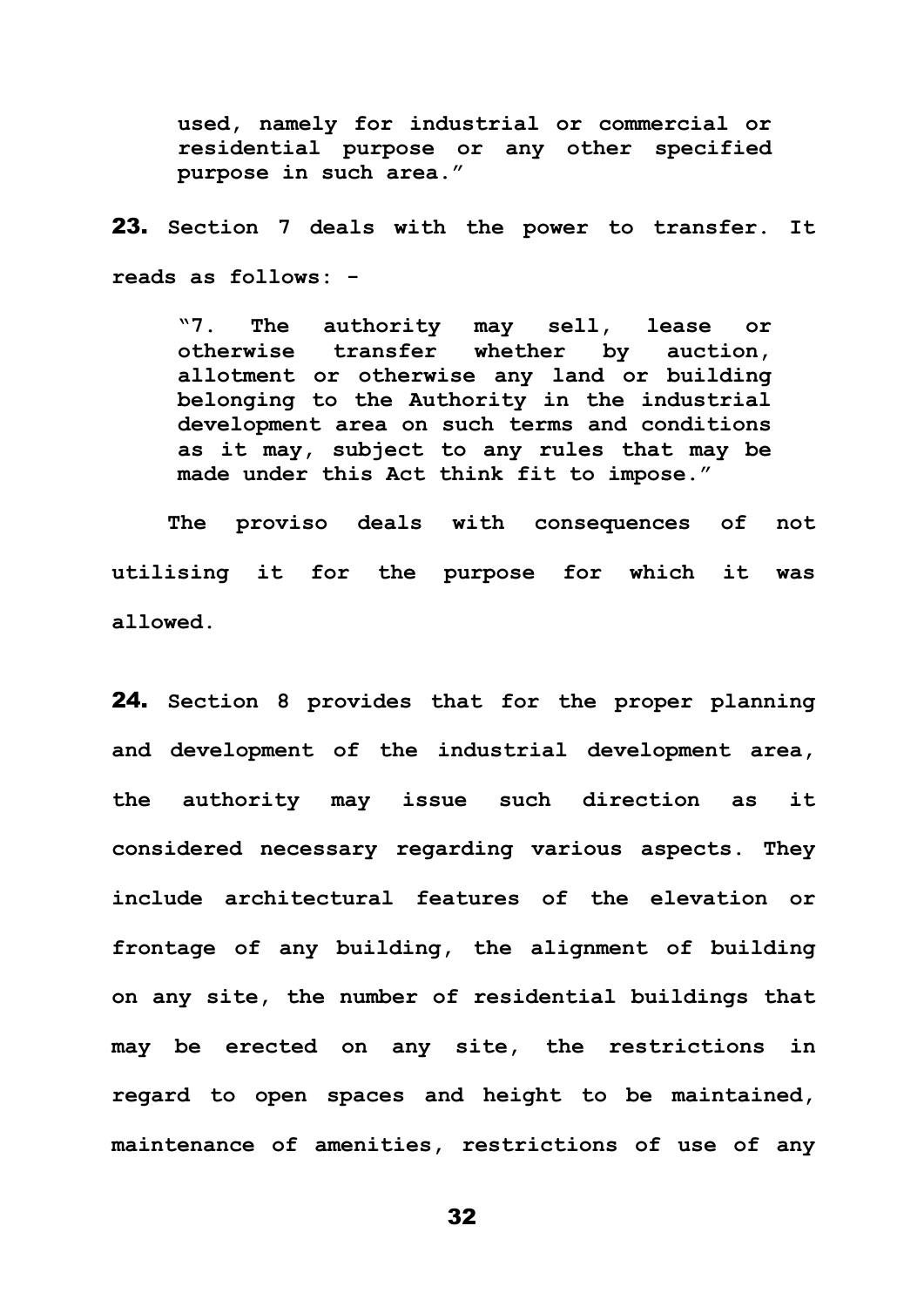**site for a purpose other than that for which it has been allocated.**

25. **Section 10 deals with power to require proper maintenance of site and buildings. Section 11 deals with power to levy taxes. It, inter alia, reads as follows: -**

**"11. Levy such Taxes. — [(1) For the purposes of providing, maintaining or continuing any amenities in the industrial development area, the Authority may with the previous approval of the State Government, levy such taxes as it may consider necessary in respect of any site or building on the transferee or occupier thereof, provided that the total incidence of such tax shall not exceed one per cent of the market value of such site, including the site of the building.**

**Explanation—For the purpose of this subsection, the expression "market value" means, the amount of— (a) consideration, in the case of sale; or (b) premium, in the case of lease; or c) the minimum value determined in accordance with the rules made under the Indian Stamp Act, 1899, whichever is more]** 

**2) If the State Government considers it necessary or expedient in the public interest, it may, by a general or special order, exempt wholly or partly-any such transferee or occupier or any class thereof from the taxes levied under sub-section (1)."**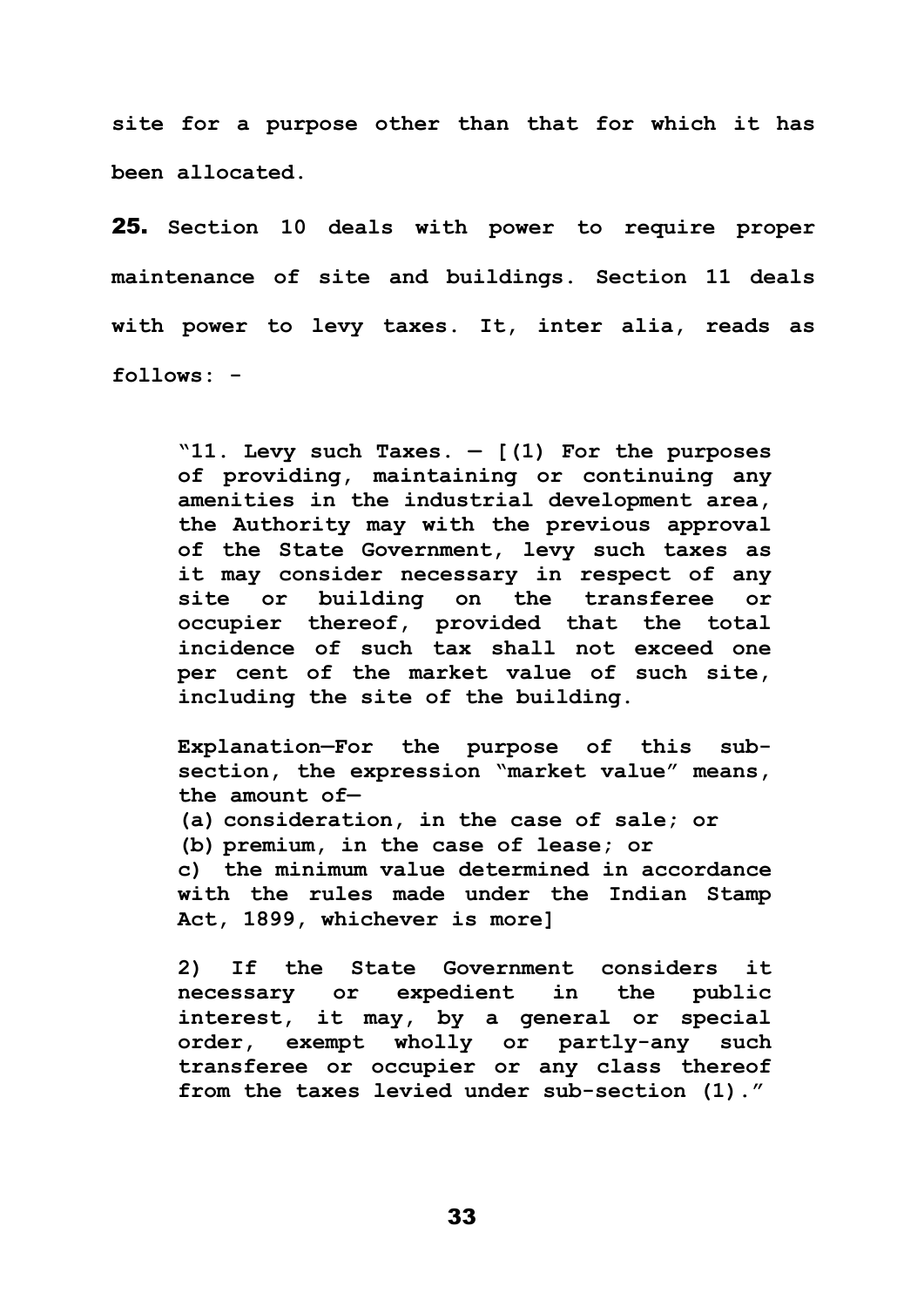26. **Section 11A inserted with effect from 21.03.2016 empowers collection of tolls. Section 11B inserted likewise provides for levy of additional stamp duty.**

27. **Section 12 reads as follows: -**

**"12. Applications of certain provisions of President's Act XI of 1973.—The provisions of Chapter VII and Sections 30, 32, 40, 41, 42, 43, 44, 45, 46, 47, 49, 50, 51, 53, and 58 of the Uttar Pradesh Urban Planning and Development Act, 1973, as re-enacted and modified by the Uttar Pradesh President's Act (Re-enactment with Modifications) Act, 1974, shall mutatis mutandis apply to the Authority with adaptation that— (a) any reference to the aforesaid Act shall be deemed to be a reference to this Act; (b) any reference to the Authority constituted under the aforesaid Act shall be deemed to be a reference to the Authority constituted under this Act; and (c) any reference to the Vice-Chairman of the Authority shall be deemed to be a reference to the Chief Executive Officer of the Authority."**

#### 28. **Section 13 reads as follows: -**

**"(13) Where any transferee makes any default in the payment of any consideration and money or instalment thereof or any other amount due --- account of the transfer of any site or building by the Authority or any rent due to the Authority in respect of any lease, or where any transferee or occupier makes any default in the payment of any fee or tax levied under this Act, the Chief Executive officer may direct that in addition to the amount of arrears, further sum not exceeding that amount shall be recovered from the**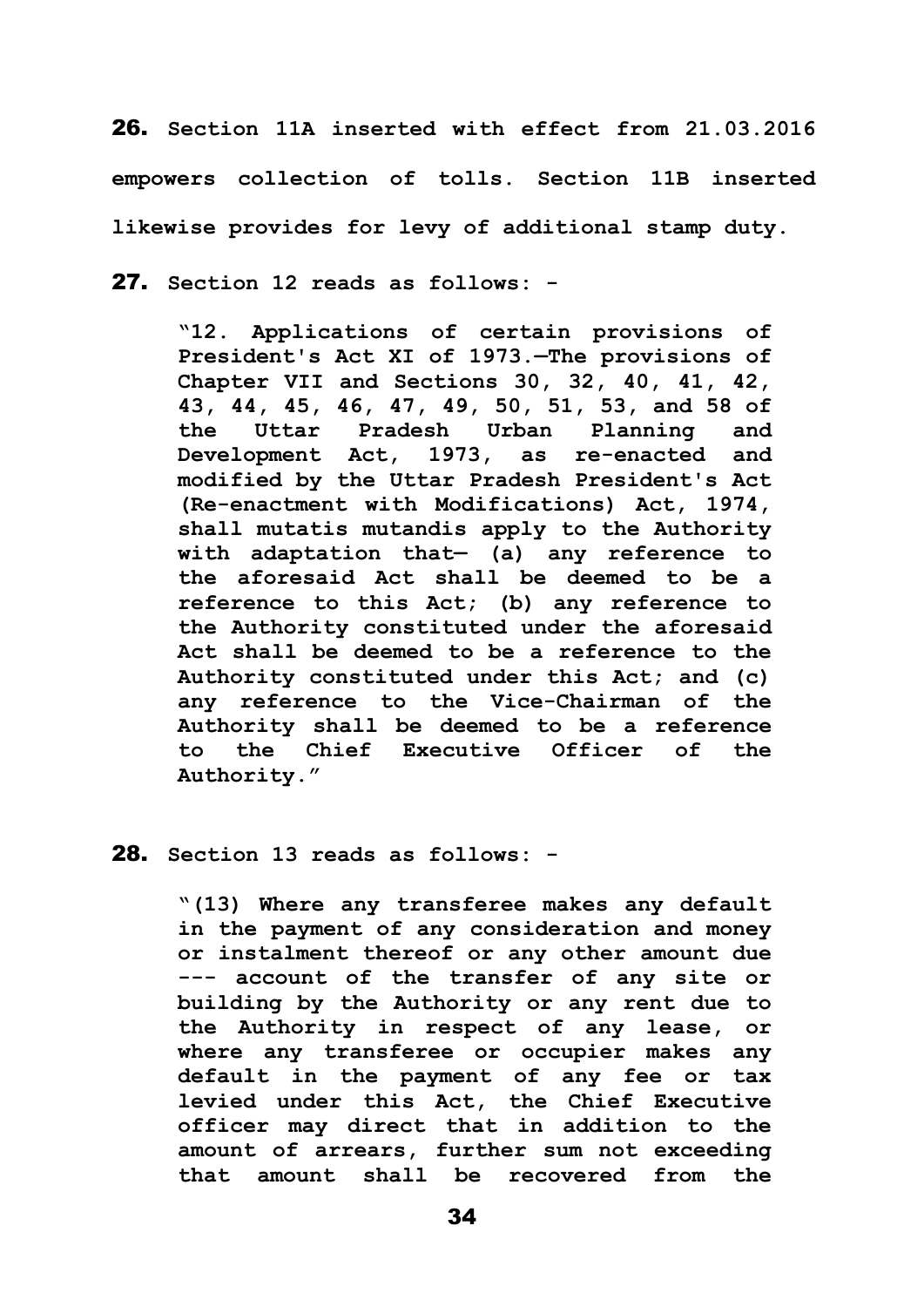**transferee or occupier, as the case may be, by way of penalty."**

29. **It is necessary to notice Section 12A and 12B inserted with effect from 12.03.2016. They read as follows: -**

**"12-A. No Panchayat for industrial township.— Notwithstanding anything contained to the contrary in any Uttar Pradesh Act, where an industrial development area or any part thereof is specified to be an industrial township under the proviso to clause (1) of Article 243-Q of the Constitution, such industrial development area or part thereof, if included in a Panchayat area, shall, with effect from the date of notification made under the said proviso, stand excluded from such Panchayat area and no Panchayat shall be constituted for such industrial development area or part thereof under the United Provinces Panchayat Raj Act, 1947 or the Uttar Pradesh Kshettra Panchayats and Zila Panchayats Adhiniyam, 1961, as the case may be, and any Panchayat constituted for such industrial development area or part thereof before die date of such notification shall cease to exist, Explanation:—The expression "Panchayat and** 

**Panchayat area" shall have the meanings respectively assigned to them in part IX of the Constitution.]**

**12-B.—(1) The Governor may, by notification, specify under Article 243-Q of the Constitution of India, the whole of Special Investment Region or the Industrial Development Area or any part thereof to be an Industrial Township.**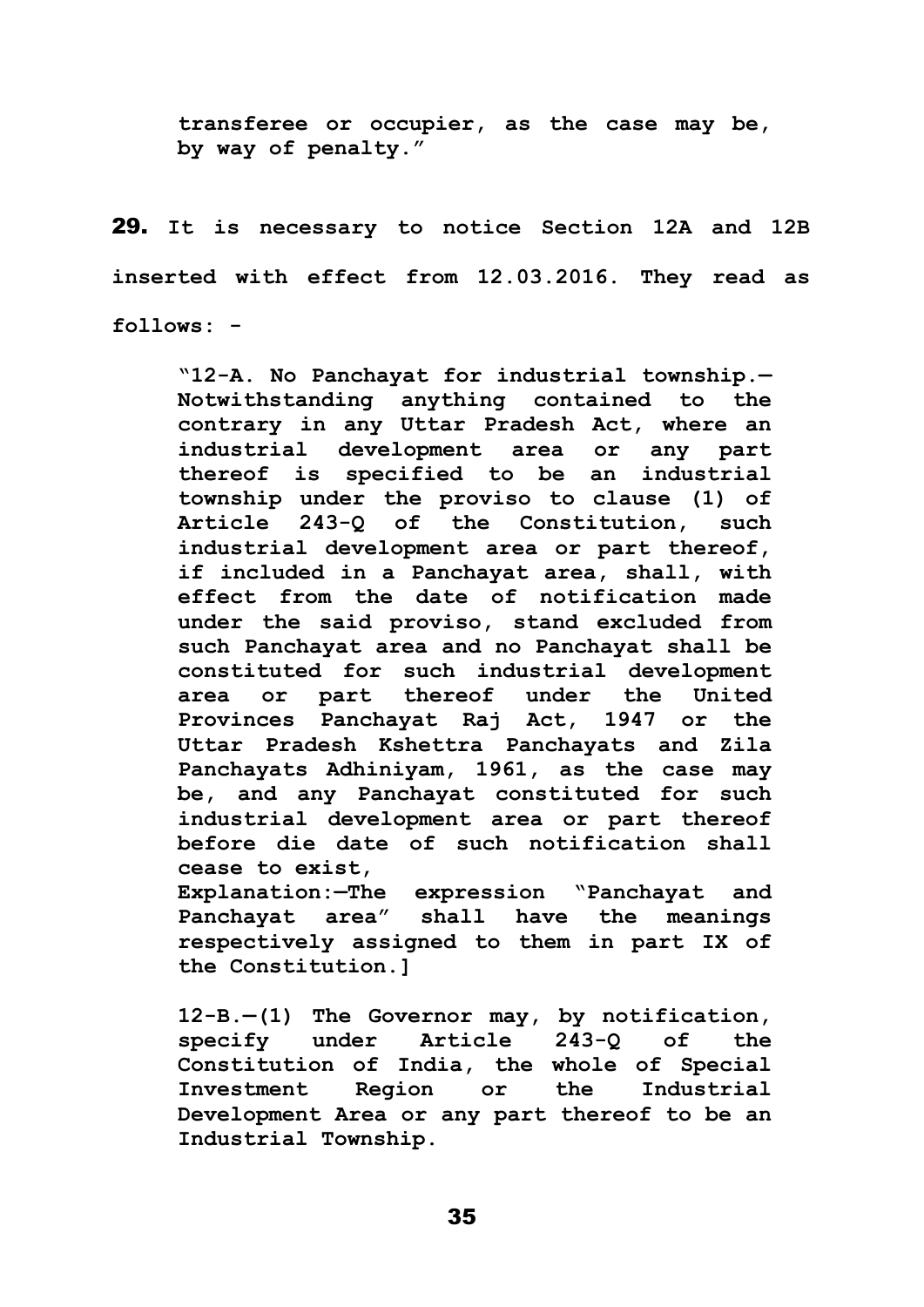**(2) Notwithstanding anything to the contrary contained in any Uttar Pradesh Act, where an special investment region or industrial development area or any part thereof is specified to be an Industrial Township under the proviso to clause (1) of Article 243- Q of the Constitution of India, such industrial development area or part thereof, falling in a Municipality shall from the date of notification stand excluded from that Municipality area and all powers and functions performed with respect to such area shall be exercised or performed by the Authority. Explanation: —The expression "Municipality" shall have the meaning assigned to it in Part IX or Part IX-A of the Constitution of India.]"**

30. **Section 14 reads as follows: -**

**"14. For feature for breach of conditions of**   $transfer.  $-(1)$  In the case of non-payment of$ **consideration money or any installment thereof on account of the transfer by the Authority of any site or building or in case of breach of any condition of such transfer or breach of any rules or regulations made under this Act, the Chief Executive Officer may resume the site or building so transferred and may further forfeit the whole or any part of the money, if any, paid in respect thereof.**

**(2) Where the Chief Executive Officer orders resumption of any site or building under subsection (1) the Collector may, on his requisition, cause possession thereof to be delivered to him and may for that purpose use or cause to be used such force as may be necessary."**

31. **We may further notice Section 17:**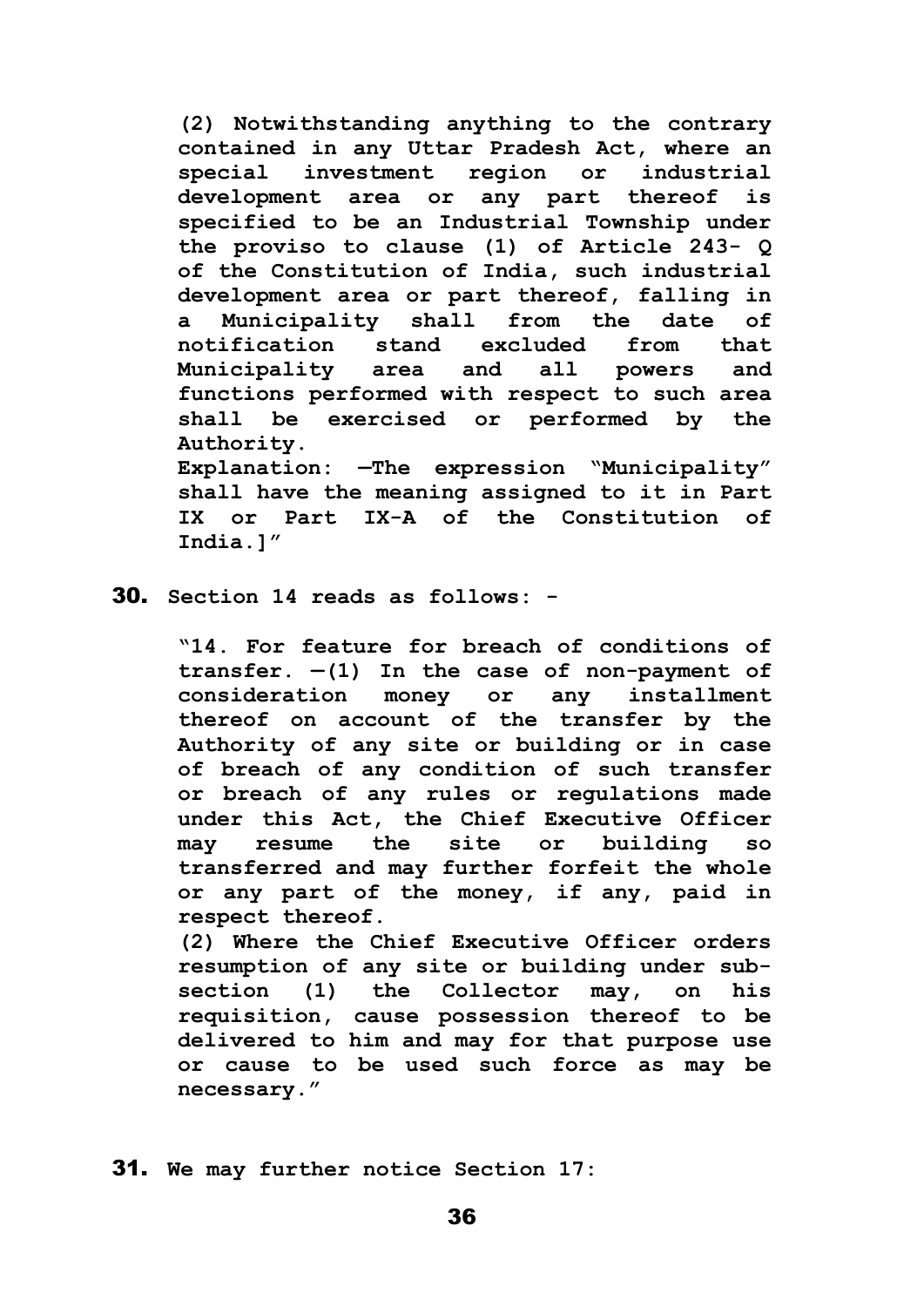**"(17) Upon any area being declared on industrial development area under the provision of this act, such area, if included in the master plan or the zonal development plan under the Uttar Pradesh Urban planning and Development Act, 1973, or any development plan under any other Uttar Pradesh Act, shall with effect from the date of such declaration be deemed to be excluded from any such plan**."

# THE PROVISIONS OF THE UTTAR PRADESH URBAN PLANNING AND DEVELOPMENT ACT, 1973 MADE APPLICABLE TO THE AUTHORITY VIDE SECTION 12 OF THE UPIAD ACT [For short, 'the 1973 Act']

32. **Chapter VII dealing with Finance, Accounts and Audit begins with Section 20. Section 20 provides for fund of the authorities. It reads as follows:** 

**"20. (1) The authority shall have and maintain its own fund to which shall be credited–**

**(a) all moneys received by the Authority from the State Government by way to grants, loans advances or otherwise;** 

**(b) all moneys borrowed by the Authority from sources other than the State Government by way of loans or debentures;** 

**(c) all fees, tolls and charges received by the Authority under this Act;** 

**(d) all moneys received by the Authority from the disposal of lands, buildings and other properties movable and immovable; and** 

**(e) all moneys received by the Authority by way of rents and profits or in any other manner or from any other sources.**

**(2) The fund shall be applied towards meeting the expenses incurred by the Authority in the**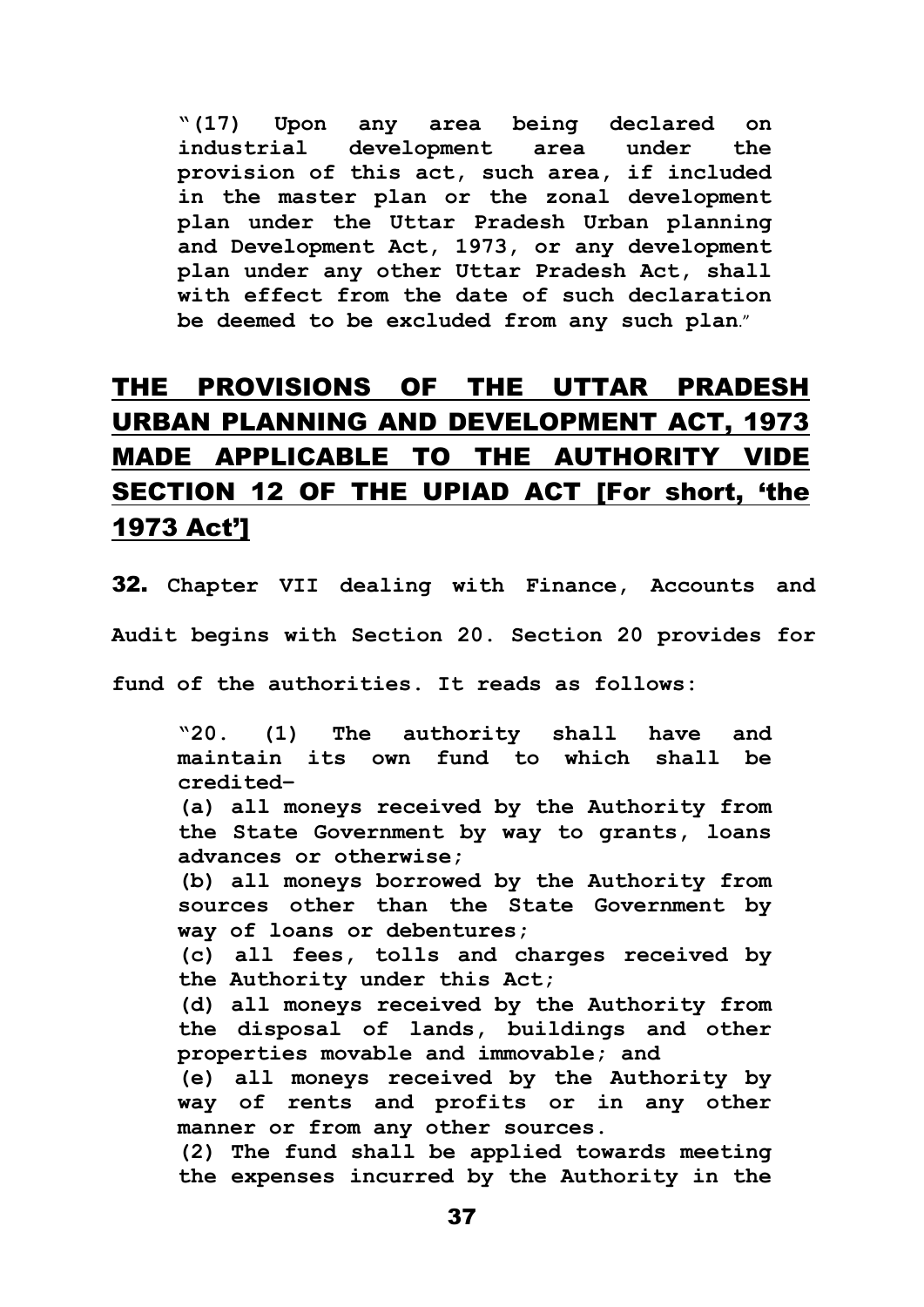**administration of this Act for no other purposes.** 

**(3) Subject to any directions of the State Government, the Authority may keep in current account of any Scheduled Bank such sum of money out of its funds as it may think necessary for meeting its expected current requirements and invest any surplus money in such manner as it thinks fit.** 

**(4) The state Government may, after due appropriation made by Legislature by law in that behalf, make such grants, advances and loans to the Authority as that Government may deem necessary for the performance of the functions of the authority under this Act, and all grants, loans and advances, made shall be on such terms and conditions as the State Government may determine.** 

**(5) The Authority shall maintain a sinking fund for the repayment of moneys borrowed under sub-section (5), and shall pay every year into the sinking fund such sum as may be sufficient for repayment within the period fixed of all moneys so borrowed.** 

**(7) The sinking fund or any part thereof shall be applied in, or towards, the discharge of the loan for which such fund was created, and until such loan is wholly discharged it shall not be applied for any other purpose."**

33. **Section 21 provides that the authority shall prepare a budget in the form and at such time as the State Government may specify.** 

34. **Section 22 provides that the authority is to maintain proper accounts. The accounts of the**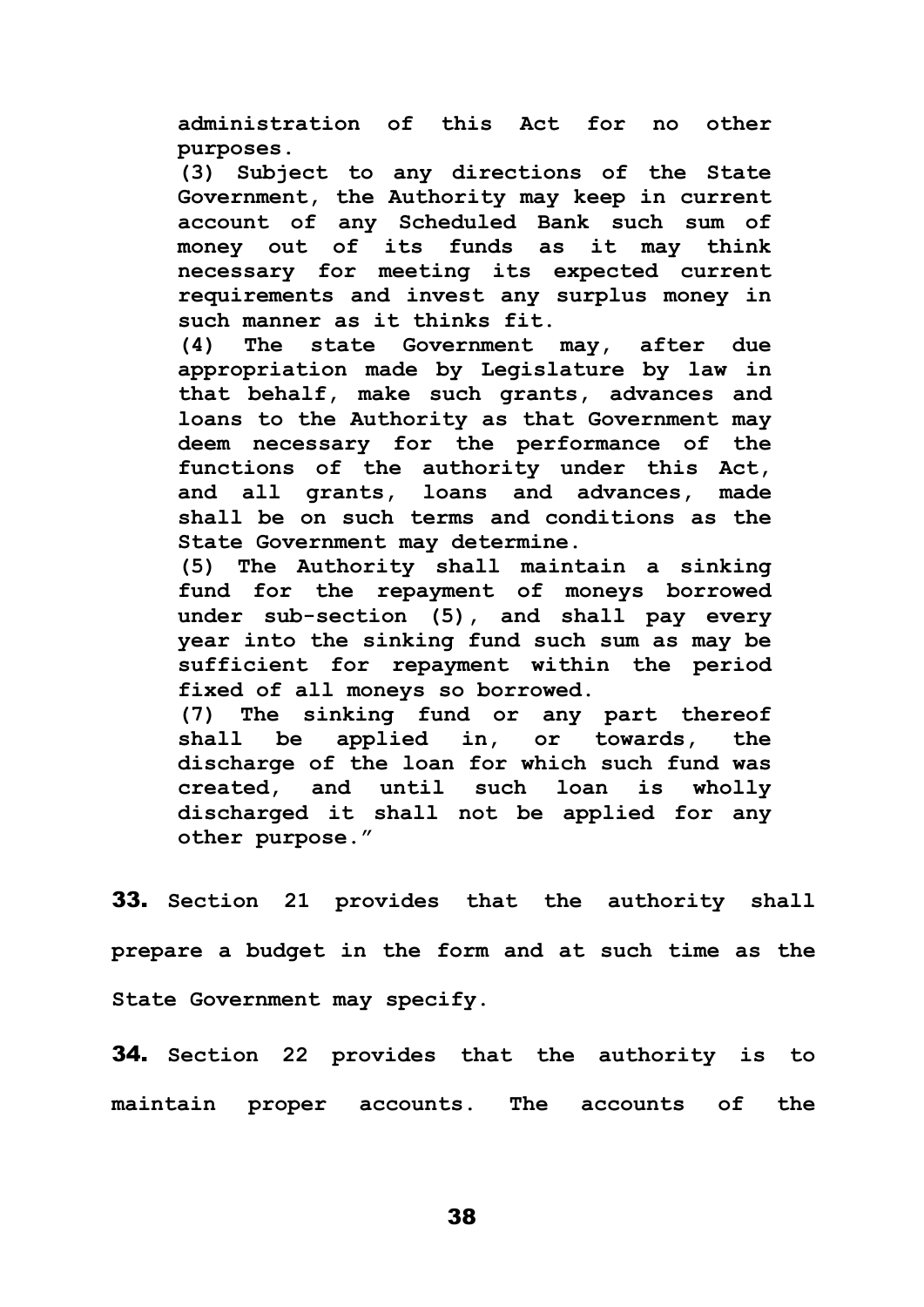**authority shall be subject to audit annually by the Examiner Local Fund Accounts.**

35. **Section 23 mandates that the authority shall prepare a report and submit it to the State Government in such form and on or before such date as specified by the State Government and the report is to be laid before both Houses of the Legislature.** 

36. **Section 24 deals with Pension and Provident Fund. It reads as follows: -**

**"24. (1) The Authority may constitute for the benefit of its whole-time paid members and of its officers and other employers in such manner and subject to such conditions, as the State Government may specify, such pension or provident funds as it may deem fit. (2) Where any such pension or provident fund has been constituted, the State Government may declare that the provisions of the Provident Funds Act, 1925, shall apply to such fund as if it were a Government Provident Fund."**

37. **We must notice Section 40:**

**"40. Recovery of moneys due to Authority—Any money due to an Authority on account of any fee; or charges, or from disposal of land, building or any other property, movable or immovable, by way of rent, premium, profit or hire purchase instalment, may, without prejudice to the right of recovery by any other mode of recovery provided by or under this Act or any other law for the time being in force, be realised—**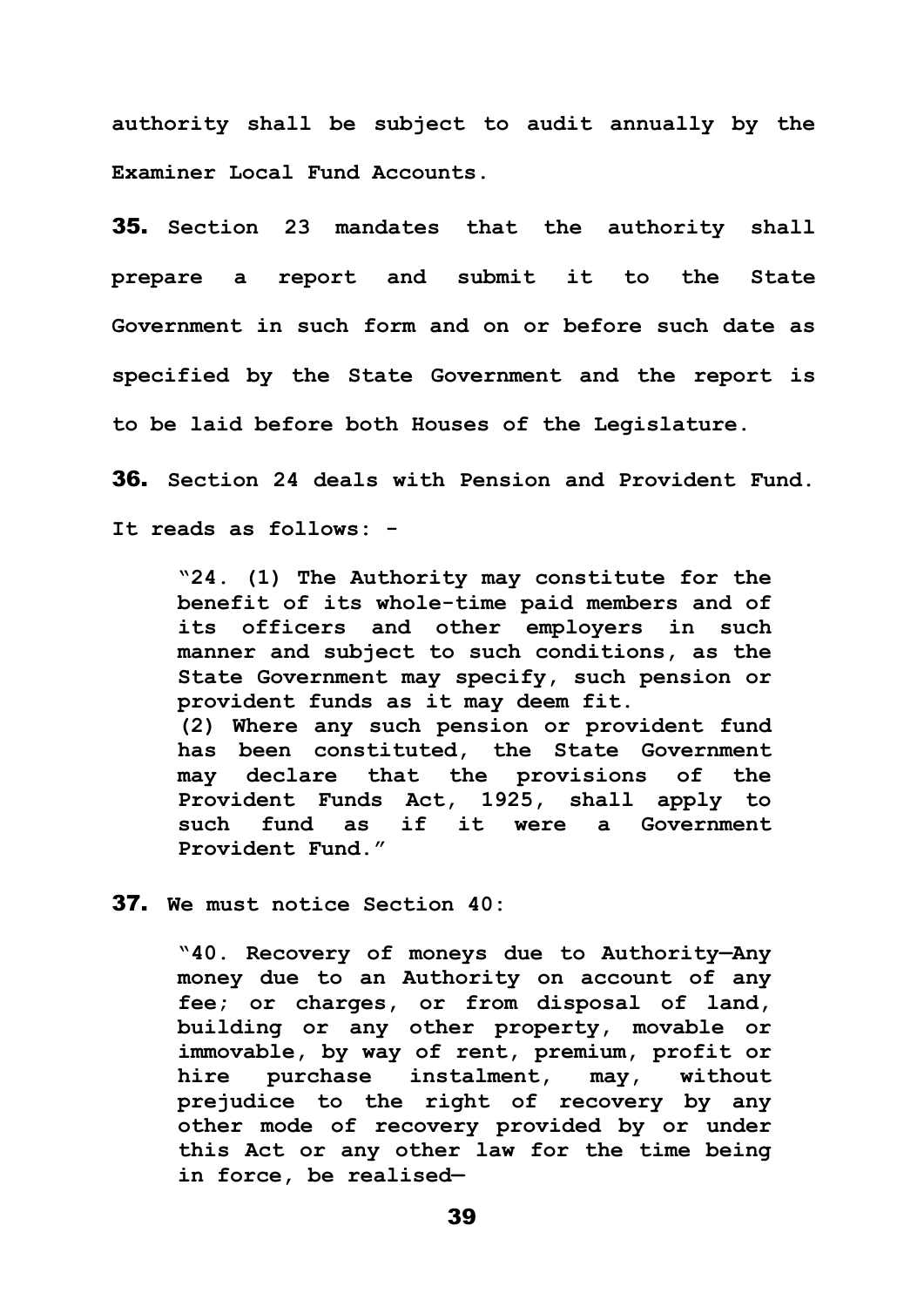**(a) either, as arrears of land revenue upon a certificate of the amount due sent by the Authority to the collector, or (b) by attachment and sale of property in the manner provided in Sections 504, 505, 506, 507, 508, 509, 510, 512, 513 and 514 of the [Uttar Pradesh Municipal Corporation, 1959) (2 of 1959)]; and such provisions of the said [Act] shall mutatis mutandis apply to recovery of dues of an Authority as they apply to recovery of a tax due to a [Municipal Corporation], so however, that references in the aforesaid section of the said Adhiniyam to 'Mukhya Nagar Adhikari', [Corporation] and Executive Committee shall be constructed as references to 'Vice Chairman, 'Development Authority' and 'Chairman respectively:** 

**Provided that no two or more modes of recovery shall be commenced or continued simultaneously.]**

**the old Section 40, U.P. Urban Planning and Development Act, 1973 prior to Amendment Act 21 of 1985 is given below:**

**"40, Mode of recovery of money due to Authority any money certified by the Authority as due to it on account of fees or charges, or from the disposal of lands, buildings or other properties, movable or immovable, or by way of rents and profits may, if the recovery thereof is not expressly provided for in any other provision of this Act, be recovered by the Authority as arrears of land revenue, and no suit shall lie in the Civil Court for recovery of such money."**

38. **Section 41 provides for directions being issued** 

**by the State Government for the administration of the Act being binding on the Authority. Under Section 42**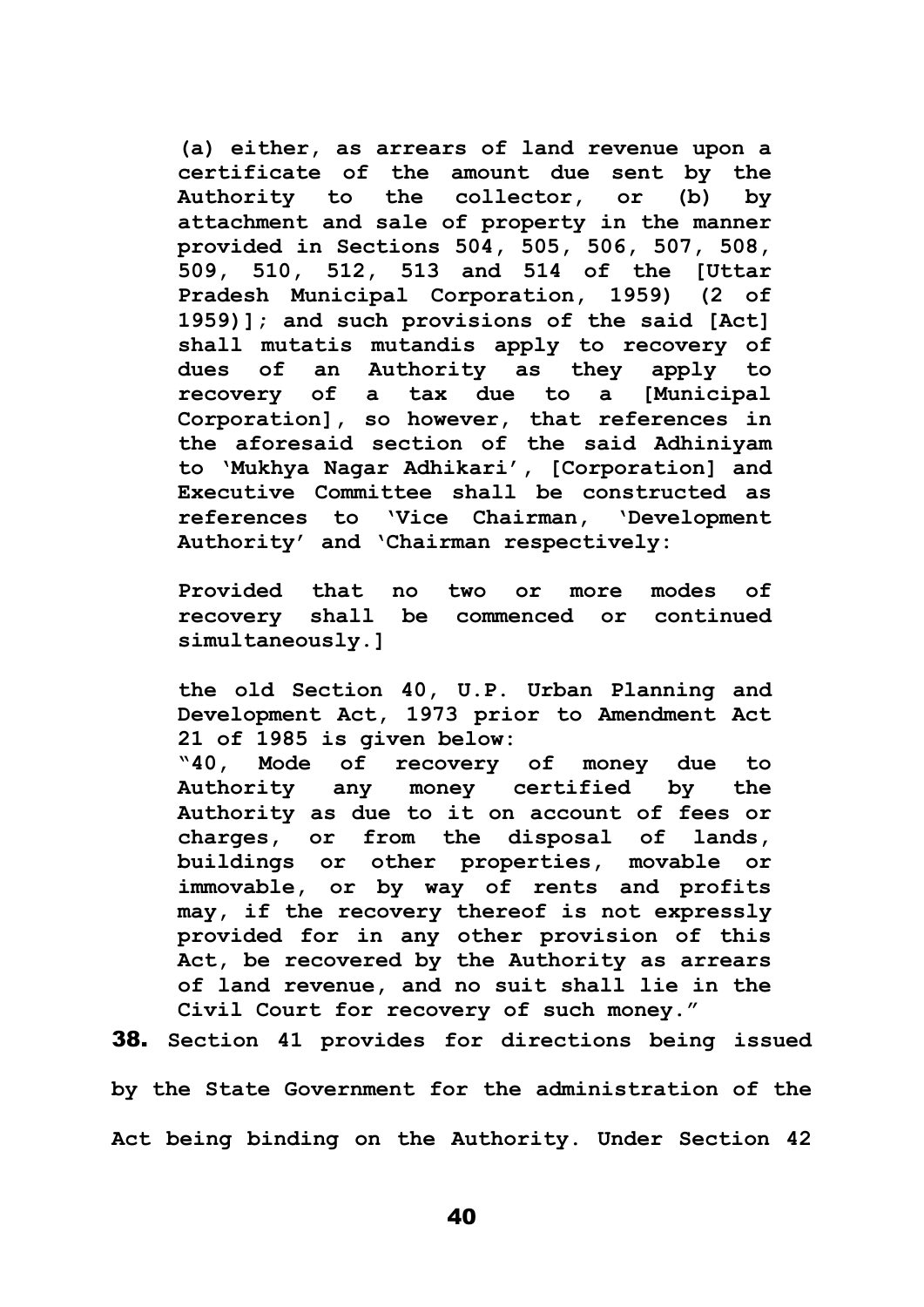**of the UP 1973 Act, the Authority is to furnish return and other information to the Government. Section 43 deals with manner of service of notices, orders, and other documents. Section 44 deals with how public notices are to be made known. Section 45 mandates fixing of reasonable time in any notice, order, or document, unless time is otherwise fixed by the Act or Regulation. Section 47 proclaims that every member and every officer and other employee of the Authority shall be deemed to be a public servant within the meaning of Section 21 of the Indian Penal Code. Without sanction of the Chief Executive Officer of the Authority or any other officer authorised by him, there cannot be prosecution for any offence under the Act. Section 51 deals with power of delegation, both of the State Government and of the Authority and the Chief Executive Officer. Section 53 empowers the State Government to exempt, by notification, any land or building from the provisions of the 1976 Act or Rules or Regulations made thereunder. Section 58 of the UP 1973 Act, as made applicable to the 1976 Act, provides for the**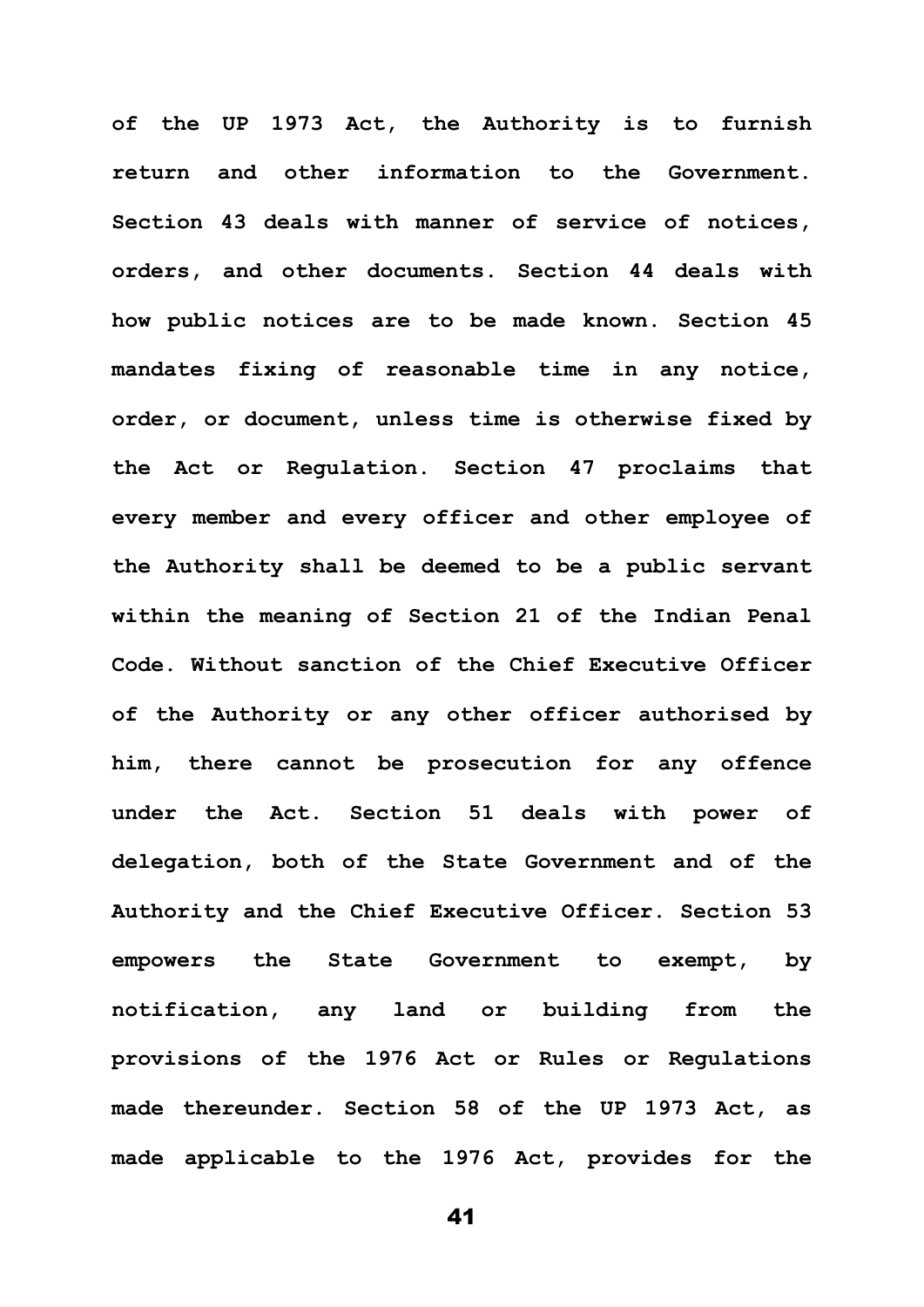**dissolution of the Authority, on the State Government forming the opinion, that the purpose for which the Authority was established, has been substantively achieved, rendering the continued existence of the Authority unnecessary.**

#### CONTENTIONS OF THE APPELLANTS

39. **The learned Solicitor General would rely on Section 5(8)(d) and Section 5(8)(f) of the IBC in attempting to persuade the Court that the appellant is actually a financial creditor. He would point out with reference to Section 5(8)(d) that a careful analysis of the lease deed would show that the lease in question is a financial lease. In his endeavour, in this regard, he emphasised the part of the provision, which brings in the concept of a deeming provision. In other words, he contended that the Court is bidden to treat a certain position as deemed. The NCLAT has proceeded as if what is involved is classification of a financial lease he complained. He took us through the statutory rules, which have come to embody the Indian Accounting Standards (IAS) within the meaning of Section**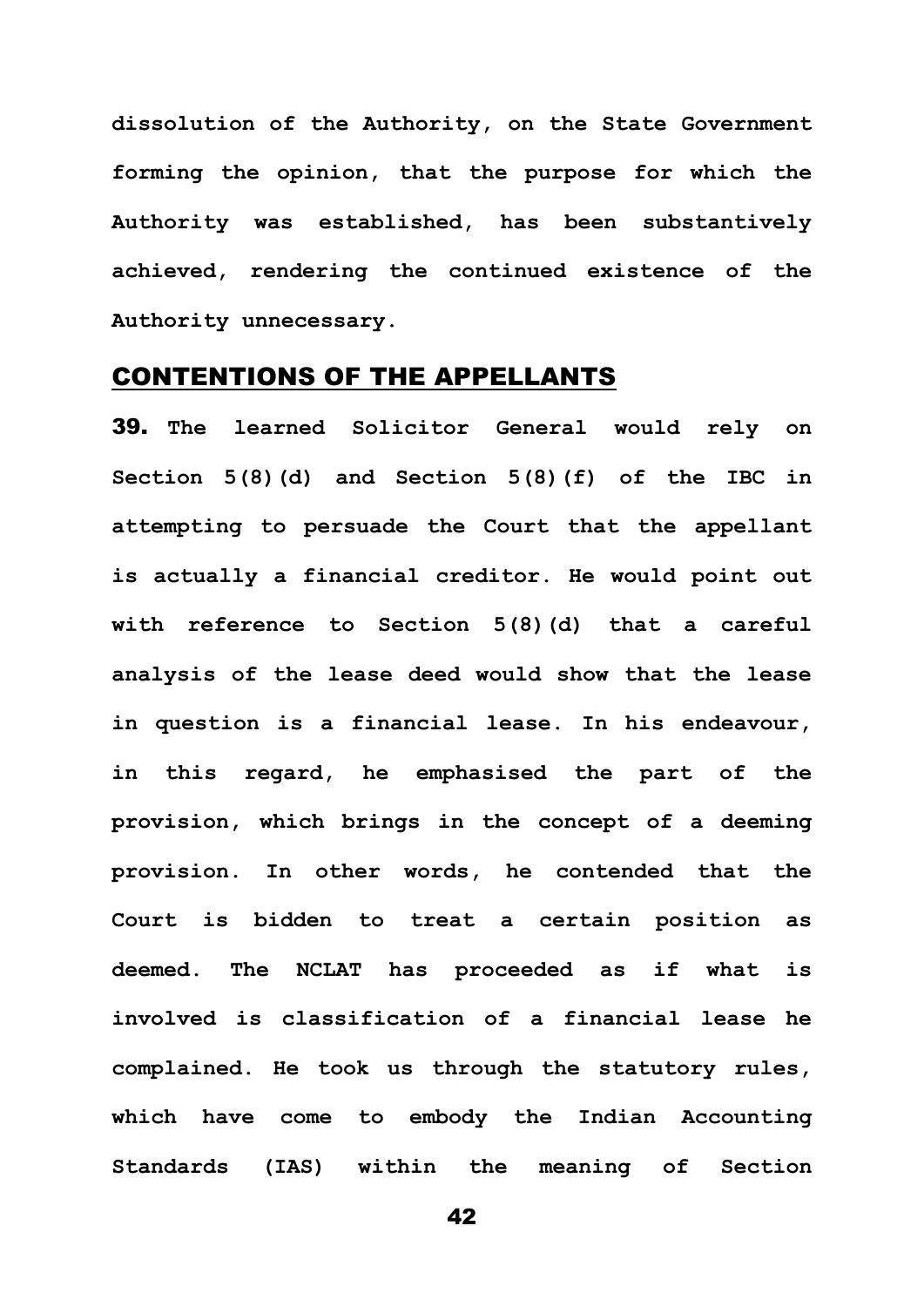**5(8)(d), which have been enacted under the Companies Act, 2013.** 

40. **He would first and foremost point out that the most prominent and indispensable element to make a lease a financial lease is that there should be a substantial transfer of the risks and rewards incidental to ownership from the lessor to the lessee. What is contained in later rules are essentially by way of examples or illustrations. The mere fact that with reference to each one of them, the appellant may not answer the description of a financial lessor, may not suffice to deprive the appellant of the status of a financial creditor, as the vital question to be posed and answered is whether substantially there is a transfer of risks and rewards incidental to ownership. He does not dispute that in the case in question, appellant has not classified the lease as a financial lease in the balance sheet. He would however point out that the NCLAT has erred in finding that reward incidental to ownership has not been transferred to the lessee. In this regard, he would point out that the lessee is**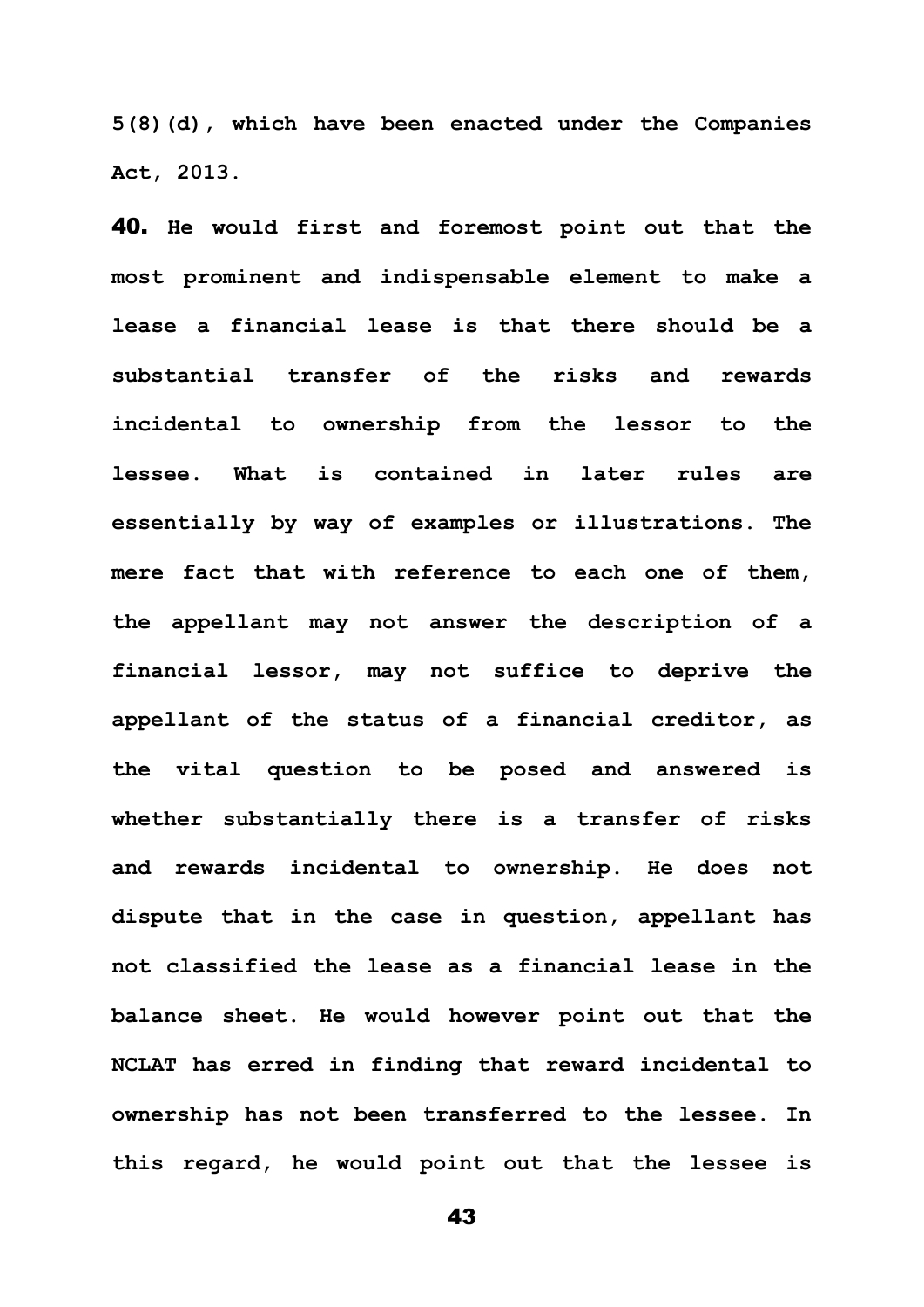**free to fix the amount of consideration it can charge from the buyers from the lessee. The appellant cannot demand any share in the consideration received by the lessee. In other words, the lessee is free to appropriate the entire profits. This is crucial in appreciating whether the rewards incidental to ownership has been transferred to the lessee. He highlights the fact the appellant is an Authority constituted under a statute, namely the UPIAD. He took us through the provisions of Section 6 and 7 of the Act. He would contend that as the Authority is charged with the statutory duty to carry out planned development of the area and group housing being residential in nature and since the construction had to be carried out in accordance with the laws in force and the appellant was also charged with the duty to regulate the activity, all that has happened is that the lease deed contains provisions for the regulatory regime. This cannot detract from the transfer of rewards substantially to the lessee. he contends.**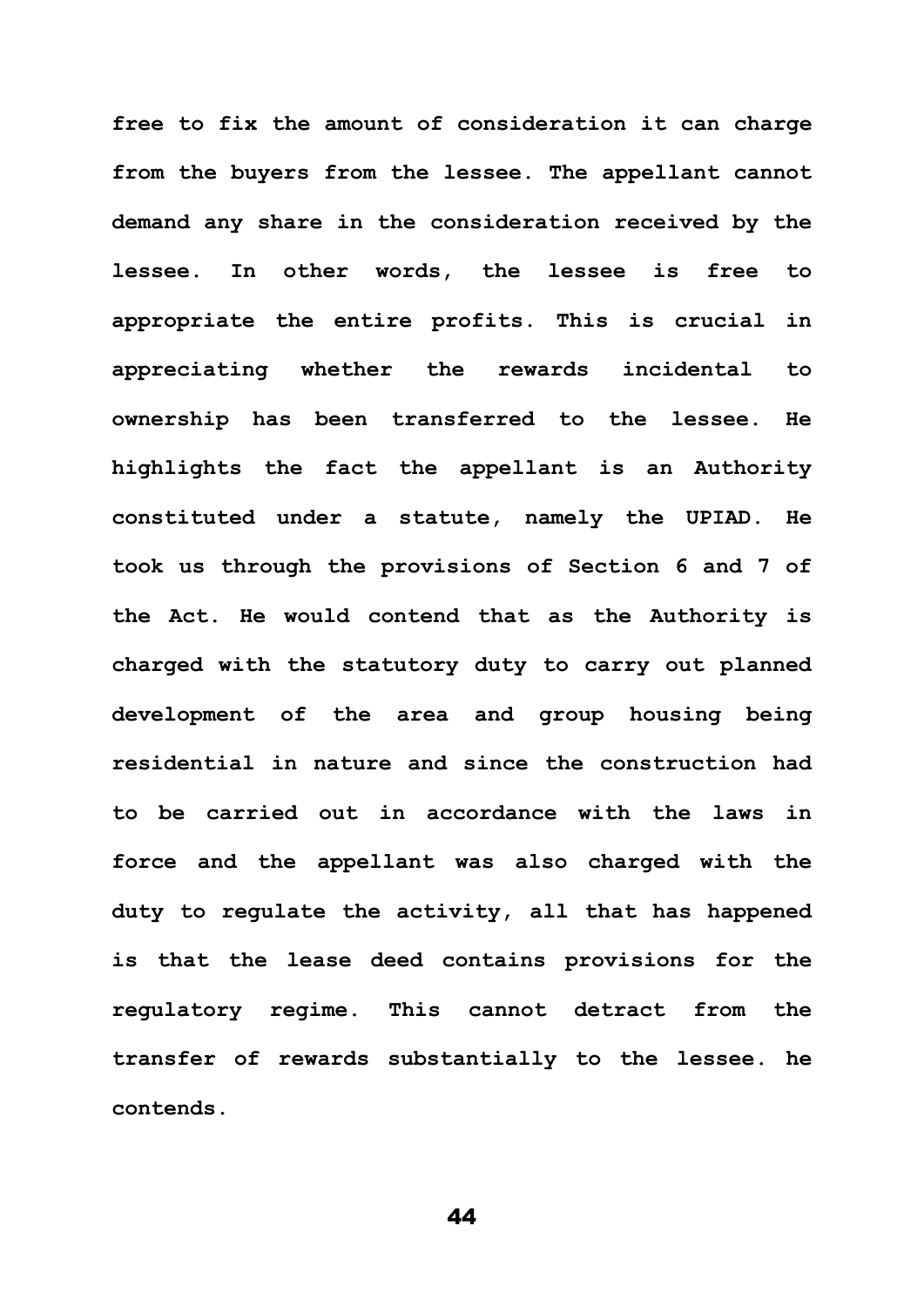41. **As far as Section 5(8)(f) of the IBC is concerned it is pointed out that the said provision is a catchall section and acts as a residuary reservoir, and what remains after what has been provided in the preceding provisions, are captured within its scope. He would contend that the Court must not overlook the object and scheme of the IBC. The financial creditors occupy a position of dominance whereby they call the shots when it comes to ruling on the destiny of the corporate debtor. Under the IBC, true power vests with the Committee of Creditors. It is the financial creditors, who are at the helm of affairs of the Committee. It is the Committee which will vote and finally decide, on the Resolution Plan, which binds all. A financial creditor would be in a position to sway the views of others on the Committee. He would, in the context of the facts point out that as things stand, the Committee is virtually filled with homebuyers. It would be unjust to deny the appellant its say in the proceedings of the Committee. Huge sums of public money are at stake. As the custodian of public interest, the appellant must be vouch-safed**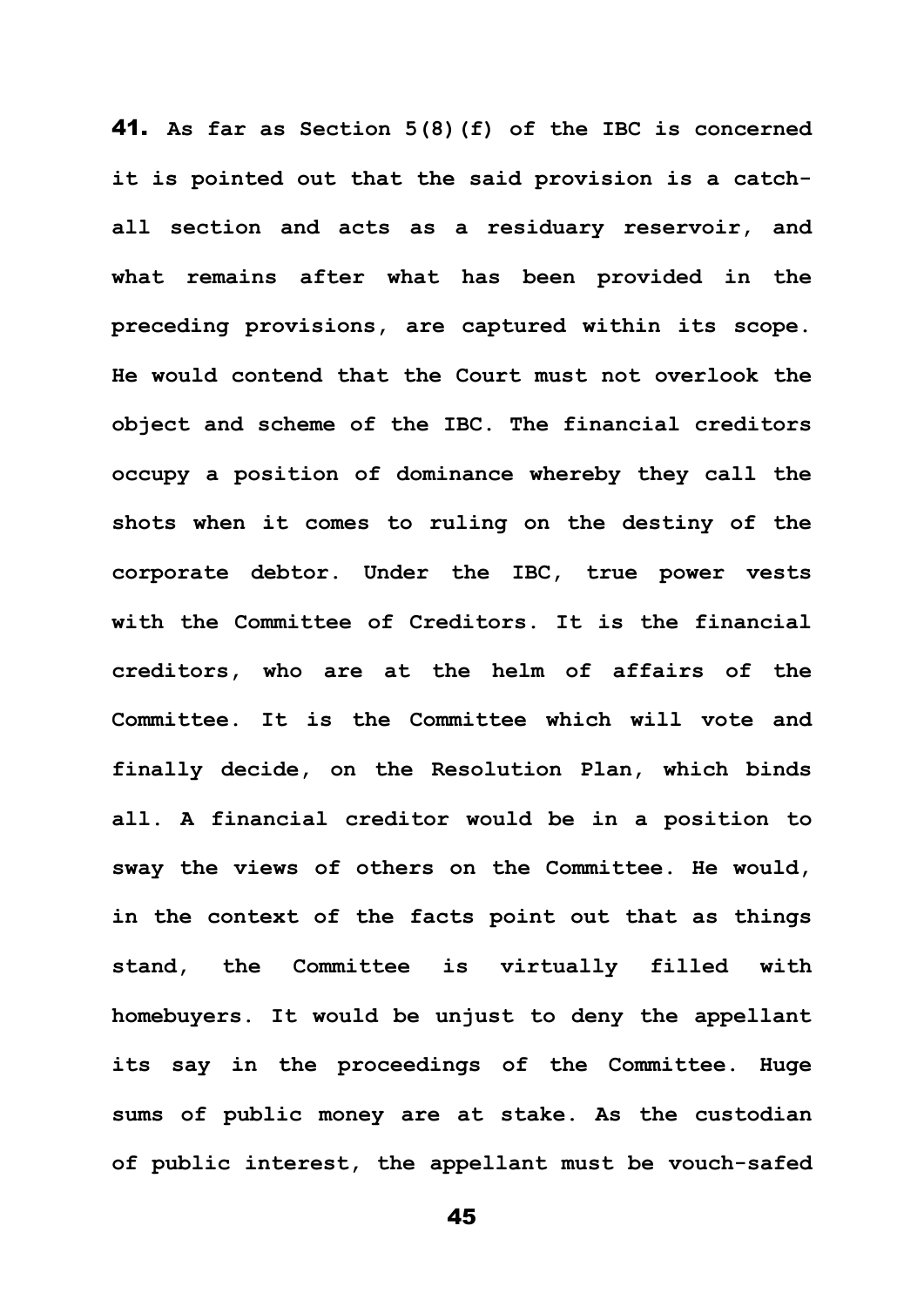**its legitimate position in the Committee of Creditors. It is this important perspective, which has been overlooked by the NCLAT, it is complained. The appellant cannot be treated as an operational creditor, whose interest is no more than the mere realisation of the money due to it. The appellant is more comparable with a bank. In other words, the lease in question provides the lessee with the mechanism, by which on payment of a mere ten percent of the total premium upfront, the lessee gets possession of the land. A moratorium follows. Thereafter, under the lease, the lessee is no doubt obliged to pay the balance ninety per cent of the premium and that too in 16 half-yearly instalments. If the lessee had wanted to purchase the property and required finance from any other source, including a bank, it would have had to receive financial accommodation in some form or the other, under which, the respondent would become obliged to pay back the loan to the bank in terms of the arrangement. In this case, on the other hand, under the lease, a lessee, instead of approaching a bank, must be treated as**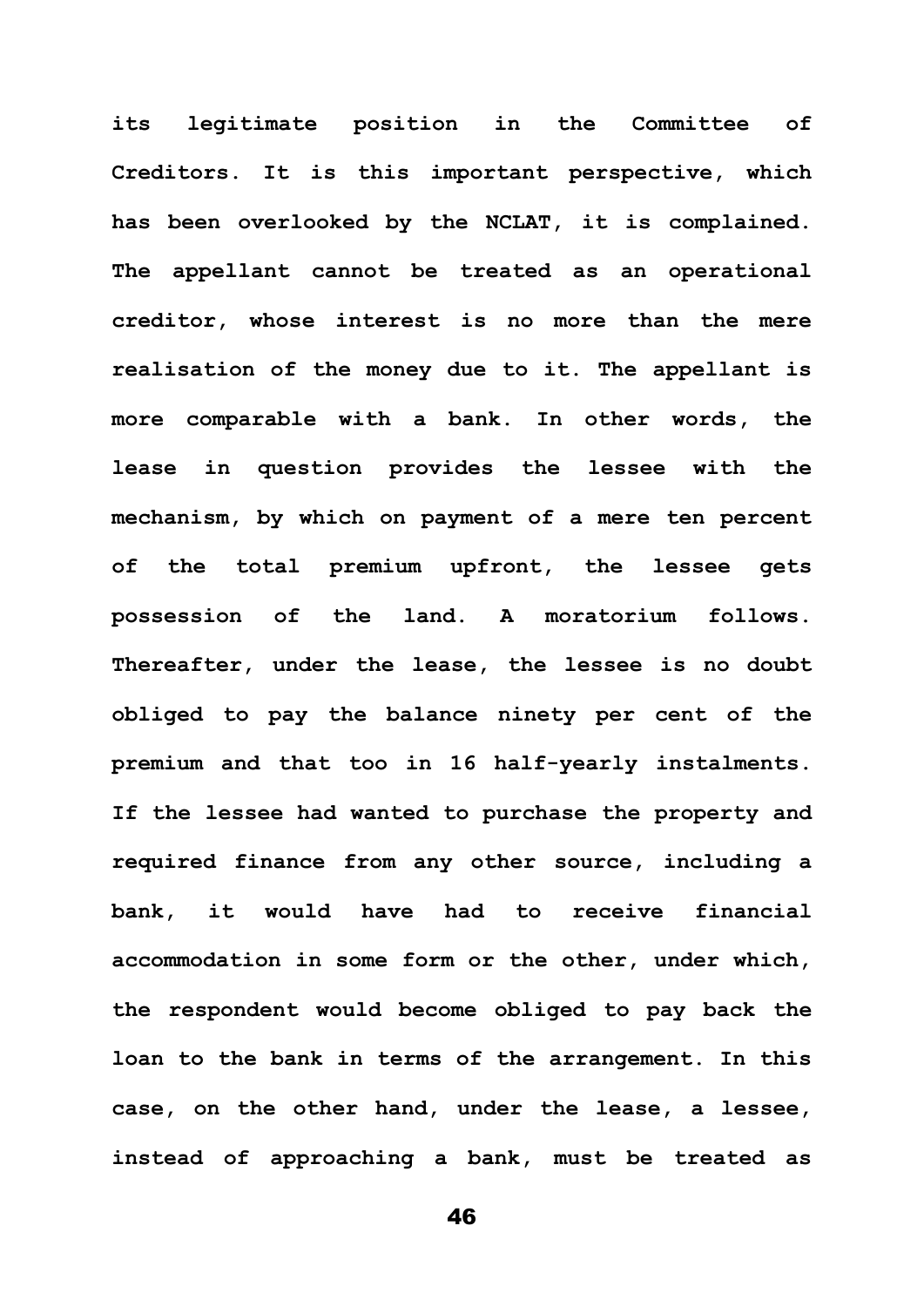**raising funds in the manner provided in the lease and that too on very easy and reasonable terms. The lessee pays ten percent only in the beginning. The lessee is, in fact, given the benefit of a reprieve and thereafter, he is enabled to pay the lessor directly the balance amount. Therefore, this is a transaction, as defined in Section 2(33) of the IBC. He would submit that the amounts are to be paid back with interest. Therefore, on the whole, it must be treated as a case where, there is raising of funds by the lessee, which, has a commercial underpinning, as required under Section 5(8)(f) of the IBC. He would point out that the main provision, i.e., as contained in Section 5(8) contemplates a debt, which is disbursed. Various clauses, which are enumerated thereafter, need not contain the aspect of disbursement. Therefore, raising of funds, within the meaning of Section 5(8)(f), can be contemplated without actual disbursement. He would rely on the Judgement of this Court in** *Pioneer Urban Land and*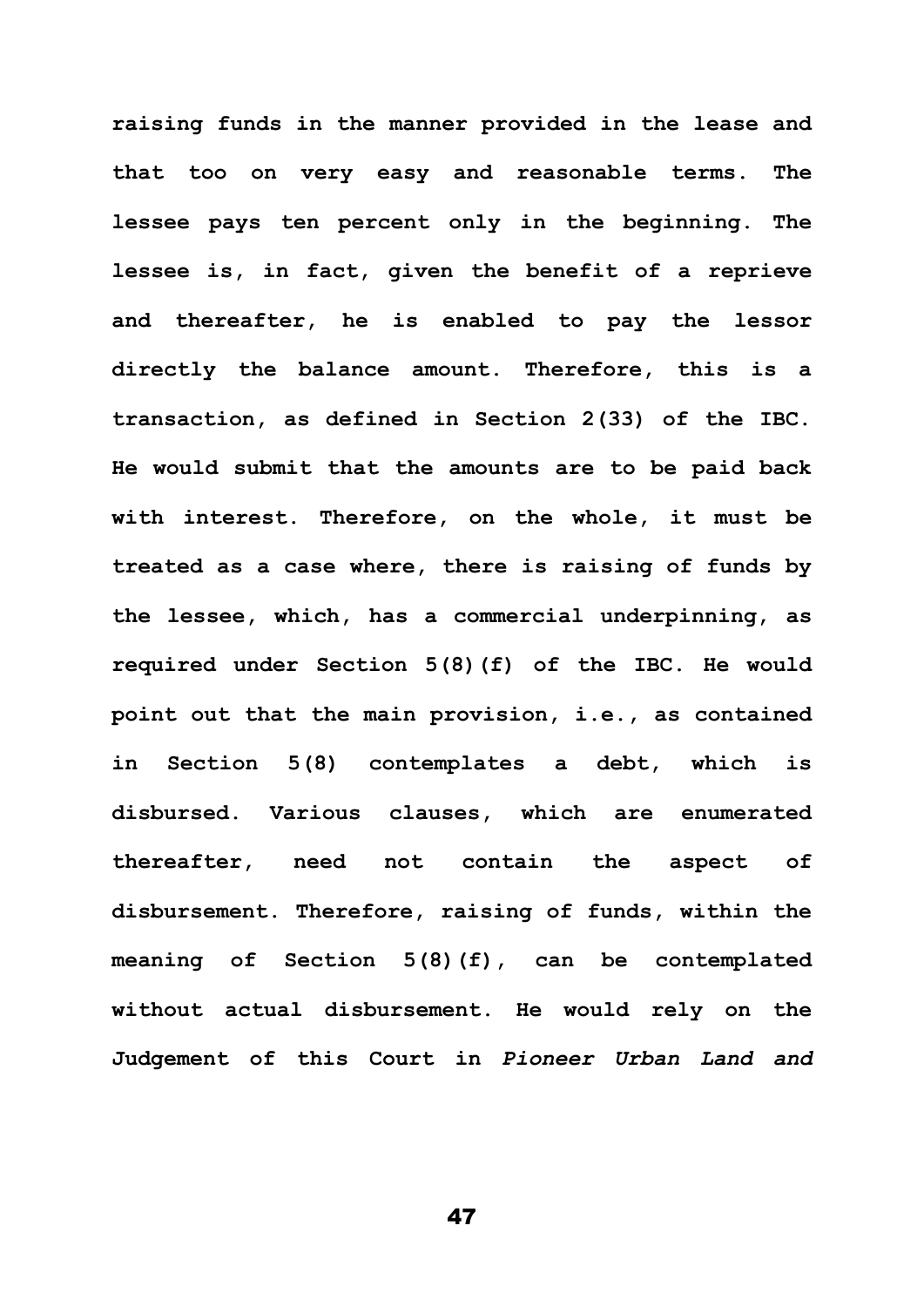*Infrastructure Limited and Another vs. Union of India (UOI) and Others<sup>1</sup>*

42. **Smt. Madhavi Divan, learned Additional Solicitor General, appears for NOIDA in the connected matter. She adopts the contentions of the learned Solicitor General appearing for the same party. However, the learned Additional Solicitor General, would make three-pronged submissions with regard to the appellant qualifying as a financial creditor. She would contend that the appellant would fall in the main provisions of Section 5(8). There is a debt. There is a time value of money. Interest is predicated on the strength of the same. As far as the requirement of disbursement is concerned, she draws our attention to Section 2(33) of the IBC, which defines the word 'transaction'. It is her contention that the disbursement need not be unidimensional. In the modern world, with the sophistication and development of the financial market, the disbursement can be from the creditor to the debtor or from the debtor to the creditor. Therefore, even without the** 

**<sup>1</sup> (2019) 8 SCC 416**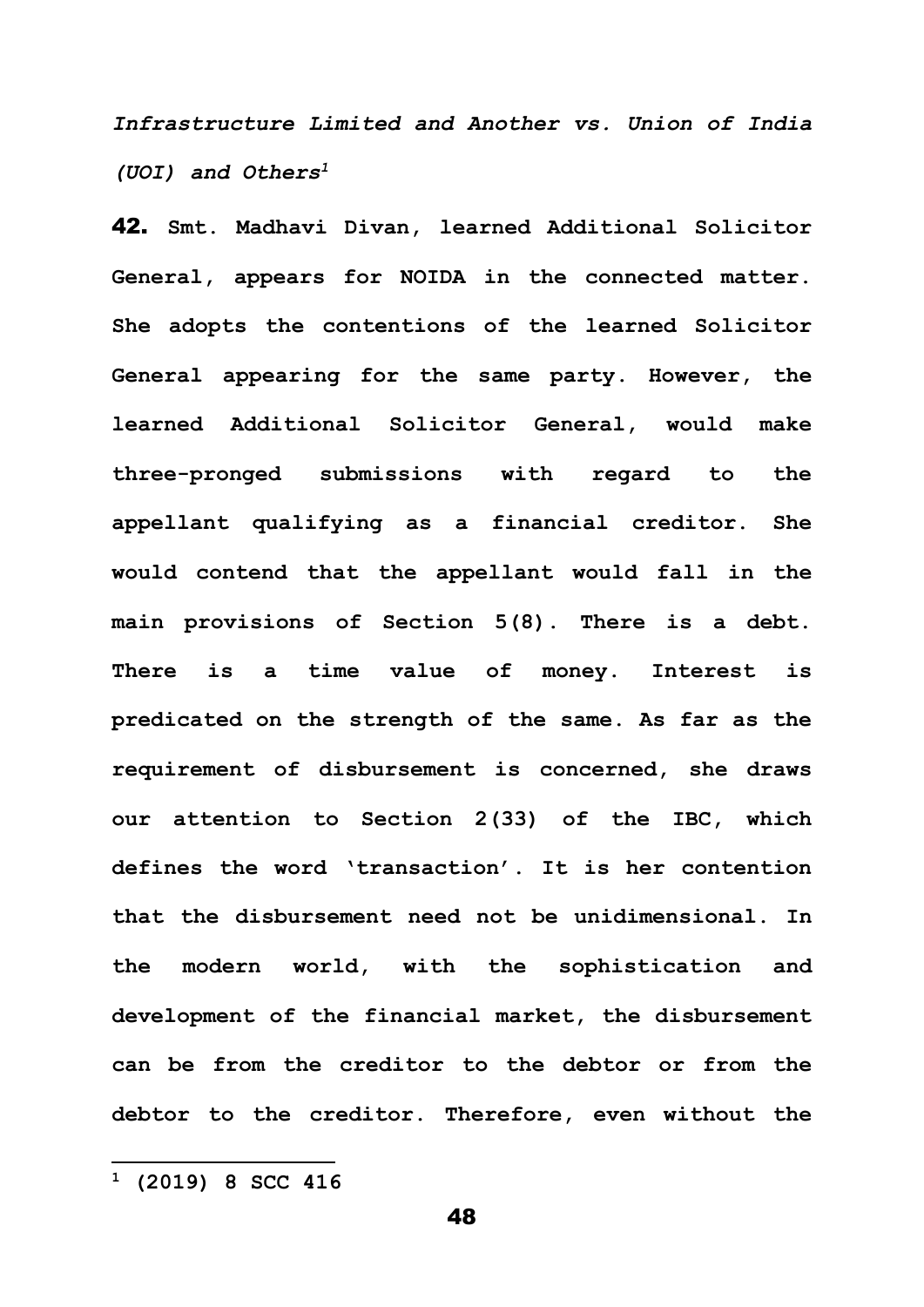**aid of the provisions, which appear by way of inclusion, the appellant fits the bill as a financial creditor. She also highlighted the true role of the appellant under the Statute of which it is an offspring. She would point out that there are longterm stakes, as far as the appellant is concerned. The appellant is charged with the sublime function of ensuring planned development. The lease operates as a tool of financing. Whatever be the form, of which the Court must not be a prisoner, the substance cries out for labelling the appellant as a financial creditor. Borrowing must not be viewed from the prism of convention. The lease contemplates an upfront payment, a moratorium and staggered payments of installments. She also draws considerable inspiration from Pioneer (supra). She would contend that in Pioneer (supra), which involved a challenge to including homebuyers as financial creditors on the strength of the Explanation, which was included in Section 5(8)(f) of the IBC, this Court recognised that a homebuyer is not a borrower in the traditional sense and yet the Court found that homebuyer was a**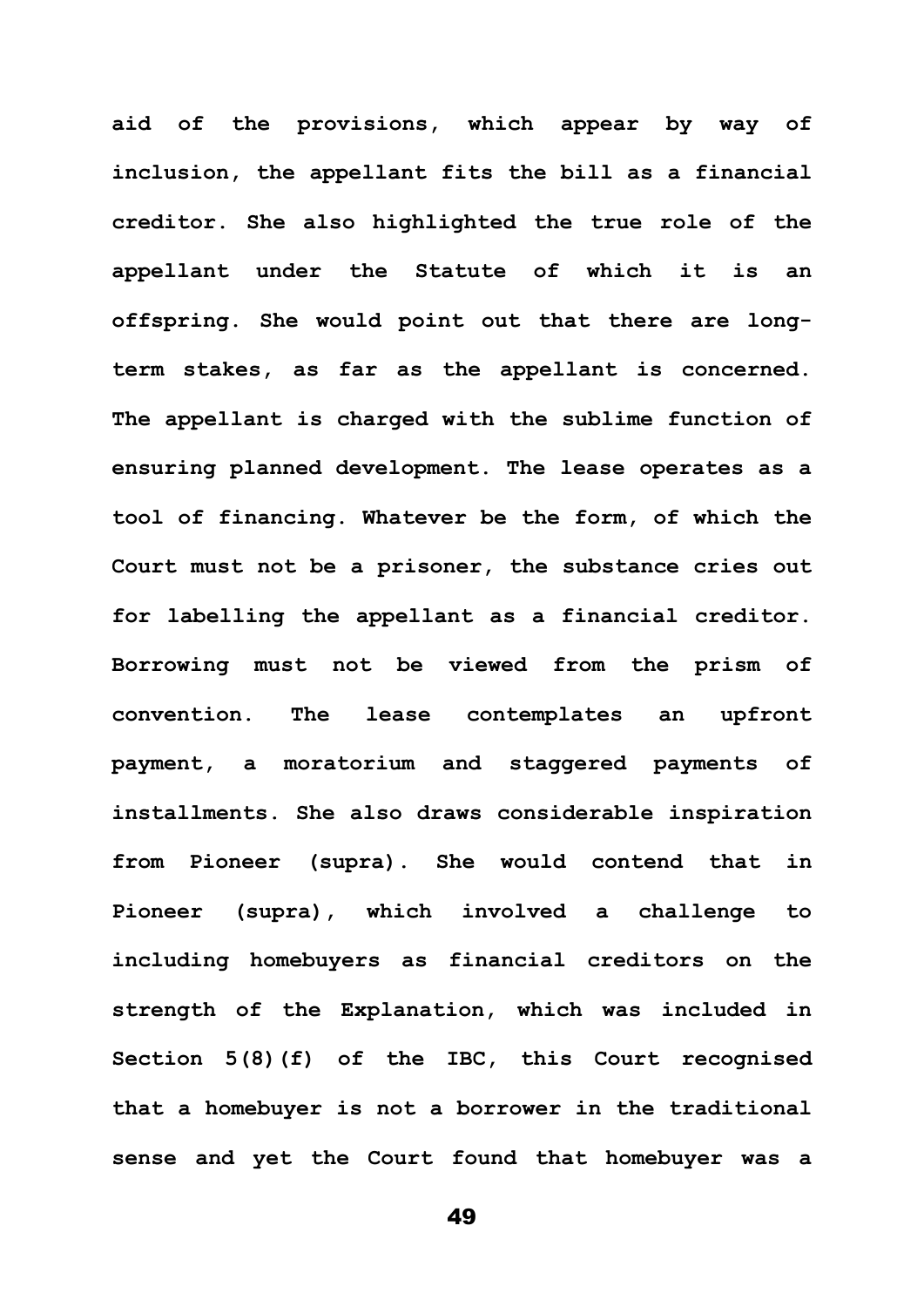**financial creditor and builder was being financed by the payment of advances and staggered payment of installments and, at the end of which, the equivalent in terms of the flat, was promised. It would involve a manifest absurdity, if the appellant, who would be in a better position, in fact, than the homebuyers, is yet excluded from the Committee of Creditors on the score that it is to be treated as an operational creditor.** 

43. **With reference to the expression 'raising of funds', contemplated in Section 5(8)(f), she would persuade the Court to hold that the lessee, by entering into the lease, comes to enjoy the property and also have other rights, including the right to entirely appropriate the profit from the transfer of the flats constructed thereon. By the staggered payments, after the initial payments of advance of ten percent and a moratorium freeing the funds of the corporate debtor clearly takes place. There is generation of funds by the mechanism provided in the lease and it plainly has the effect of borrowing and bringing into play the statutory mantra also, of**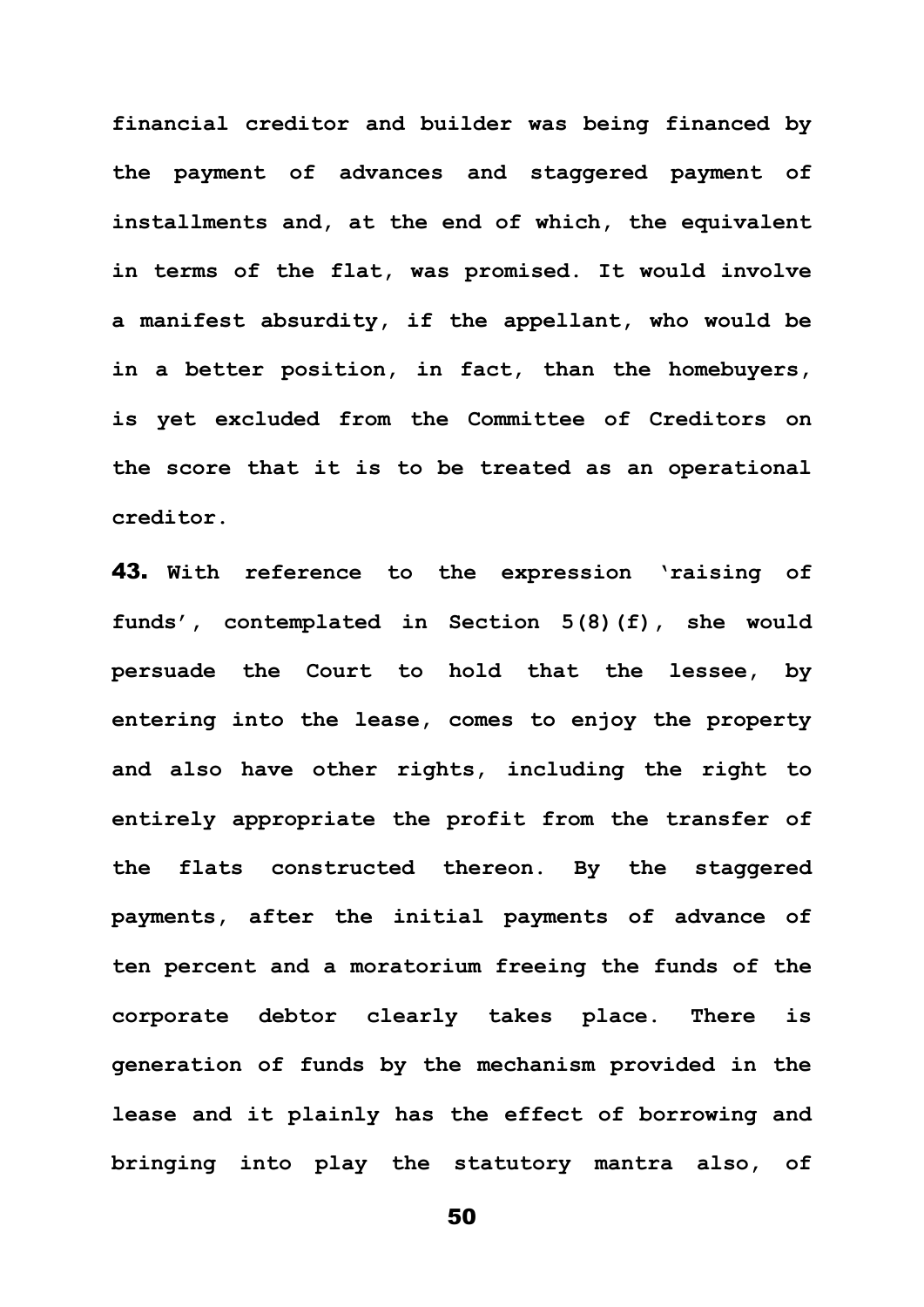**commercial effect of borrowing. It works extremely well for the lessee, in fact, in comparison to how it would have fared, had it approached the bank or a financial institution. With regard to Section 5(8)(d), the learned Additional Solicitor General also emphasised upon the word 'deemed' to be financial lease with reference to the Indian Accounting Standards. It is her case that, in fact, in the accounts of the appellant, the transaction is reflected as a sale. This assumes significance as, under the Indian Accounting Standards, the dominant test is, whether, substantially, the risks and rewards incidental to ownership has been transferred. There cannot be a more eloquent fulfilment of this requirement than the very action of the appellant in treating the transaction as a sale in the balancesheet, and what is more, for the years, much prior to the enactment of the IBC. It is submitted that Court may not be oblivious that the premium under the lease, is, indeed, linked to the market value, indicating, unerringly, in the direction of a sale. She would make a thinly veiled threat that if the**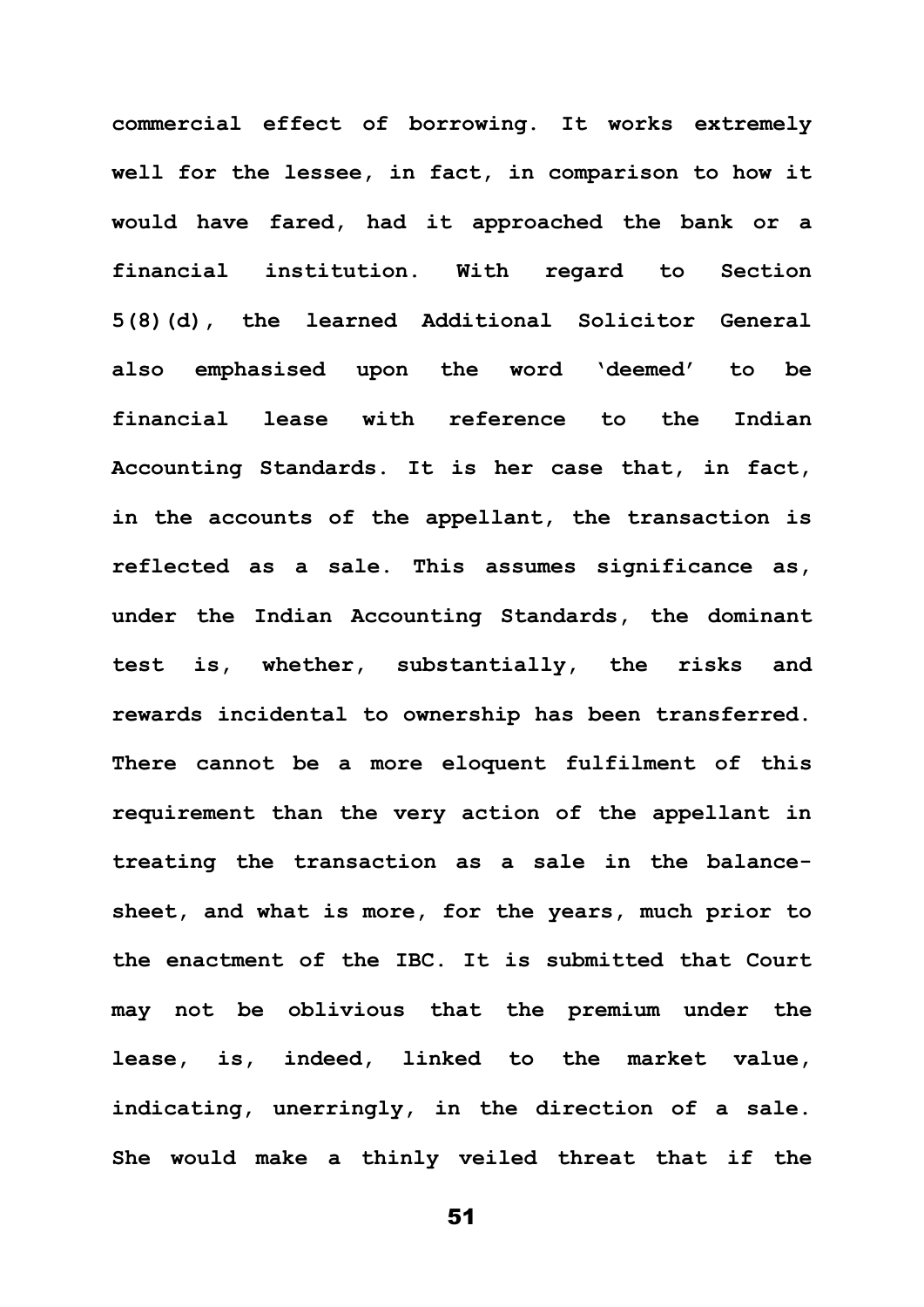**appellant is to be excluded in the manner from the Committee of Creditors, there can be possible cancellation of leases being resorted to by the appellant, which may not augur well for the real estate world. She relied upon** *Swiss Ribbons Private Limited and Another v. Union of India and Others***<sup>2</sup>.**

### SUBMISSIONS OF SHRI RITIN RAI

44. **The respondent in Civil Appeal No. 2222/2021 namely the resolution professional who appears through Shri Ritin Rai, learned Senior Counsel would make the following submission.**

**The case of the appellant that the disbursal can flow in either direction ignores that what is disbursed is a debt and not its repayment. The appellant has not parted with any money that is now with the corporate debtor. Section 5(8) does not use the word 'transaction' and any other interpretation other than a flow of funds from creditor to the debtor should not be accepted, and it will lead to absurdity. As far as the case under Section 5(8)(d) is concerned, it is submitted that** 

**<sup>2</sup> (2019) 4 SCC 17**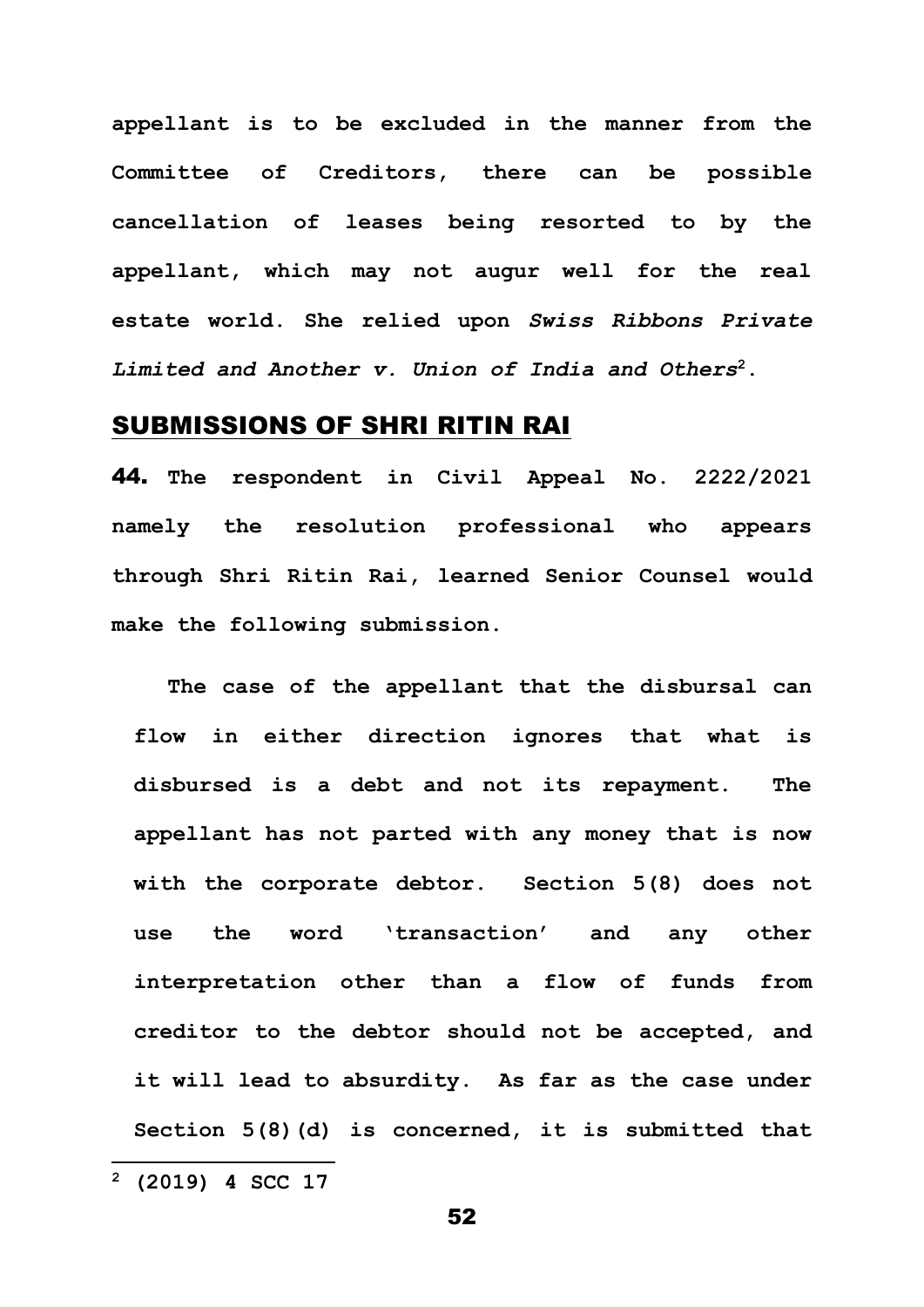**the appellant has not classified in its books of accounts classifying the lease as financial lease. The classification as operating lease or financial lease is to be made from the inception date. Neither at the time of entering into the lease deed nor subsequently has any classification been made. Under the Indian Accounting Standards, a Lessee under a capital lease transaction recognises the lease as an asset in his Balance Sheet and it is presented as Receivable at an amount equal to net investment. The objective of IAS 116 is that both the Lessor and Lessee provides relevant information. In the case of financial lease, a lessor is required to disclose in its financial statement selling profits or loss, finance income on the net investment in the lease, income relatable to variable lease, payment, not included in the measurement of the net investment of the lease. A pattern is expected. Lease payment under an operating lease are on the other hand on straight line basis or another systematic basis. There is difference of substance between the two cases. The**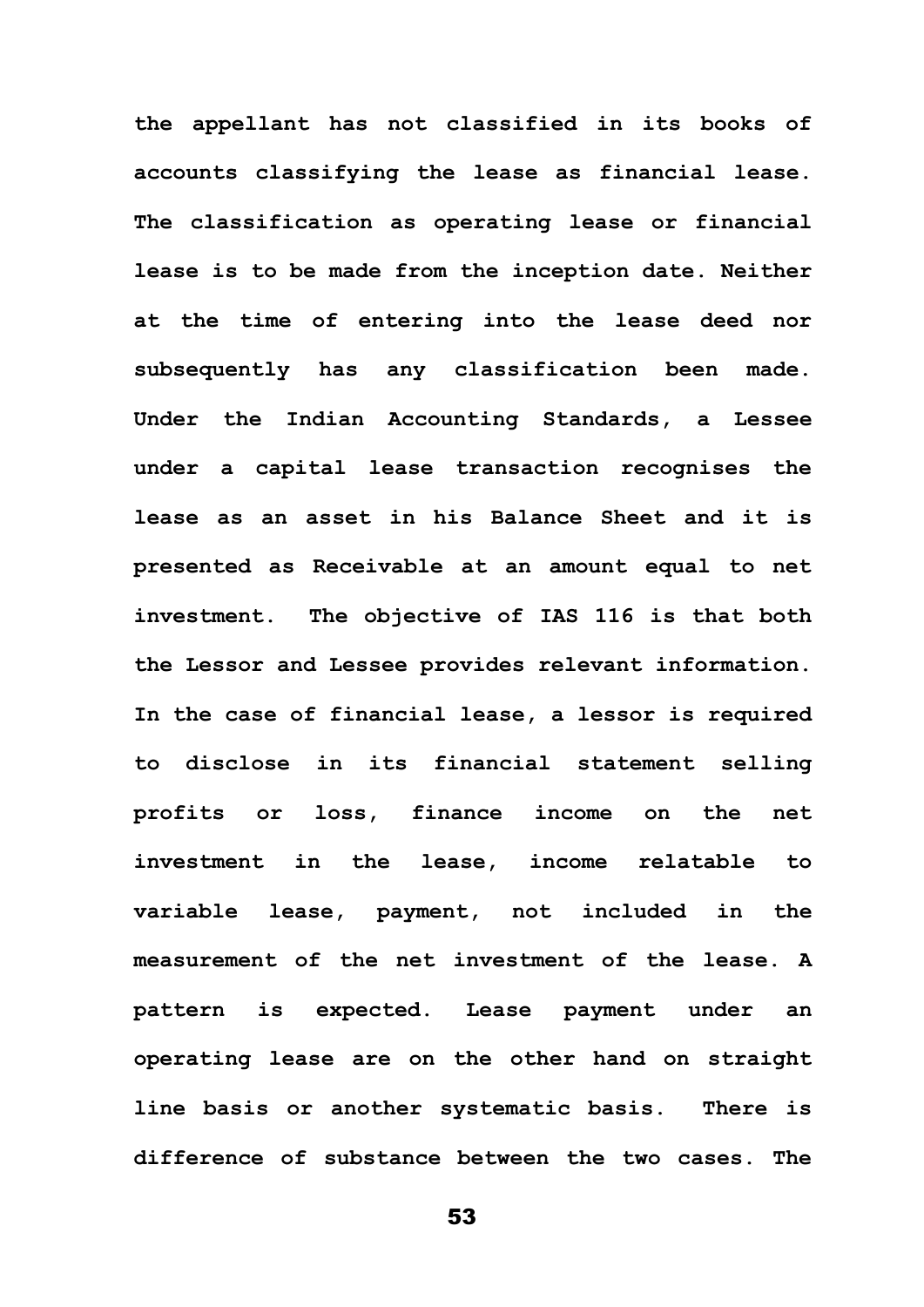**absence of classification amounts to non-compliance with mandatory requirement as to standards required under Section 133 of the Companies Act for which a penalty is provided. The lease in question does not countenance substantially the transfer of all the rewards. The Lessee in terms of clause 12 of other clauses is not permitted to assign leasehold interest. Restrictions are put even on the lessee's shareholding. The clause relating to mortgage would inter alia indicate apart from restriction otherwise that any unearned increase in the value of the lease premises will be at the disposal of the appellant. Therefore, the gains would enure to the appellant. There is no renewal of the lease. Support is drawn otherwise from the order of NCLAT. Reliance is placed on the following judgment of this Court in**  *Mohd. Noor and Others v. Mohd. Ibrahim and Others<sup>3</sup>* **:** 

**"..The ownership concept does not accord with the status of a person who is paying the rent. A tenant under various legislations either urban or rural property, agricultural or otherwise, enjoys right of heritability and transferability. At the same time, he does not become owner of the property.** 

**<sup>3</sup> (1994) 5 SCC 562**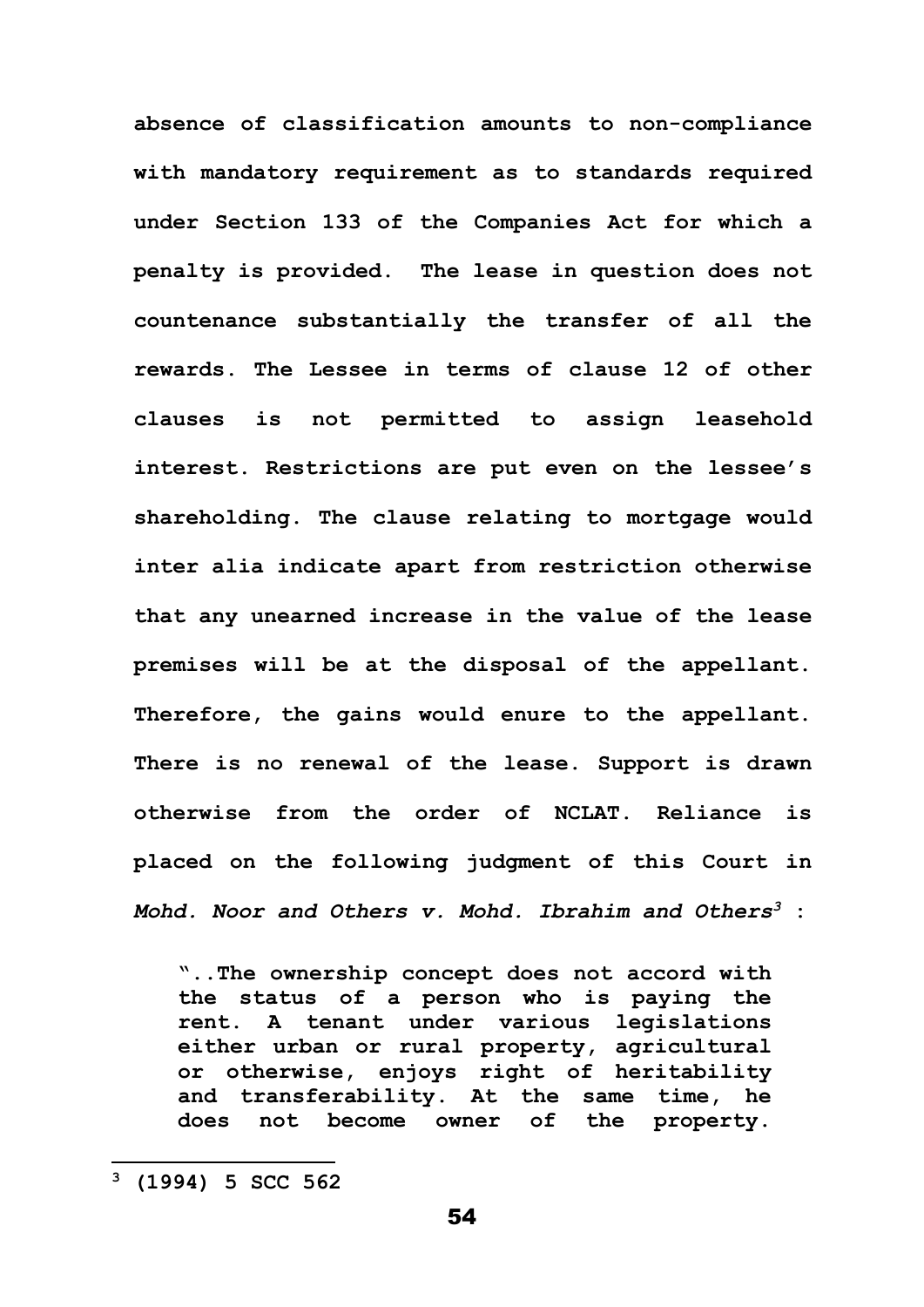**Transfer of ownership is distinct and different from transfer of interest in the property. A licensee or even a tenant may be entitled by law to transfer his interest in the property but that is not a transfer of ownership."**

**A lessee's right to sub-lease comes with certain restrictions. The appellant continues to be the owner. The reward incidental to ownership is not to be read as profit from the commercial practice. The reward has to be considered as purely emanating from the rights of ownership. Towards the development, selling and promotion, the appellant has no role. The word 'reward' bears the meaning that which is offered or given for some service or attainment. Therefore, the rewards cannot be said to mean the profit generated from the commercial activities of selling the units by the Lessee. Land has no economic life. As regards Section 5(8)(f) goes, it is contended that the claim of the appellant in view of the terms of the lease under which after the initial payment there is a moratorium and the Lessee is permitted to pay the balance premium in easy instalments overlooks the fact that a claim under any**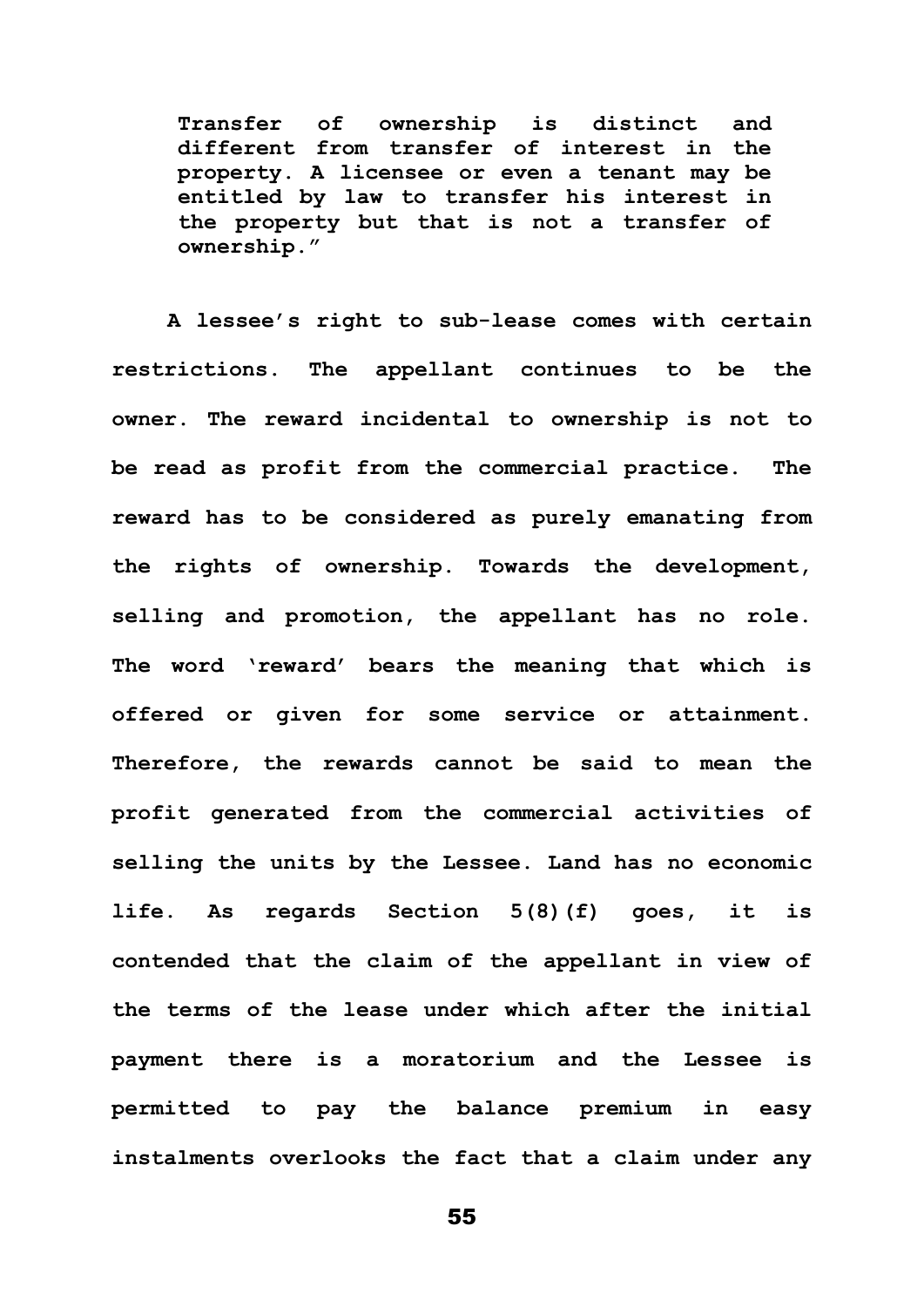**lease would then be termed as financial debt. Leases are already covered under Section 5(8)(d). There is no amount raised pursuant to any other transaction in the present case. The situation in** *Pioneer* **(supra) is distinguishable as no amount is raised from the appellant.** 

### SUBMISSIONS OF DR. ABHISHEK MANU SINGHVI

45. **There are concurrent findings of two courts against the appellants. Findings have been rendered which should dissuade this court from interfering in the matter. The appellants have understood itself to be an operational creditor. This is sought to be substantiated with reference to the submission of the claim initially in form B meant for operational creditors except workmen and employee. Subsequently that it was belatedly an amended claim in form C was found. The appellant has improved its case at each stage.** 

46. **Before the NCLT it contended it must be treated as a financial creditor in view of Section 5(8)(d). Finding they will be unable to meet the requirements**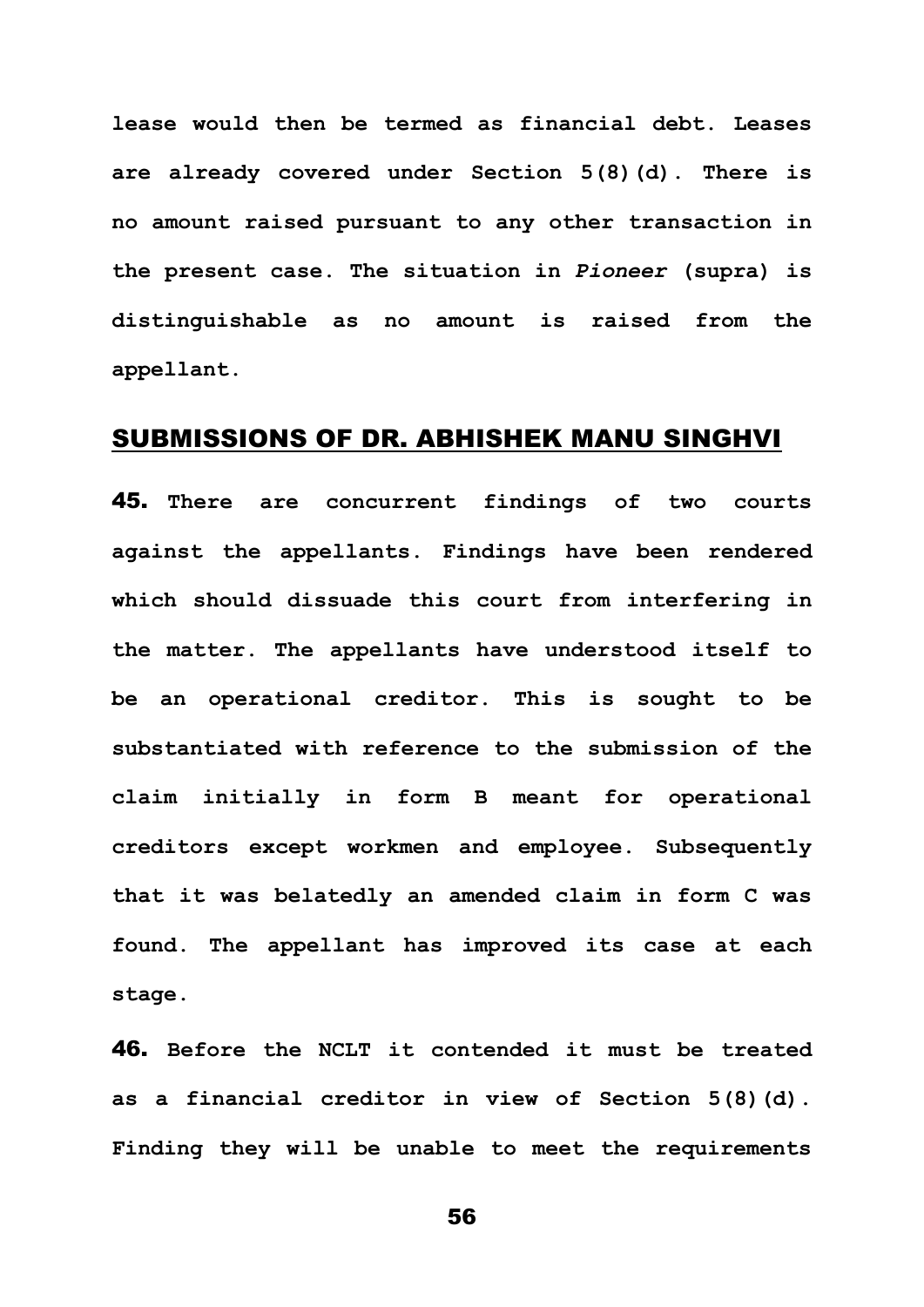**under the Indian Accounting Standards set out in Section 5(8)(d), for the first time in its written submission before the NCLAT the contention was raised under Section 5(8)(f). The appellant cannot concurrently claim that the lease deed is covered by a specific provision relating to financial leases contained in Section 5(8)(d) and also under Section 5(8)(f) which is a general provision. The dues to the appellant qualify as statutory dues. Reliance is placed on Section 12 of the UPIAD which makes Section 40 of the U.P. Act. 1973 applicable.** 

47. **Appellant under UPIAD is not permitted to carry out any activity which is of a financial nature and consequently any dues arising from disposal of land which are in the discharge of statutory duties, must be considered as statutory dues. In fact, NOIDA has been treated in a better manner than a financial creditor, having been given 41% share of its admitted claim.** 

48. **It is contended that the risks and rewards incidental to ownership have not been transferred the leases not a finance lease. There has been no**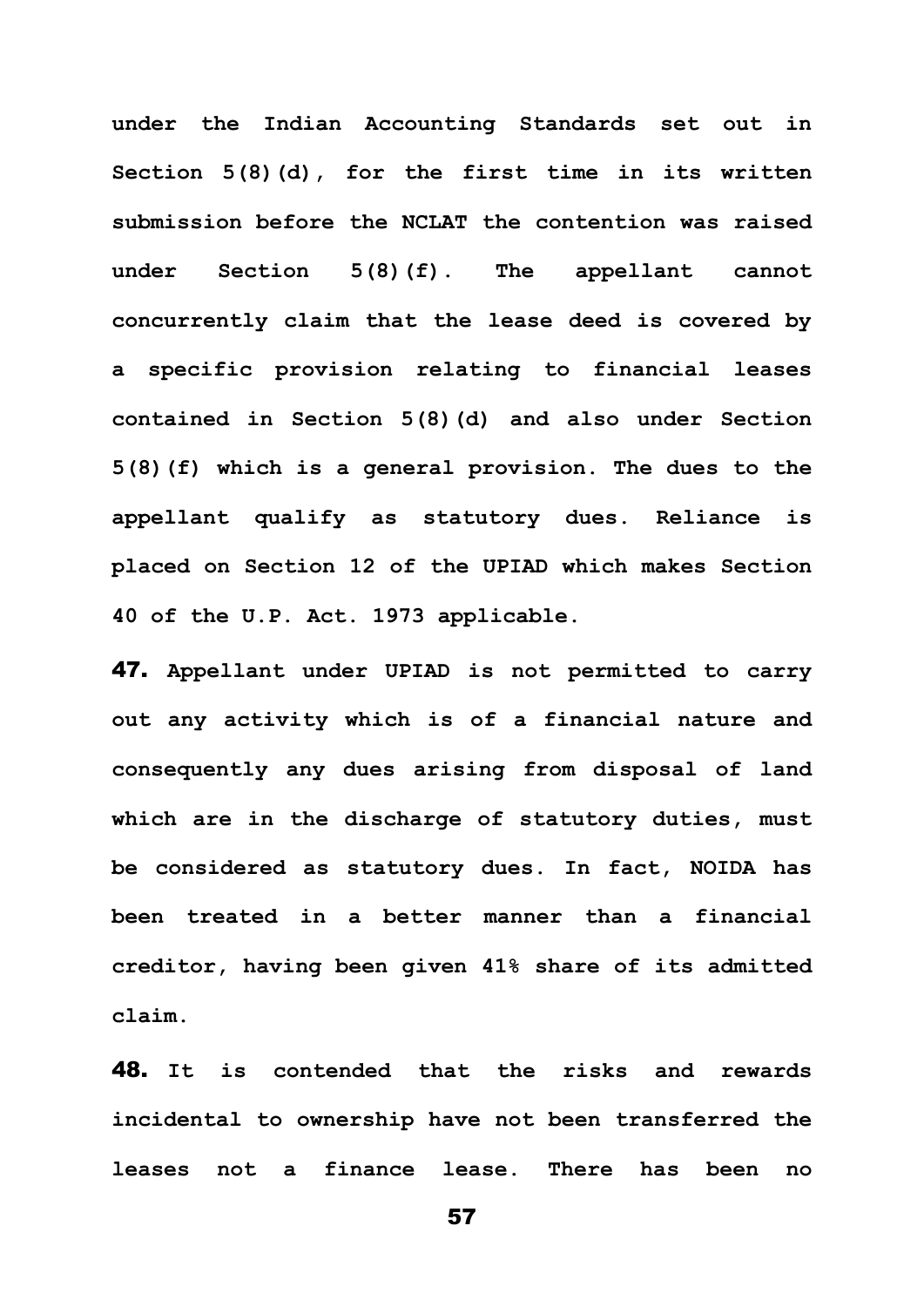**disbursement under the lease deed within the meaning of Section 5(8). The repercussions of NOIDA being declared as a financial creditor would be to frustrate the CIRP of the real estate corporate debtor. Having regard to its position as a public authority and the nature and transactions commercial wisdom of NOIDA would in fact compel the appellant to vote against all resolution plans proposed. The home buyers will be most adversely affected. Shri Devashish Bharuka, appearing for the flat owners contended that the flat owners have a heritable and transferable right under Section 5 and 7 of the U.P. Apartments Flat Owners Act, 2010.**

### THE IMPORTANCE OF BEING A FINANCIAL CREDITOR UNDER THE IBC

49. **In this context, it is undoubtedly true that in the scheme of the IBC, Section 21 of the IBC contemplates the constitution of the Committee of Creditors. The Committee of Creditors is to consist of all financial creditors of the corporate debtor. It is the Committee of Creditors, which has power to appoint and replace the Interim Resolution**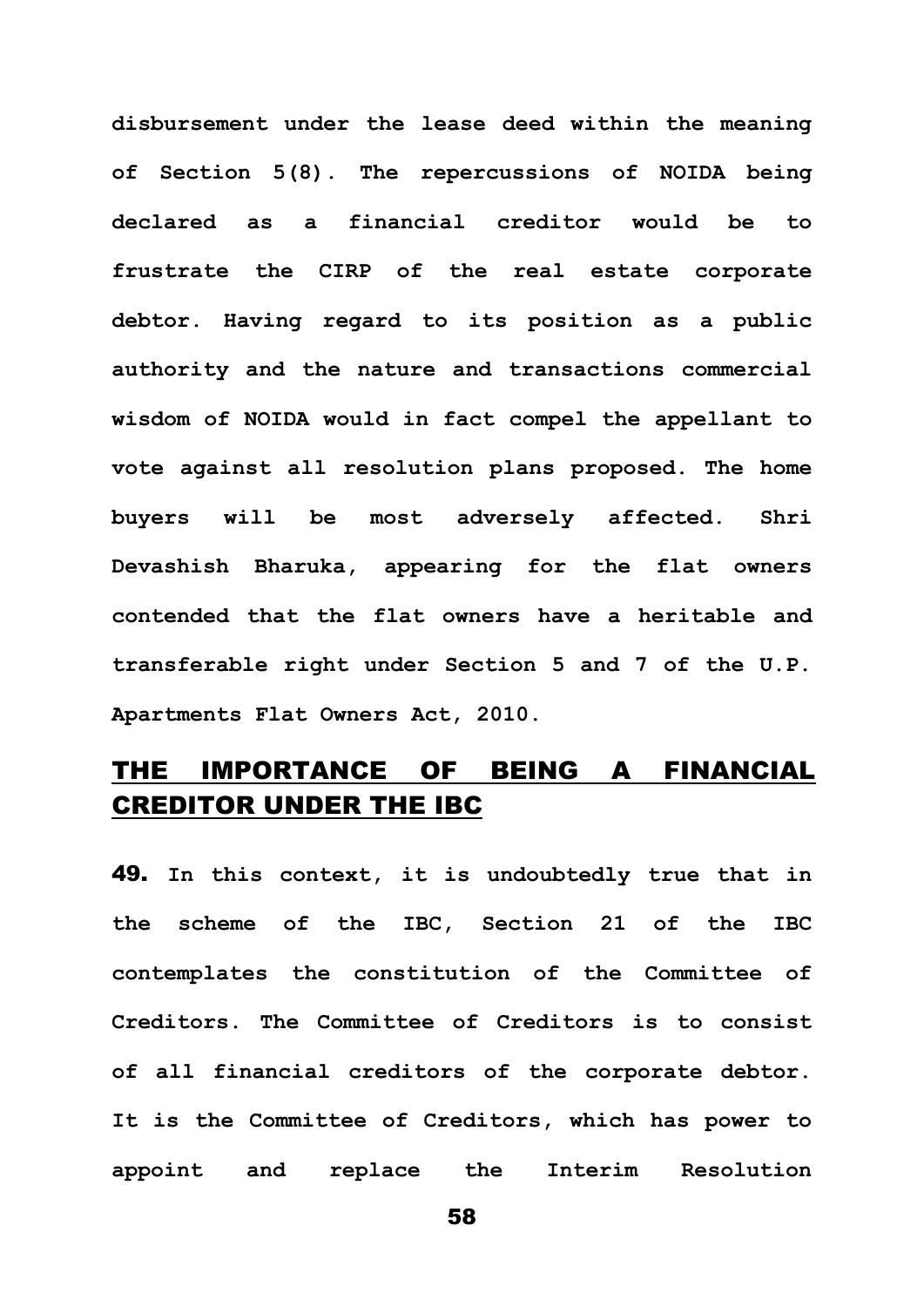**Professional as the Resolution Professional. Under Section 27 of the IBC, the Committee of Creditors, which would consist of only the financial creditors, would have the right to replace a Resolution Professional. Under Section 28, the approval of the Committee of Creditors is mandatory in respect of various powers which need to be exercised by the Resolution Professional. Central to the IBC, and what would, in fact, constitute its very soul, is the idea of resurrecting an ailing corporate debtor. The means, contemplated, is the submission, consideration and approval of Resolution Plans to be given by Resolution Applicants. Here again, Section 30 contemplates that the Resolution Plan is to be initially scrutinised by the Resolution Professional, who is to present the Resolution Plan, which conforms to Section 30(2), to the Committee of Creditors. The Committee of Creditors may approve the Resolution Plan in the manner provided in Section 30(4). Regulation 38 of the Insolvency Bankruptcy Board of India (Insolvency Resolution Process for Corporate Persons) Regulations, 2016, no doubt, provides for**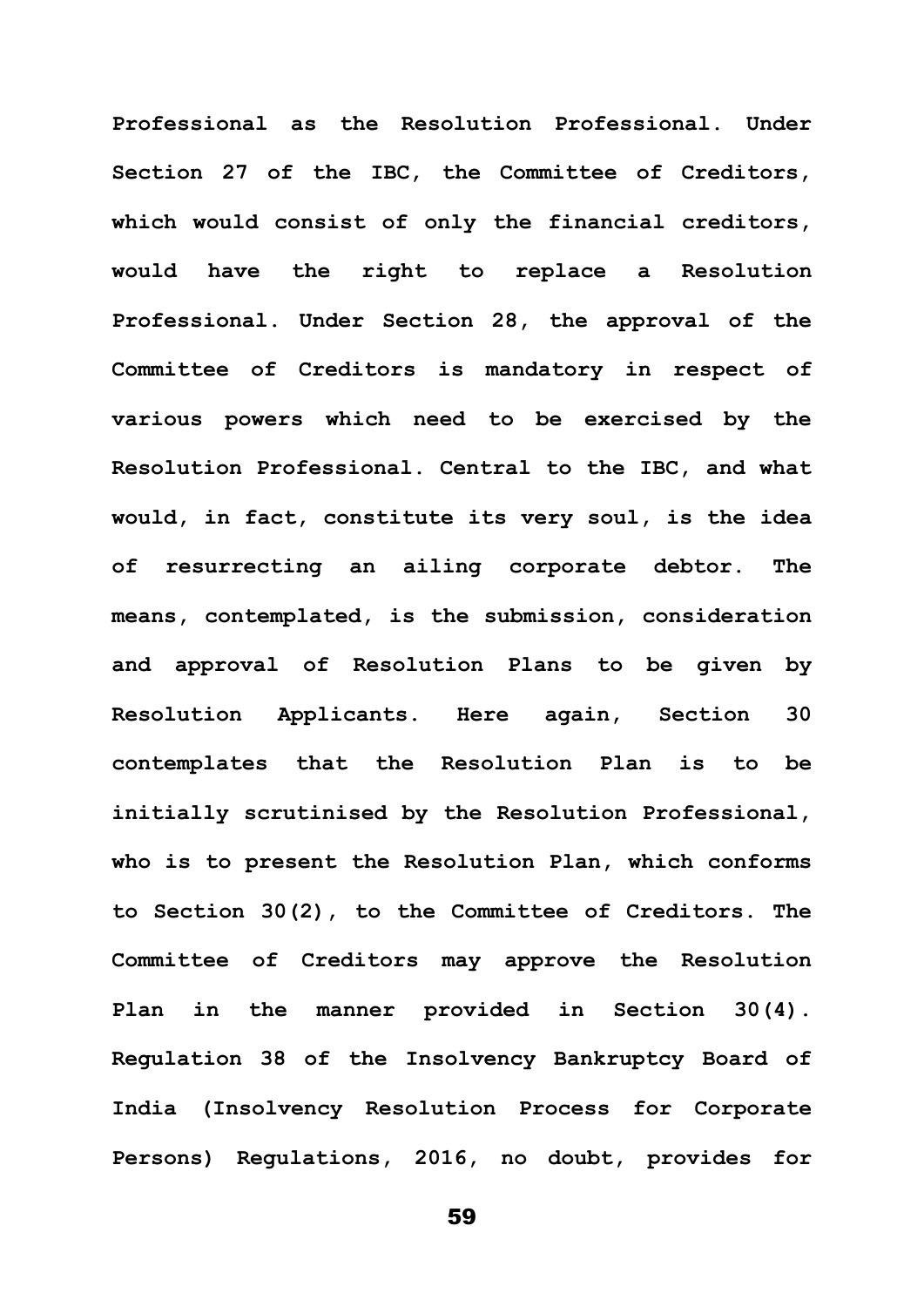**the mandatory contents of the Resolution Plan, which may be approved. The Plan must include the submission as to how the interests of stakeholders, including financial creditors and operational creditors, are to be dealt with. Regulation 38(1), inter alia in fact, contemplates that the Resolution Plan must provide that the amount payable to the operational creditors shall be paid in priority over the financial creditors.**

50. **It is true that, in a given case, it may appear that the interests of operational creditors have been best looked after in the circumstances under a particular approved Resolution Plan. In fact, this is also one of the contentions of the respondents, who would point out that the appellants interests have been adequately and fairly addressed in the Resolution Plan. However, what is pointed out is that, as a matter of principle, it is vital, both from the point of view of the interest and rights of the appellant and also the object of the IBC itself, that the appellant must be treated as a financial creditor. By being a Member of the Committee of**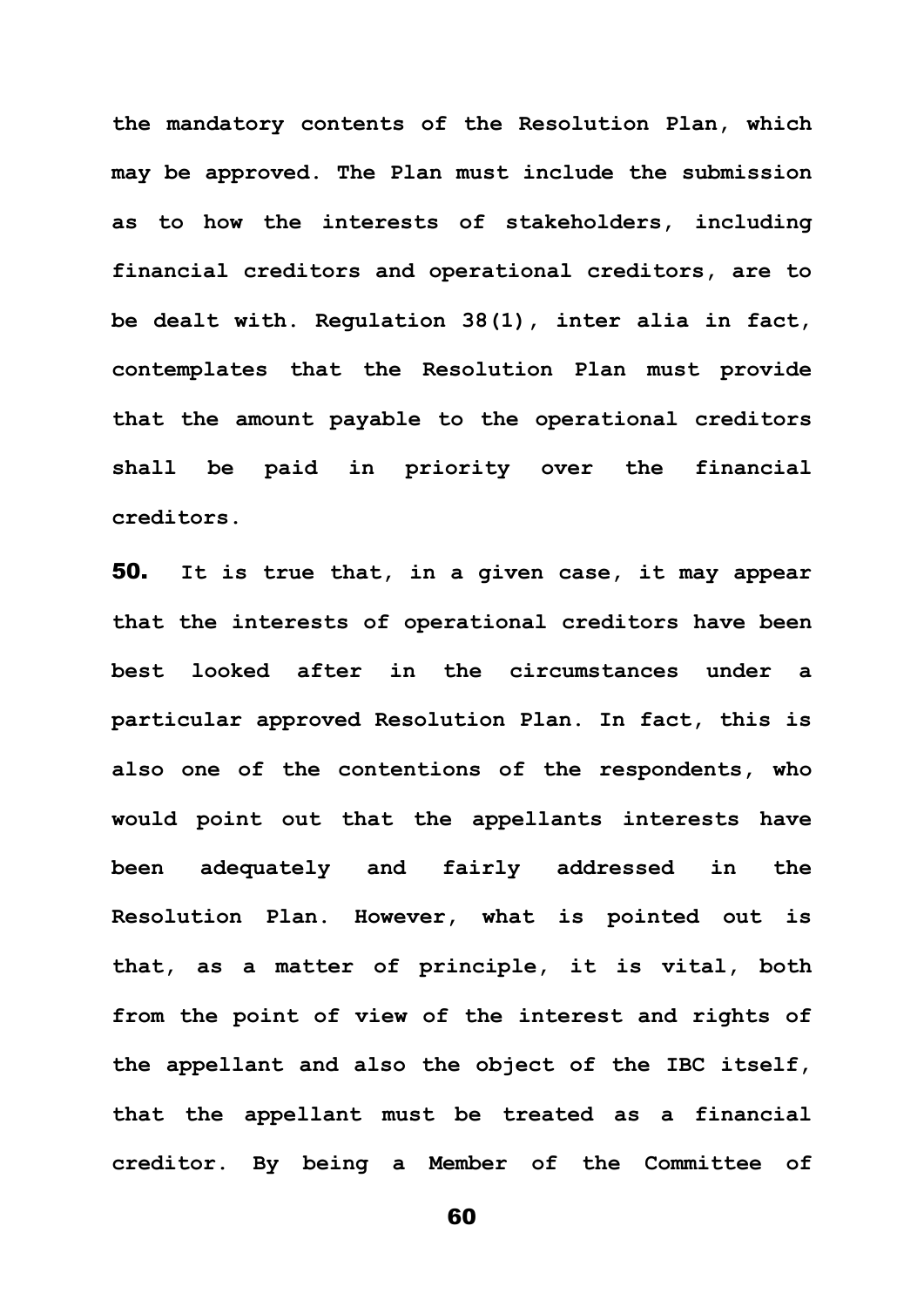**Creditors, the appellant would have the right to place its perspective. It would have the opportunity to persuade the other Members of the Committee of Creditors to either accept or reject or modify a Resolution Plan. The corporate debtor slipping into liquidation, is a matter, which would, undoubtedly, impact the appellant in a considerable manner. None of these aspects have been borne in mind by the NCLAT, it is complained of.**

### CERTAIN MISCELLANEOUS OBJECTIONS

51. **The argument of the respondent/intervenor that if the appellant is recognised as a financial creditor, since it claims itself to be a public authority and it holds the property as a trustee, it will not agree to any hair cut proposed by any resolution applicant does not appeal to us. The provisions in question cannot be construed on the basis of a prophecy of how a financial creditor will behave in its capacity as financial creditor. If the appellant falls within the ambit of the financial creditor as defined in Section 5(8), then as to how it will conduct itself being a public authority cannot be a relevant factor.**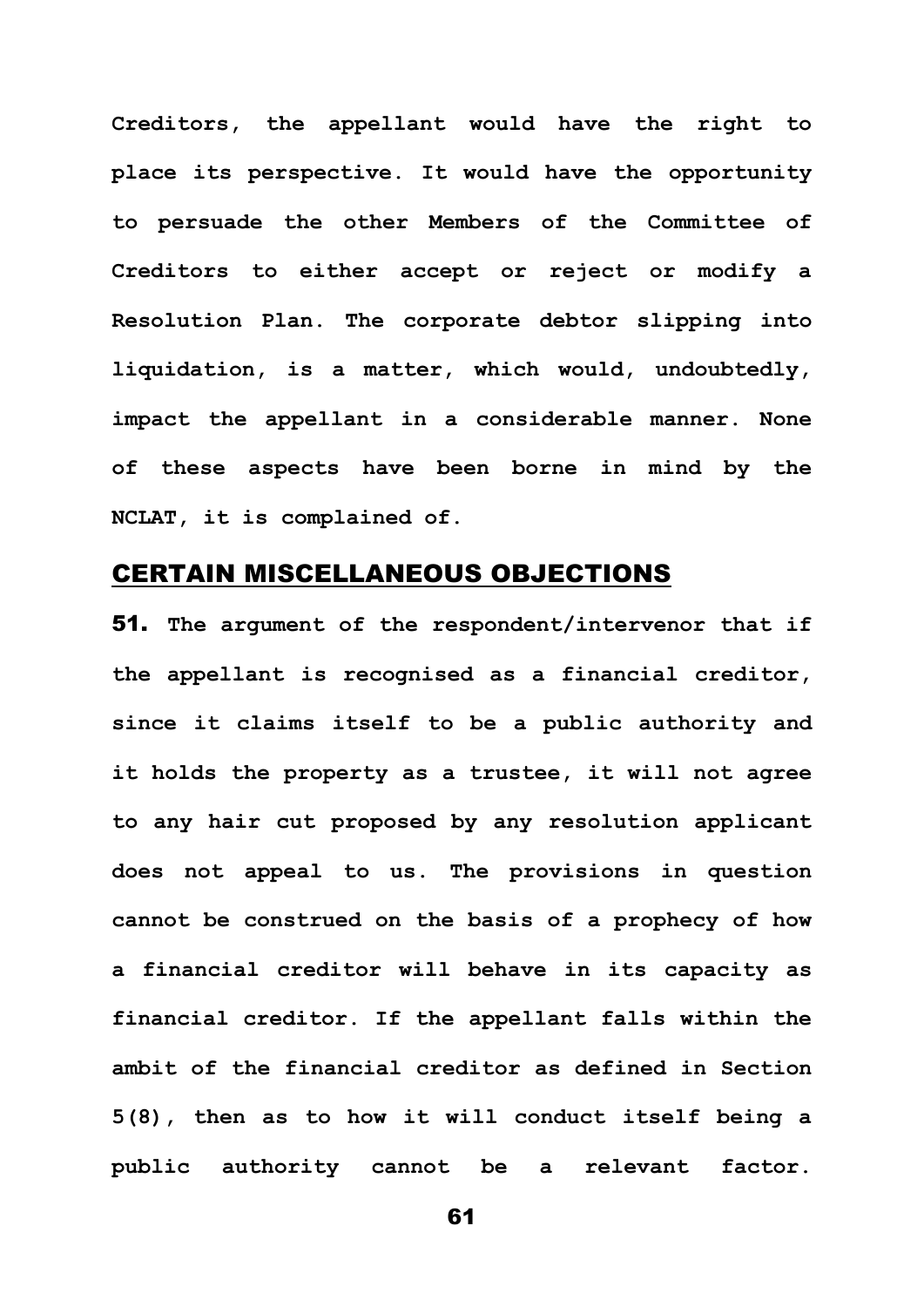**Equally unimpressive is the argument that the appellant would have the largest claim in most real estate resolutions where it is a lessor and would therefore have the largest vote share in the committee of creditors and consequently have a domineering role in deciding on the fate of any resolution plan. If the appellant falls within the scope of the financial creditor, then none of these aspects can weigh with the court. Apparently, the respondent/intervenor represent the interests of flat owners. It is undoubtedly true that being financial creditor who perhaps fall under a particular class, they have their own interests to espouse. But if the appellant is actually a financial creditor, then the mere fact that the interest of the appellant clashes with that of the rest of the body of financial creditors cannot detract from the court holding the appellant a financial creditor if otherwise it establishes the case that it is a financial creditor. We cannot overlook the fact that large sums of money form the subject matter of the debt claimed by the appellant as due to it. There can be no objection to**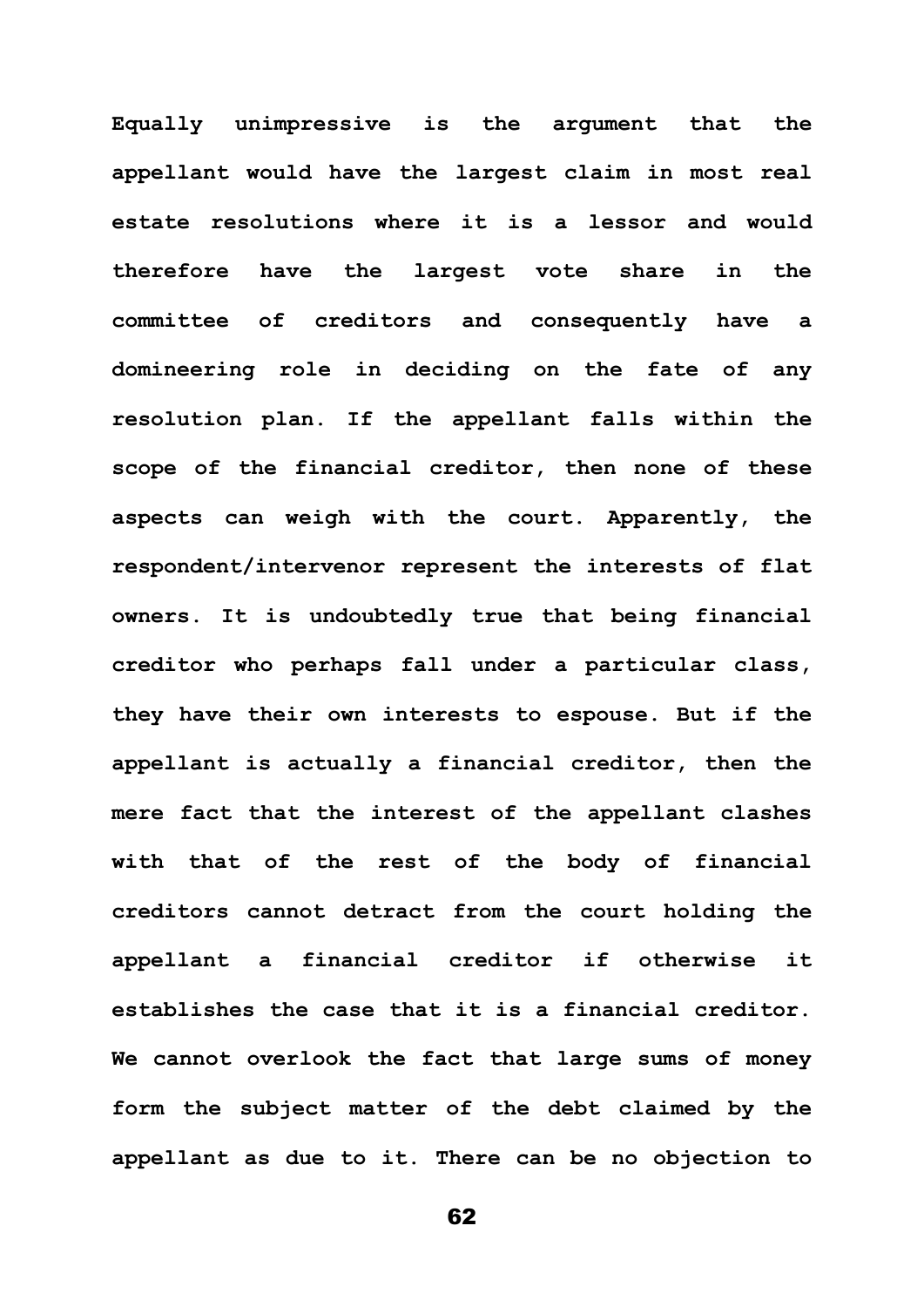**the appellant setting up the claim to be a financial debt and succeeding on the strength of the provisions entitling it to be so treated and therefore, the court should not hesitate to recognize the appellant as financial creditor if it is one. The contention also that the appellant would be more interested in realizing the greater value of its assets and would allow the corporate debtor to descend into liquidation and would not allow any resolution plan to pass muster are all arguments which we must only mention before it is rejected as it seeks to deflect us from proper understanding of the relevant provisions with the aid of the lease and other apposite inputs.**

## SECTION 5 (8) OF THE IBC: WHETHER SECTION 5(8) OF IBC ITSELF SUFFICES TO EMBRACE THE LEASE IN QUESTION?

52. **Out of deference to submissions addressed by Smt. Madhavi Diwan, learned Additional Solicitor General, appearing on behalf of appellant-NOIDA, that appellant would be a financial creditor, even with reference to Section 5(8), though such a line was not**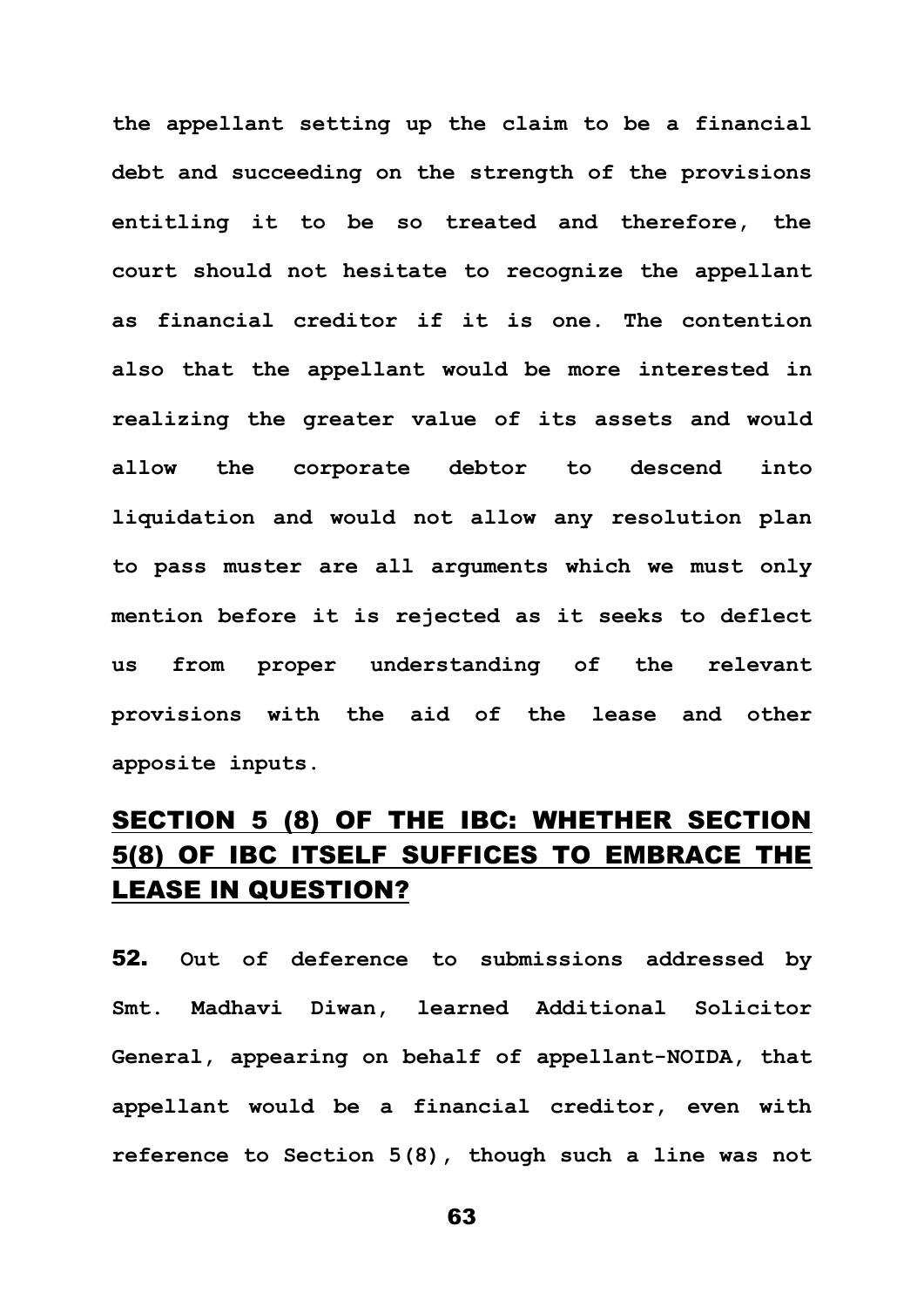**taken by the learned Solicitor General, who purported to appear for NOIDA in the main matter, we shall deal with the said submission.**

53. **The essential requirements to attract Section 5(8) are that there must be a debt along with interest, if any, which is disbursed against consideration for the time value of money. There can be no dispute that there is a debt in this case. Even the respondents would contend that it is actually a debt but an operational debt under Section 5(21). That interest is payable in connection with the debt, cannot be disputed, having regard to the terms of the lease deed. It is another matter that liability to pay interest is not an essential feature to attract Section 5(8), as held by this Court in** *Orator Marketing Private Limited v. Samtex Desinz Private Limited<sup>4</sup>.* **The next requirement is that there be disbursement. Disbursement is an indispensable requirement to constitute a debt, a financial debt, within the meaning of Section 5(8) and that disbursement must be from the creditor to debtor. Or** 

**<sup>4</sup> 2021 SCC Online SC 513**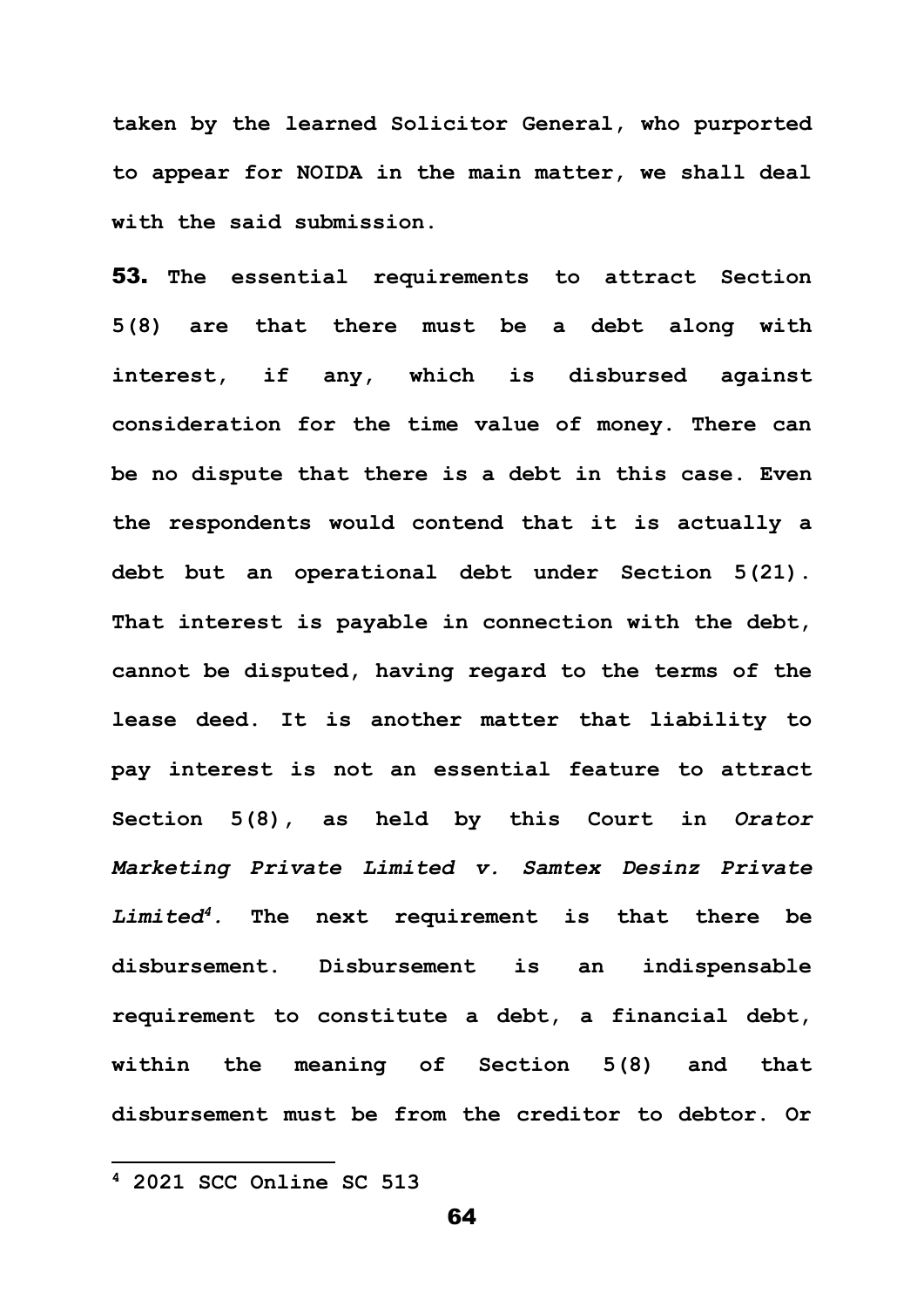**is it that, our understanding is mistaken? Our understanding, in this regard, is sought to be shaken by the learned Additional Solicitor General by raising the following argument. It is her case that the requirement of disbursement is fulfilled by the payment of ten per cent down payment, which takes place upfront in the facts of the case before us. Further, it is her case that disbursal can flow both from the debtor to the creditor and the other way also. Myriad methods of availing financial facilities can render the flow of funds in either direction. It need not be unidirectional. It is, in this regard, that the meaning of the word 'transaction', as defined in Section 3(33), is invoked. Section 3(33) of the IBC reads as follows:**

**"3(33) "transaction" includes a agreement or arrangement in writing for the transfer of assets, or funds, goods or services, from or to the corporate debtor;**

54. **What is contemplated in the principal provisions of Section 5(8) is a transaction, she contends. This is as Section 5(8)(f) refers to 'any other transaction', and therefrom, the provisions which**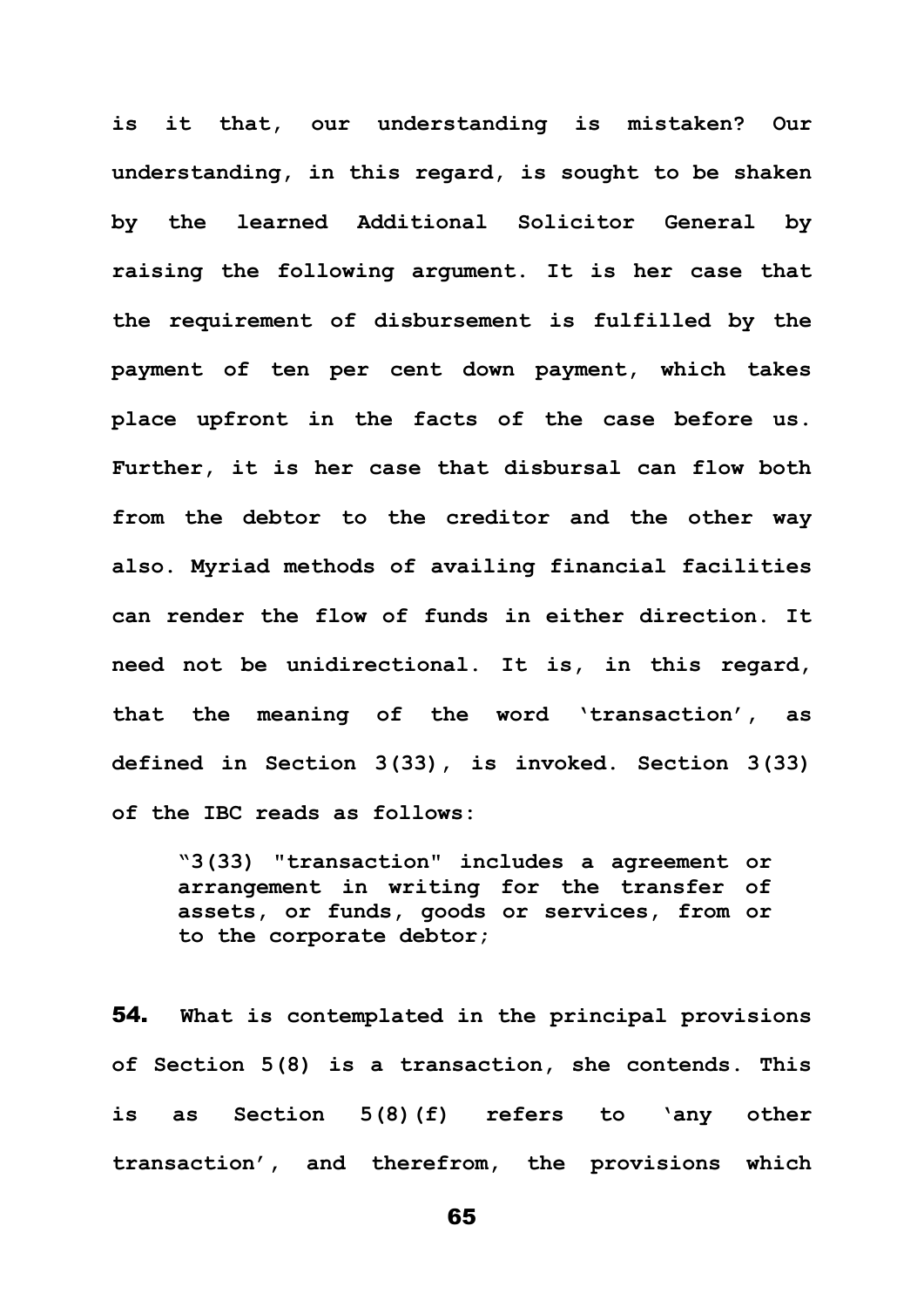**precede Section 5(8)(f) would also involve transactions. The Legislature has not chosen to use a suffix 'from creditor to debtor' before the word 'disbursed'. So long as there is a disbursal against consideration for the time value of money, which is present in the case, and from which, the debt arises,**  *viz.***, a liability or an obligation, Section 5(8) stands attracted. A default, by way of breach by the lessee, gives rise to a cause of action for breach of contract where the appellant can seek to recover damages for the lost opportunity in developing the land. The word 'claim' includes a right to remedy for breach of contract, it is pointed out.**

55. **The word 'transaction', as such, is not used in Section 5(8), as pointed out by the respondents. Unless there is disbursement of the debt, Section 5(8) will not apply. We do bear in mind the following exposition of law in regard to the interplay between the words 'debt' and 'claim' in** *Pioneer* **(supra):**

**"69. It is precisely to do away with judgments such as** *Raman Iron Foundry* **[***Union of India* **v.** *Raman Iron Foundry***, (1974) 2 SCC 231] that "claim" is defined to mean a right**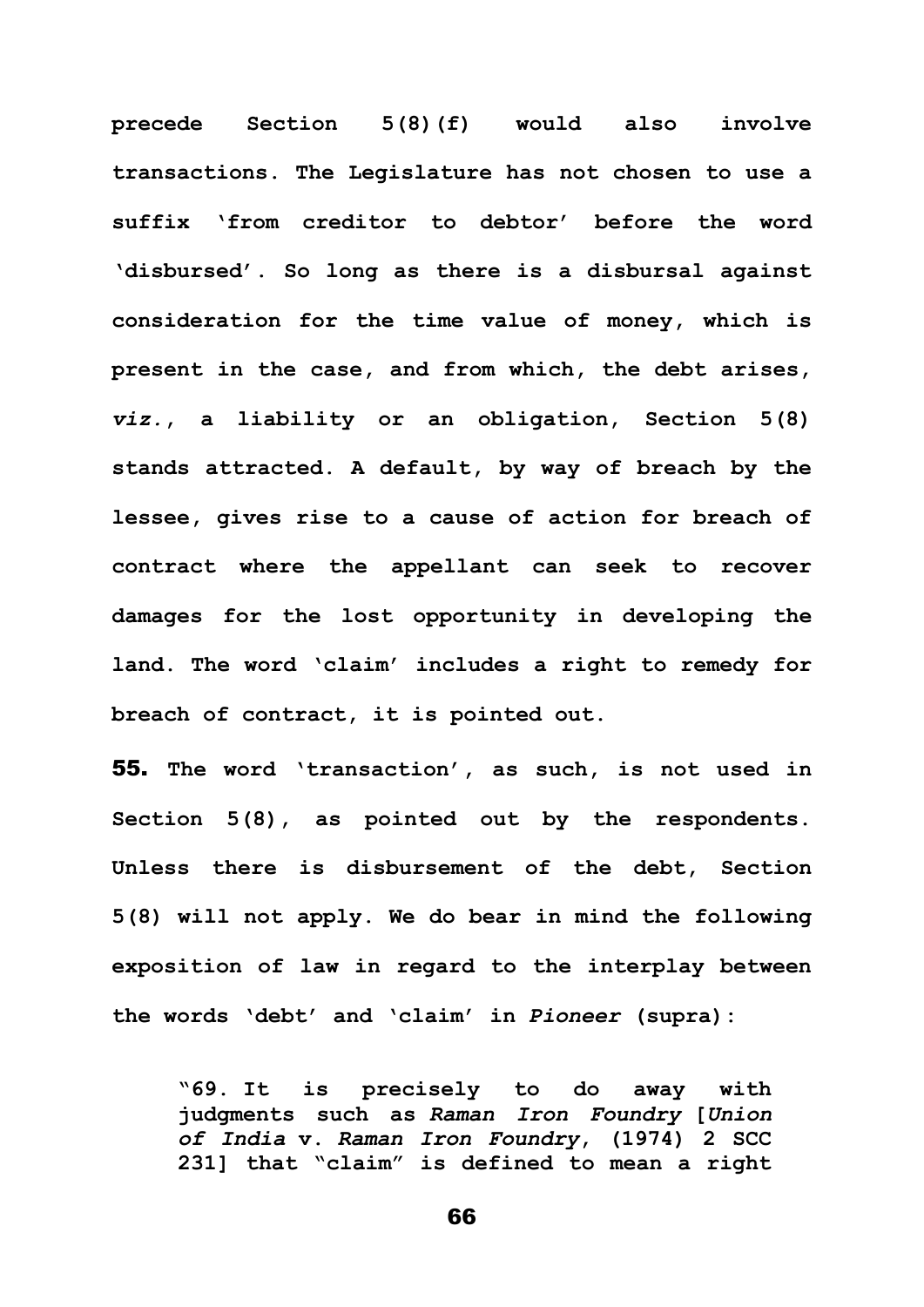**to payment or a right to remedy for breach of contract** *whether or not such right is reduced to judgment***. What is clear, therefore, is that a debt is a liability or obligation in respect of a right to payment, even if it arises out of breach of contract, which is due from any person, notwithstanding that there is no adjudication of the said breach, followed by a judgment or decree or order. The expression "payment" is again an expression which is elastic enough to include "recompense", and includes repayment. For this purpose, see** *H.P. Housing & Urban Development Authority* **v.** *Ranjit Singh Rana* **[***H.P. Housing & Urban Development Authority* **v.** *Ranjit Singh Rana***, (2012) 4 SCC 505 : (2012) 2 SCC (Civ) 639] (at paras 13 and 14 therein), where** *Webster's Comprehensive Dictionary* **(International Edn.), Vol. 2 and** *Law Lexicon* **by P. Ramanatha Aiyar (2nd Edn., Reprint) are quoted."**

56. **Thus, a debt is a liability or an obligation in respect of a right to payment. Irrespective of whether there is adjudication of the breach, if there is a breach of contract, it may give rise to a debt. In the context of Section 5(8), in** *Pioneer* **(supra), disbursement has been understood as money, which has been paid. In the context of the transaction involved in the said case, the homebuyers advanced sums to the builder, who would then utilise the amount towards the construction in the real estate project. That**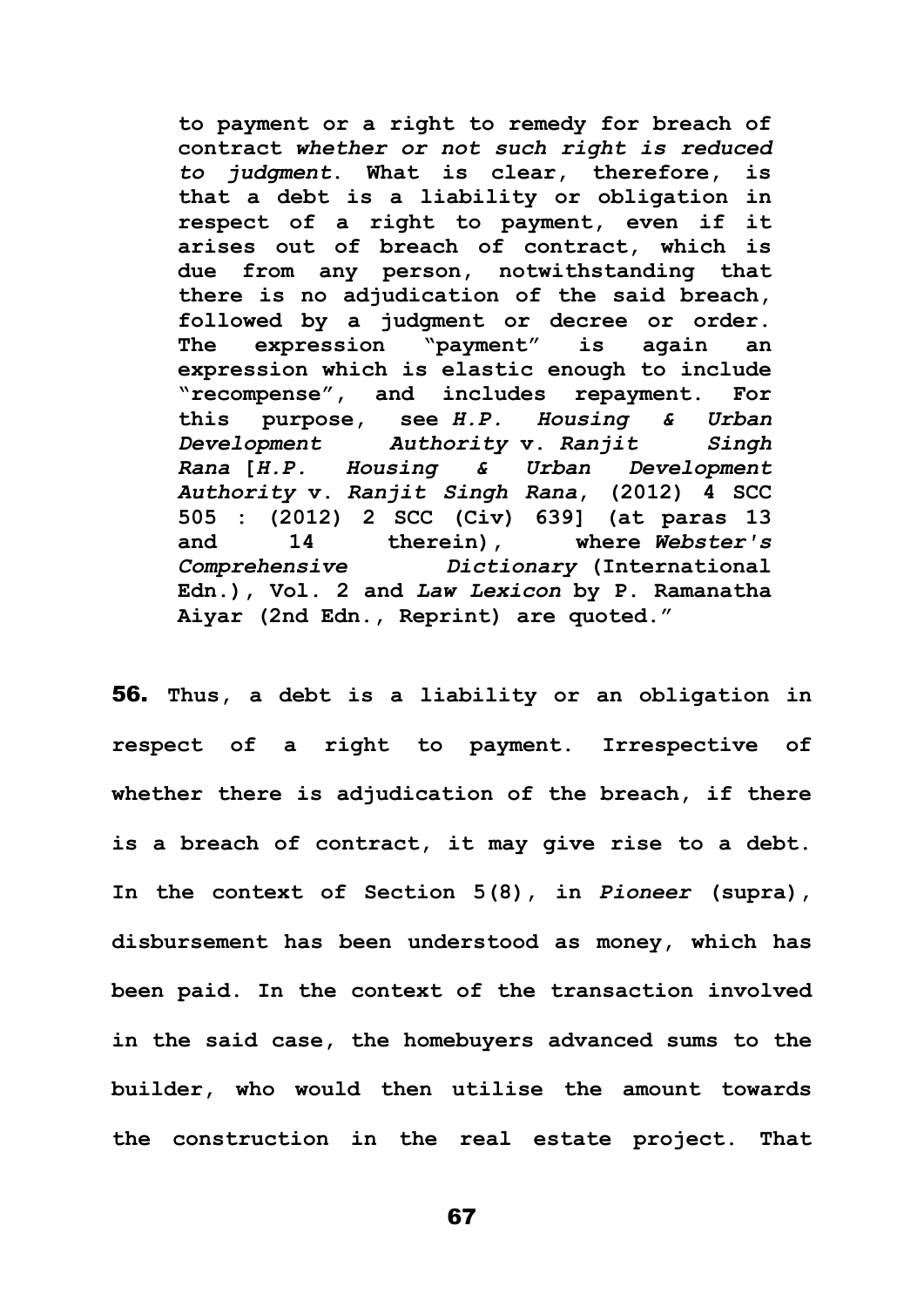**there must be a disbursement, was clearly present in the mind of the Court, is clear from the fact that it has expressly proceeded on the basis that when the money was paid by the homebuyer to the builder, the amount disbursed was no longer with the homebuyer. The homebuyer was paying lesser sums by way of installments than he would have to pay for the ultimate price of the flat/apartment. The Court went on to hold that the expression 'borrow' was wide enough to include the advance by the homebuyer to the real estate developer for the temporary use. Both parties had commercial interests, which was further found. But what is relevant is to attract Section 5(8), on its plain terms, is disbursement. While, it may be true that the word 'transaction' includes transfer of assets, funds or goods and services from or to the corporate debtor, in the context of the principal provisions of Section 5(8) of the IBC, we are of the view that to import the definition of 'transaction' in Section 2(33), involving the need to expand the word 'disbursement', to include a promise to pay money by a debtor to the creditor, will be**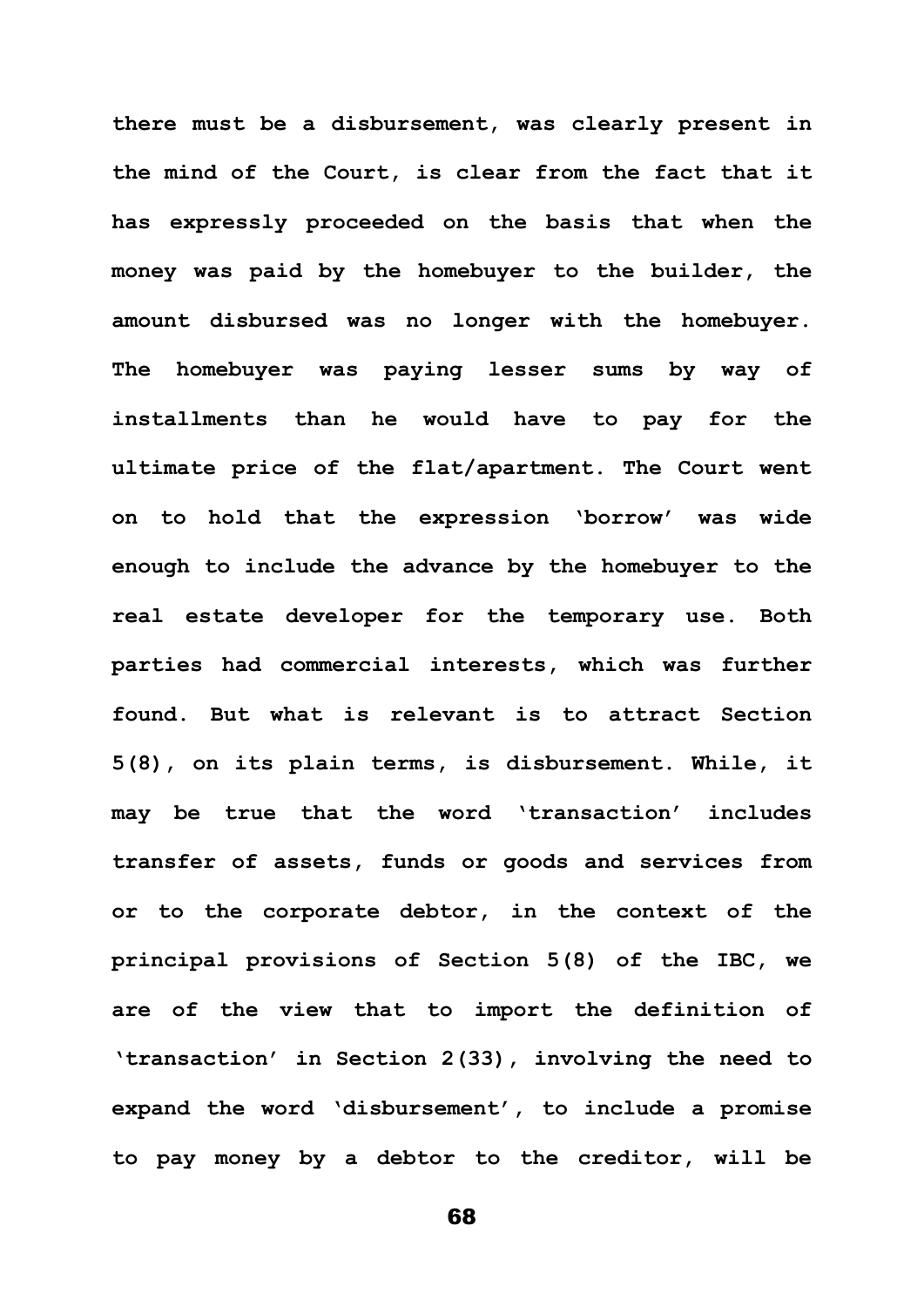**uncalled for straining of the provisions. 'Disbursement', within the meaning of Section 5(8), is the payment of money, which flows to the debtor. In the word 'claim', as defined in Section 3(6), right to payment is one of the components. The golden thread that runs through the word 'claim', is the right to payment. The right to payment may arise from a Judgement. It may or may not be fixed. It may be disputed or undisputed. It may be legal or equitable. It may be secured or unsecured, but what is indispensable is, there must be a right to payment. Similarly, in cases of breach of contract, under any law in force, if it gives rise to a right to payment, irrespective of whether it is reduced to a Judgment or fixed or matured or unmatured, disputed or undisputed, secured or unsecured, as long as there is a right to payment, a claim arises. When there is a claim and, in regard to such a claim, there is a liability or obligation, which is due from any person, it gives rise to a debt. A debt includes a financial debt and an operational debt. It is after defining the word 'debt' with reference to the**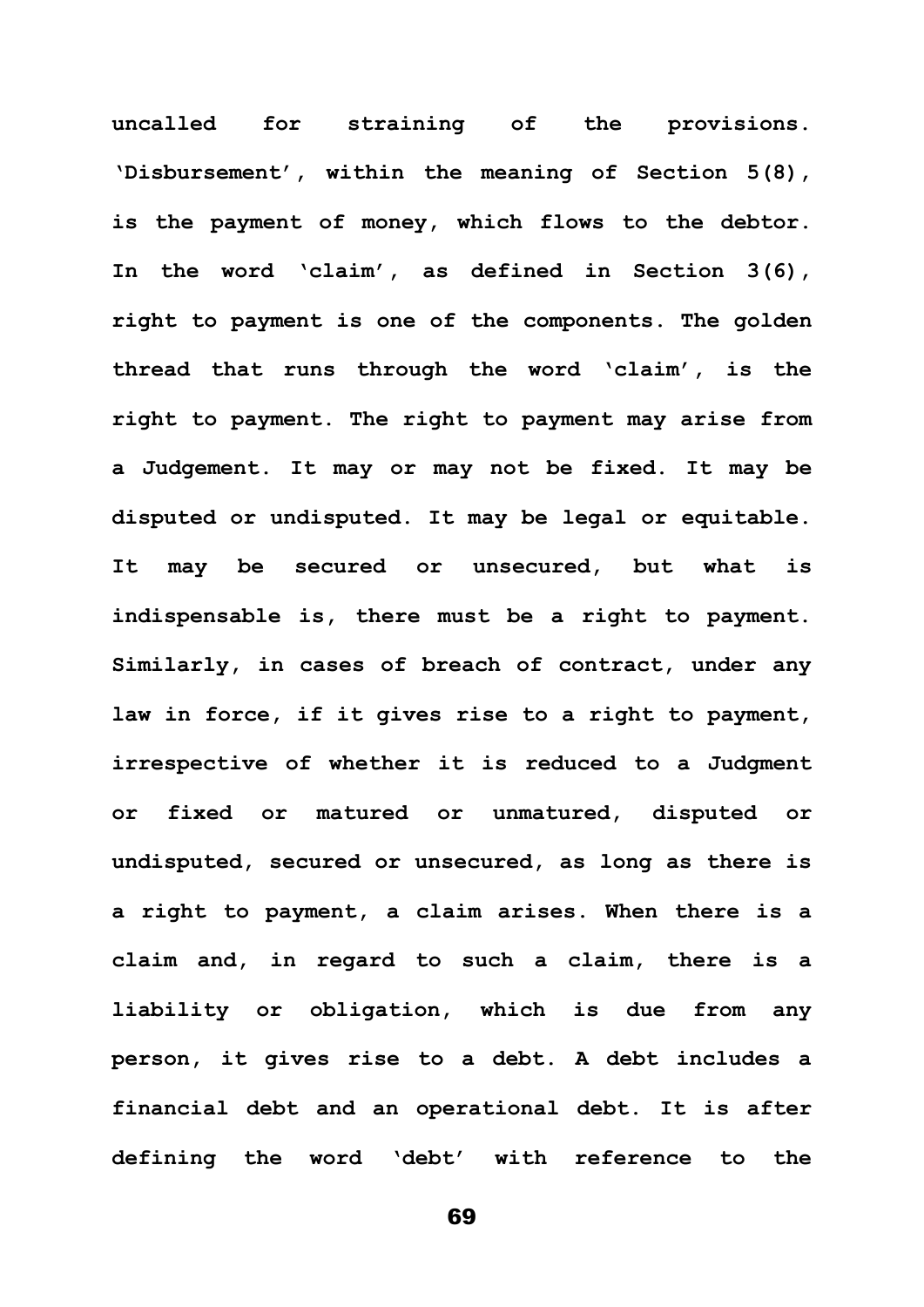**existence of a right to payment in the broadest terms, as defined in the term 'claim' and including the word 'financial debt' within the expression 'debt', the word financial debt, in turn, is elaborately defined in Section 5(8). What is relevant for the purpose of Section 5(8), has been clearly articulated and can be understood with reference to what is expressly provided. It is unnecessary to bring in the concept of transaction, as defined in Section 2(33), for appreciating its scope. A perusal of definition of the word 'debt', no doubt, reveals that it is closely intertwined with the definition of the word 'claim' in Section 3(6). The word 'transaction' is conspicuous by its absence in the definition of both the word 'claim' and the word 'debt'. We do hold that 'debt' means a liability or obligation, which relates to a claim. The claim or right to payment or remedy for breach of contract occasioning a right to payment must be due from any person. Now, if it is due from any person, it must be due to someone who would then be the creditor. Section 5(7) defines 'financial creditor' as person**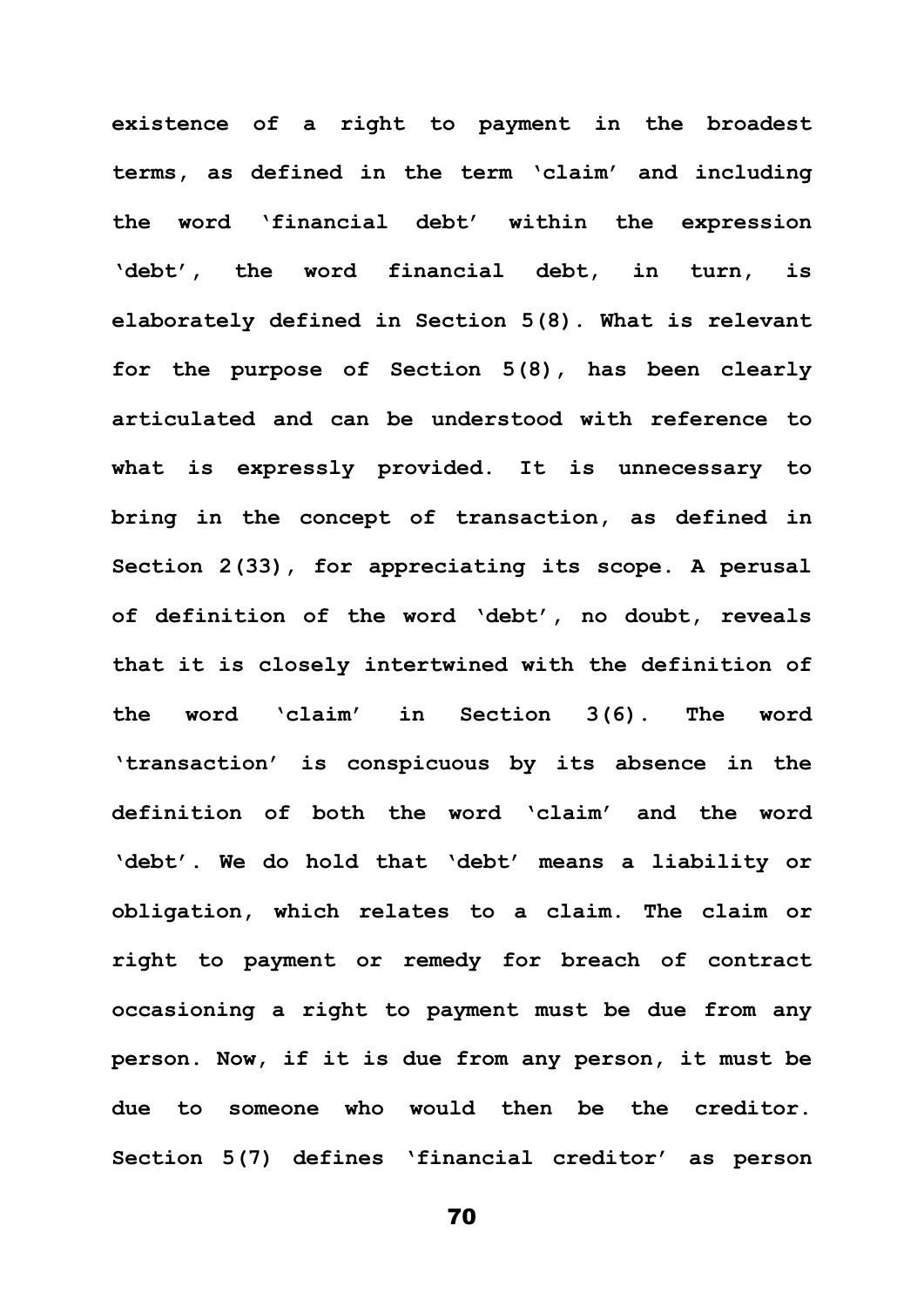**to whom a financial debt is due besides an assignee or transferee from such person. While it may be true that there would be the brooding omnipresence of a transaction, as defined, underlying a debt and claim as defined, it would be unnecessary and unreasonable to import in the concept of transfer of funds, from or to a corporate debtor, to glean the meaning of disbursement in Section 5(8), at least, in the facts of the instant case. In other words, while the word 'transaction' does contemplate a transfer of fund,**  *inter alia***, to a corporate debtor, it is unnecessary to explore the converse situation projected by the learned Additional Solicitor General, for understanding the scope of the word 'financial debt', as contained in Section 5(8),** *viz.***, the principal provision. As to the employment of the word 'transaction' in the various clauses of Section 5(8) and the true scope of Section 5(8)(f), it is a matter, which will be discussed separately. We are of the view that, in the lease in question, there has been no disbursement of any debt (loan) or any sums by the appellant to the lessee. The appellant would,**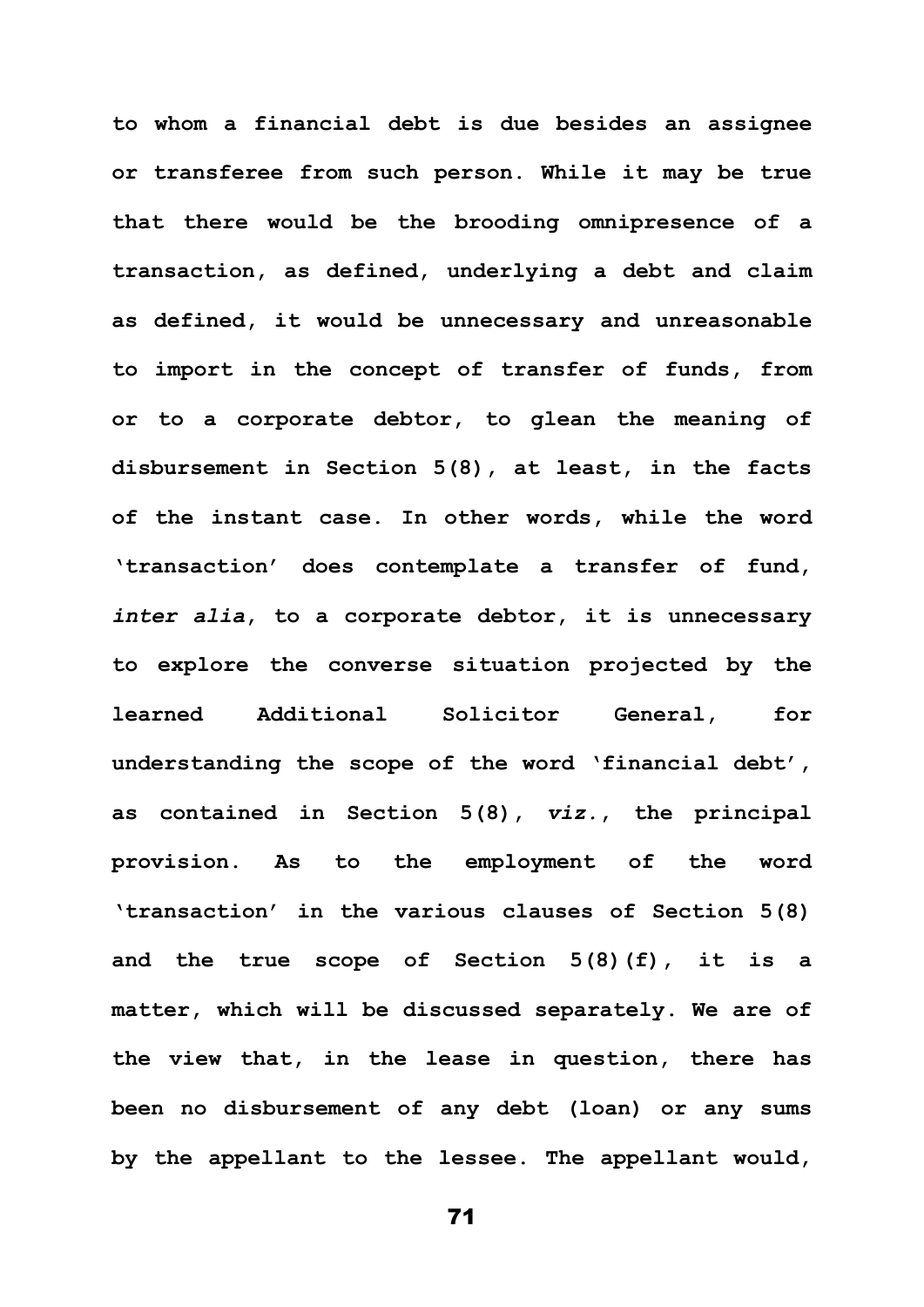**therefore, not be a financial creditor within the ambit of Section 5(8).**

## SECTION 5(8)(D): WHETHER THE APPELLANT IS A FINANCIAL LESSOR

57. **The IBC was enacted in the year 2016. It is interesting to note that the word 'financial lease' has been defined in the Recovery of Debts Due to Banks and Financial Institutions Act, 1993 by insertion of Section 2 (ha). This insertion was effected by Act 44 of 2016. It reads as follows:**

**"2(ha) "financial lease" means a lease under a lease agreement of tangible asset, other than negotiable instrument or negotiable document, for transfer of lessor's right therein to the lessee for a certain time in consideration of payment of agreed amount periodically and where lessee becomes the owner of the such assets at the expiry of the term of lease or on payment of the agreed residual amount, as the case may be."**

**Section 2 (ma) of the Securitisation and Reconstruction of Financial Assets and Enforcement of Security Interest Act, 2002 which is also inserted by Act 44 of 2016 w.e.f. 1.9.2016 defines the word 'financial lease' identically to Section 2(ha) in the Recovery of Debts Due to Banks and financial**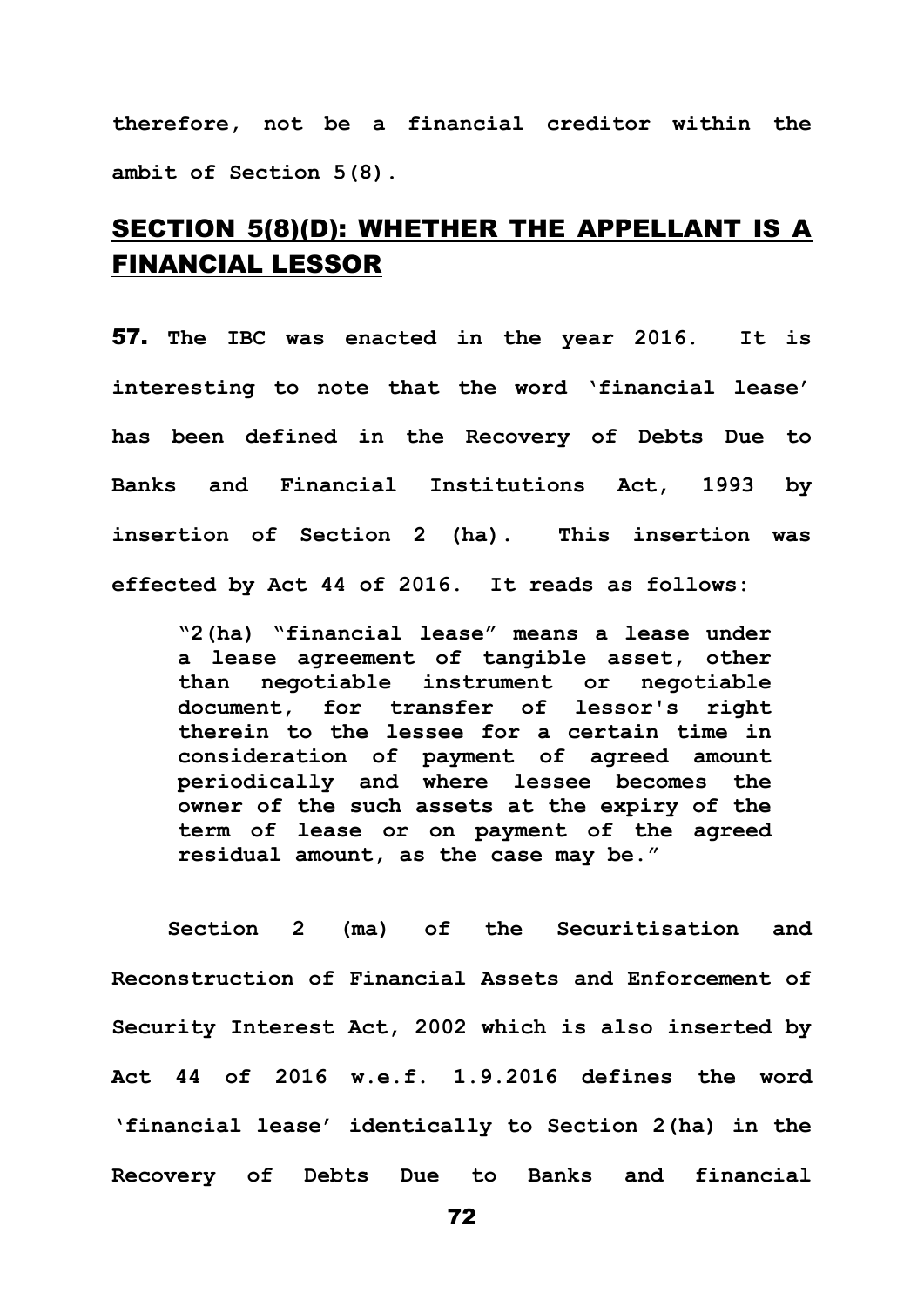**Institutions Act, 1993. We notice this for the reason that the same law giver has enacted Section 5(8) defining financial debt in the IBC including a lease which is a financial lease in a manner which is different in scope from the words 'financial lease' as defined in the aforesaid two enactments. In the definition of 'financial lease' in the two Acts which we have adverted to, the conventional concept of a 'financial lease' inevitably and indispensably involving the transformation of a lessee into the owner of the assets when the lease ends, is essentially captured whereas for purpose of IBC, Parliament has set out the definition which we will recapitulate here** 

**Section 5(8)(d)- "the amount of any liability in respect of any lease or hire purchase contract which is deemed as a finance or capital lease under the Indian Accounting Standards or such other accounting standards as may be prescribed;"**

58. **The concept of a financial lease has engaged the attention of this court in a decision which has been applied by the NCLAT.**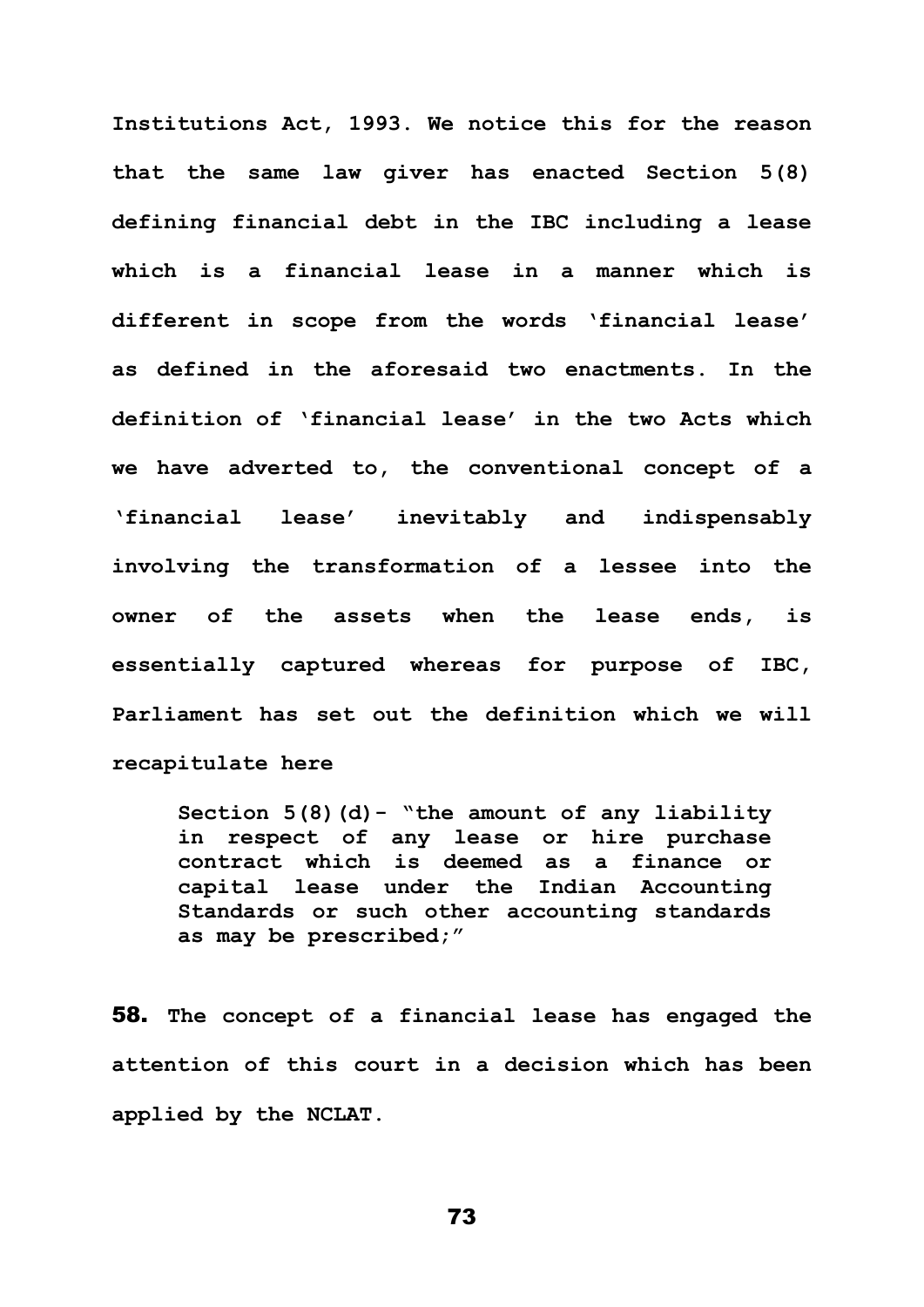**In** *Asea Brown Boveri Ltd. v. Industrial Finance Corporation of India and Others***<sup>5</sup> the appellant entered into a lease and finance agreement with the third respondent therein under which the subject matter of the lease was 57 cars. The third respondent became a notified party under a law under which the special court found that the transaction was only a lease and not a finance lease. In this context this court went on to hold as follows:**

**"13. What is a lease finance? According to** *Dictionary of Accounting & Finance* **by R. Brockington (Pitman Publishing, Universal Book Traders, 1996 at p. 136):**

**"A finance lease is one where the lessee uses the asset for substantially the whole of its useful life and the lease payments are calculated to cover the full cost together with interest charges.** *It is thus a disguised way of purchasing the asset with the help of a loan***. SSAP 23 required that assets held under a finance lease be treated on the balance sheet in the same way,** *as if they had been purchased and a loan had been taken out to enable this***."**

**(emphasis supplied)**

**<sup>5</sup> (2004) 12 SCC 570**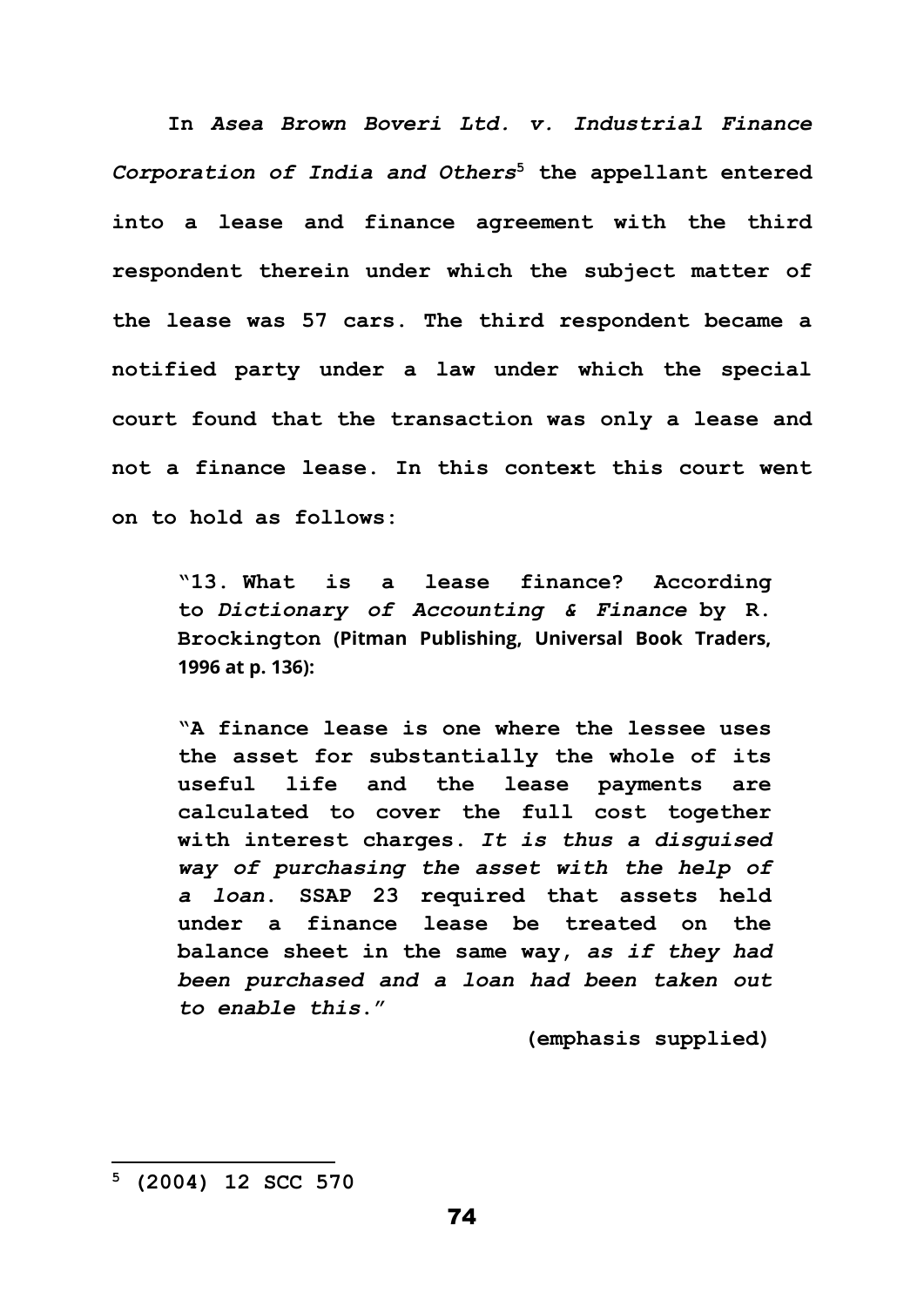**14. In** *Lease Financing & Hire Purchase* **by Dr. J.C. Verma (4th Edn., 1999 at p. 33), financial lease has been so defined:**

**"Financial lease is a long-term lease on fixed assets, it may not be cancelled by either party. It is a source of long-term funds and** *serves as an alternative of longterm debt financing***. In financial lease, the leasing company buys the equipment and leases it out to the use of a person known as the lessee. It is a full payout lease involving obligatory payment by the lessee to the lessor that exceeds the purchase price of the leased property and finance cost.**

**Financial lease has been defined by International Accounting Standards Committee as 'a lease that transfers substantially all the risks and rewards incident to ownership of an asset. Title may or may not eventually be transferred'.** *Lessor is only a financier and is not interested in the assets***. This is the reason that financial lease is known as full payout lease where contract is irrevocable for the primary lease period and the rentals payable during which period are supposed to be adequate to recover the total investment in the asset made by the lessor."**

**(emphasis supplied)**

**16. In our opinion, financial lease is a transaction current in the commercial world, the primary purpose whereof is the financing of the purchase by the financier. The purchase of assets or equipments or machinery is by the borrower. For all practical purposes, the borrower becomes the owner of the property inasmuch as it is the borrower**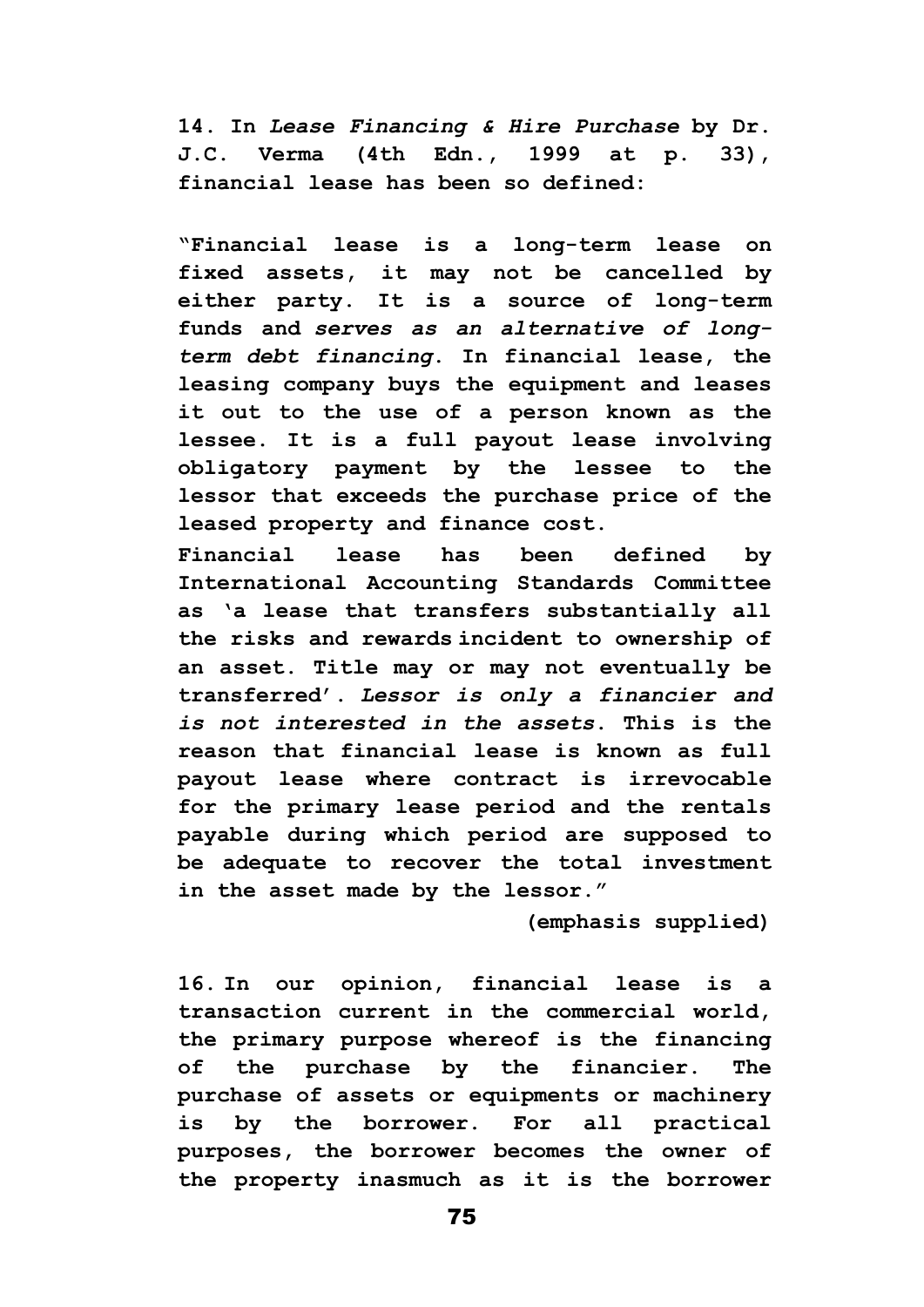**who chooses the property to be purchased, takes delivery, enjoys the use and occupation of the property, bears the wear and tear, maintains and operates the machinery/ equipment, undertakes indemnity and agrees to bear the risk of loss or damage, if any. He is the one who gets the property insured. He remains liable for payment of taxes and other charges and indemnity. He cannot recover from the lessor, any of the abovementioned expenses. The period of lease extends over and covers the entire life of the property for which it may remain useful divided either into one term or divided into two terms with clause for renewal. In either case, the lease is non-cancellable."**

59. **We shall take up Section 5(8)(d) of the IBC. The subject matter of Section 5(8)(d) is a lease or a hire-purchase contract. The matter does not end there. In other words, it is not any lease or a hirepurchase contract, which would entitle the lessor to be treated as the financial creditor. There must be a lease or hire-purchase contract, which is deemed as a finance or capital lease. The Law Giver has not left the courts free to place, its interpretation on the words 'finance or capital lease'. The Legislature has contemplated the finance or a capital lease, which is deemed as such a lease under the Indian Accounting**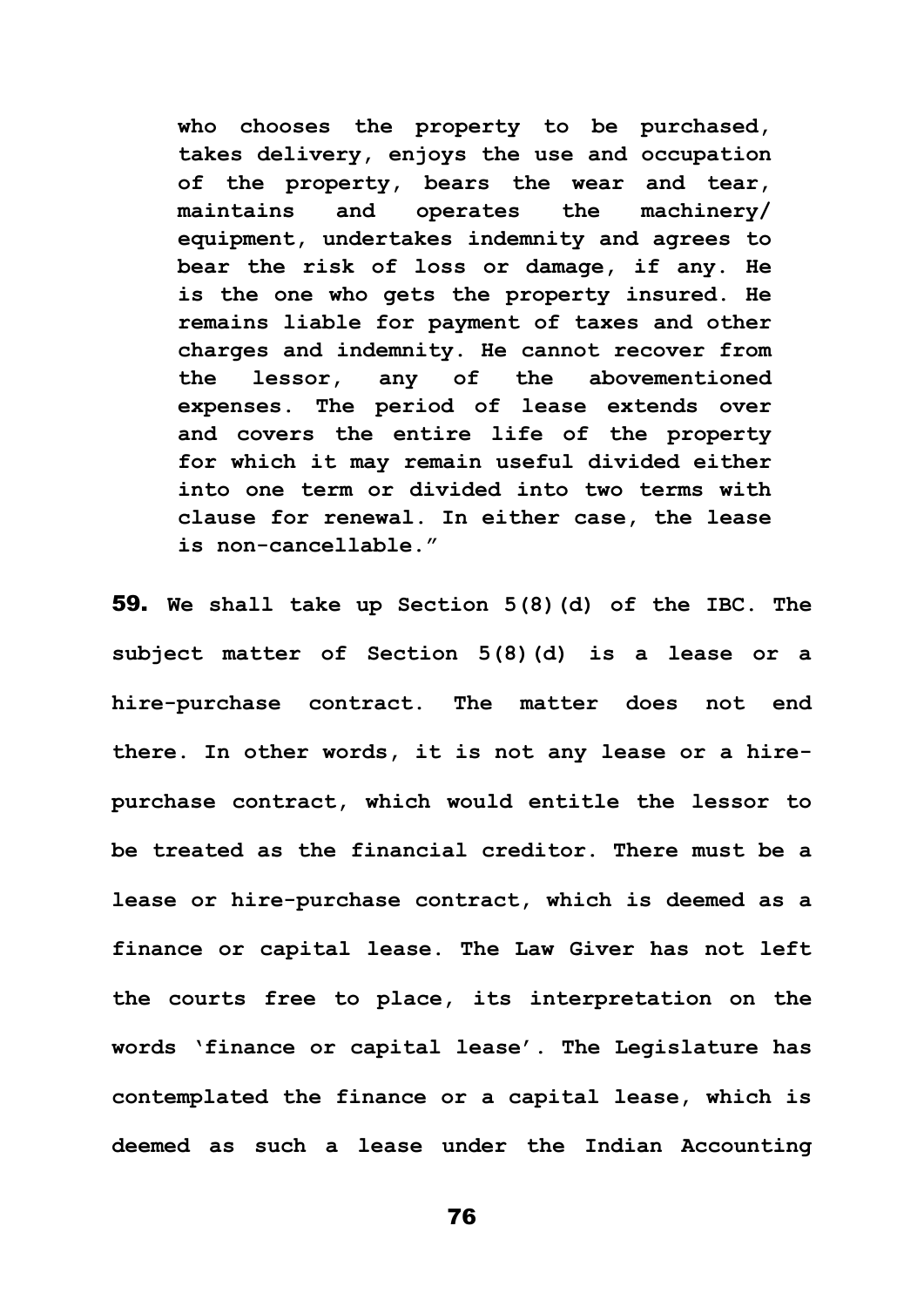**Standards. It could also be deemed as a financial or a capital lease under any other accounting standards as may be prescribed. The word 'prescribed' has been defined in Section 3(26) as meaning prescribed under Rules made by the Central Government. There is no case for the appellant that Central Government has made any Rules providing for other accounting standards under Section 5(8)(d) of the IBC. In Section 5(8)(d), it is necessary to notice the opening words of the provision,** *viz***., 'the amount of any liability in respect of'. The Law Giver, in other words, has contemplated that should there be any liability arising out of a lease or hire-purchase, which is deemed as a finance or a capital lease in terms of the Indian Accounting Standards, then, the person, who has incurred the liability, would become the debtor and the person, in respect of whom, the liability has been incurred, would become the financial creditor.** 

60. **Much emphasis was laid by the appellant on the word 'deemed' in Section 5(8)(d). One would have expected that on turning to the Indian Accounting**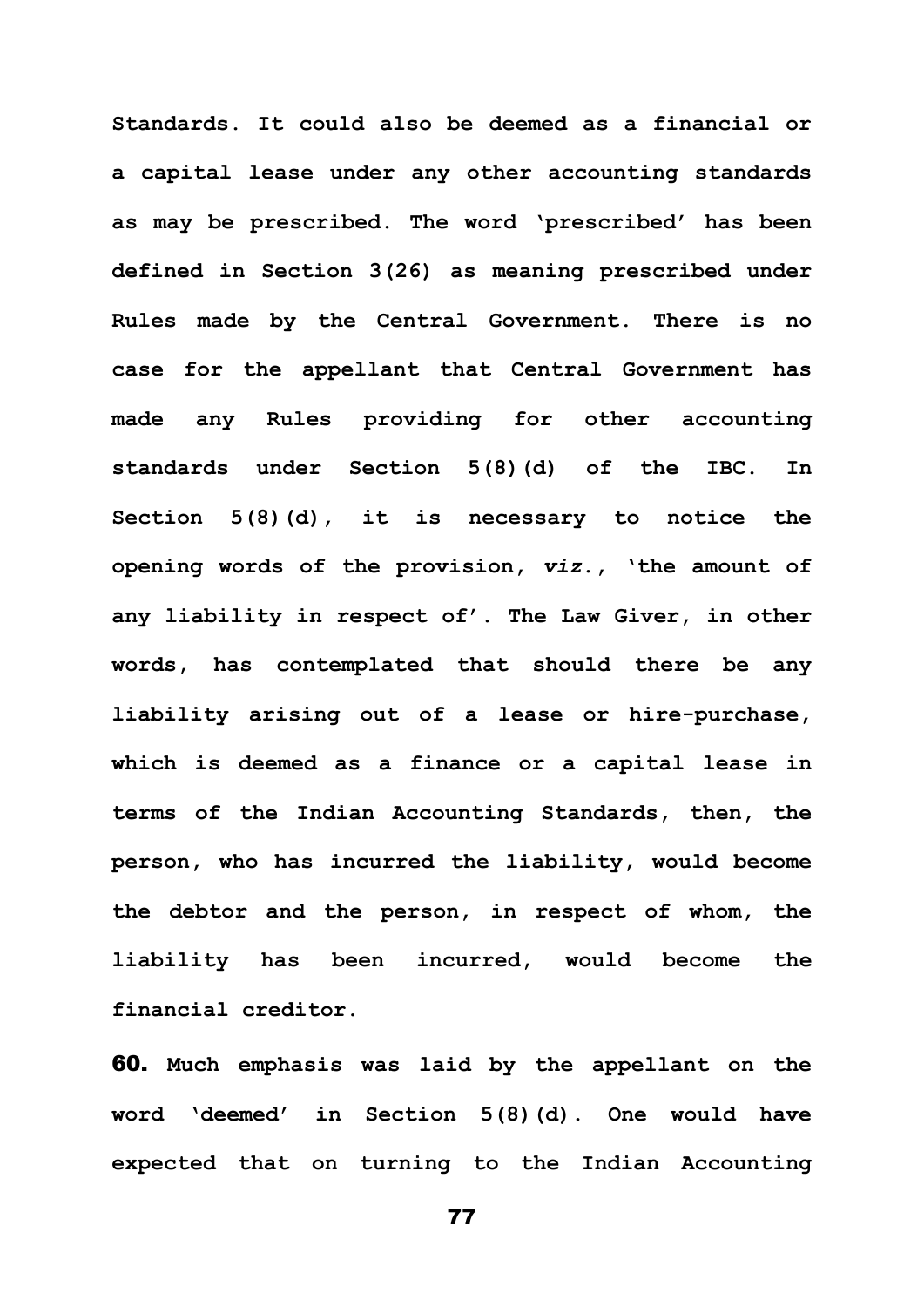**Standards, there would be a provision providing for a deemed finance or capital lease. The inquiry in this direction, however, did leave us with failure and even disillusionment. We found that there is no provision, which articulates a deeming provision, as such, providing for a lease or a hire-purchase contract, which is deemed as a finance or capital lease. The word 'deemed' is used as a verb. It is a legislative devise by way of a fiction. In other words, the provision requires the Court to imagine a state of affairs as true. The province of a deeming provision is the subject matter of a large body of case law. Suffice it to notice the following paragraphs from** *Aneeta Hada v. Godfather Travels and Tours Private Limited***<sup>6</sup>:**

**"34. Lord Asquith, in** *East End Dwellings Co. Ltd.* **v.** *Finsbury Borough Council* **[1952 AC 109 : (1951) 2 All ER 587 (HL)] , had expressed his opinion as follows : (AC pp. 132-33)**

**"If you are bidden to treat an imaginary state of affairs as real, you must surely, unless prohibited from doing so, also imagine as real the consequences and incidents which, if the putative state of affairs had in fact** 

**<sup>6</sup> 2012 (5) SCC 661**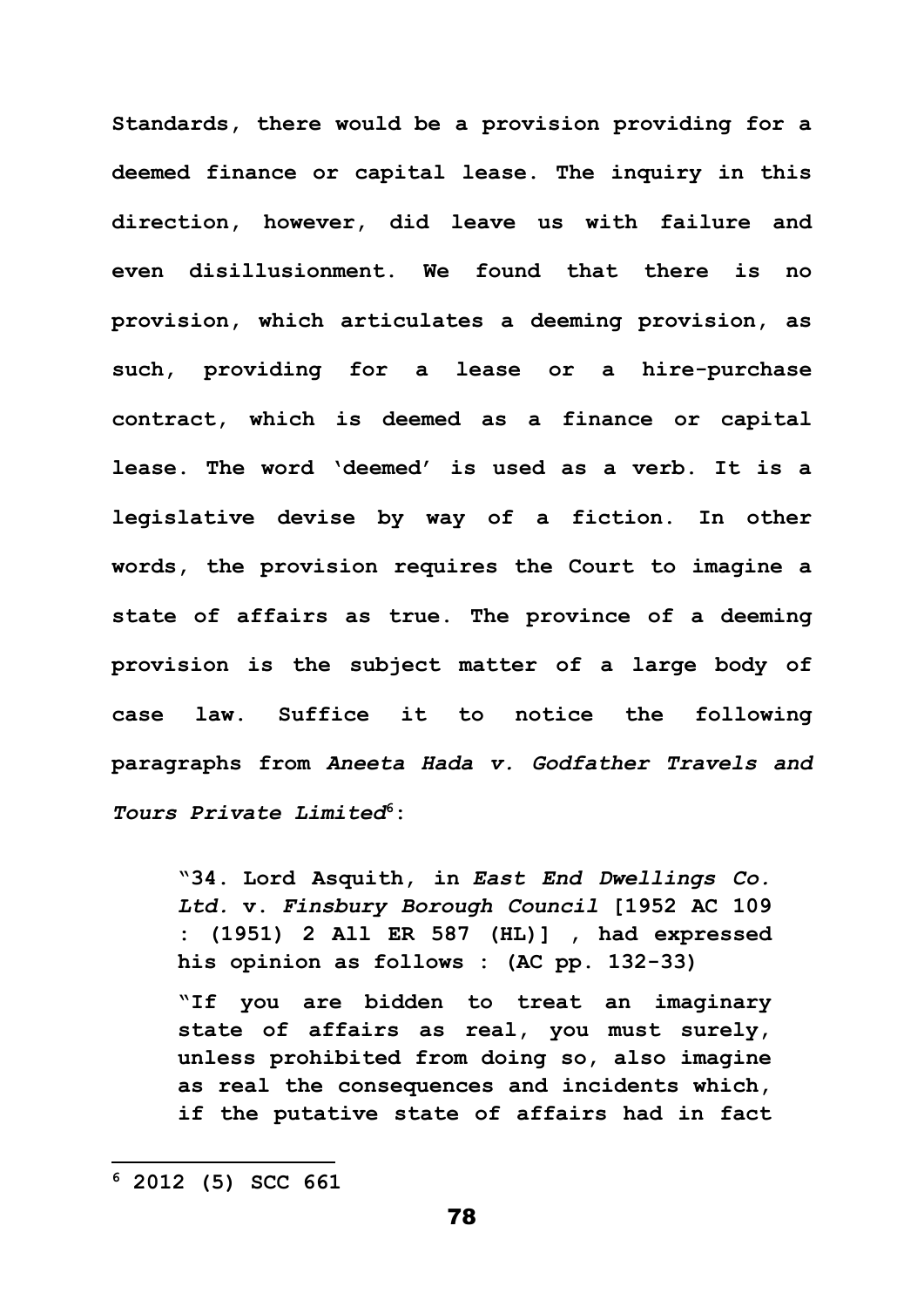**existed, must inevitably have flowed from or accompanied it. … The statute says that you must imagine a certain state of affairs; it does not say that having done so, you must cause or permit your imagination to boggle when it comes to the inevitable corollaries of that state of affairs."**

**38. From the aforesaid pronouncements, the principle that can be culled out is that it is the bounden duty of the court to ascertain for what purpose the legal fiction has been created. It is also the duty of the court to imagine the fiction with all real consequences and instances unless prohibited from doing so. That apart, the use of the term "deemed" has to be read in its context and further, the fullest logical purpose and import are to be understood. It is because in modern legislation, the term "deemed" has been used for manifold purposes. The object of the legislature has to be kept in mind."**

61. **It is apposite, at this juncture, to advert to the Indian Accounting Standards relevant to our inquiry.** 

62. **The Rules, which are relevant in regard to the specification of a lease as a financial lease are set down as Rules 61 to 67 of Indian Accounting Standards [for short "IAS"]. They have been made under Section 133 of the Companies Act, 2018.**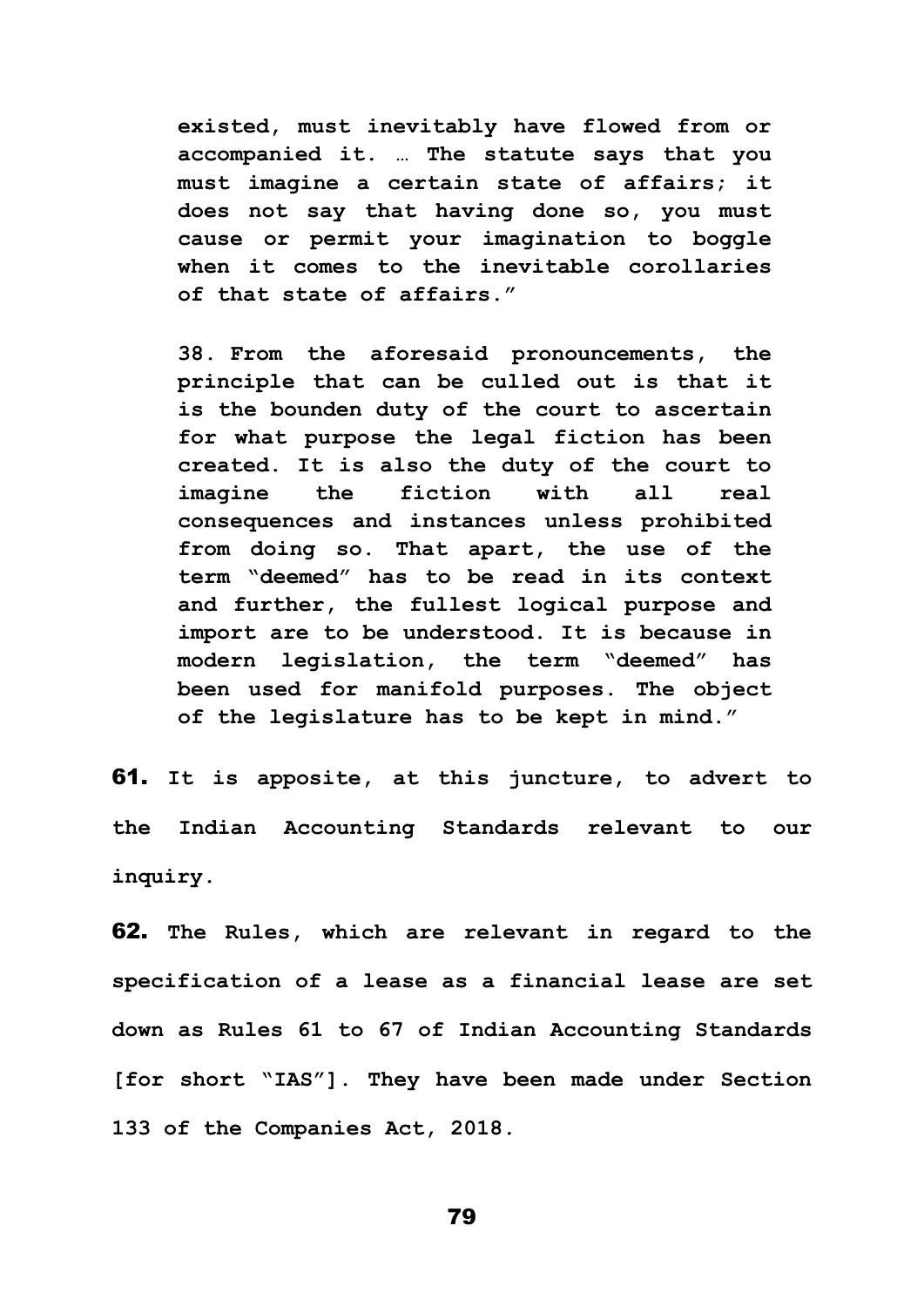**"Classification of leases (paragraphs B53– B58)**

**61 A lessor shall classify each of its leases as either an operating lease or a finance lease.**

**62 A lease is classified as a finance lease if it transfers substantially all the risks and rewards incidental to ownership of an underlying asset. A lease is classified as an operating lease if it does not transfer substantially all the risks and rewards incidental to ownership of an underlying asset.**

**63 Whether a lease is a finance lease or an operating lease depends on the substance of the transaction rather than the form of the contract. Examples of situations that individually or in combination would normally lead to a lease being classified as a finance lease are:**

**(a) the lease transfers ownership of the underlying asset to the lessee by the end of the lease term;** 

**(b) the lessee has the option to purchase the underlying asset at a price that is expected to be sufficiently lower than the fair value at the date the option becomes exercisable for it to be reasonably certain, at the inception date, that the option will be exercised;**

**(c) the lease term is for the major part of the economic life of the underlying asset even if title is not transferred;**

**(d) at the inception date, the present value of the lease payments amounts to at least substantially all of the fair value of the underlying asset; and**

**(e) the underlying asset is of such a specialised nature that only the lessee can use it without major modifications.**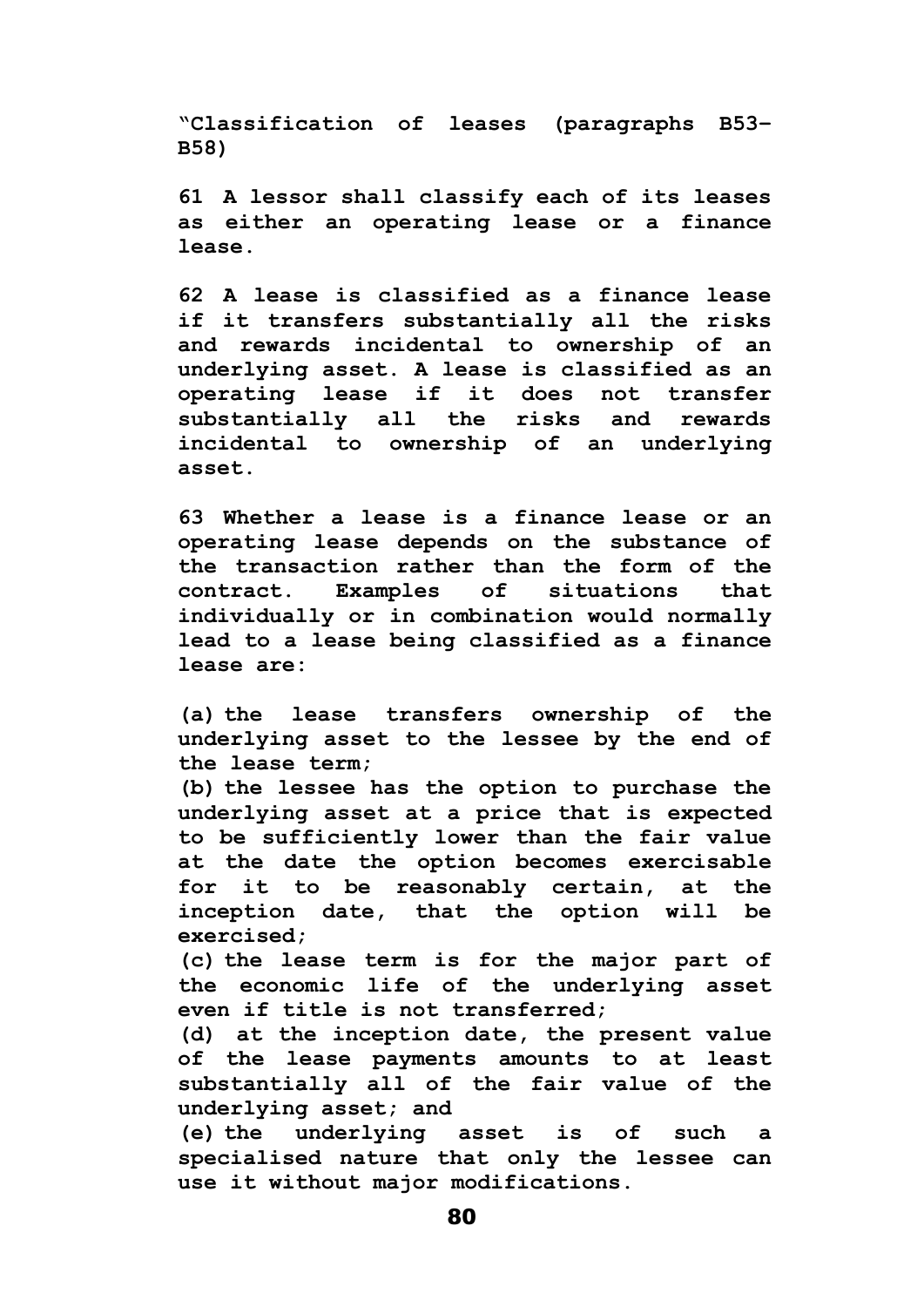**64 Indicators of situations that individually or in combination could also lead to a lease being classified as a finance lease are: (a) if the lessee can cancel the lease, the lessor's losses associated with the cancellation are borne by the lessee; (b) gains or losses from the fluctuation in the fair value of the residual accrue to the lessee (for example, in the form of a rent rebate equaling most of the sales proceeds at the end of the lease); and (c) the lessee has the ability to continue the lease for a secondary period at a rent that is substantially lower than market rent.**

**65 The examples and indicators in paragraphs 63–64 are not always conclusive. If it is clear from other features that the lease does not transfer substantially all the risks and rewards incidental to ownership of an underlying asset, the lease is classified as an operating lease. For example, this may be the case if ownership of the underlying asset transfers at the end of the lease for a variable payment equal to its then fair value, or if there are variable lease payments, as a result of which the lessor does not transfer substantially all such risks and rewards.**

**66 Lease classification is made at the inception date and is reassessed only if there is a lease modification. Changes in estimates (for example, changes in estimates of the economic life or of the residual value of the underlying asset), or changes in circumstances (for example, default by the lessee), do not give rise to a new classification of a lease for accounting purposes.**

**Finance leases**

**Recognition and measurement**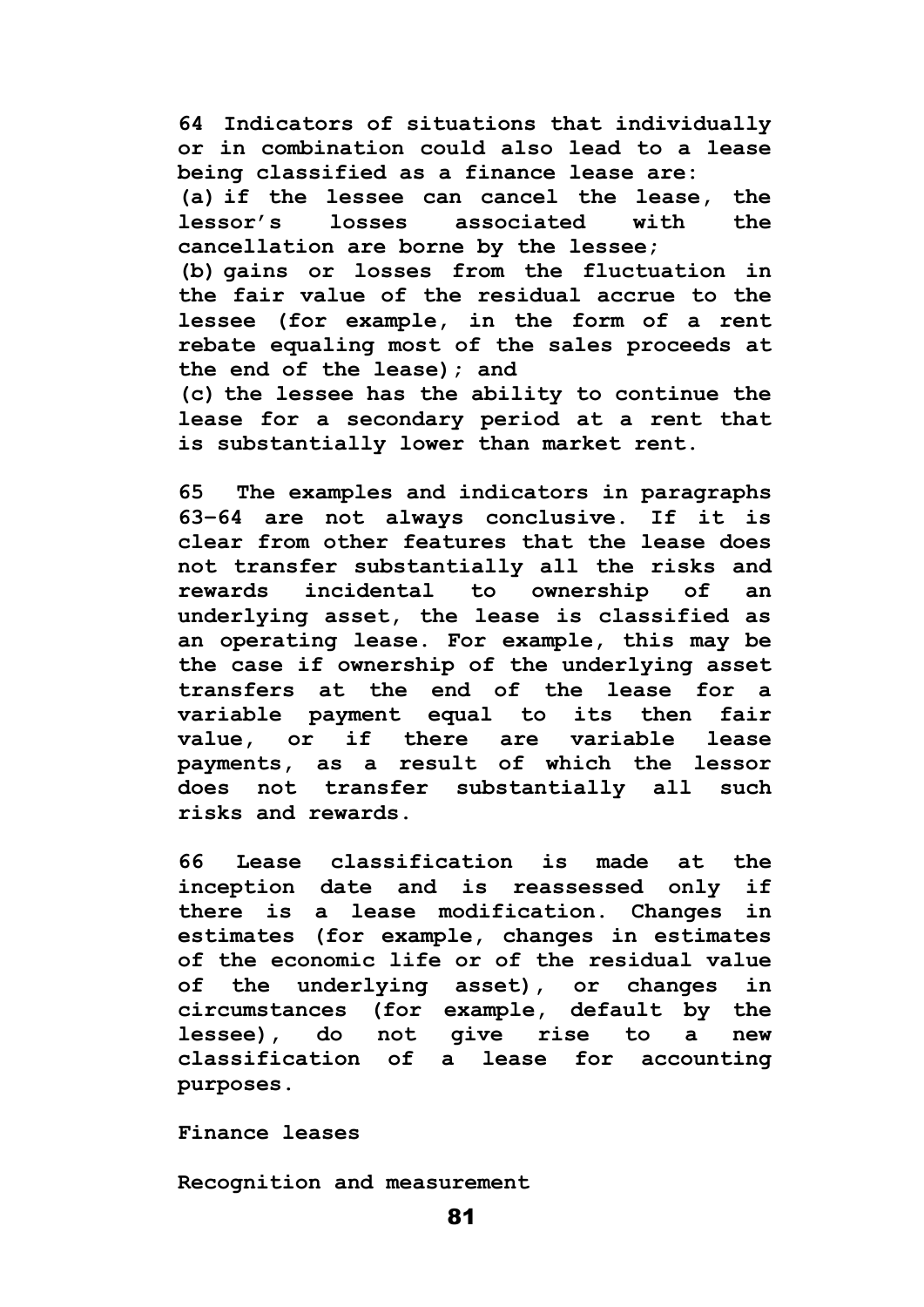**67 At the commencement date, a lessor shall recognise assets held under a finance lease in its balance sheet and present them as a receivable at an amount equal to the net investment in the lease."**

63. **The analysis of the said criteria in the context of the lease in question, would yield the following results. Under Rule 61, the lessor is obliged to classify each of its leases as an operating lease or a finance lease. In Civil Appeal No. 2222 of 2021, there is no case for the appellant-NOIDA, that it has been classified as finance lease. As far as the other Civil Appeal filed by the very same Authority, i.e., NOIDA is concerned, Smt. Madhavi Diwan, sought to contend that, while it is not shown as a finance lease as such, the transaction is characterised as a sale in the balance sheet.**

64. **Rule 62, the sheet anchor of the appellant, declares that a lease is classified as a financial lease if it transfers, substantially, all the risks and rewards incidental to ownership of an underlying asset. Moving on to Rule 63, it undoubtedly, declares that what matters is not the form but the substance.**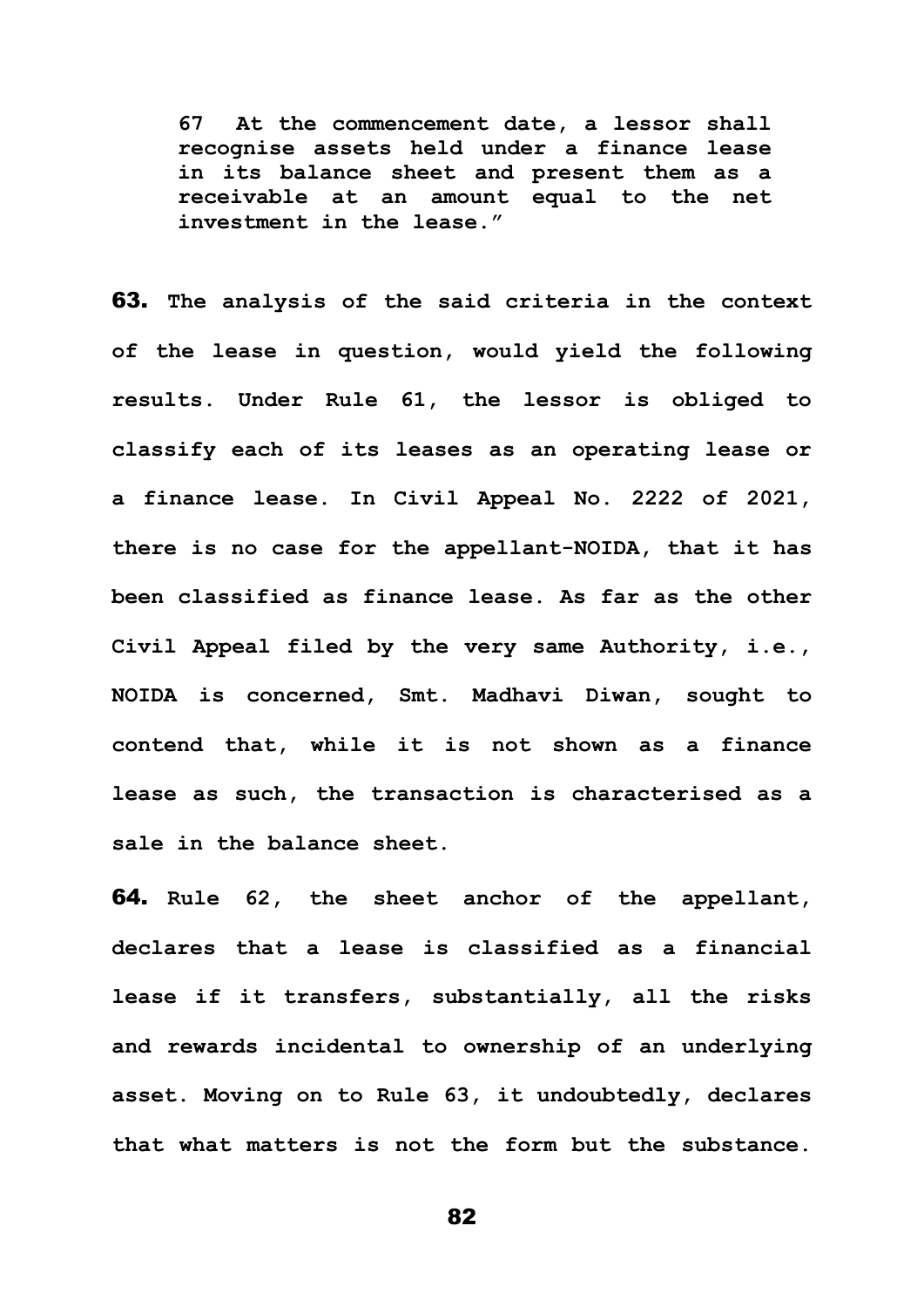**Thereafter, under the examples of situations, either individually or in combination, which would lead to a lease being classified as a finance lease, certain situations have been depicted. As far as the first situation is concerned, it would involve a lease, where, there is a transfer of ownership of an underlying asset to the lessee by the end of the lease term. There is no case for the appellants that the lease contemplates transfer of ownership of the underlying asset. The underlying asset is the land. In fact, the case of the appellant would appear to be also that there is no transfer of ownership because by the end of lease term third party rights would have been created over the dwelling unit/ built up space/ plot constructed by the Lessee. It is also the further case set up that the Lessee alone brings third parties on to the property and gets paid by such parties.**

**It will be relevant to notice that the so called third parties do not get ownership rights as such. The rights are transferred in favour of the allotees of dwelling units /built up space/ plot only by way**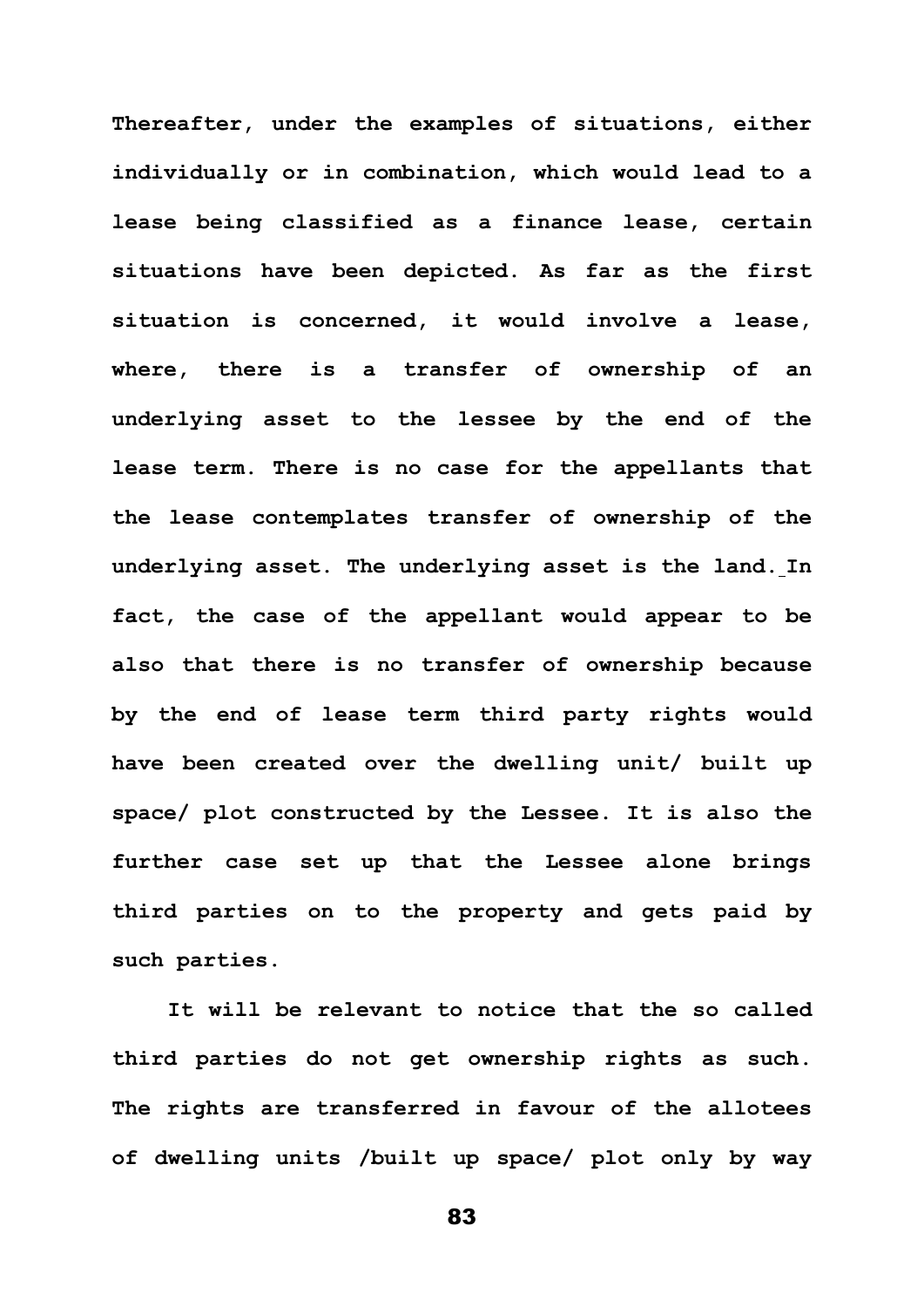**of a sub-lease. Therefore, there is no transfer of the ownership of the underlying asset by the end of the lease term. Under the next situation considered relevant under the Indian Accounting Standards, is the granting of an option to the lessee to purchase the underlying asset at a price, which is expected to be sufficiently lower than the fair value at the date of option becoming exercisable for it to be reasonably certain at the inception date, that the option will be exercised. The underlying asset is the plot.**

65. **From the Table presented before the NCLAT by the appellant, we find that appellant appears to have taken the stand that the lease rent is paid for the leasing of the land and the premium is paid for the rights to develop and construct the buildings on the lease land. Therefore, the underlying asset is not just a land but the right to develop or construct a building.** 

66. **A lease of immovable property is defined in Section 105 of the Transfer of Property Act,** *inter alia***, as a transfer of a right to enjoy such**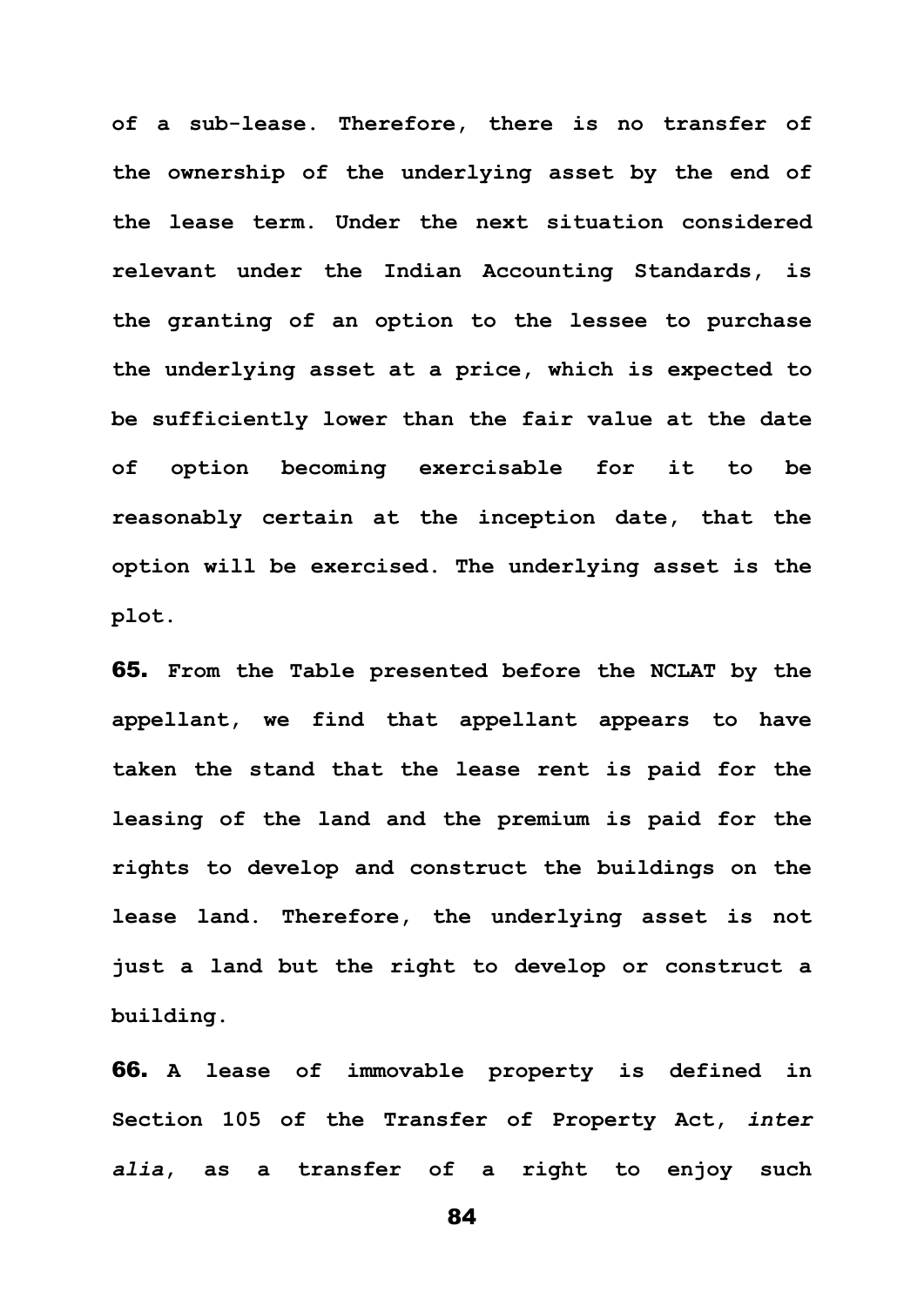**property. The property, which is leased, under the lease is the plot of land. Section 105 speaks about the terms on which the lease takes place. The right to enjoy the leased property and the terms, on which it is to be enjoyed, must be distinguished from the property, which is the subject matter of lease. The subject matter of the lease is such property. It is such property, viz., immovable property, in the case of a lease of an immovable property, which can be treated as the underlying asset, for the purpose of the Rules made under Section 133 of the Companies Act, 2013. The contention of the appellant that the underlying asset is also the right to develop or construct a building on the leased land, does not appear to be tenable. The very contention contains an irreconcilable contradiction. On the one hand, the land is correctly described as the leased land. The right to develop or construct a building on the leased land, cannot be treated as the underlying asset. In fact, there is no case that the buildings that are put up on the leased land, would also constitute part of the underlying asset. We may**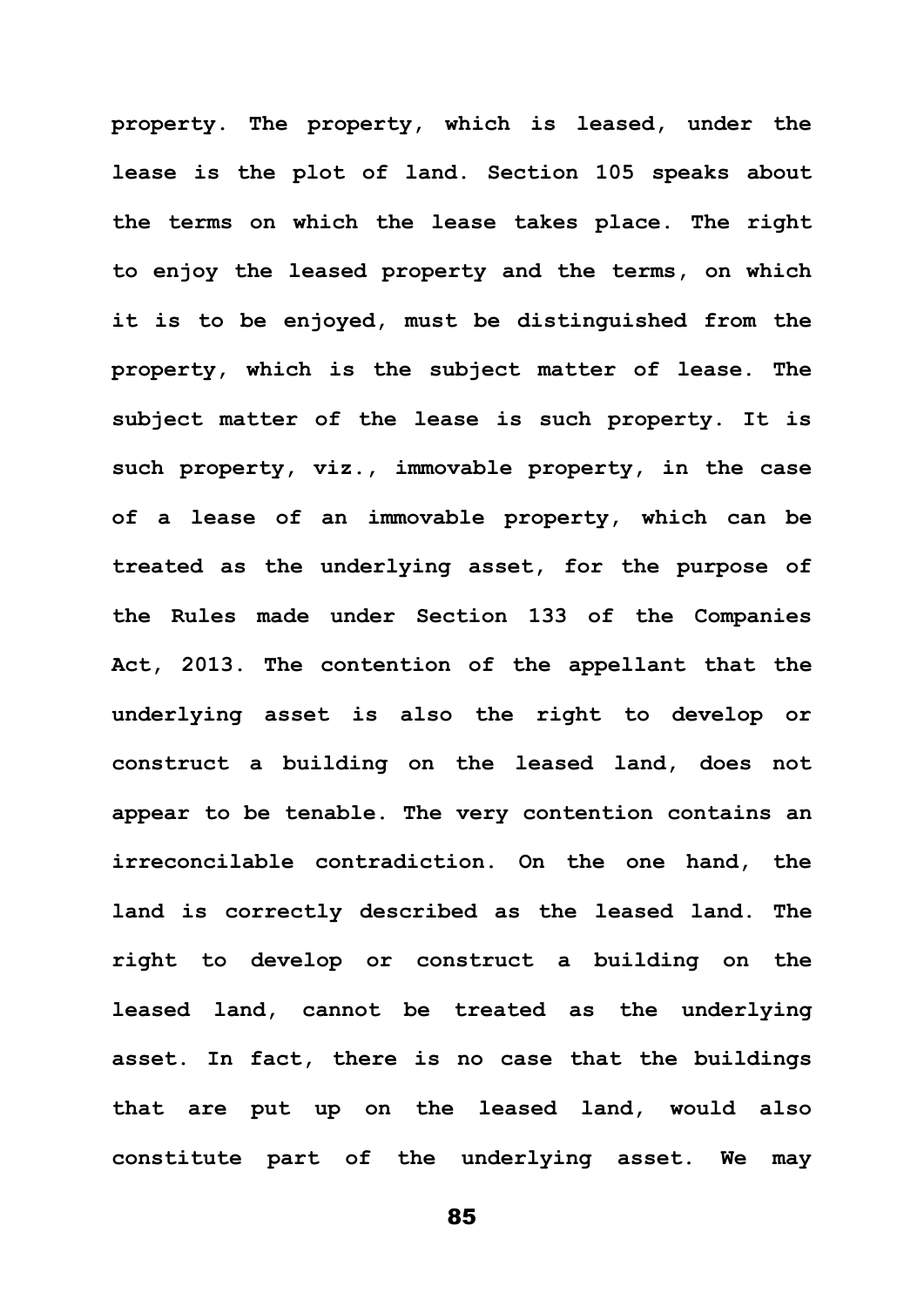**firstly notice that there is no option to purchase 'the right to develop or construct the building'. This itself suffices to expose the fallacy that the right to develop or construct the building is also part of the underlying asset.** 

67. **At any rate there is no right within the meaning of criteria with the Lessee to purchase the asset. This criterion is also not fulfilled as there is no option to purchase at all that is vested with the lessee.**

68. **The third criteria in Rule 63 is, where the lease term is for the major part of the economic life of the underlying asset, even if the title is not transferred. The definition of 'economic life', as provided in Indian Accounting Standards (hereinafter referred to as 'the IAS', for short) 17, reads as under:**

**"Economic life is either:**

**(a) the period over which an asset is expected to be economically usable by one or more users; or (b) the number of production or similar units expected to be obtained from the asset by one or more users."** 

**(Emphasis supplied)**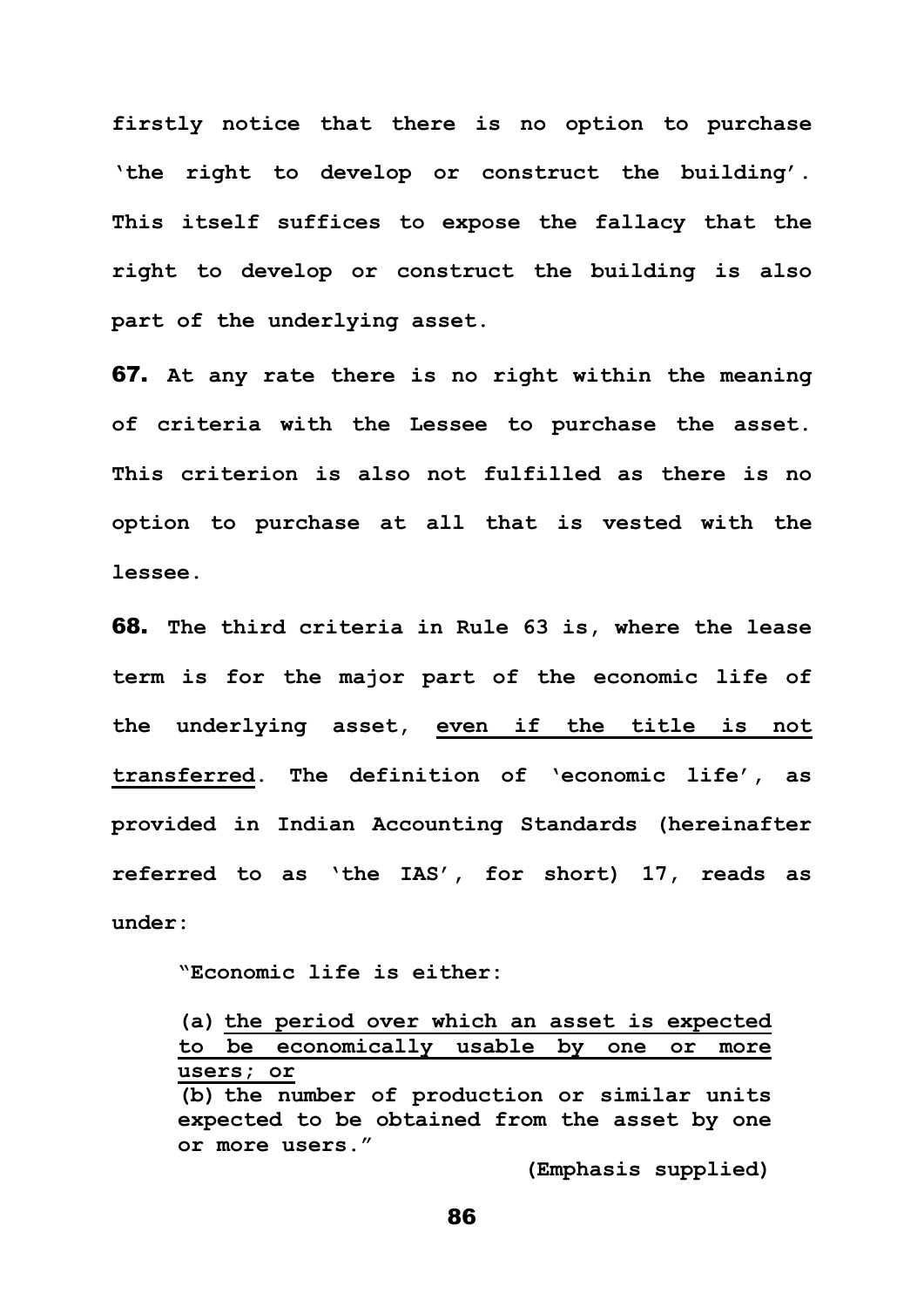**The lease in question is for a period of ninety years. In regard to land, the underlying asset, 'the principle of economic life of underlying asset', is inapposite. The economic life of land is not limited. The principle in the said situation is predicated with reference to measuring the economic life of an asset. More importantly, it speaks of the major part of the economic life of the asset. Both these concepts are inapposite and even inapplicable with regard to land. Land does not depreciate with the passage of time. Ordinarily, the price of land would only increase, unlike other assets.** 

69. **The argument of the appellant is that on the construction being completed the lease land shall be of no value to the lessor and the third party right being created, results in the economic life and the value of the asset being exhausted. We find no merit in this argument having regard to the fact that the underlying asset is the land. There is another important reason which we must set out here. A sublease has been produced before this Court in C.A.No.2369 of 2021. Originally it was referred to in**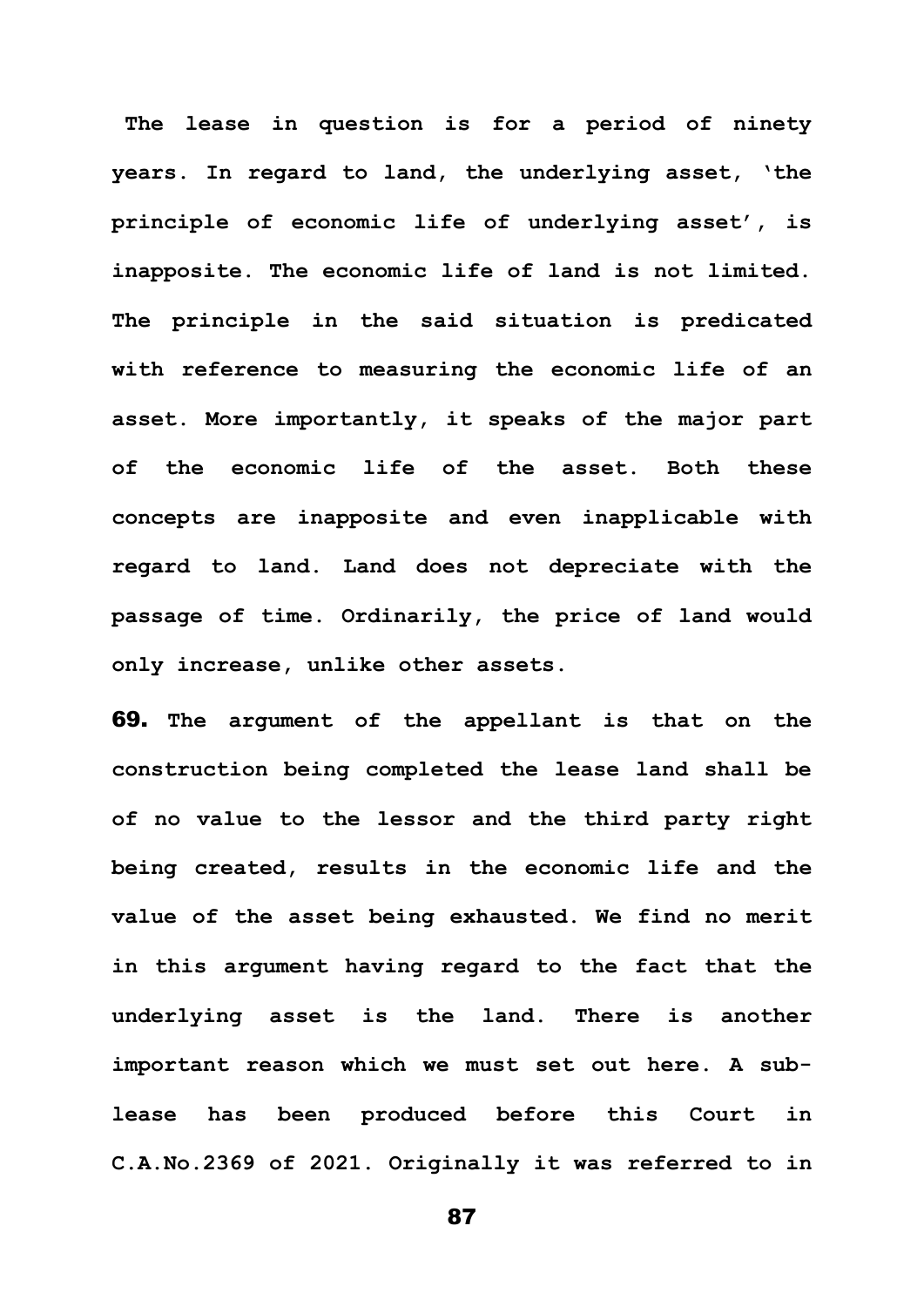**the course of argument by Shri Devashish Bharuka. However, it has subsequently been filed under an affidavit on behalf of Respondent No..1 in C.A.No.2367-2369 of 2021. The sub-lease, no doubt, is entered into between the appellant as Lessor and one M/s. Cloud 9 Projects Pvt. Ltd., the Lessee in the said lease and the sub-lessee. The sub-lease dated 12.11.2018 would show that the land admeasuring 40087 sq.mtr. bearing Plot NO.GH-02 was the subject matter of the lease. The lease was, as in the facts of this case, for a period of 90 years. The lease was entered into with the lessee in the said case on 17.06.2009.**

70. **It is indicated in the sub-lease that the lessee has the right to allot to its applicants, the dwelling units including the undivided proportionate share in the land, inter-alia. It is further provided that the sub-lessee will observe the covenants, terms and conditions, laid down in the original lease. Thereafter, it is provided that in consideration of the amount paid, which included the cost of super structure and the undivided proportionate share in the land underneath the building paid by the sub-**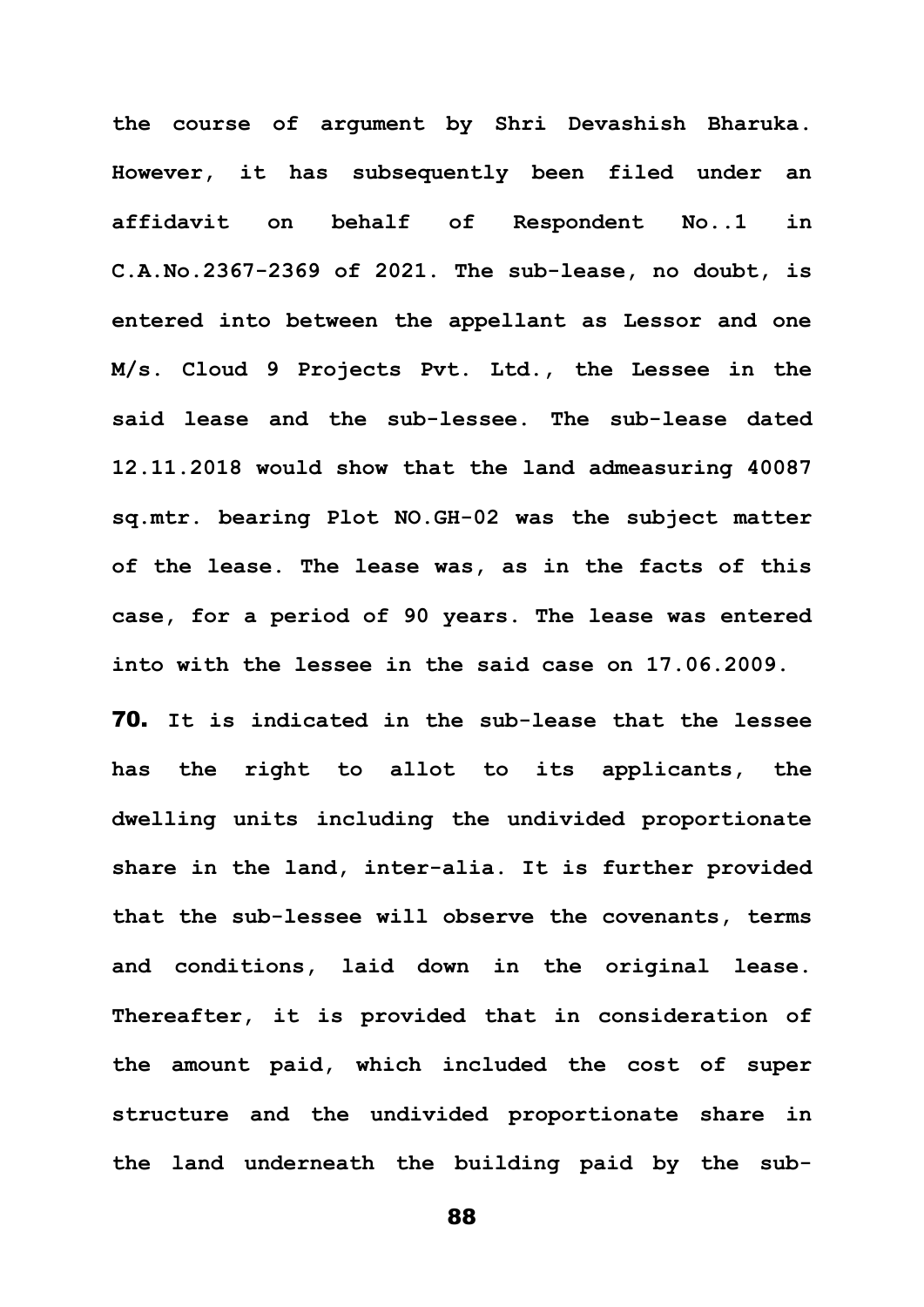**lessee to the lessee the lessee sells, transfers, and conveys to the sub-lessee the dwelling unit with proportionate right, inter-alia, in the land underneath the building. It is next provided that the lessee simultaneously sub-leases to the sub-lessee for the unexpired period of ninety years lease, the undivided unidentified title to the land proportionate to the area allotted to the sub-lessee in relation to the total area subject to various terms and conditions. In Condition 6, it is mentioned inter-alia that the sub-lessee shall get exclusive possession of the built-up covered area of the dwelling unit, and is being transferred the title of the same along with the right over the land, through the sub-lease. The lessee and the sub-lessee are to perform the covenants and conditions in the lease deed between the lessee and the lessor as applicable in relation to the land and the unit being leased under these present. The sub-lessee cannot mortgage the dwelling unit to secure 'any loan' at any stage except with the prior permission of the lessor. Sub lessee is to also obtain an appropriate NOC from the**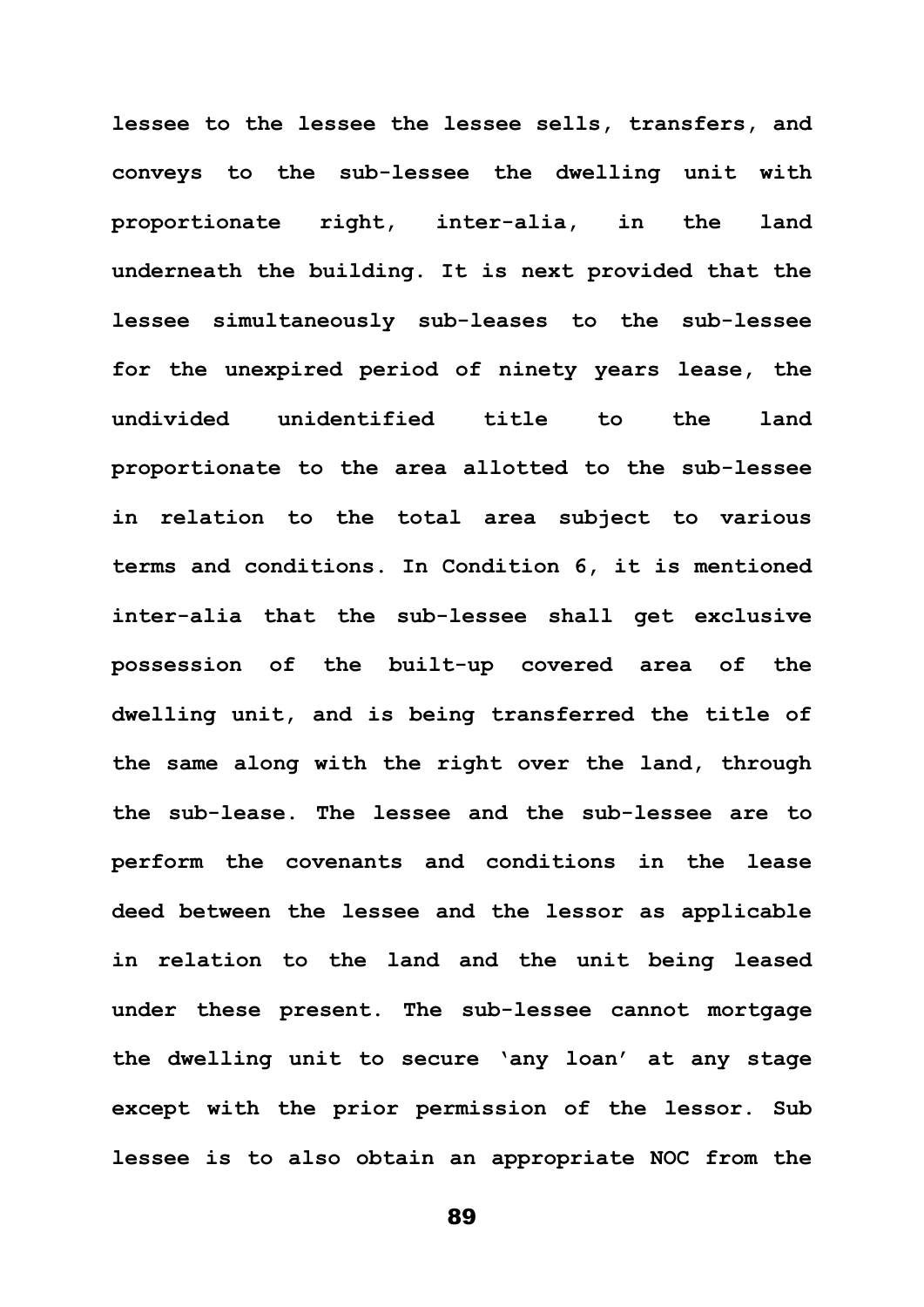**lessee/lessor, in this regard. The sub-lessee can use the dwelling unit only for residential purposes and for no other purpose. The right of the sub-lessee is made subject to the provisions of the UP Act of 2010. It is thereafter that condition 21 deals with what is to happen on the expiry of the lease of the land. It reads as follows:**

**"21. That the Lessee /Sub-Lessee shall on the expiry of the lease of the land, peacefully hand over the said land unto the Lessor after removing the superstructure, within the stipulated period. The share in the undivided proportionate land hereby sub-leased, shall always remain un-divisible and unidentified. Similarly, the Sub-Lessee shall have the right of usage of common areas and will not have any independent right of possession of the same.**

**It is further provided in condition 24 that the terms and conditions of the parent lease deed, inter-alia, shall be binding on the parties after execution of the sub-lease. Condition 27 provides that in case of any breach of the terms and conditions of the sublease by the lessee/sub-lessee, the lessor will have the right to re-enter the demised dwelling unit, after determining the sub lease. It is further**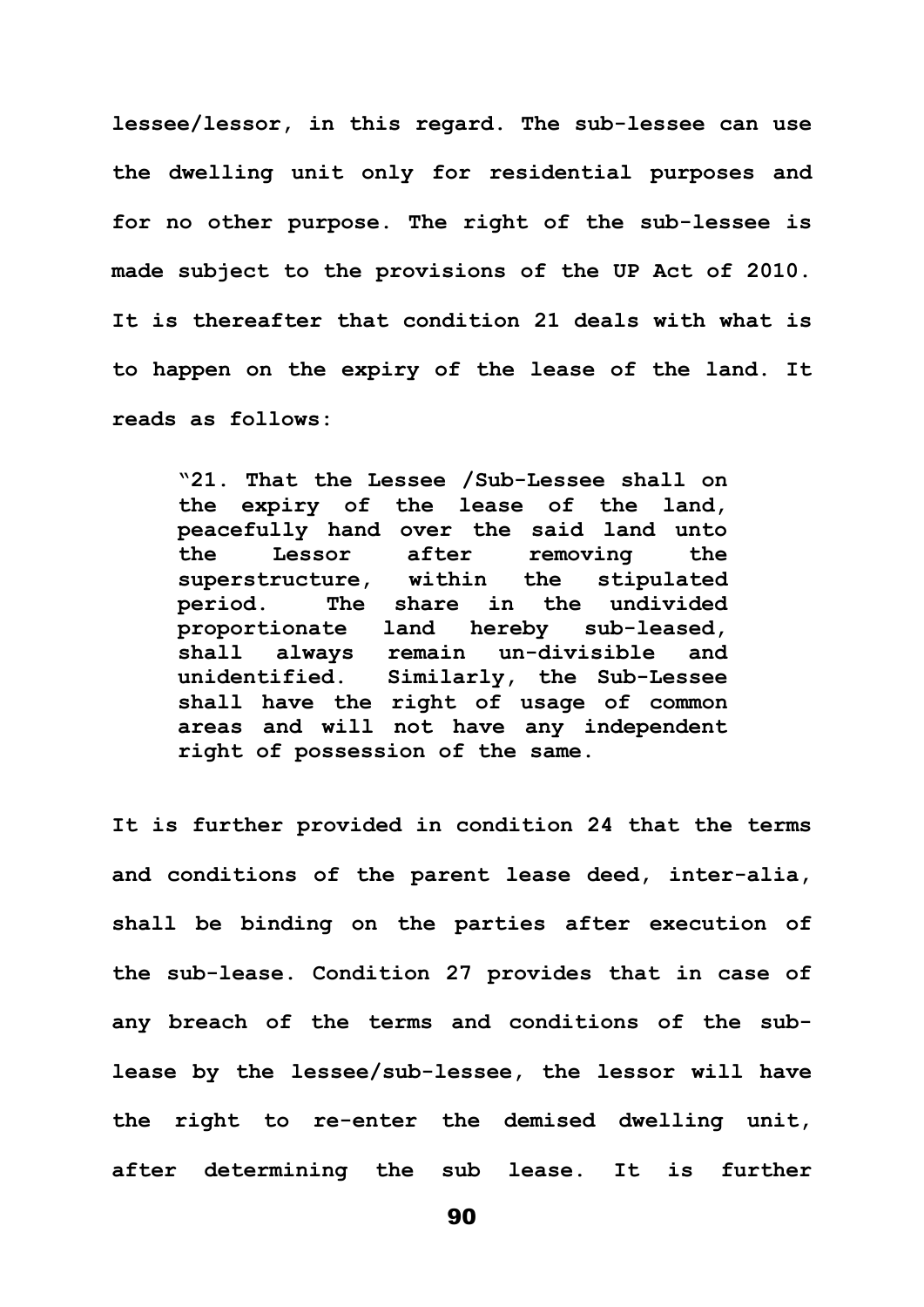**provided that at the time of re-entry of demised dwelling unit, the lessor may re-allot the same to any other person. All the clauses of the parent lease deed are made applicable and they are to prevail in case of any repugnancy between them and the sublease.**

71. **A perusal of the same would reveal that in keeping with the lease deed and the provisions of Section 9 of the U.P. Apartment Owners Act, it is that the sub-lease deed is executed. The sub-lessee or the allottee pays the cost of the structure and the undivided proportionate interest in the land. The transfer to him is described as a sale and conveyance. There is simultaneous sub-lease also in regard to the unidentified title to the proportionate land. The sub-lease appears to effect a sale of the dwelling unit. However, certain conditions appear to militate against an absolute transfer. They include the condition that the sub-lessee cannot mortgage the dwelling unit for securing any loan at any stage except with prior written permission of the lessor. The use of the dwelling unit being limited to**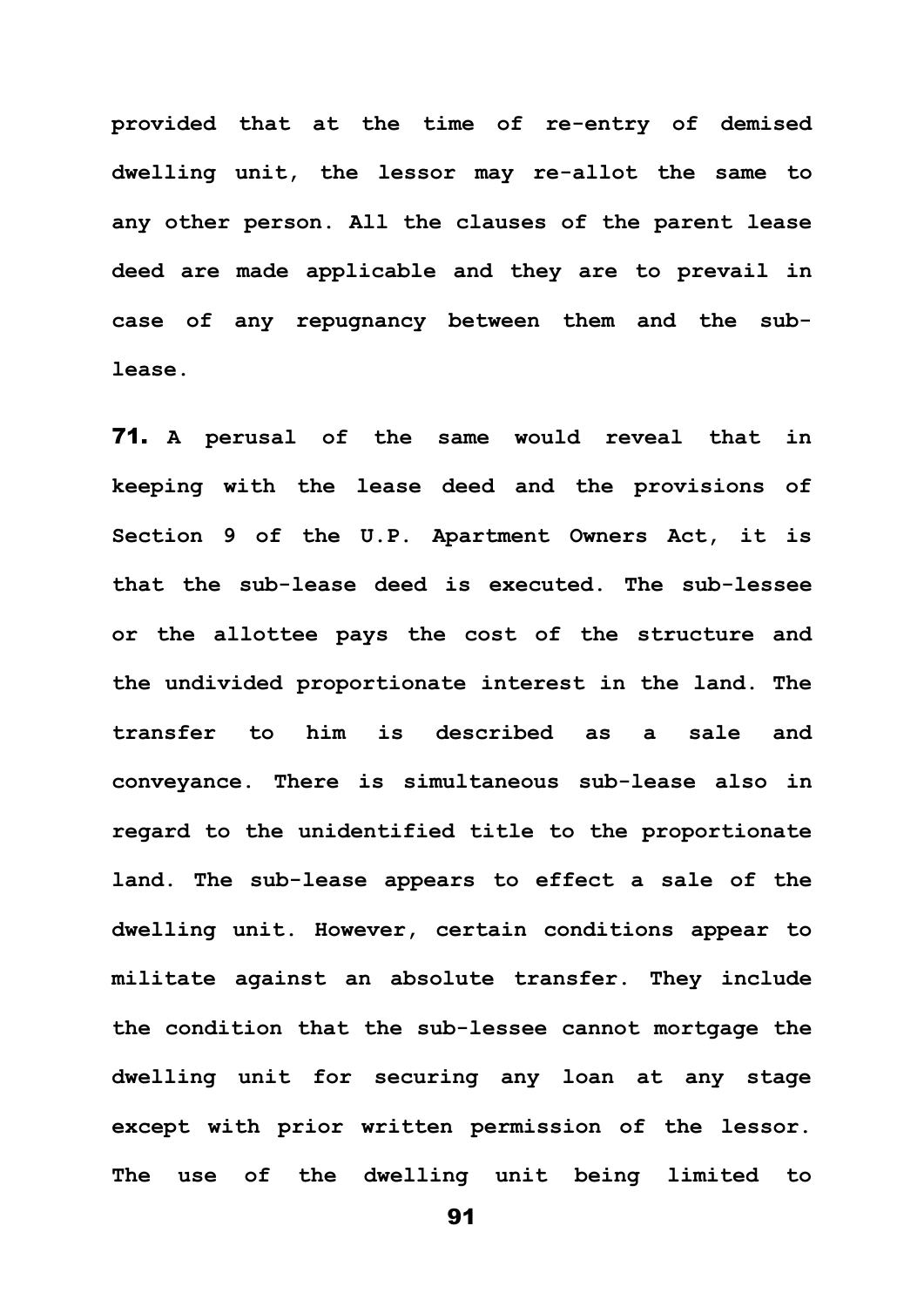**residential purpose is perhaps another feature which is unique. The power of the lessor to re-enter the dwelling unit, which is described in condition 27 as the 'demised' dwelling unit, after determining the sub-lease and also the power to re-allot the same to any person are clearly inconsistent with a completed sale. This is apart from condition 21 which we had extracted which obliges the sub-lessee on the expiry of the lease of the land to deliver to the lessor the land, after removing the super structure within the stipulated time. It will be noticed further, that the rent and the premium which is the amount claimed by the appellant has no relation with what the lessee would get from the sub-lessee. There is no such case that the amount which is claimed relates to any default by the sub-lessee.**

72. **The underlying asset in the lease is no doubt the plot of land. The terms contemplate construction of residential flats over the plot by the lessee. The lessee can subject to the lease transfer the built-up flats. The transfer is secured through a sub- lease. The transferor in the sub-lease of the dwelling unit**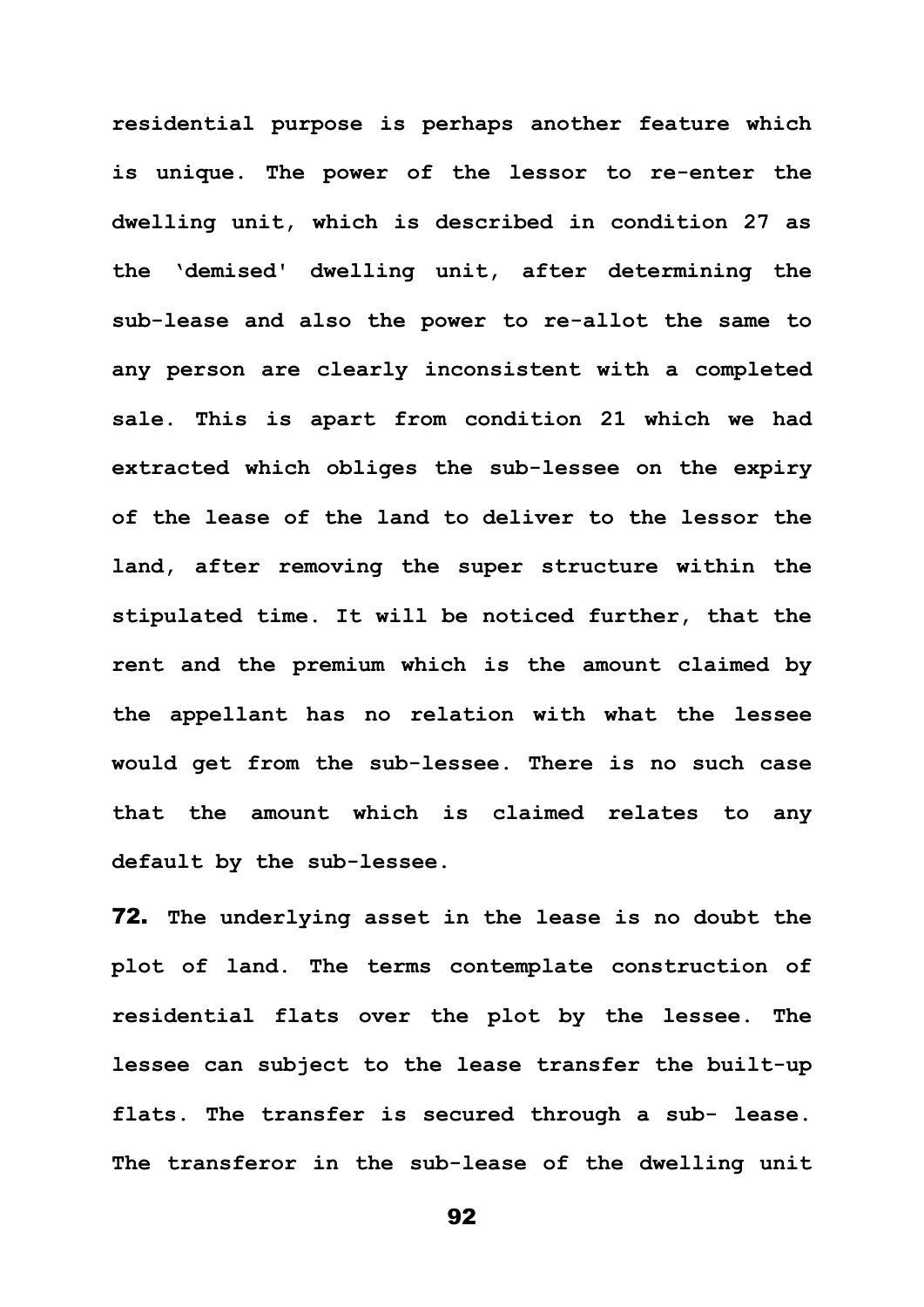**is the lessee in regard to which the sub-lease appears to evidence the sale. We have noticed the features in terms of the conditions. If the built-up area/flats is to be treated as part of the underlying asset then the appellant would be the lessor of the flat. However, going by the terms of the lease and the sub-lease, the flat is entirely constructed by the lessee and it is the lessee who transfers the same to the sub-lessee, and gets the entire consideration. The title flows from the lessee to the sub-lessee. The subject matter of the sub-lease is the dwelling unit as also the undivided right in the land. The question is whether on the basis of Section 5(8)(d), under the lease, what is the underlying asset as between the appellant and the corporate debtor? Though the flats to be constructed are contemplated in the lease, it is not the same as understanding them as the subject matter of the lease. The flats would be the subject matter of the sub-lease. No doubt, from the lease and the sub-lease the right of the lessee or rather its obligation under the lease is to put up the residential flats**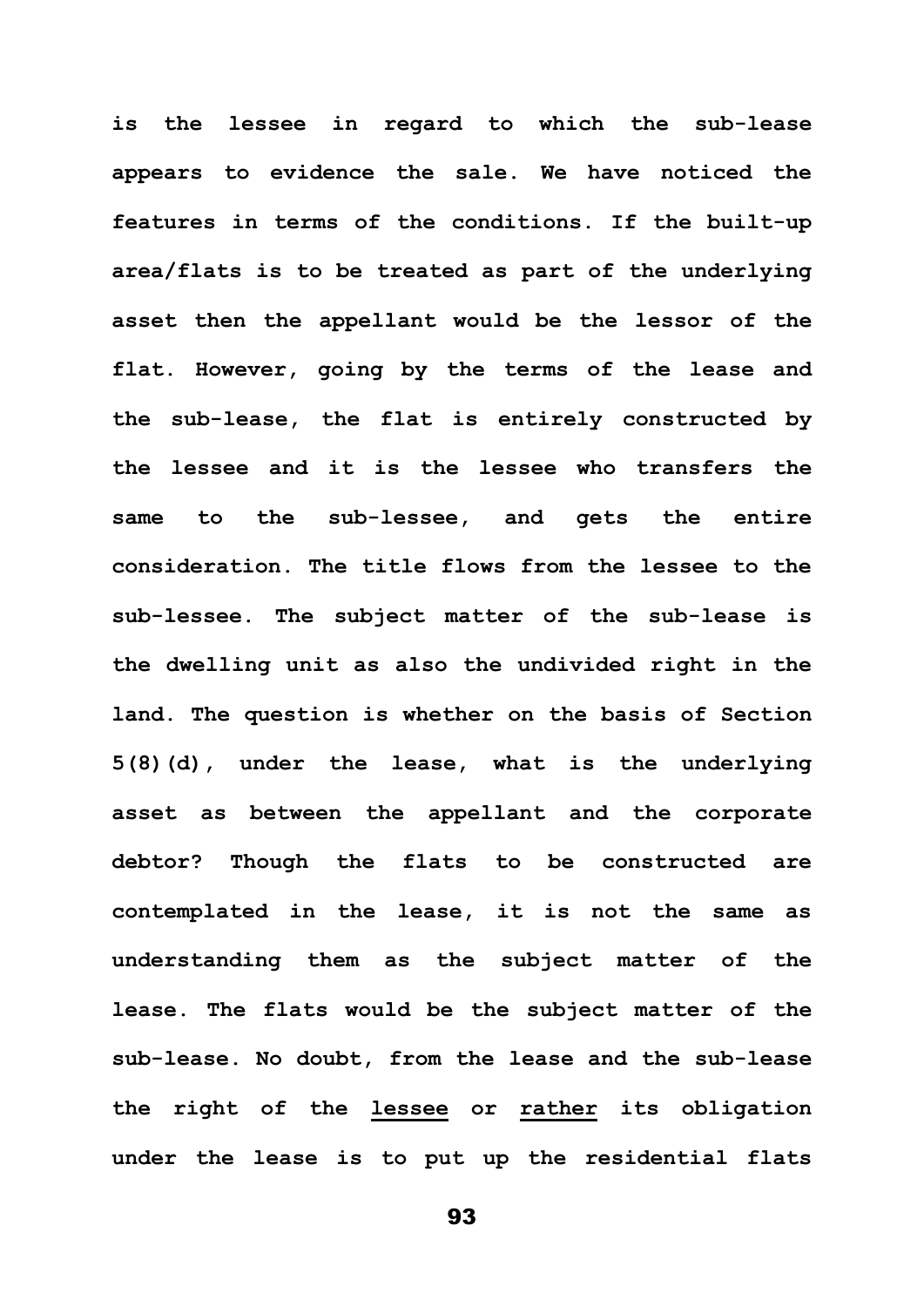**which he can transfer in terms of the lease. It may be true that the terms of the lease are made binding on the sub- lessee. However, as between the lessor and the lessee, the underlying asset would be the plot of land. From the terms of the sub lease which is as per the decision of the Lessor (appellant) goes to show the extent of the control by the Lessor and consequent intrusion into the power of the lessee namely, despite power to effect an apparent sale of the flat the term includes barring the purchaser from mortgaging the dwelling unit for any loan except with the prior consent of the lessor, the power of reentry of the lessor and to re-allot the "sold dwelling unit" to any other person and the obligation of the lessee/sub lessee to surrender the land after demolishing the super structure on the expiry of the period of lease.**

73. **The lease before us is stated to be for a period of 90 years. The lease is intended and structured to attain the objective of putting up residential structures as part of the planned development of the area. The constructed area or the flats can be**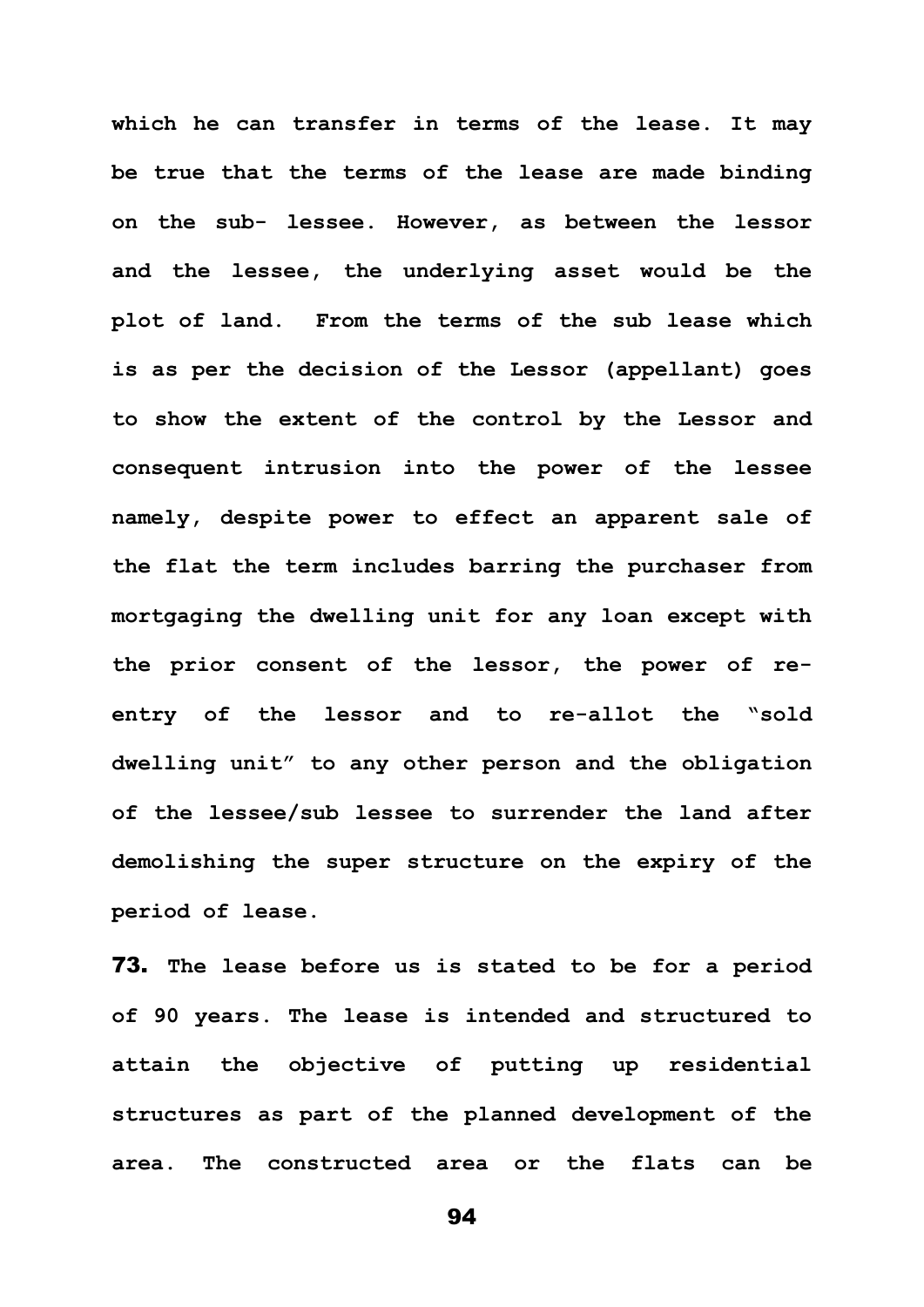**transferred to the allottees by the Lessee on the strength of tripartite sub-leases. This is borne out by the terms of the sub-lease produced before this court. This is also clear from the provisions of the clause before us which contemplate the execution of a sub-lease. There is no provision for renewal. The parties have clearly contemplated that the terms of the sub-lease will be in the form and format as provided by the Lessor (appellant). It is accordingly that the clause in the lease actually contemplates**  *inter alia* **that the construction be completed within 7 years from the date of execution of the lease deed with a maximum extension of another 3 years with penalty. Ordinarily, there would be no further extension. Therefore, the construction can be used till the expiry of the 90 years period by the sublessee and the terms of the lease and sub-lease would clearly indicate that at the end of 90 years, far from any enlargement of the rights of the sub-lessee, the sub-lessee is to deliver back the land directly to the Lessor after removing the superstructure. It is another matter that with the passage of a long**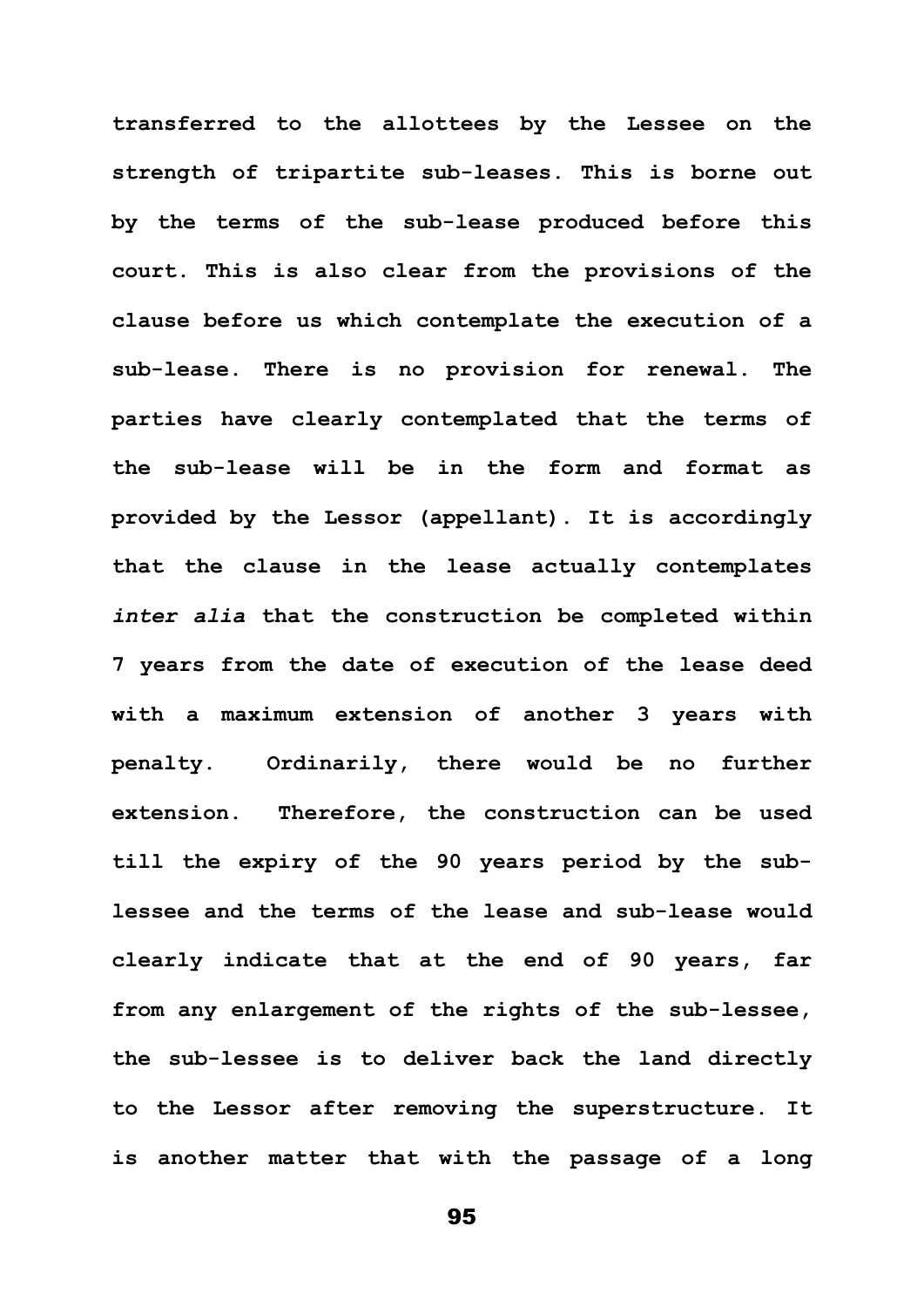**period of time, the superstructure itself may be in a state of disrepair. However, what is relevant is that the concept of economic life is ill-suited to the facts as the lease is in respect of land which is to be taken as the underlying asset. It may not be possible to hold that the lease is for the major part of the economic life of land. It cannot be said that at the expiry of 90 years the land will cease to be economically usable. Therefore, we cannot accept the argument of the appellant that after 90 years appellant would not get the empty parcel of land and the land would not be of any commercial use to the appellant after the expiry of the lease. The argument that the land will be of no value to the lessor, has no force, having regard to the nature of underlying asset, namely, land which indeed ordinarily would have perennial value. In clause 12 under other clauses, it is provided that lessee shall not be allowed to assign or change his role. Any breach would lead to cancellation and entire money deposited will be forfeited. Though the words used are the lessee cannot assign or change his 'role', it would**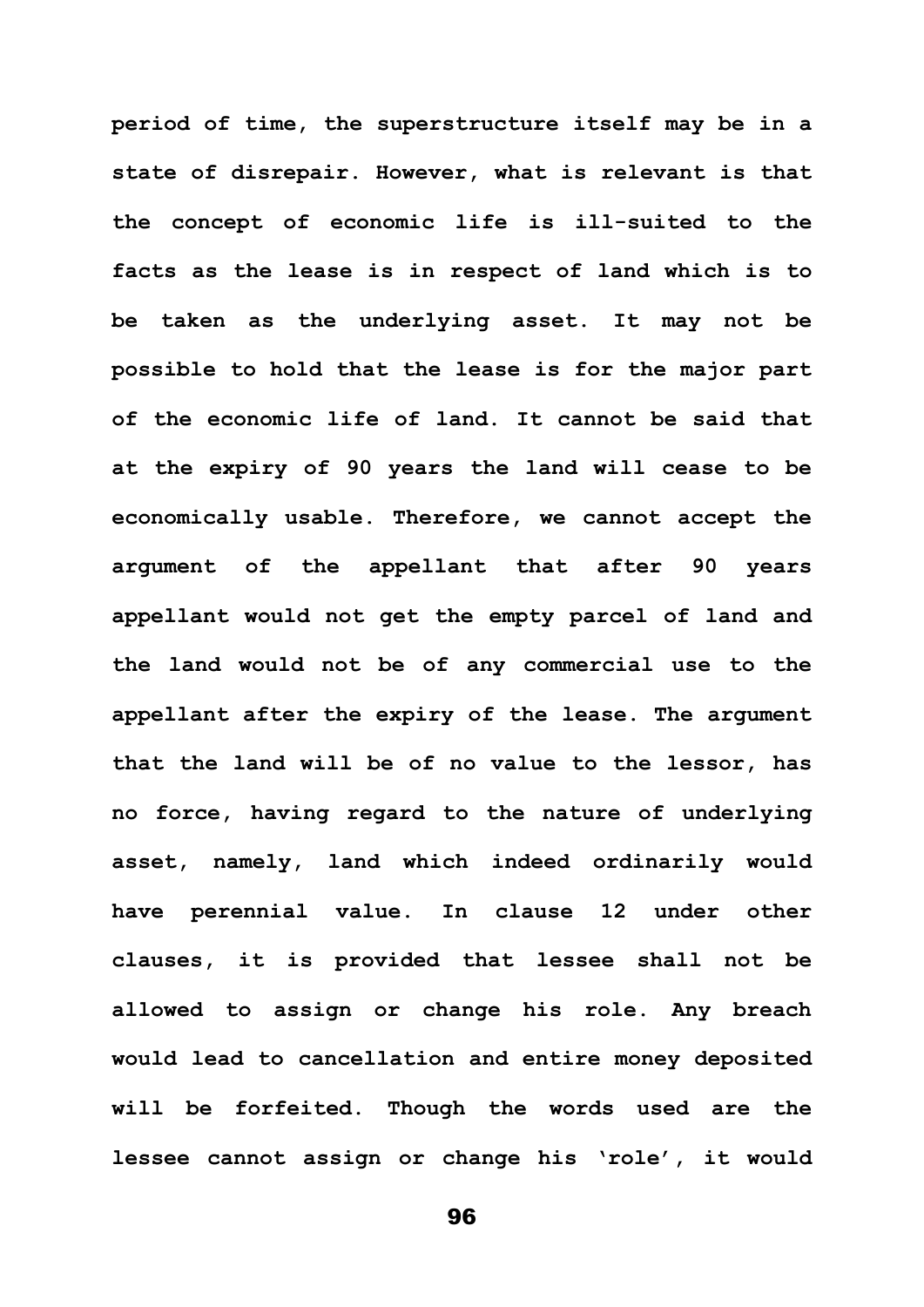**in substance mean that it is a contract to the contrary within the meaning of Section 108 of the Transfer of Property Act. The position would indeed be that the lessee cannot assign his right. We must at this juncture notice under the heading 'Transfer of Plot" that the lease does contemplate that upto 30.09.2010, the lessee has a right to sub-divide the allotted plot into suitable smaller plots as per the planning norms and to transfer the same to the interested parties with prior approval of the lessor on payment of transfer charges. However, the area of the sub-divided plot cannot be less than 20,000 sq. meters. We would notice that the leasehold plot in the case is only 22565.77 sq.meters. We would understand the scope of the said provision as right given to the lessee, no doubt, to transfer the allotted plot after sub-division into smaller plots and to transfer the plots so sub-divided. This is subject to two conditions. This is permitted only for a period of two months from the date of execution of the agreement namely till 30.09.2010. This can be only done if the lessor permits it by prior approval.**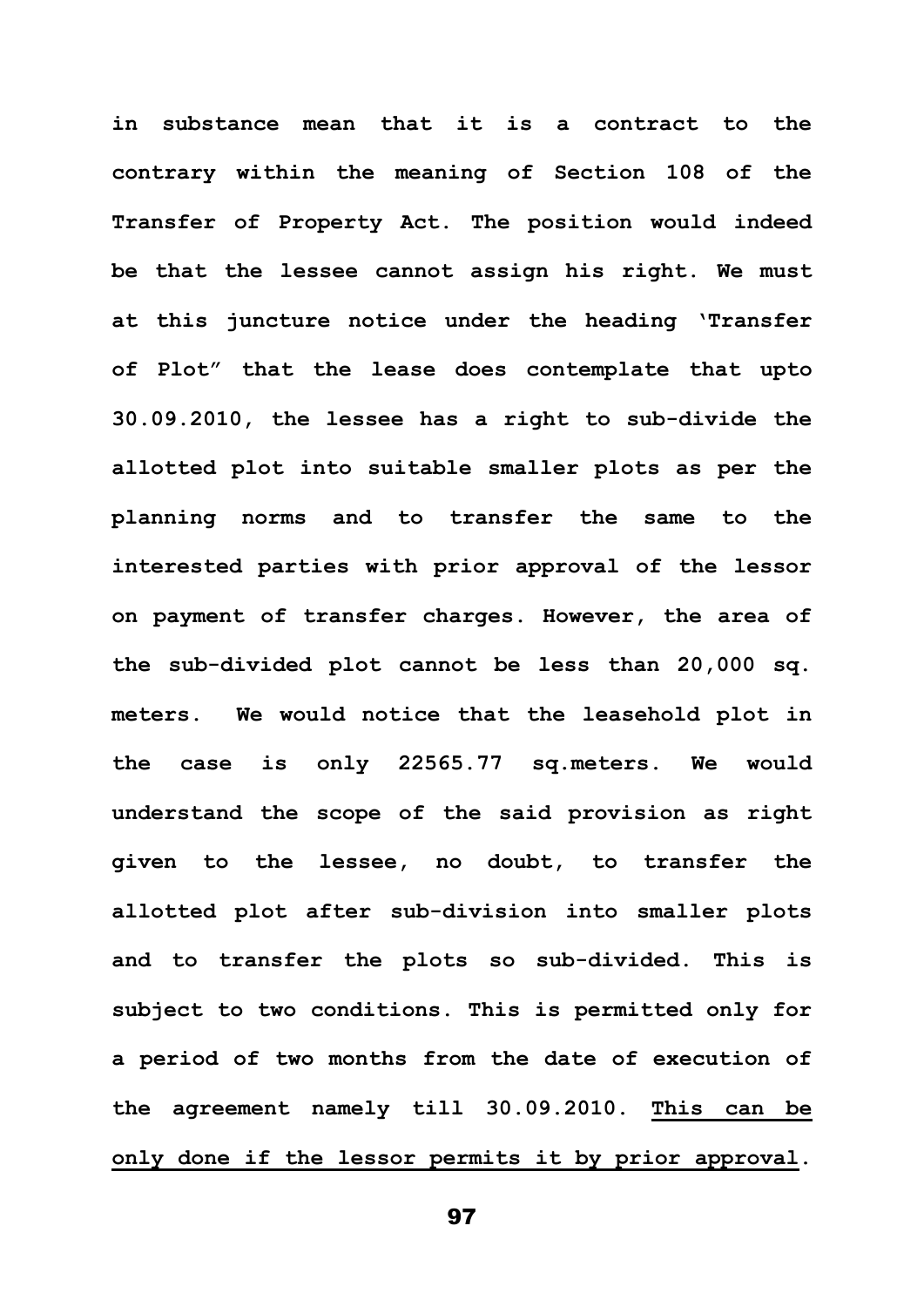**More importantly, the sub-plots which can be so transferred, cannot be less than 20000 sq. meters. As we have noticed this will appear to be a standard clause and we have noticed that the lease in the case of M/s Cloud 9 which we have adverted to, consisted of about 40000 square meters. We do note that the lease deed in civil appeal no. 2367-69 of 2021 is for a plot of 69998.73 square metres. Also, therein the minimum size of the sub divided plot is not less than 10,000 square metres. But the other conditions including prior approval remains the same. Further provisions under the heading 'transfer of plot' deal with only cases of individual flat/plot being transferrable subject to the various conditions, the most pertinent being that it contemplates essentially a sub-lease. We do not think that we can permit the matter to be appreciated on the basis of the situation contemplated in a case where under the lease within 2 months on a sub-division of the plot assignment takes place of the plot without the construction and without obtaining the completion certificate. In fact, no argument was advanced based**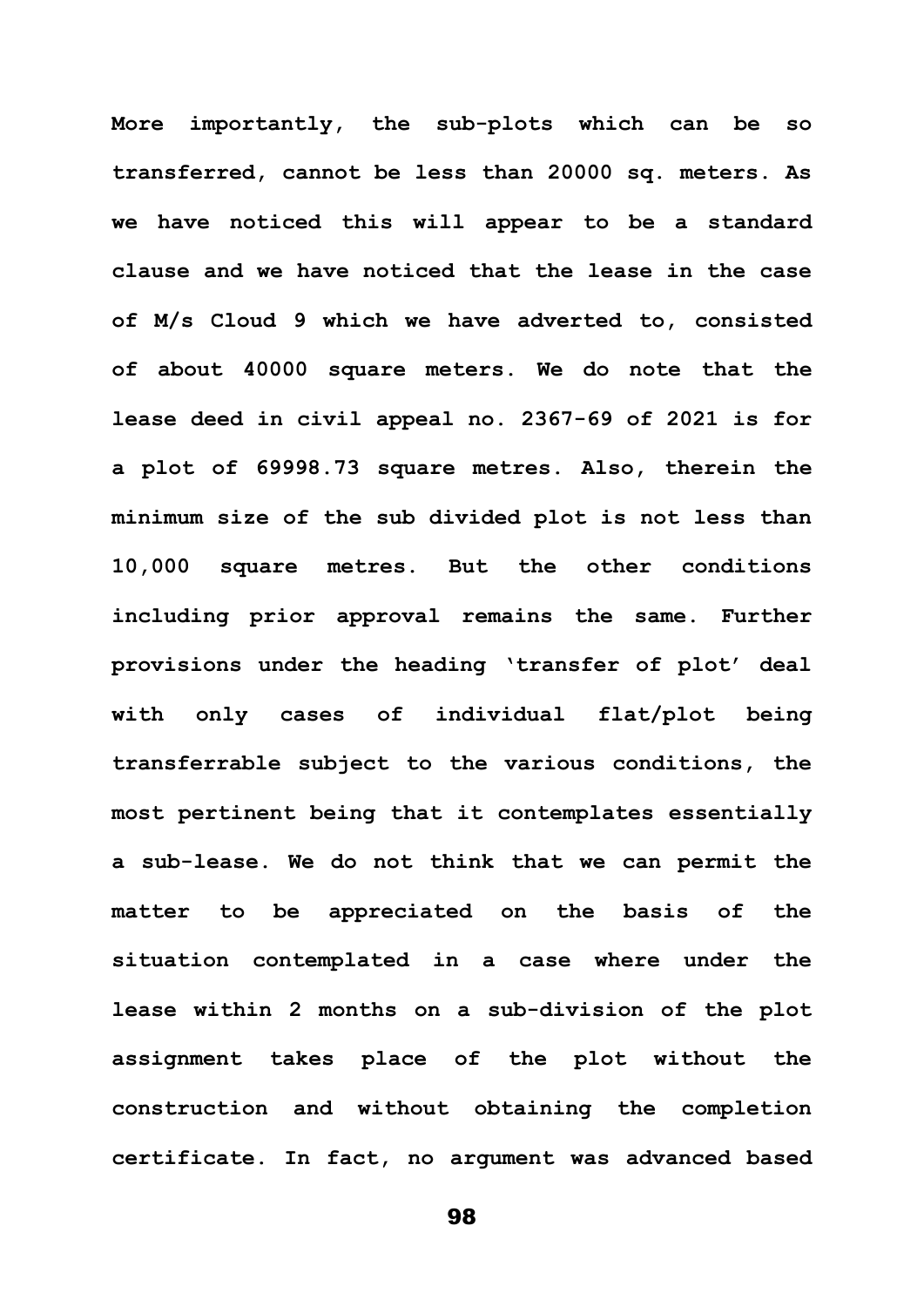**on the said provision. The claim relates to rental and premium on the basis that the lease continued and the lessee (corporate debtor) persevered in the lease.**

74. **The underlying principle appears to be that even if it is by way of a lease, the rights are vested with the lessee, for the lion's share of the economic life or the value of the underlying asset, then, substantially, the lessee is enjoying the rights as an owner it is in this context that the principle is laid down that the transfer of title is not necessary. In other words, sans transfer of title, the lessee enjoys the asset for the fruitful period of the life of the asset. At the end of the major part of the economic life of an underlying asset, the life of which is limited by time, the asset would be mostly depreciated, if not, without any value. Such a situation can never apply, in the case of land.**

75. **The fourth example of the situation, whereunder a lease is to be classified as a financial lease, is, if at the inception date, the present value of the lease payments, amounts to at least substantially all**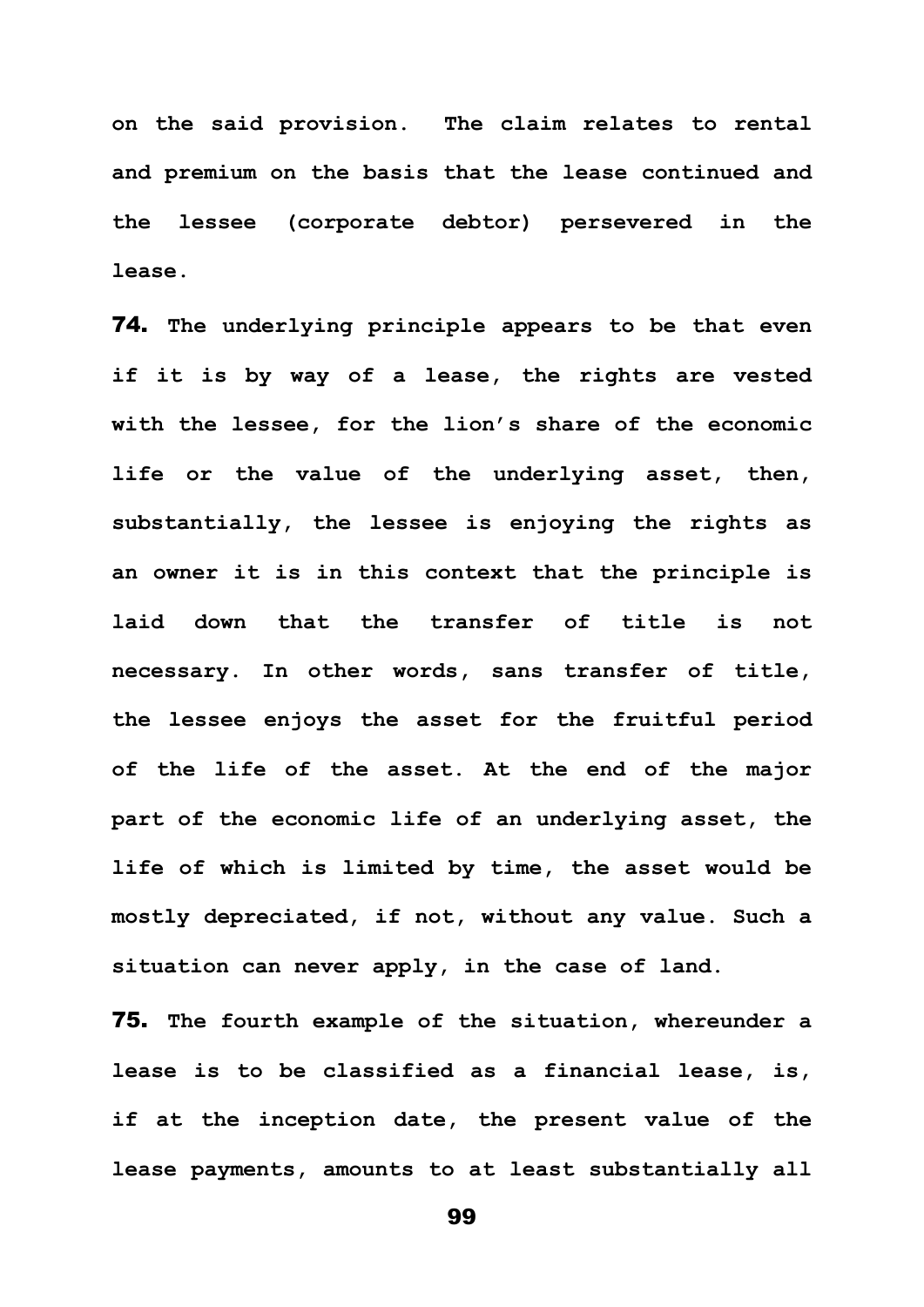**of the fair value of the underlying asset. 'Fair Value' is defined in the IAS, as follows:** 

**"Fair value is the amount for which an asset could be exchanged, or a liability settled, between knowledgeable, willing parties in an arm's length transaction."**

76. **Inception date is different from the commencement of lease as ordinarily understood under the IAS. Inception date has been defined in the IAS, as follows:** 

**"The inception of the lease is the earlier of the date of the lease agreement and the date of commitment by the parties to the principal provisions of the lease. As at this date: (a) a lease is classified as either an operating or a finance lease; and (b) in the case of a finance lease, the amounts to be recognised at the commencement of the lease term are determined."**

77. **In fact, there is no such classification done by the appellant. Even as on the commencement day, what is paid by the lessee, is only ten percent of the total premium. There is neither a transfer of ownership, at the end of the lease term. There is also no option to purchase with the lessee. The payment of ten percent of the premium, in the first place, does not represent substantially all of the**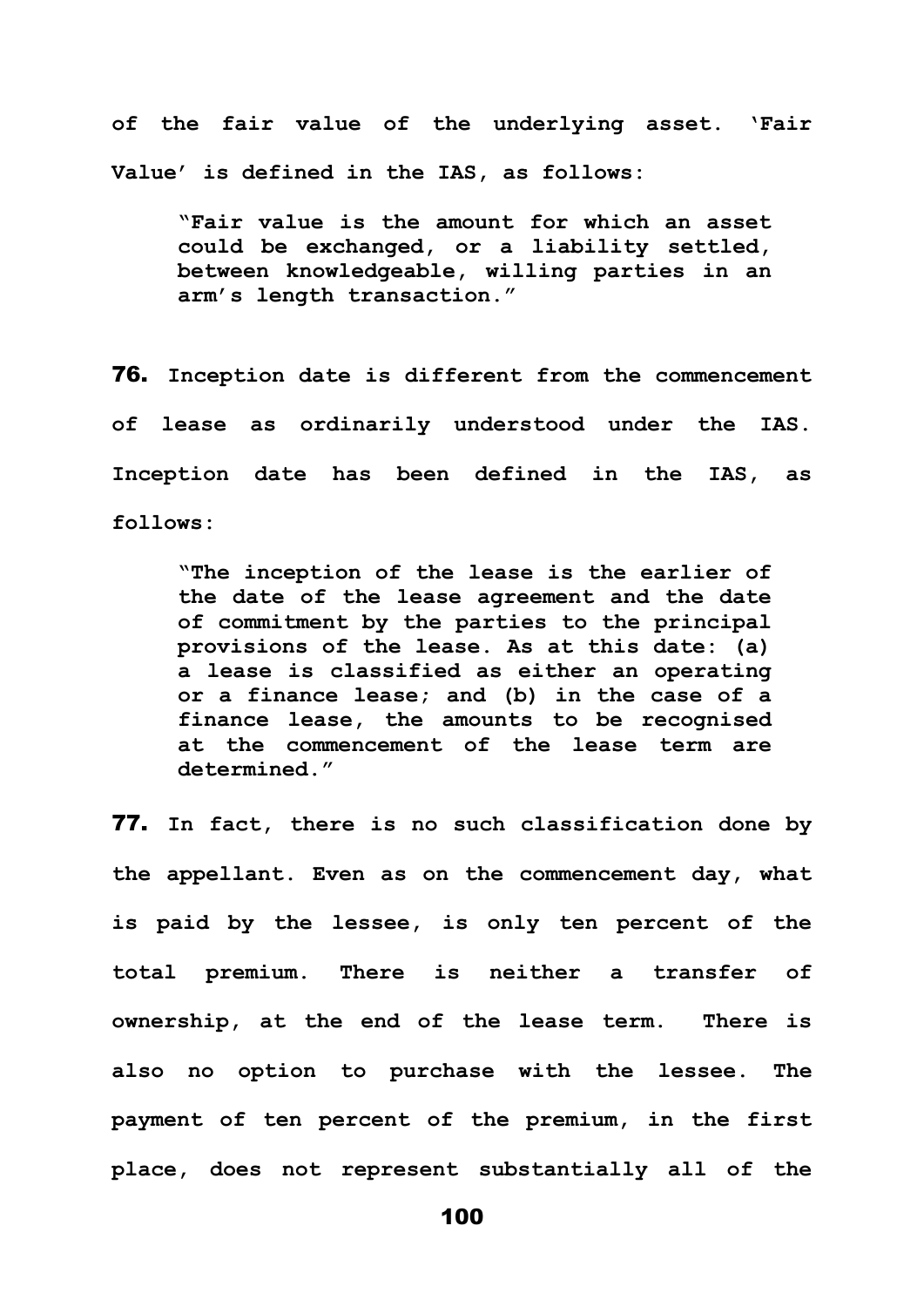**fair value of the underlying asset. The lease is for a period of ninety years. At the end of ninety years, there is, in fact, no provision for renewal of the lease. The amount of the premium paid cannot be linked with the fair value of the land. The relationship between the appellant and the lessee, was to remain throughout as lessor and lessee. It may not be possible to even find that the total premium and the rent would represent substantially all of fair value of the underlying asset.** 

78. **The fifth example in Rule 63 is clearly inapplicable as it is not the appellant's case that the underlying asset is of such a specialised nature that the lessee could only use it without major modification. Therefore, as far as Rule 63 is concerned, to sum-up, none of the situations mentioned in Rule 63 are present in the instant lease.** 

79. **Rule 64 continues with situations, which, individually or in combination, would also lead to a lease being classified as a finance lease. The first situation is power reserved with the lessee to cancel**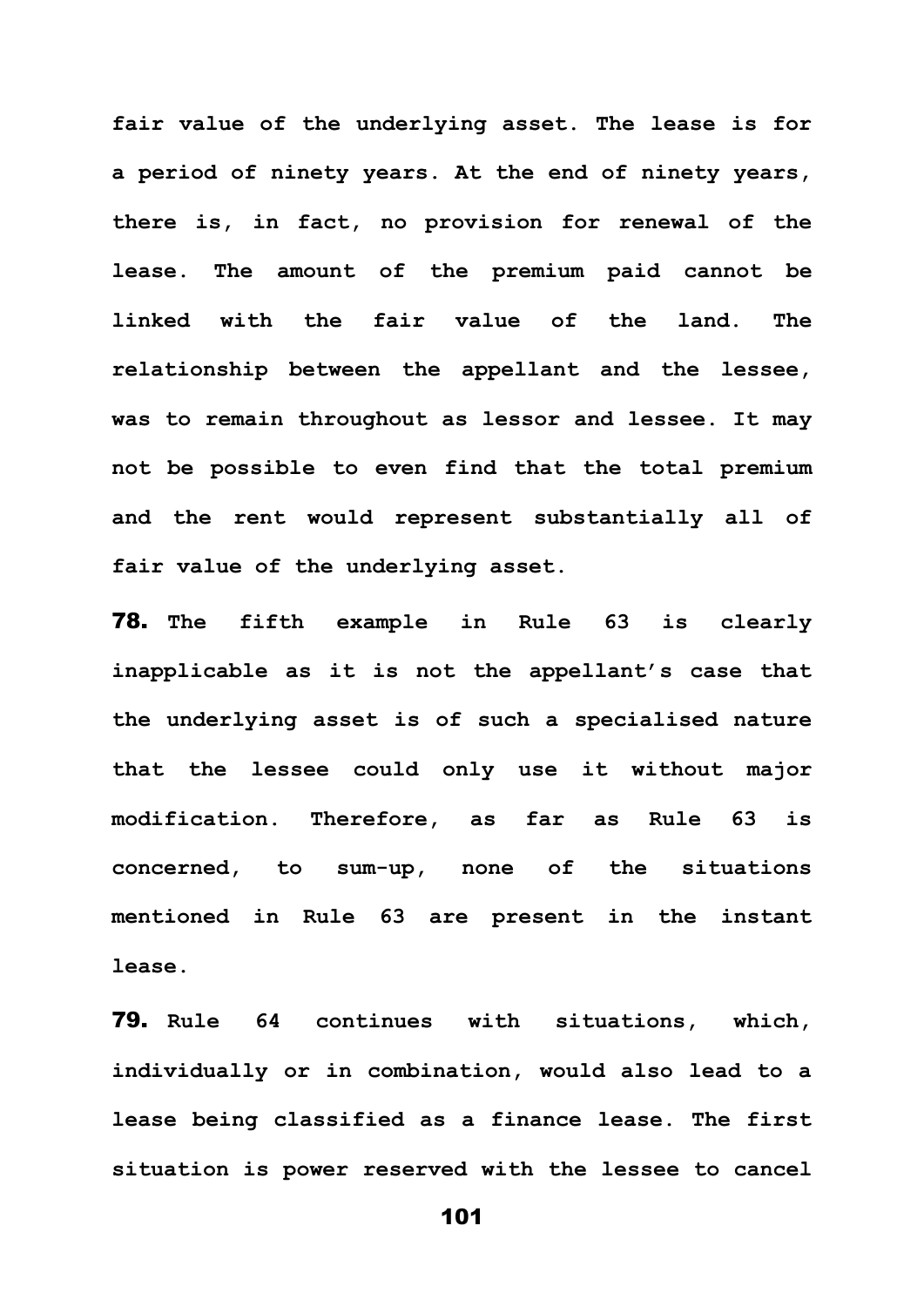**the lease and the lessor's losses associated with the cancellation being borne by the lessee. This example also does not apply for the simple reason that lease does not confer even the power to cancel the lease on the lessee. On the other hand, by stark contrast, the lessor is abundantly clothed in various contexts to cancel the lease.**

80. **The second situation in Rule 64 is, when the gains or losses from the fluctuation in the fair value of the residual accrue to the lessee. The specific example, which is given in the said situation is a case of a rent rebate, equalling most of the sale proceeds at the end of the lease. The example clearly has the underpinning of an ultimate sale at the end of the lease. In other words, a finance lease posits ordinarily a lease to begin with and a sale, when the curtains are finally wrung down. We have already noticed that no sale of the underlying asset is contemplated. The lease is for a period of ninety years. The expression 'residual value' is also defined. It reads as follows:**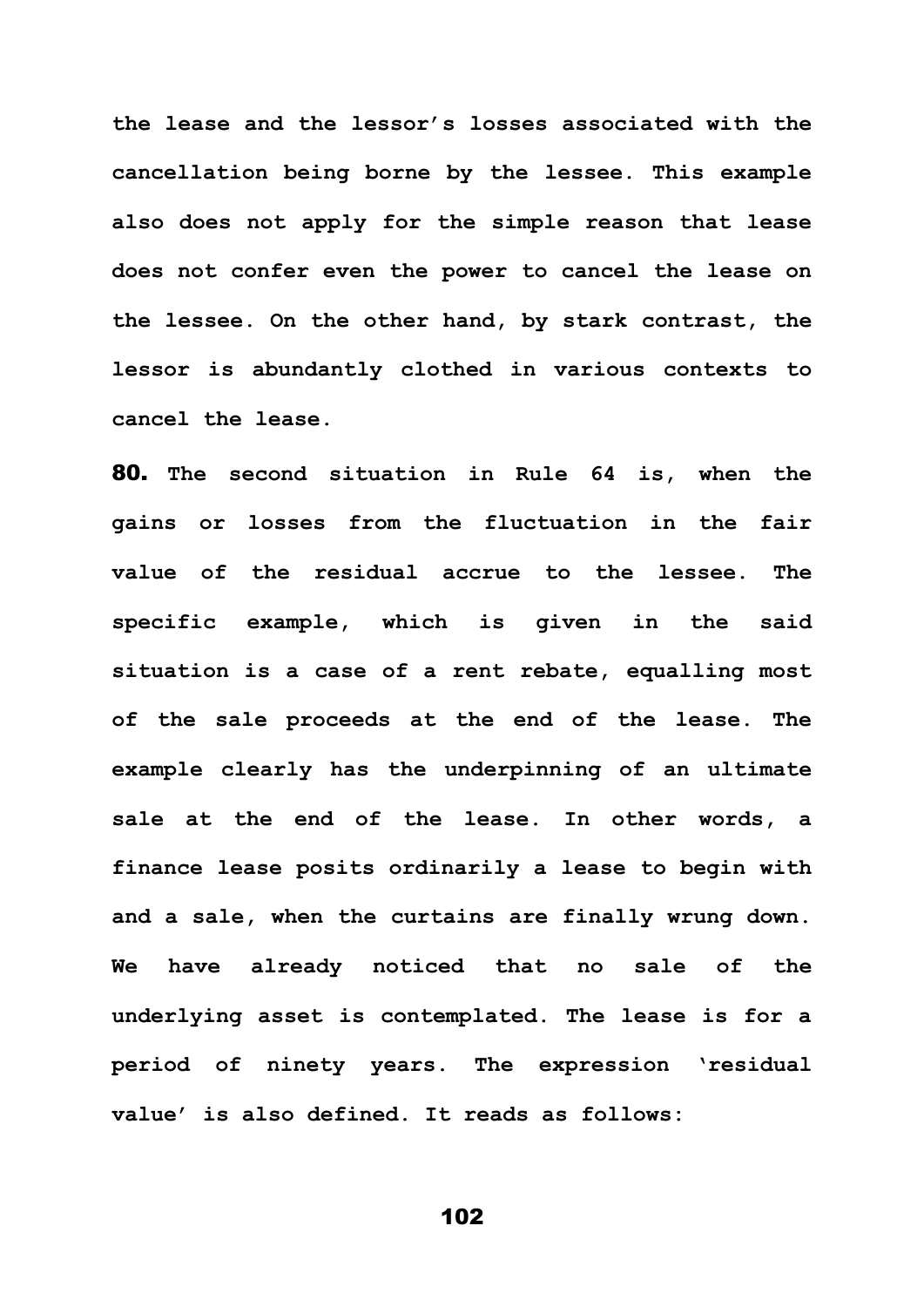**"The residual value of an asset is the estimated amount that an entity would currently obtain from disposal of the asset, after deducting the estimated costs of disposal, if the asset were already of the age and in the condition expected at the end of its useful life."**

**Residual value is predicated with reference to the end of the useful life of an asset. Useful life is,** *inter alia***, the period over which an asset is expected to be available for use by an entity. The 'end' of useful life is hard to conceive in respect of land. Also, nothing is shown to establish how the ingredients are attracted.**

81. **The last example in Rule 64 is the ability of the lessee to continue for a secondary period at a rent that is substantially lower than the market rent. As far the lease in question is concerned, the period of the lease is ninety years. The lease, as such, does not contemplate a renewal of the lease. No secondary period is contemplated.** 

82. **Rule 65 goes on to declare that the examples and indicators in Rules 63 and 64 are not always conclusive. Though the learned Solicitor General**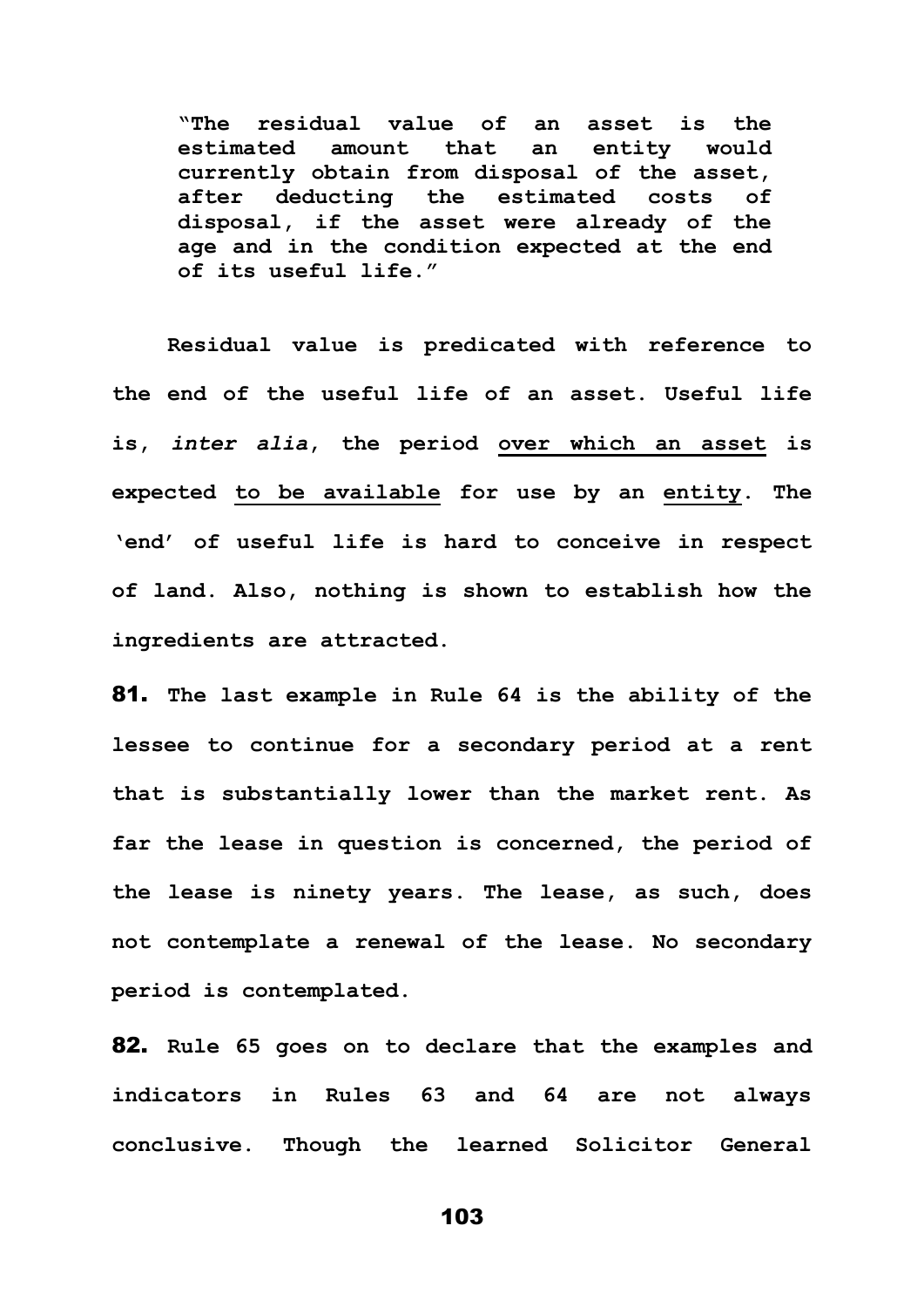**seized upon this enunciation, the very next sentence would belie the possibility of any expectation on the basis of the aforesaid declaration. What is stated is that even despite the presence of the examples and indicators in Rules 63 and 64, if other features of the lease do not persuade the Court to conclude that the lease transfers substantially all the risks and rewards incidental to ownership, it is to be classified as an operating lease. It would not be a financial lease. In this case, the position obtaining is the converse situation. None of the features in Rules 63 and 64, advance the case of the appellant that the lease in question is a financial lease. No doubt, a perusal of Rule 65 does give an impression that the most important criteria is that the lease must effect, substantially, the transfer of all the risks and the rewards incidental to ownership. The example, which is given in Rule 65, is based on transfer of ownership at the end of the lease for a payment, which is equal to the fair value at the time of transfer and which is variable. The other example furnished is variable lease payment, as a result of**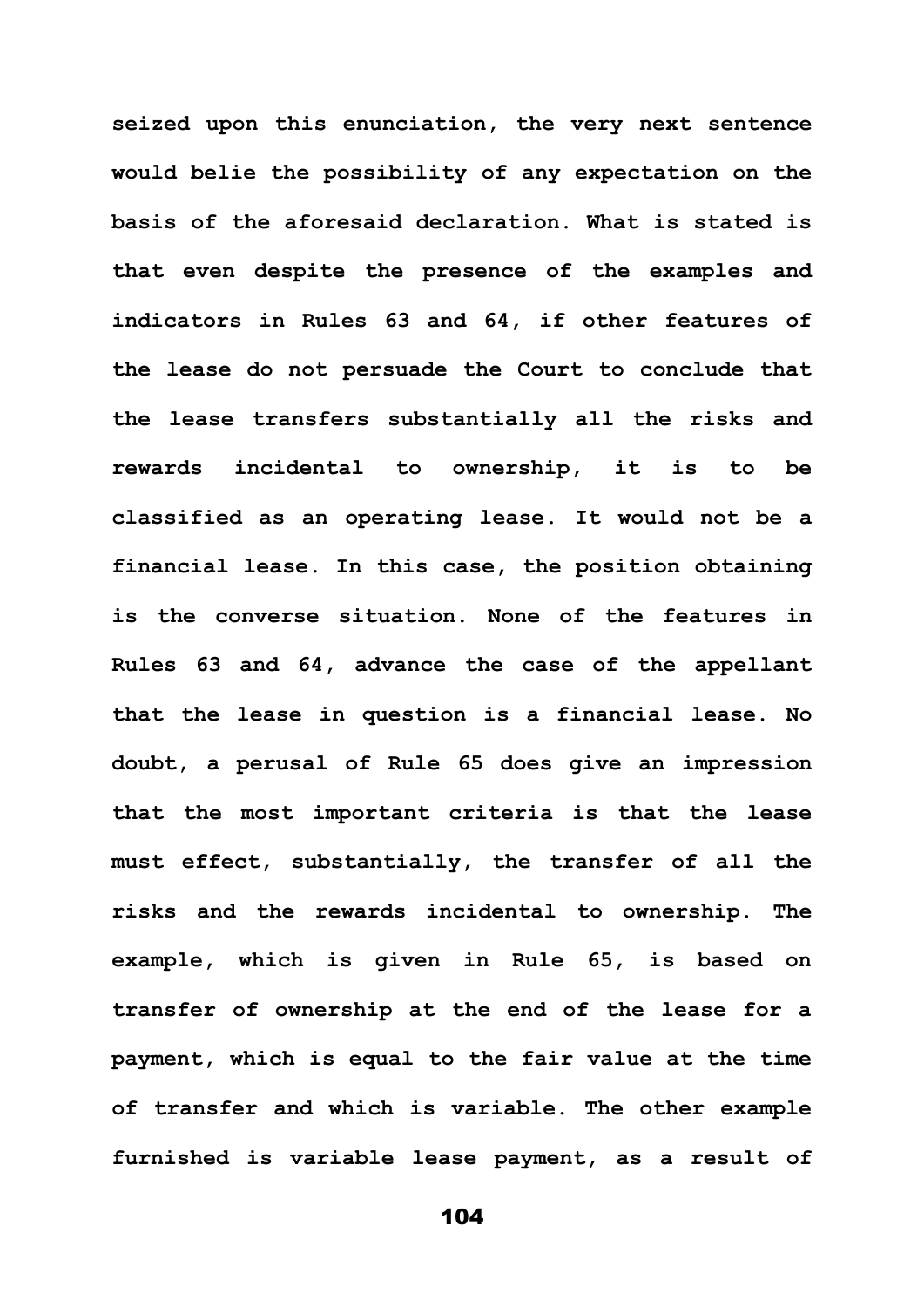**which, the lessor does not substantially transfer all the risks and the rewards.** 

83. **Rule 66 provides that the classification of the lease must be made at the inception date, for which, there is no claim made by the appellants. Reclassification is permitted only, if there is a modification of the lease. Changes in estimates, which is again related to in the example to the changes in the estimates of the economic life or the residual value of the underlying asset, will not occasion a new classification of the lease for accounting purposes. So also, changes in circumstances, such as default by the lessee would not warrant a new classification being effected. The appellants have, admittedly, not classified the lease in question at the inception date as a finance lease. This, undoubtedly, is a circumstance, which would militate against the lease of the appellant being treated as a finance lease.** 

84. **Rule 67 again provides that at the commencement date, which means the date of commencement of the lease, the lessor should recognise the assets under a**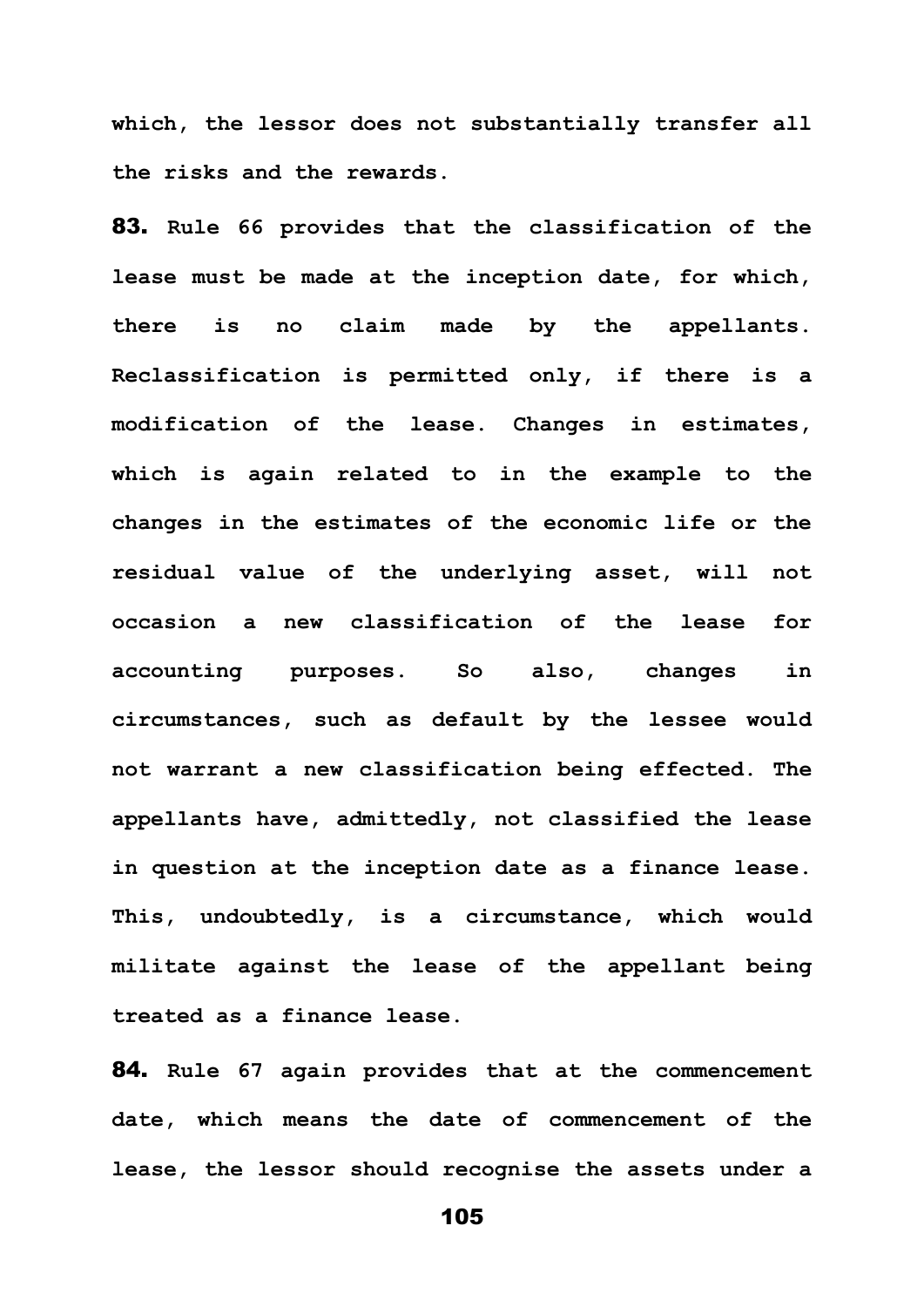**finance lease in its balance sheet and the asset so recognised must be presented as a receivable. The matter does not end there. The asset must be presented as an amount equal to the net investment of the lease. There is nothing on record to establish that the underlying asset has been dealt with in the aforesaid manner by the appellants.** 

85. **Having made a survey of the various situations and examples under the Statutory Rules, which would persuade the Court to 'deem' a lease as a finance lease and, having found that none of the situations or indicators suit the case of the appellant, the case should rest and the point must be answered against the appellant. However, the time is now ripe to examine the contents of Rule 62 and Rule 65. They declare as to when a lease is to be classified as a financial lease. It provides that a lease may be so classified as a financial lease, if it transfers substantially all the risks and rewards incidental to ownership of an underlying asset. The converse position applies to an operating lease and a lease is to be classified as an operating lease, if the lease**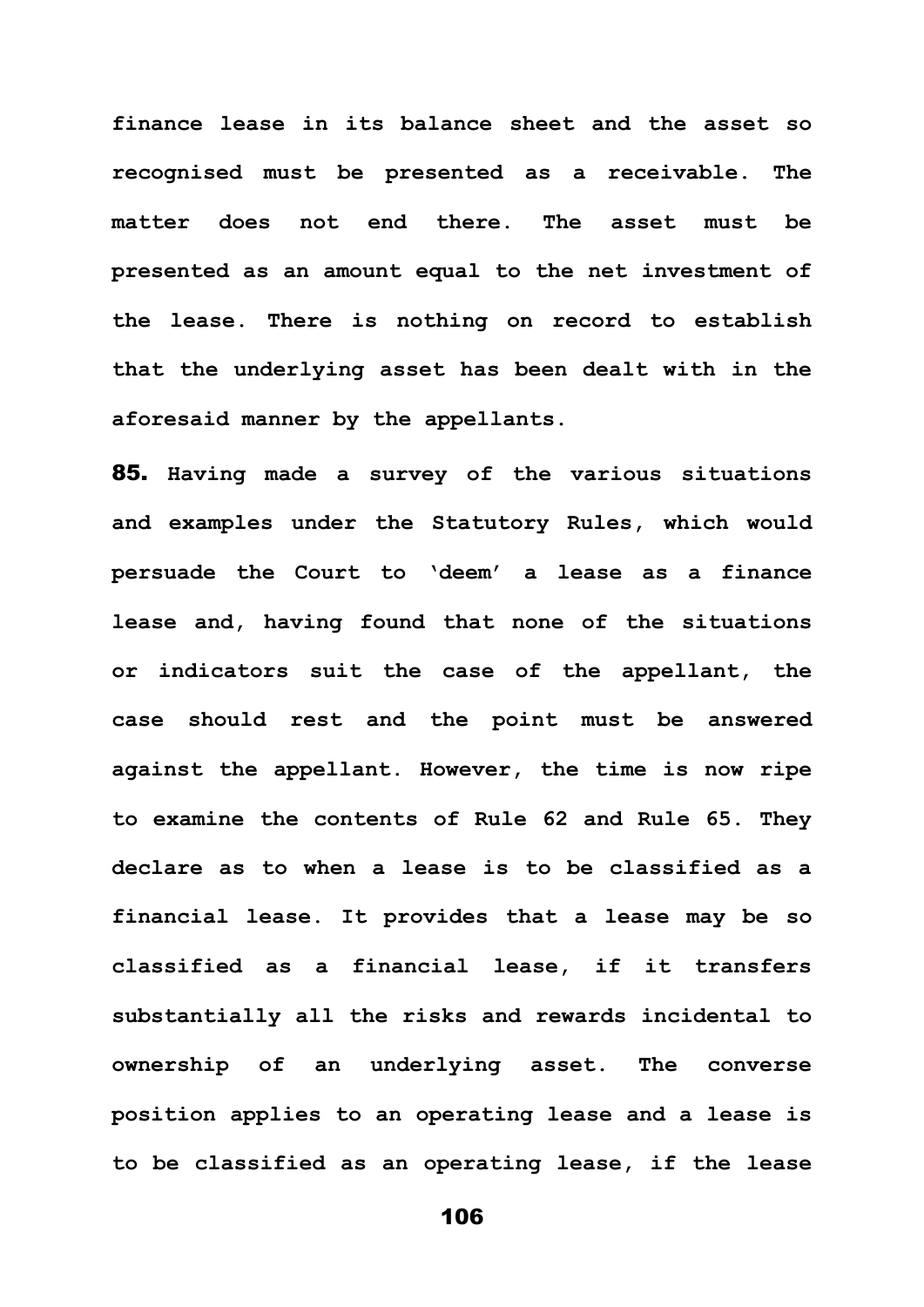**does not substantially transfer all the risks and the rewards incidental to the ownership of the underlying asset.** 

86. **The concept revolves around the transfer substantially of risks and rewards incidental to the ownership of the leasehold property. Therefore, we must deal with what constitutes ownership of an asset. We may notice the following discussion regarding the 'idea of ownership' in Salmond on Jurisprudence, 12th Edition:** 

**"Ownership denotes the relation between a person and an object forming the subject matter of his ownership. It consists in a complex of rights, all of which are rights in rem, being good against all the world and not merely against specific person(a). Though in certain situations some of these rights may be absent, the normal case of ownership can be expected to exhibit the following incidents(b)."** 

87. **Thereafter, the following are treated as the rights associated with ownership. An owner of a property will have the right to possess the thing which he owns, it is stated. Secondly, the second principle is described as follows: -**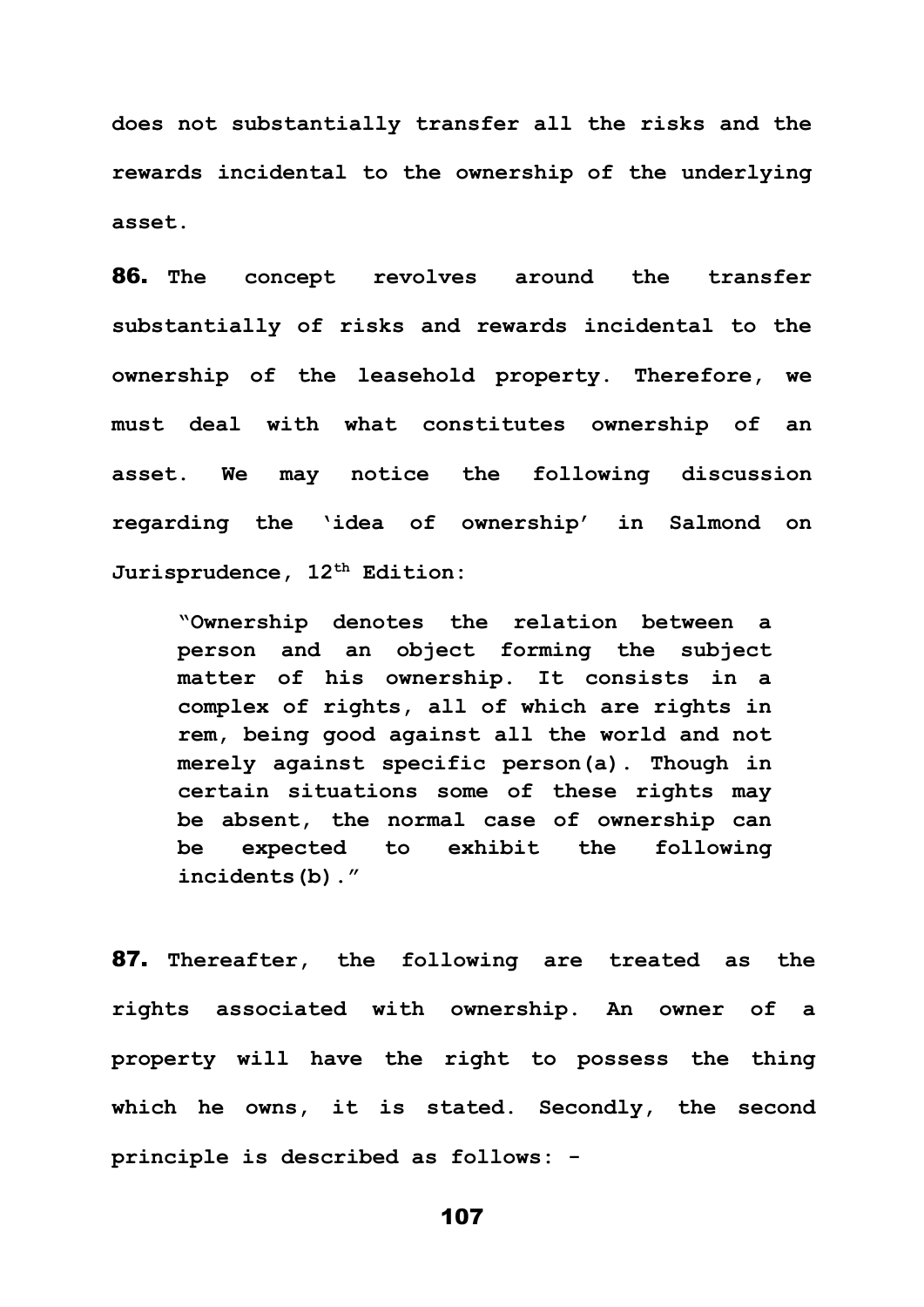**"Secondly, the owner normally has the right to use and enjoy the thing owned: the right to manage it, i.e., the right to decide how it shall be used; and the right to the income from it. Whereas the right to possess is a right in the strict sense, these rights are in fact liberties: the owner has a liberty to use the thing, i.e., he is under no duty not to use it, in contrast with others who are under a duty not to use or interfere with it."**

88. **The third right is described as follows: -**

**"Thirdly the owner has the right to consume, destroy or alienate the thing. The rights to consume and destroy are straight-forward liberties. The right to alienate, i.e., the right to transfer his rights over the object to another, involves the existence of a power. A non-owner even though he has possession, cannot normally transfer the rights of ownership over a thing to another; for the law acts on the principle nemo dat quod habet. To this principle there are certain exceptions: for example, the Factors Acts enable non-owners in possession to transfer ownership in certain circumstances."**

89. **Fourthly, the right is one associated with the indeterminate duration of the right. It is here that we find the following discussion in this regard: -**

**"Fourthly, ownership has the characteristic of being indeterminate in duration. The position of an owner differs from that of a non-owner in possession in that the latter's**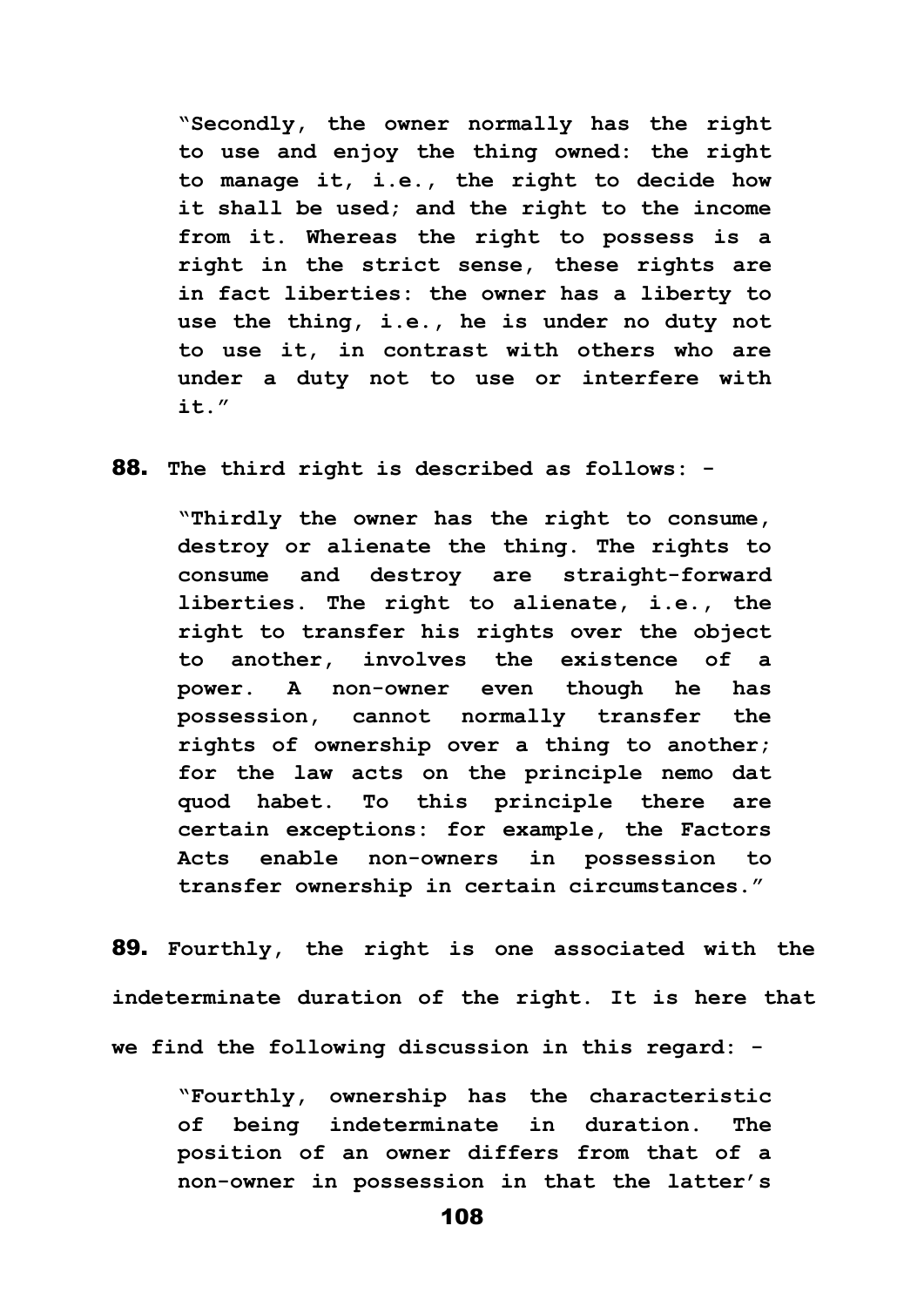**interest is subject to be determined at some future set point, whereas the interest of the owner can endure theoretically for ever. The interest of a bailee or lessee comes to an end when the period of hire or of the lease determines; the owner's interest is perpetual, being determined neither by any set point nor by the owner's death, because the property owned can descend to the owner's heir or next-of-kin, and if he had sold the property prior to his death, then the new owner's interest would continue unaffected by the previous owner's death."**

90. **Fifthly, there is a residual nature, in regard to the concept of ownership, and it is described as follows: -**

**"If, for example, a landowner gives a lease of his property to A, an easement to B and some other right such as a profit to C, his ownership now consists of the residual rights, i.e., the rights remaining when all these lesser rights have been given away. Moreover, in English law the general rule is that the extinction of such lesser rights will revive in the owner all his original rights."**

91. **A question may arise as to whether in approaching the subject, we are to be guided by an examination of the question as to whether the lessee in this case possesses the rights incidental to ownership or the expression 'rewards incidental to ownership' is**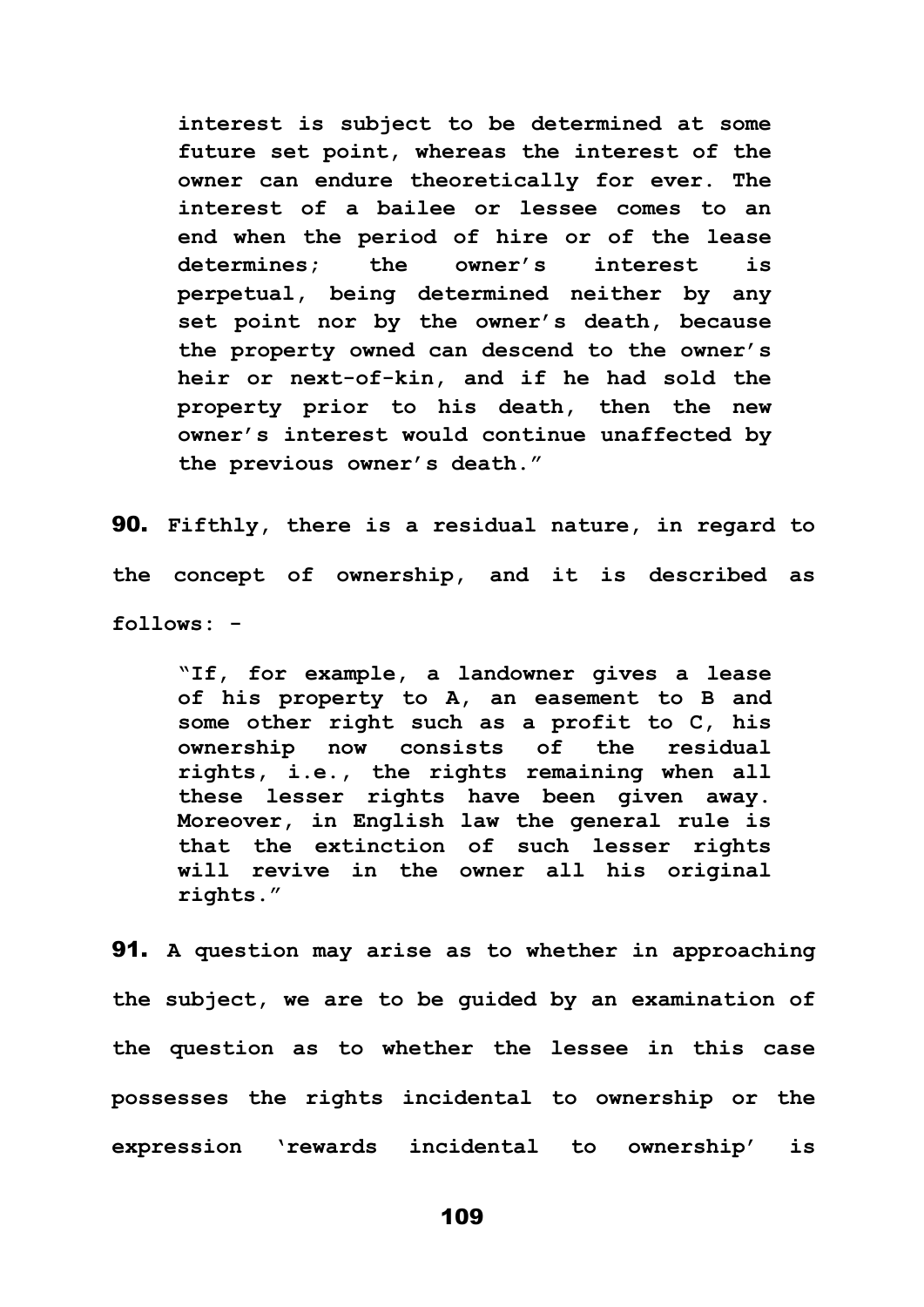**different from rights incidental to ownership. Can there be rewards if the rights which we have indicated herein before are not transferred? Can there be rewards which must be interpreted in a different manner from the idea of rights? In this regard, we must also remind ourselves that to constitute a lease, a financial lease, it is not indispensable that the ownership is in all cases transferred from the lessor to the lessee. However, we have noticed the example hereinbefore wherein the said concept is declared. That is, it is relevant when the lease term is for the major part of the economic life. Undoubtedly, ordinarily a financial lease would be a lease which is born as a lease but ends as a sale. The lease does involve transfer of ownership from the previous owner, namely the lessor to the lessee. In this context, Parliament has defined financial lease in two enactments through Amendment Act no. 44/2016 as hereinbefore noticed.**

92. **We may at once bear in mind two concepts, in the overarching principle. The two concepts are "substantially" and "all". In other words,**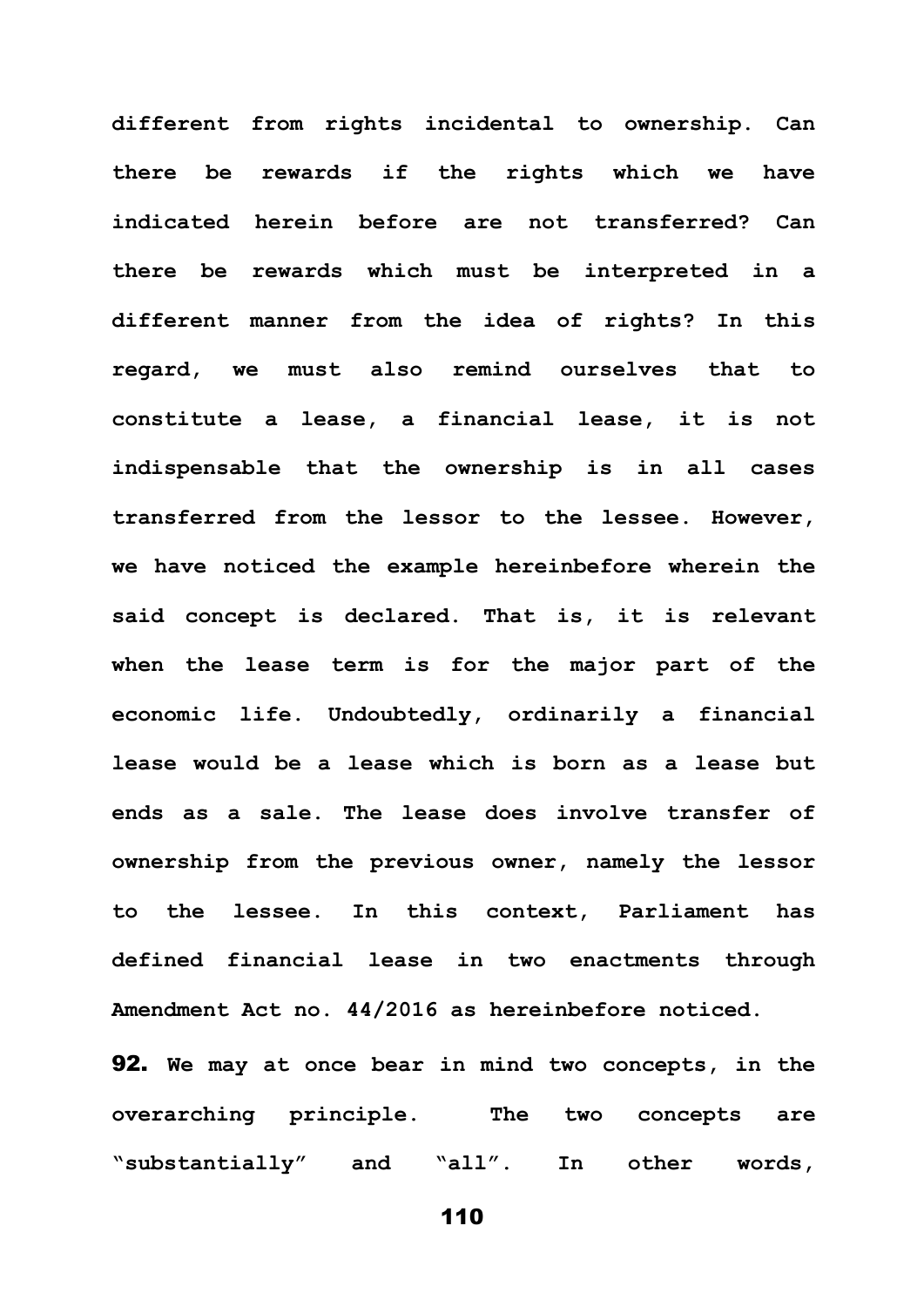**substantially all the risks and rewards incidental to ownership must be transferred under the lease. While we do agree with the appellants that an element of flexibility is allowed by the presence of the concept 'substantially', at the same time, it cannot be a case where predominantly all the risks and rewards incidental to ownership are not transferred. In other words, on a conspectus of all the terms of the lease and the reference to the situations and examples which have already been set out, if there is for the most part, a transfer of all the risks and rewards incidental to ownership, in effect, it can be treated as a finance lease.** 

93. **In Black's Law Dictionary 11th Edition the word "substance" to begin with, is defined as follows:-**

**"(i) The essence of something; the essential quality of something, as opposed to its mere form (ii) Any matter, esp. an addictive drug illegal."**

94. **The word "substantial" is defined as follows:-**

**"(i) Of, relating to, or involving substance; material. (ii) Real and not imaginary; having actual, not fictitious, existence. (iii) Important, essential, and material; of real**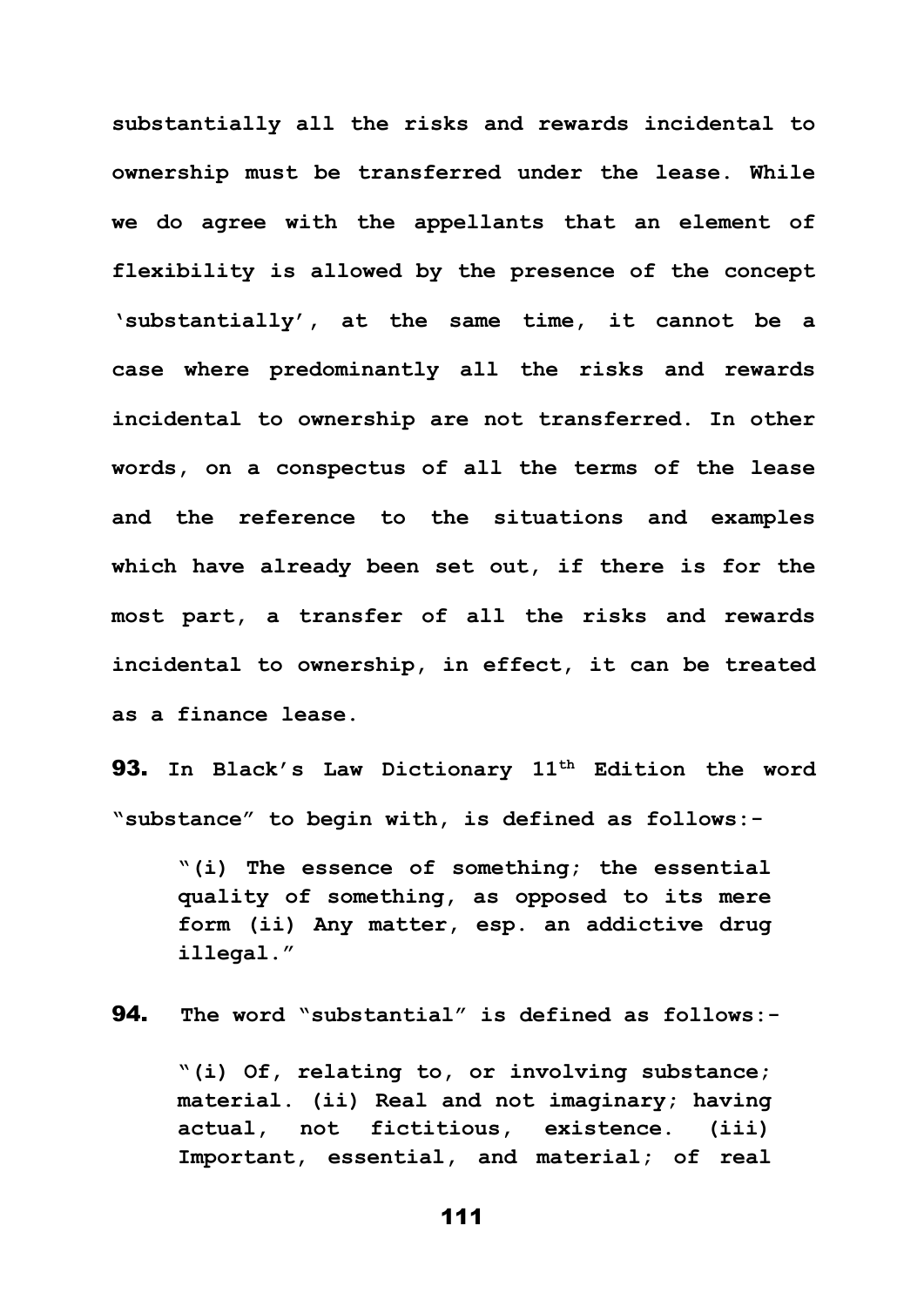**worth and importance (iv) Strong, solid, and firm; large and strongly constructed (v) At least moderately wealthy; possessed of sufficient financial means (vi) Considerable in extent, amount, or value; large in volume or number (vii) Having permanence or nearpermanence; long-lasting (viii) Containing the essence of a thing; conveying the right idea even if not the exact details (ix) Nourishing; affording sufficient nutriment."**

95. **We would find the word 'substantially' occurring in the provision in question would mean that what matters is not the form but the substance. In other words, largely and in substance all the risks and rewards incidental to ownership is to be transferred in a lease to constitute it as a finance lease.**

96. **In the context of the word 'incidental', the contention that with reference to the definition of the word incidental in Black's Law Dictionary which is referred by the appellant, namely that it is subordinate to something of greater importance or having a minor role, and therefore the interpretation must be that it can be less than the absolute, does not appear to us to be correct. No doubt, the word incidental has been defined as follows: -**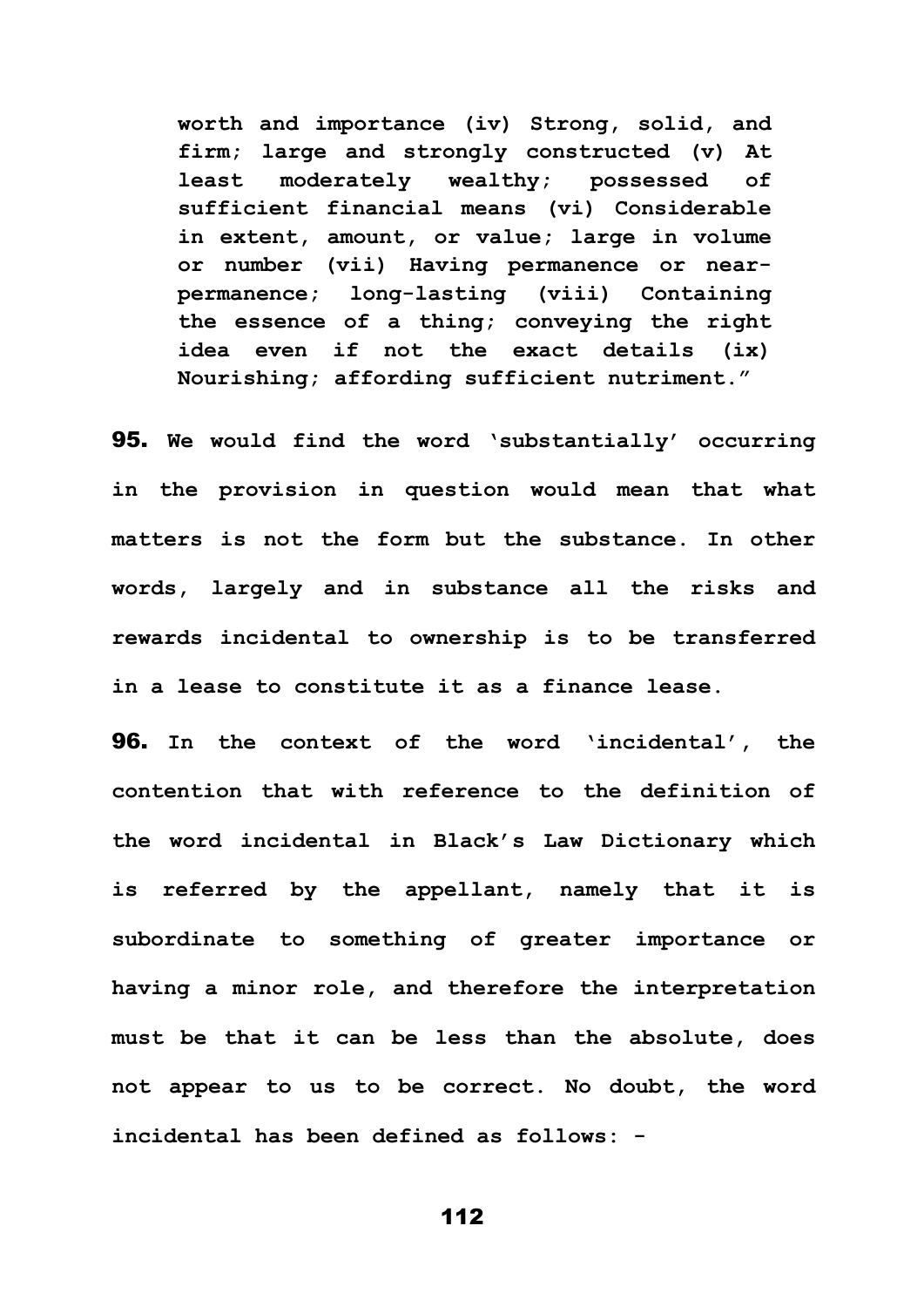**"Subordinate to something of greater importance; having a minor role"**

97. **In this case we may notice the definition of the word "incident to employment" in Black's Law Dictionary wherein it has been defined as follows: -**

**"A risk that is related to or connected with a worker's job duties."**

98. **The words "incident of ownership" itself has been defined as follows: -**

**"Any right of control that may be exercised over a transferred life-insurance policy so that the policy's proceeds will be included in a decedent's gross estate for estate-tax purposes. The incidents of ownership include the rights to change the policy's beneficiaries and to borrow against, assign, and cancel the policy."**

**(Emphasis supplied)**

99. **In** *State of Orissa and Another V. M/S. Chakobhai Ghelabhai and Co***mpany, <sup>7</sup> one of the questions which arose was whether under Section 29 of the Orissa Sales Tax Act, 1947, the State had power to provide for fee on the memorandum of appeals and applications in revision. Section 29 of the said Act inter alia provided for the power to make rules providing for** 

**<sup>7</sup> AIR 1961 SC 284**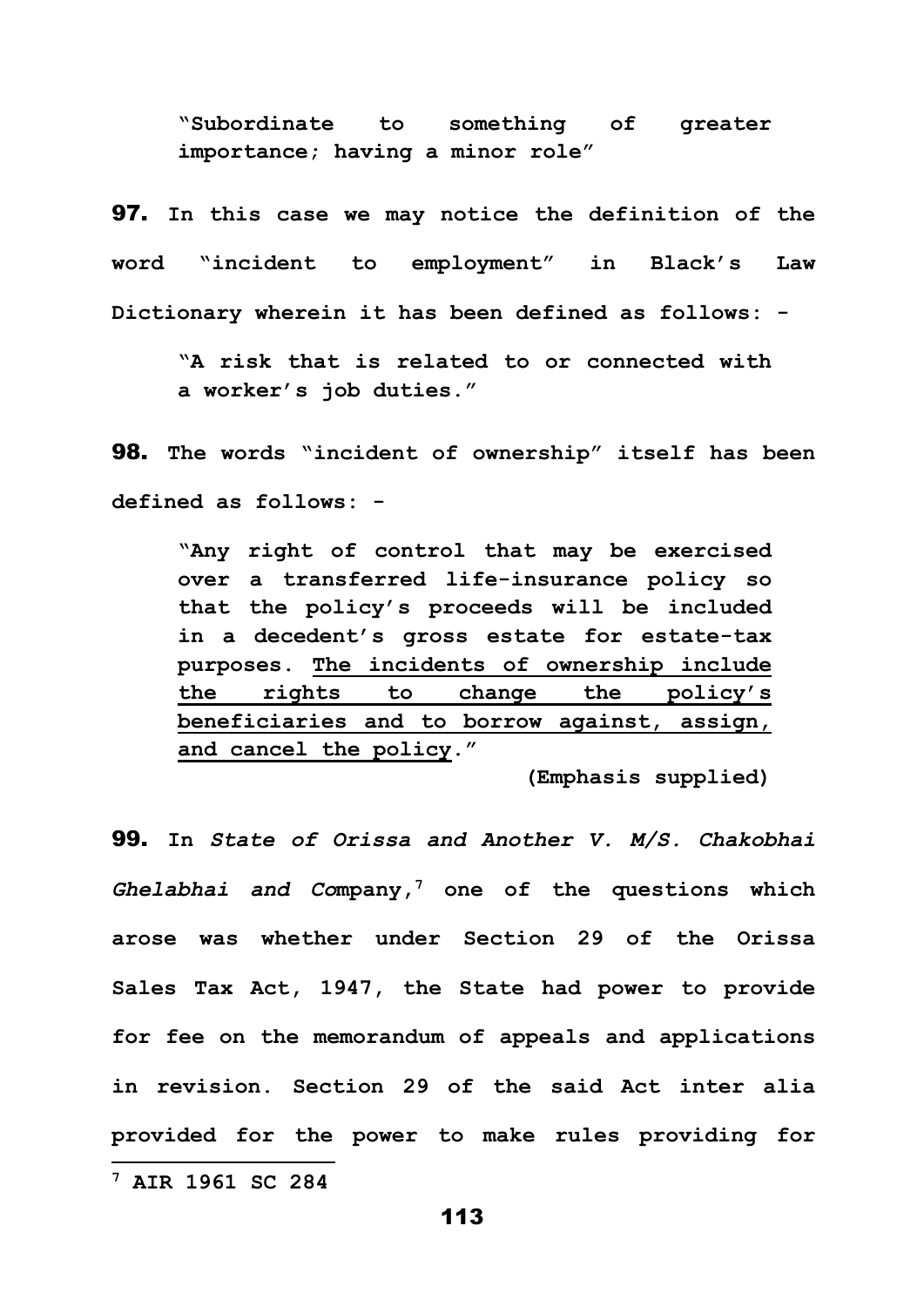**the procedure and other matters including fees incidental to the disposal of appeals and applications for revision and for review under Section 23. While dealing with the scope of the word "incidental", this Court held as follows: -**

**"The fees imposed are not taxes at all; they come within the expression "other matters (including fees) incidental to the disposal of appeals and applications for revision etc. We are unable to agree with the High Court that the word 'incidental' has reference to a matter of casual nature only. The procedure for disposal of an appeal includes as a necessary incidental matter the filing of an appeal on a proper fee."**

**(Emphasis supplied)**

100. **In** *State of Tamil Nadu V. Binny Ltd., Madras***, <sup>8</sup> the question arose whether the sales of provisions effected by the assessee in a workman store, was assessable to tax under a State law. Section 2(d)(ii) defined business as including any transaction in connection with or incidental or ancillary to the trade, commerce, manufacture, adventure or concern which formed the subject matter of section 2(d)(i).** 

**<sup>8</sup> 1980 Supp SCC 686**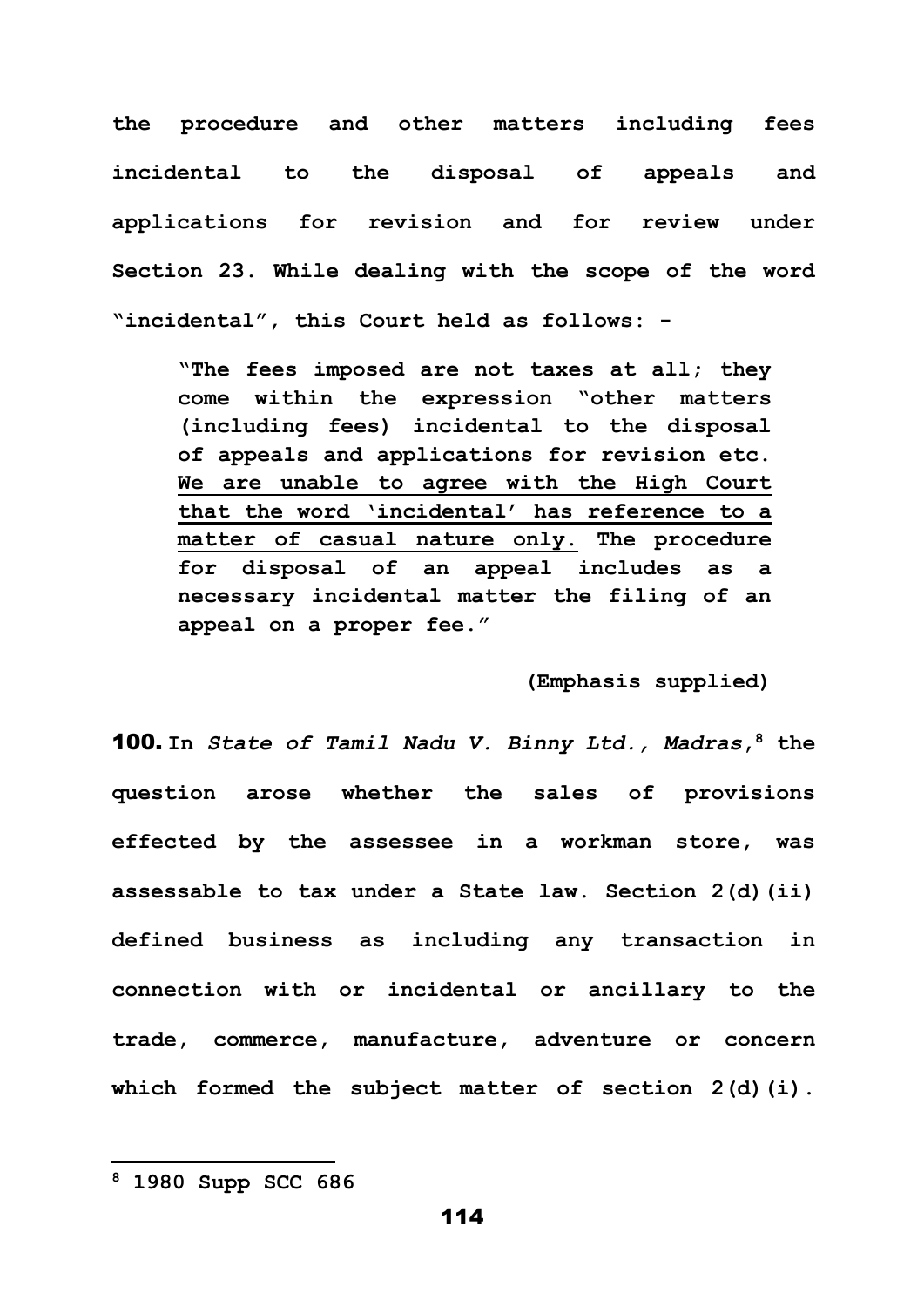**The contention taken by the assessee was that it was necessary that the connection between the sales of the provisions in the store and manufacture of the goods in question must be direct and that direct connection was missing. In other words, the assessee was carrying on manufacture and sale of textiles. It was also running a store in question. The word "business" was defined as including trade and manufacture inter alia in the first limb of Section(2)(d) and also any transaction incidental to such trade and manufacture. This Court took the view that there is no justification in the contention of the assessee. We notice the following exposition: -**

**"It is indeed difficult to see how it can at all be said that the activity of selling provisions to the workmen in the Store was not incidental to the business of manufacture of textiles in the factory. The sales which were effected in the Store were to the workmen employed in the factory where textiles were being manufactured and the provision of this facility to the workmen was certainly incidental to the carrying on the business of manufacture of textiles. This view finds support from the decision of this Court in Royal Talkies, Hyderabad v. Employees State Insurance Corporation where the question was as to whether a canteen**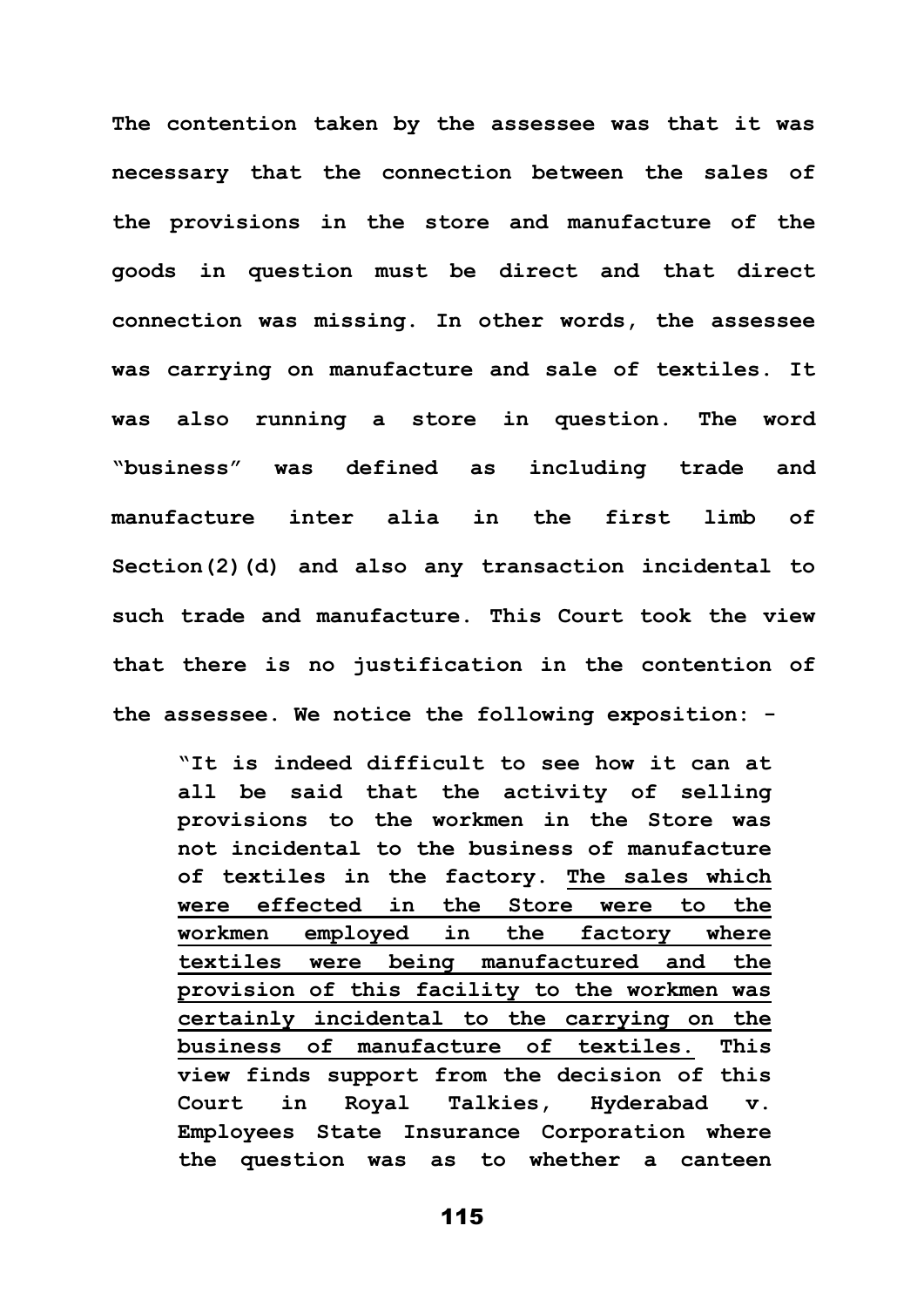**maintained by a cinema owner in the premises of the cinema could be said to be incidental to the business of running the cinema. Krishna Iyer, J., speaking on behalf of the court, pointed out that (SCC p.212 : SCC (L&S) p. 505) "a thing is incidental to another if it merely appertains to something else as primary. Surely, such work should not be extraneous or contrary to the purpose of the establishment but need not be integral to it either."**

**(Emphasis supplied)**

101. **The proper interpretation in the context of the word "incidental" is not that it is subordinate to an absolute, as it is sought to be made out. In** *M/s. Shroff and Co. v. Municipal Corpn. of Greater Bombay and Another***, <sup>9</sup> this Court reiterated the view that the expression incidental means 'necessary' in certain contexts which does not mean a matter of causal nature only.**

102. **In the context of the provision in question, the expression "incidental to" would mean arising out of or otherwise connected with. In other words, the risks and rewards must flow out of ownership. The rewards must be those arising out of ownership. This** 

**<sup>9</sup> 1989 Supp 1 SCC 347**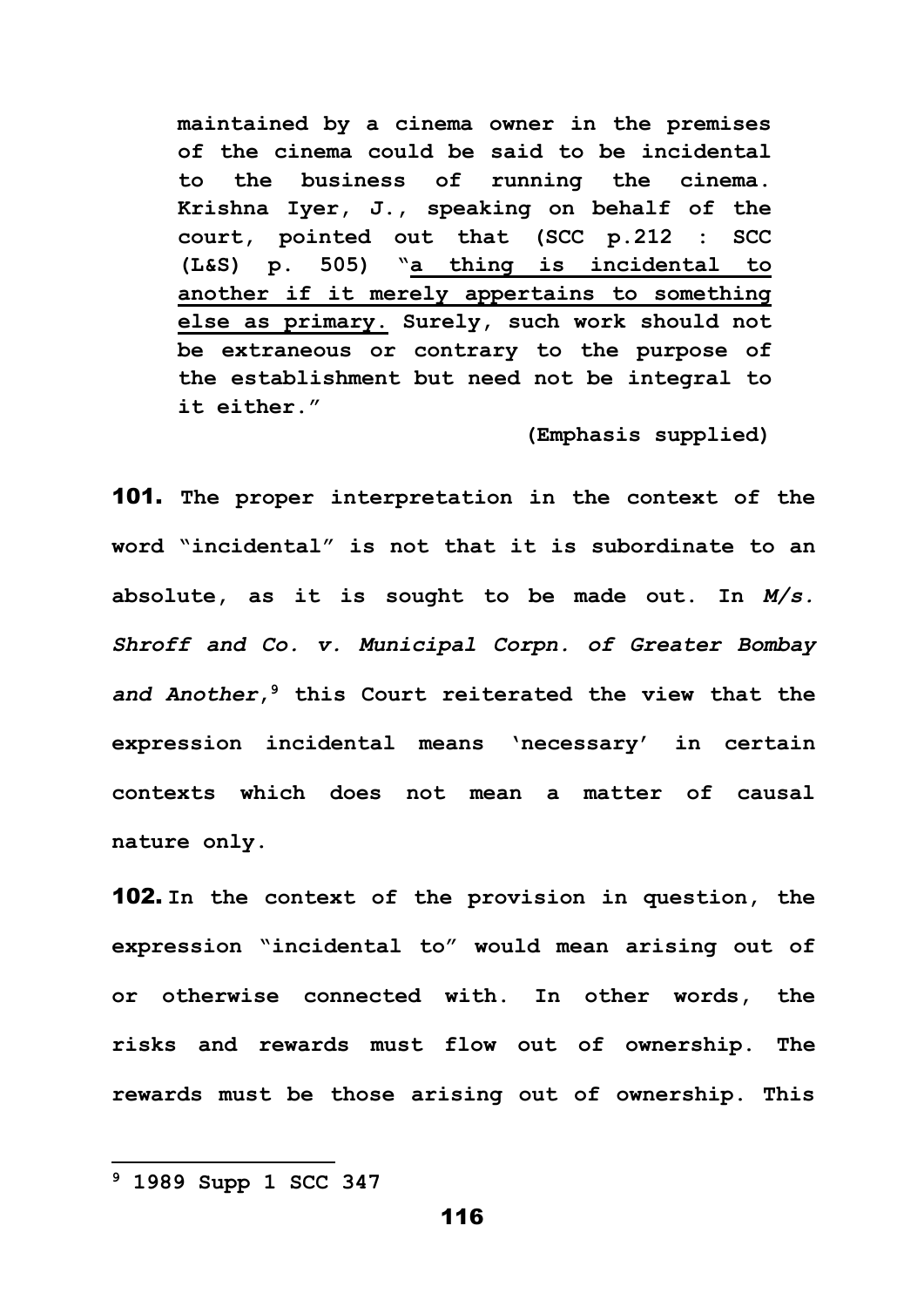**in fact is central to understanding the concept of a finance lease.** 

103. **An argument is raised that paragraphs 15A to 17 of the Indian Accounting Standards (in IND AS) 17, it becomes evident that finance leases are contemplated in respect of lands. We may notice paragraphs 15A to 17, which read as follows: -**

**"15A. When a lease includes both land and buildings elements, an entity assesses the classification of each element as a finance or an operating lease separately in accordance with paragraphs 7-13. In determining whether the land element is an operating or a finance lease, an important consideration is that land normally has an indefinite economic life.** 

**16. Whenever necessary in order to classify and account for a lease of land and buildings, the minimum lease payments (including any lump-sum upfront payments) are allocated between the land and the buildings elements in proportion to the relative fair values of the leasehold interests in the land element and buildings element of the lease at the inception of the lease. If the lease payments cannot be allocated reliably between these two elements, the entire lease is classified as a finance lease, unless it is clear that both elements are operating leases, in which case the entire lease is classified as an operating lease.**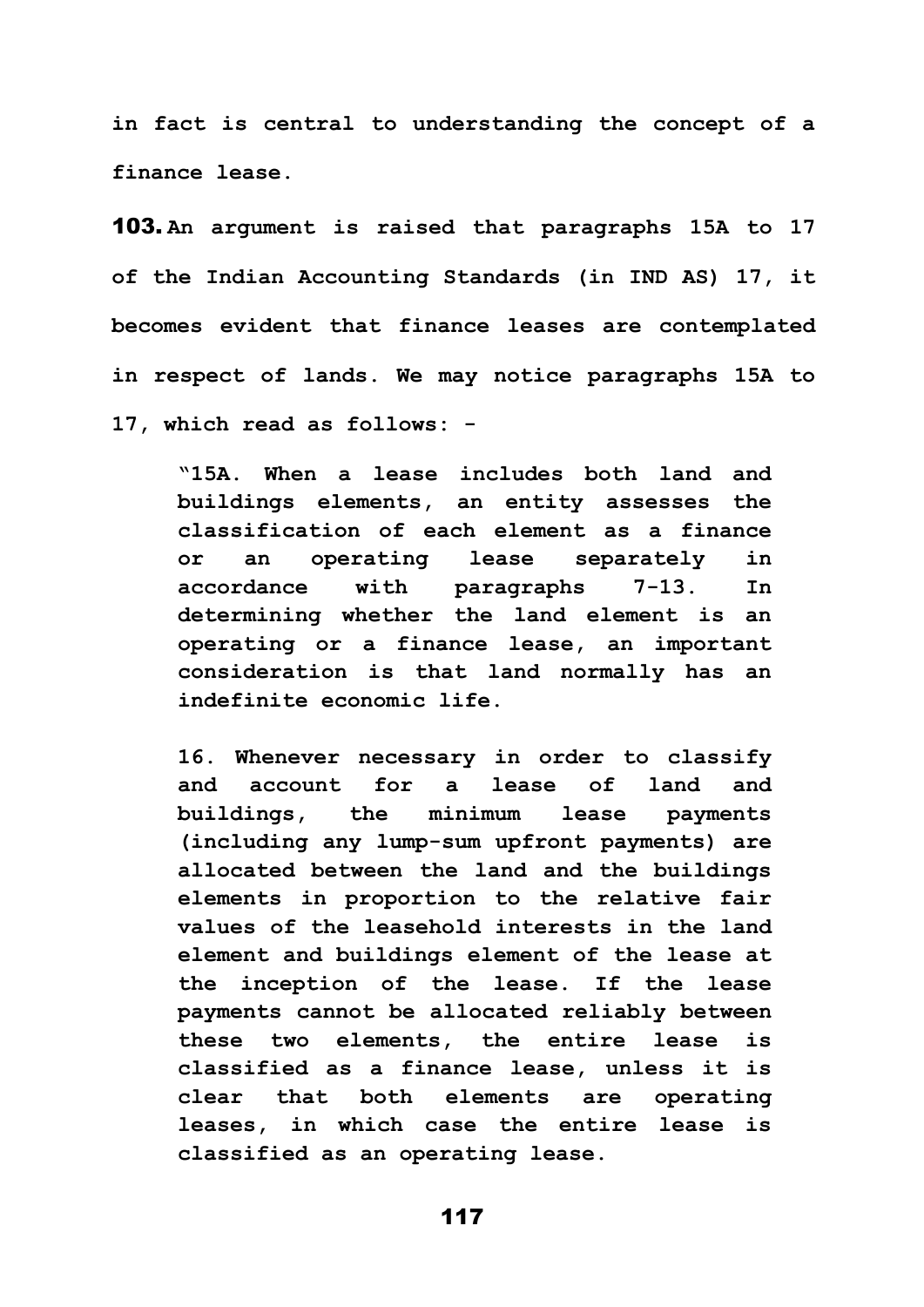**17. For a lease of land and buildings in which the amount that would initially be recognised for the land element, in accordance with paragraph20, is immaterial, the land and buildings may be treated as a single unit for the purpose of lease classification and classified as a finance of operating lease in accordance with paragraphs 7-13. In such a case, the economic life of the buildings is regarded as the economic life of the entire leased asset."** 

104. **It is clear that the subject matter of the lease mentioned in paragraphs 15A to 17 is not merely land alone. It contemplates a situation where the lease relates to land and buildings. It is no doubt true that in paragraph 15A it is stated that in determining whether the land element is an operating or finance lease, an important consideration is that the land normally has an indefinite economic life. What is significant is that what the provision contemplates is finding out whether the land element in a composite lease can be treated as a finance lease or as an operating lease. In a lease which has only a land element, the concept of a limited economic life, which is apposite in the context of assets which have a life limited by time and which**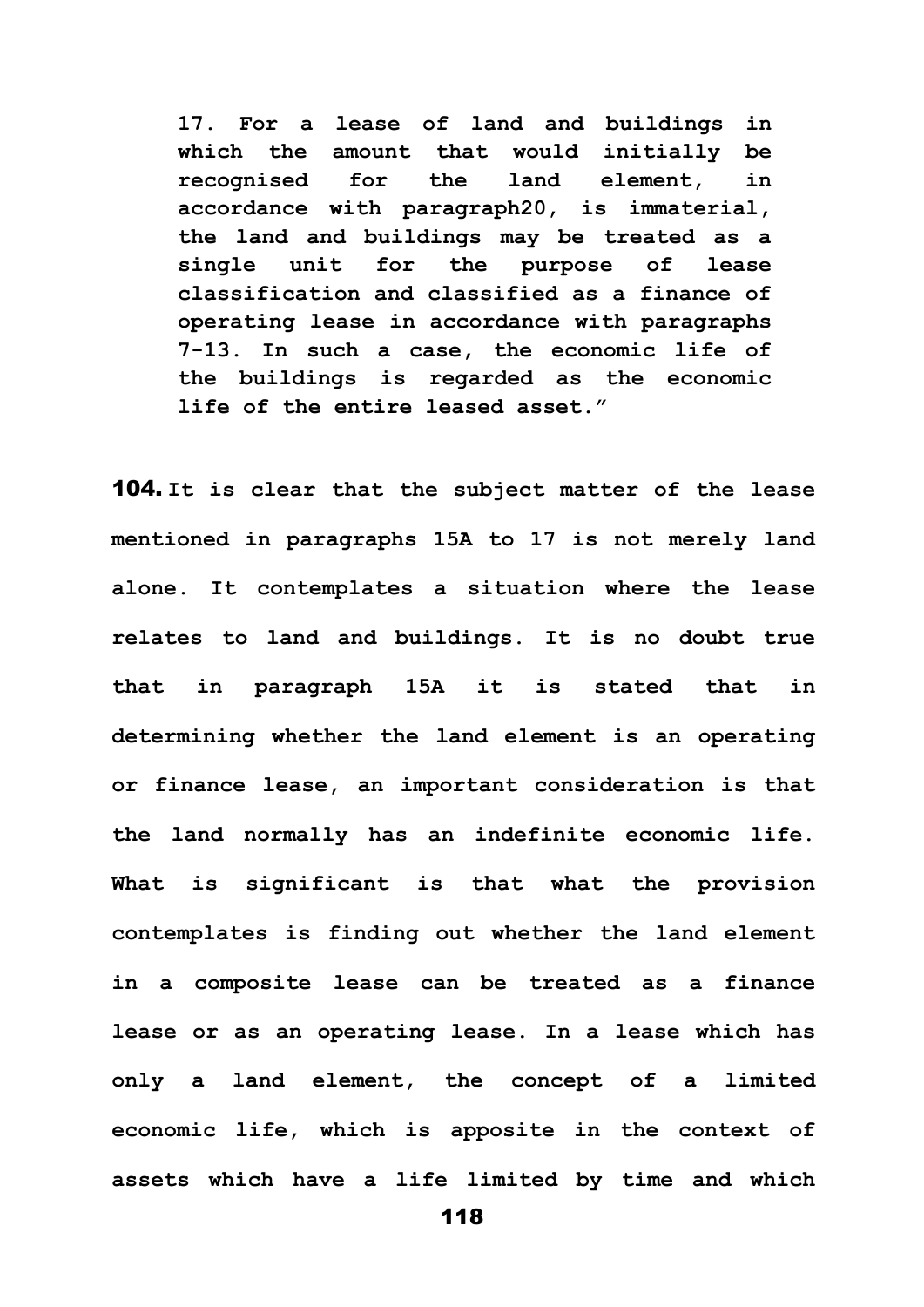**ordinarily depreciate over time, would not be relevant. We need not deal with the case of the lease of land at the end of which there is a sale. There may be instances of such leases entered into by developmental authorities. It would then turn upon the terms of the lease.**

105. **The lease in question, is a lease of the plot of land, as already found by us. The underlying asset is the plot of land. Therefore, we cannot treat the subject matter of the lease, as containing both land and building elements. We have already noticed, while dealing with Rule 63(b) that the case of the appellant before the NCLAT, was only that, apart from the land, the right to develop or construct the building, is the underlying asset. It is not the case of the appellant that the buildings, which are to be put up by the lessee, are also the subject matter of the lease. In fact, it is, no doubt, true that the lease actually contemplates that, as regards the build-up area/plot or land, the transfer to the allottee is to be made only by way of a sub-lease. The sub-lease of the land in favour of the apartment**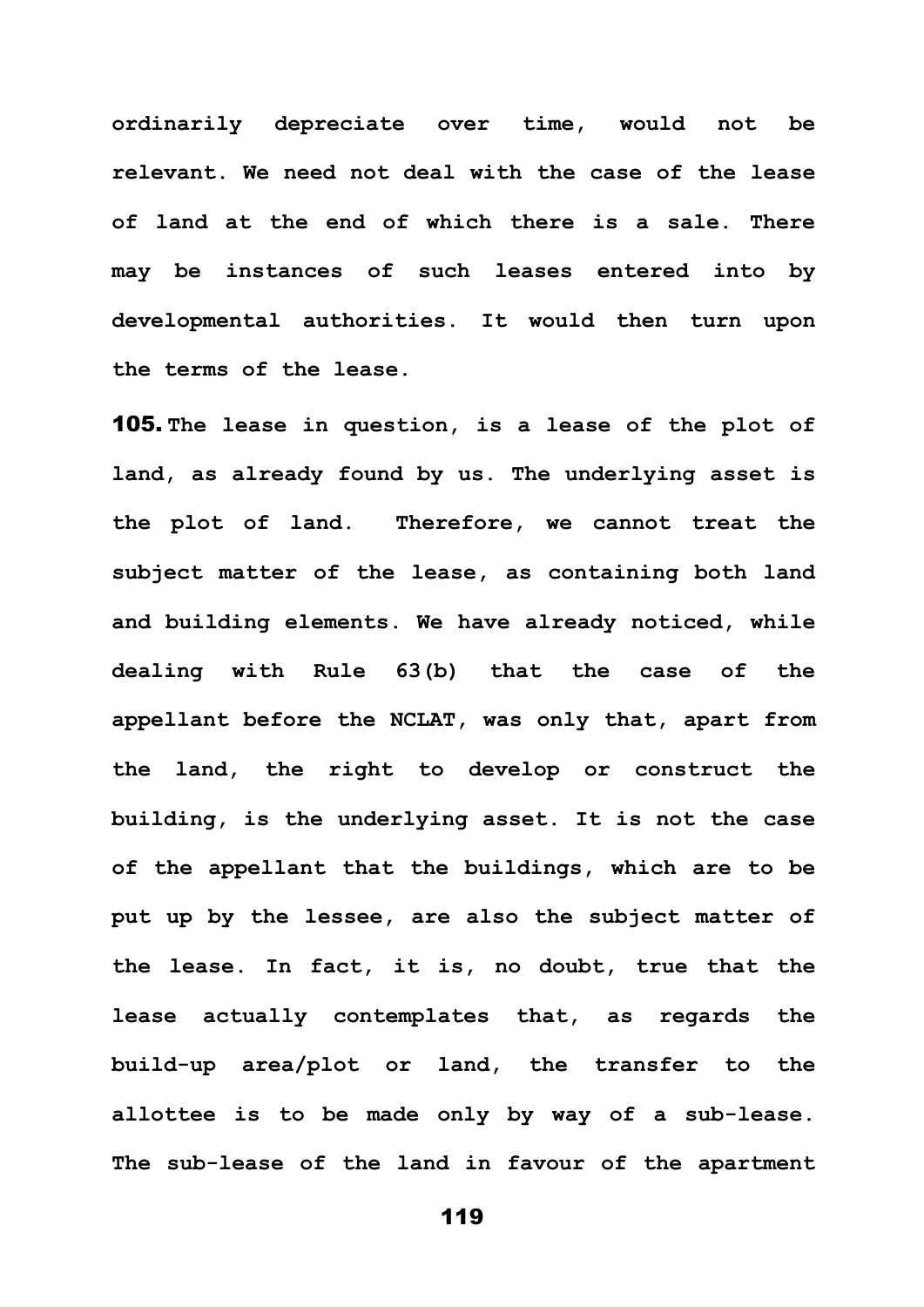**owners, is also contemplated under Section 9 of the Uttar Pradesh Apartment Owners Act, 2010. The lease, indeed, does contemplate the execution of a tripartite sub-lease. The form and the format are to be dictated to by the lessor. The sub-lease can be executed subject to the fulfilment of certain conditions, which we have already adverted to. This is, indeed, a case where the lease is of the plot and the interest or the right to enjoy the lease is by way of construction of residential buildings only and the use, both by the lessor and lessee and even the sub-lessee is regulated and circumscribed by the terms of the lease and the sub-lease. Even, according to the appellant, it is the lessee, who is to find out the allottees and to transfer the rights in the building, also the land, only by way of a sub-lease. The consideration for the transfer of apartments is subject to the transfer fee being paid, to be appropriated by the lessee. The lease, therefore, contemplates a sub-lease, whereunder, the rights over the apartments, are regulated. Not unnaturally, therefore, the appellant cannot project the case that**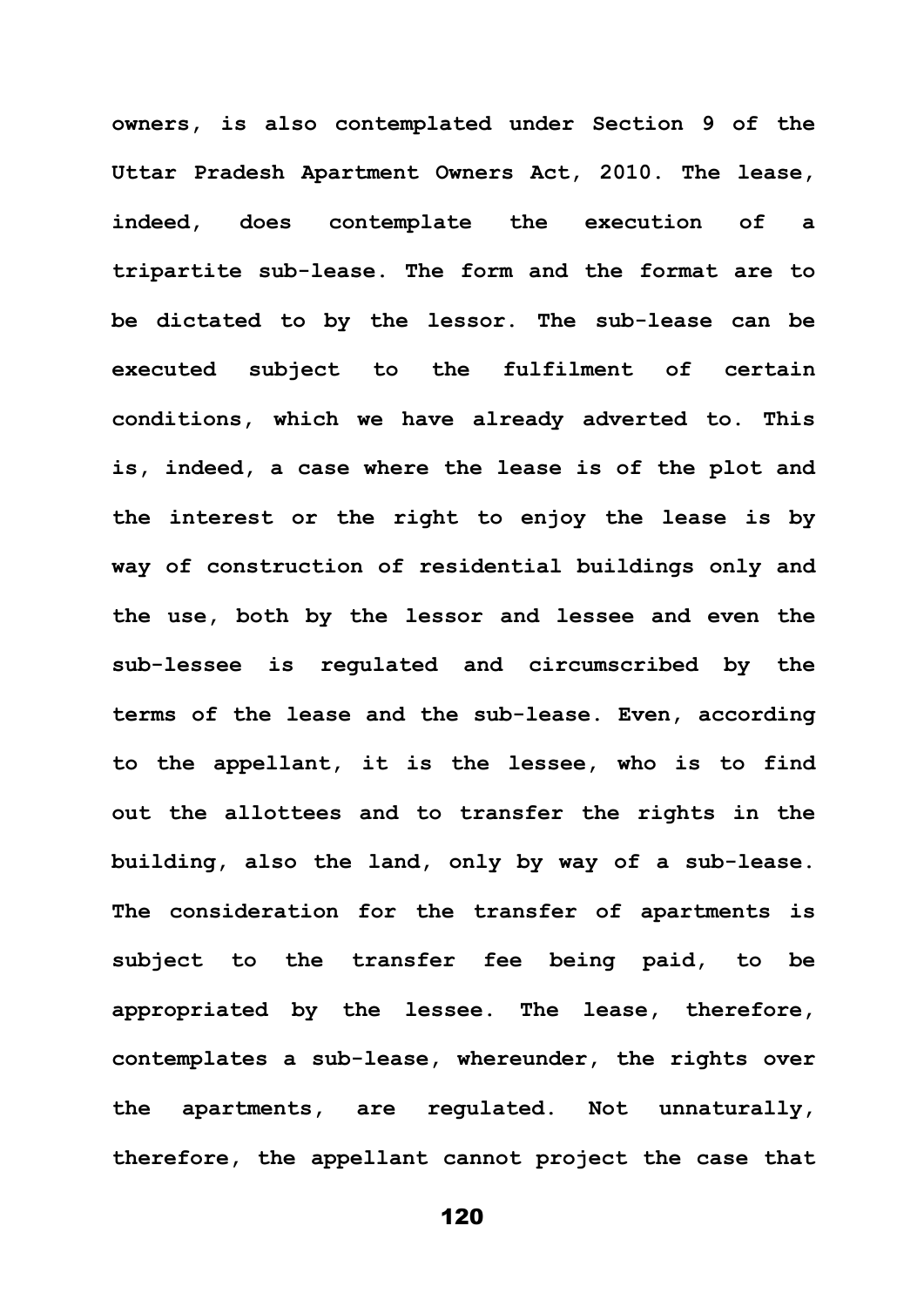**the flats/apartments, would constitute part of the underlying asset. We notice this, as though it was not argued, we did toy with the idea that if the lease is a composite lease of land and building, the Rules made under the IAS, may have to be appreciated differently. However, we need not explore that line of thought any further.**

106. **The NCLAT has found that while all risks are transferred, the rewards are not transferred, therefore, we need consider only whether this is correct. While we are on the concept of the rewards incidental to ownership, we must record the assistance which was provided by the fairness of Shri Ritin Rai, learned Senior Counsel, who drew our attention to the Clause B53 of IAS 116 which is as follows: -**

**"B53: "The classification of leases for lessors in this Standard is based on the extent to which the lease transfers the risks and rewards incidental to ownership of an underlying asset. Risks include the possibilities of losses from idle capacity or technological obsolescence and of variations in return because of changing economic conditions. Rewards may be represented by the expectation of profitable operation over the**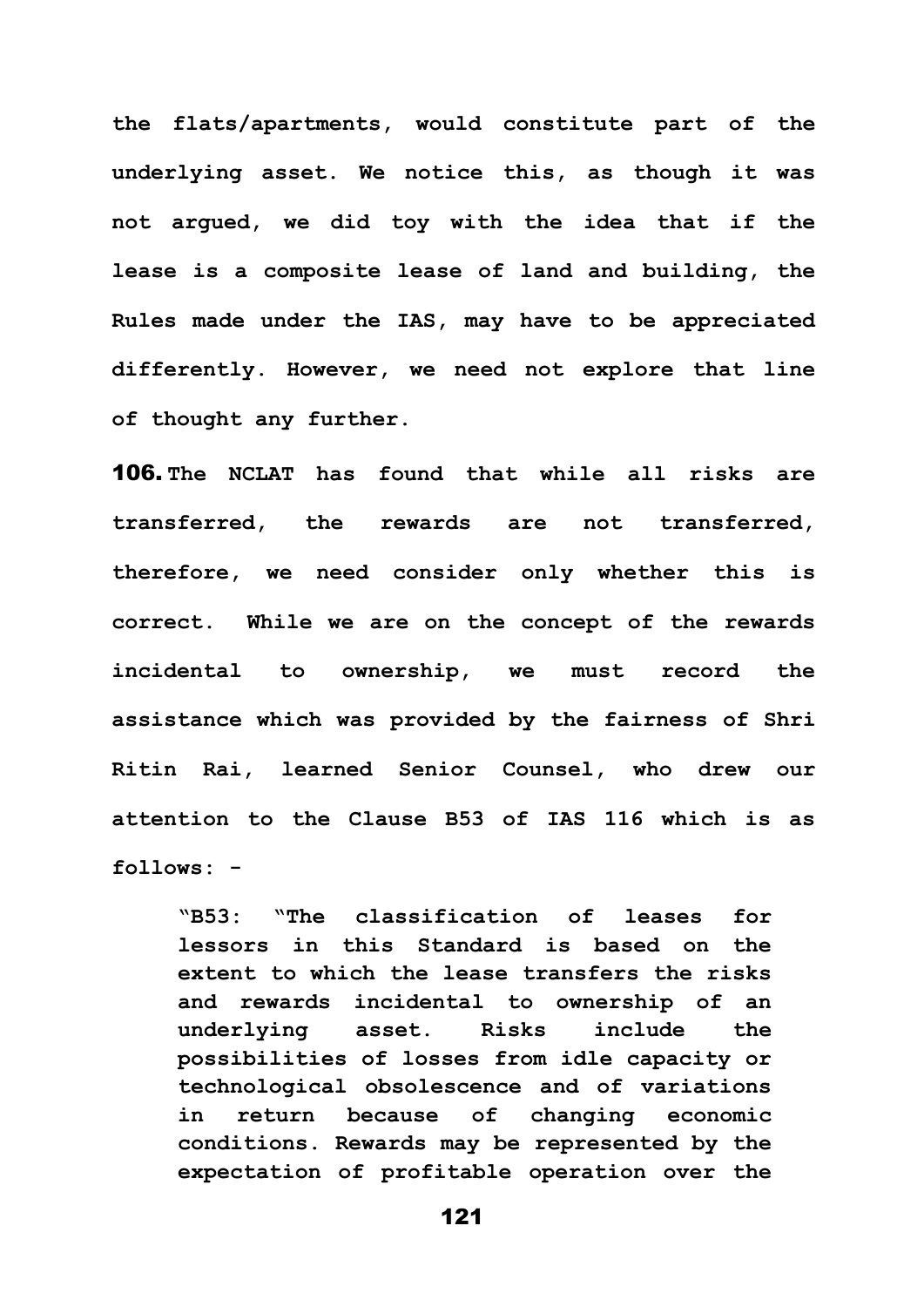**underlying asset's economic life and of gain from appreciation in value or realisation of a residual value."**

107. **There is reference to 'idle capacity or technological obsolescence'. In the context of risk, it appears to be irrelevant, in the context of land. Rewards are again predicated with reference to the expectation of profitable operation over the underlying asset's economic life and the gain from appreciation in value or the realisation of a residual value. The concept of 'economic life' in the first place is inapposite in the case of lease of land alone. The residual value is predicated again with the expiry of the term of the lease which is predicated with reference to the end of the lease. In other words, it would be the value of an asset predicated with reference to the end of the useful life of the asset [see in this regard definition of residual value in para 77] at the expiry of the term of the lease. The lease in question contemplates a period of 90 years. The lease is only of the land.**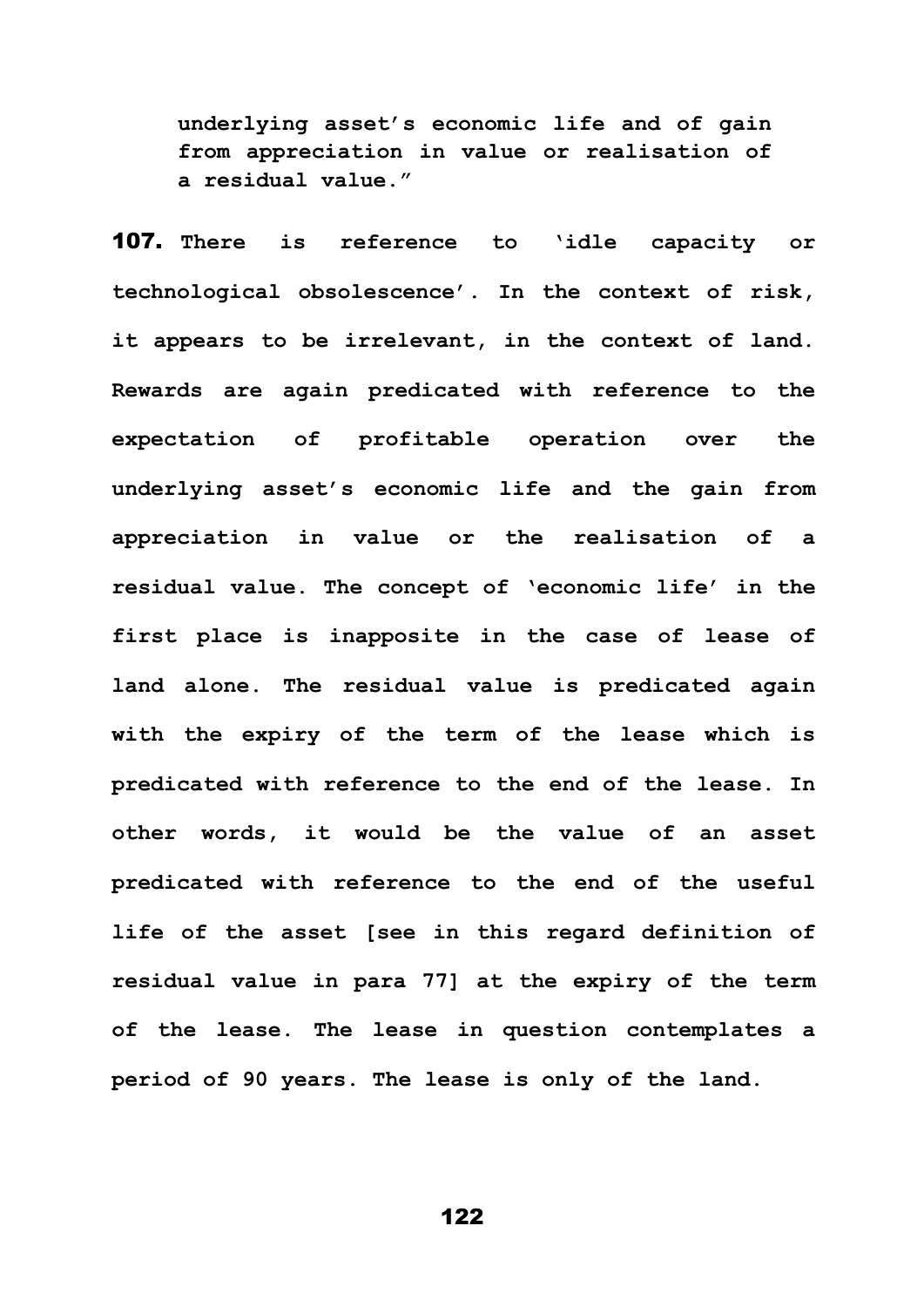108. **We may now turn to the provisions of the lease and the contentions in the context of Section(5)(8)(d). Undoubtedly, the lessee is put in possession of the land. Call it a right or a reward incidental to ownership, possession, or the right to possession has been transferred to the lessee. The lessee is entitled to hold the plot. The lease further proclaims that the lessee shall use the allotted plot for the purpose indicated. Possession being in the context of a lease does not partake of a liberty to not use as would be the case of an owner. In fact, the manner of the use is stipulated. Non-use even entails penalty and even cancellation. In fact, things could not be clearer when Clause 13 under 'other clauses' is borne in mind. The said clause unequivocablly declares that the lessor in larger public interest may take back the possession of the land/ building and making payment at the prevailing rate. This, no doubt, is subject to what we will pronounce on its impact on the fate of this case.**

109. **Next, we may notice whether there is right with the lessee to transfer the leasehold property. In**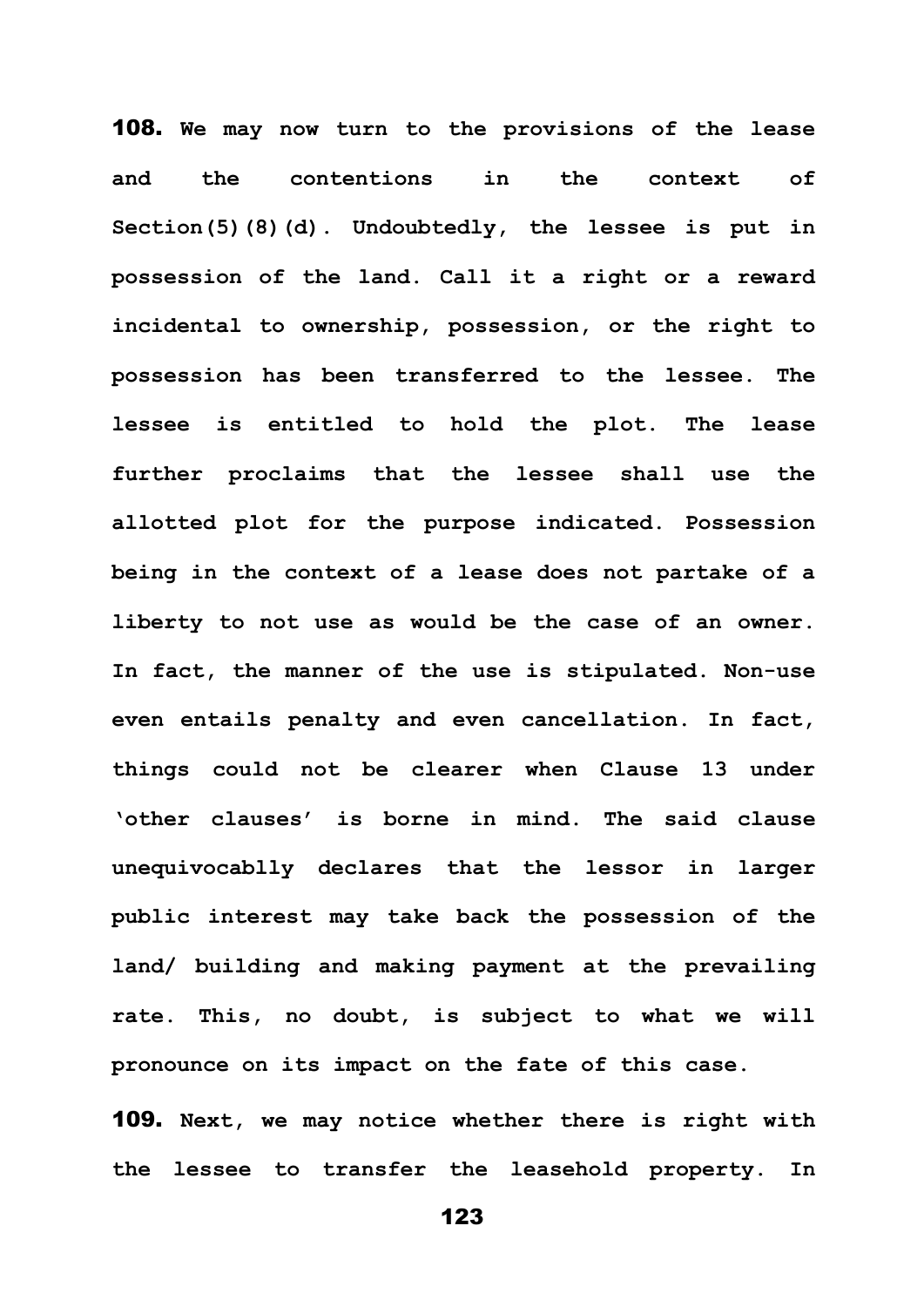**this regard, it is relevant to notice that under the law which is as contained in the Transfer of Property Act, 1882, Section 108, thereof, provides for rights and liabilities of a lessor and lessee. It declares that in the absence of the contract or local usage to the contrary, the lessor and lessee of immovable property would possess rights and be subject to liabilities as provided therein. Section 108(j) reads as follows: -**

**"(j) the lessee may transfer absolutely or by way of mortgage or sub-lease the whole or any part of his interest in the property, and any transferee of such interest or part may again transfer it. The lessee shall not, by reason only of such transfer, cease to be subject to any of the liabilities attaching to the lease: nothing in this clause shall be deemed to authorise a tenant having an untransferable right of occupancy, the farmer of an estate in respect of which default has been made in paying revenue, or the lessee of an estate under the management of a Court of Wards, to assign his interest as such tenant, farmer or** 

**lessee:"**

110. **Therefore, in the case of a lease where there is no contract placing restrictions on the right of the lessee, the lessee can transfer absolutely or by way**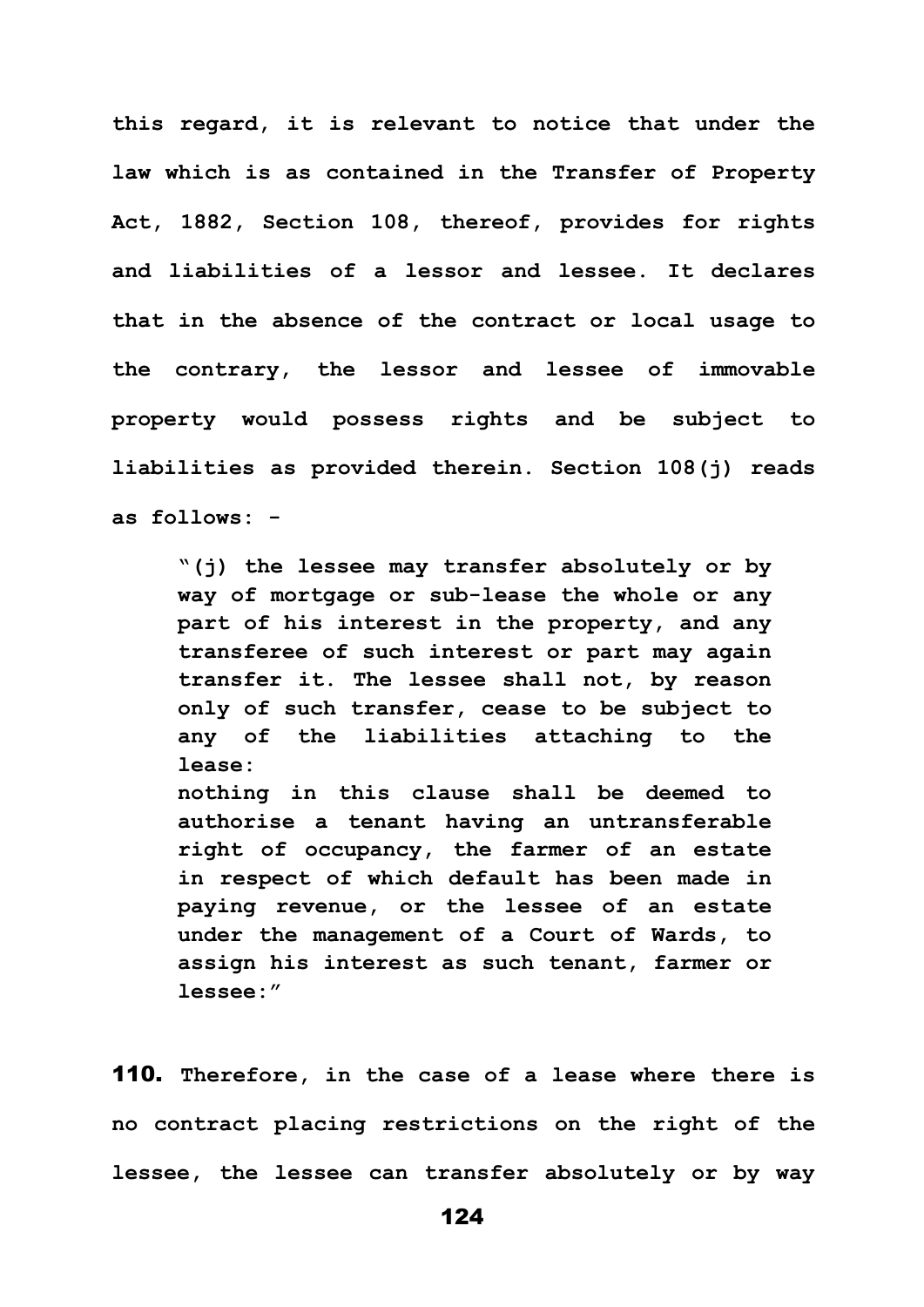**of mortgage or sub lease, the whole or any part of his interest in the property and any transferee of such interest or part may again transfer. This is no doubt subject to the clause which deals with the category of untransferable right of occupancy and the other categories mentioned therein. In this context the lease in question must be probed in order to find out whether there is a contract placing restrictions on the right of the lessee to transfer. As far as an absolute assignment by the lessee, Clause 12 under 'other clauses', clearly prohibits any assignment by the lessee. It declares that the lessee shall not be allowed to assign or change his role. The lessee would be liable to be visited with the penalty of cancellation of the lease itself for breach. It further provides that the entire money which the lessee would have deposited would stand forfeited. Therefore, while it may be that this clause is to enable the proper and successful implementation of the objective of the appellant which is tasked with the planned development of the area and the use of the property for the laudable purpose of construction**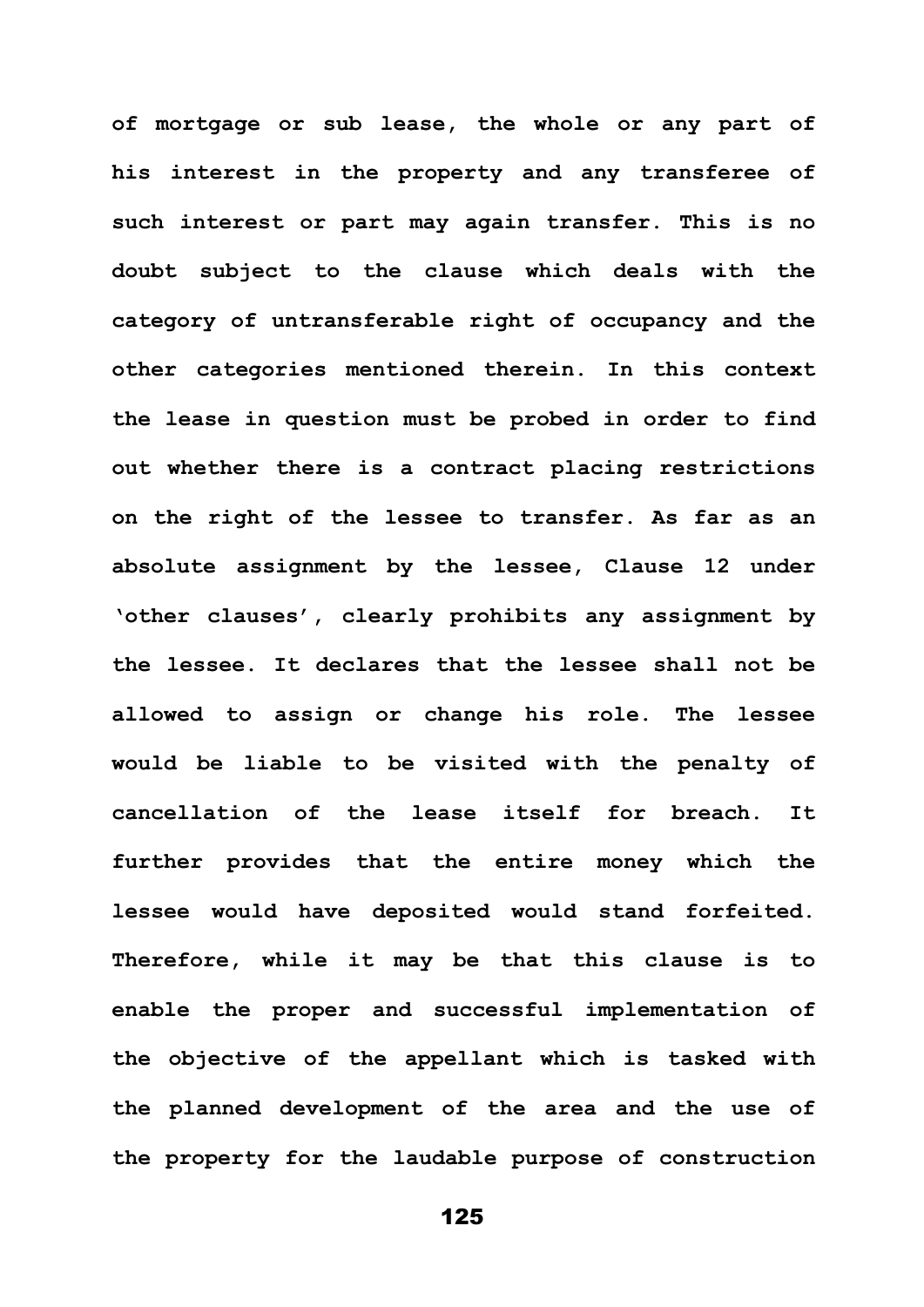**of group housing, it cannot detract from our finding that there is a prohibition on assignment of the right within the meaning of a contract which is contrary under Section 108. Jurisprudentially, a right which is the soul of ownership and which is clearly incidental or arising out of ownership is denied to the lessee, that is, the right to transfer the leasehold right.** 

111. **Undoubtedly, in law, generally the lessee can assign his rights as a lessee which amounts to assignment of his right. A lessee may create a sublease. A lessee can also create a mortgage. All of these rights vest with a lessee, subject to a contract to the contrary. In the lease in question what is prohibited in Clause 12 under other clauses is the right to assign his rights as lessee. Any reward which the lessee could have obtained if it wished to absolutely assign its right, is clearly denied by virtue of the provision in the lease which acts as a contract to the contrary.** 

112. **No doubt, the lease deed would show that the subject matter of the lease is Plot No.GH-05/B**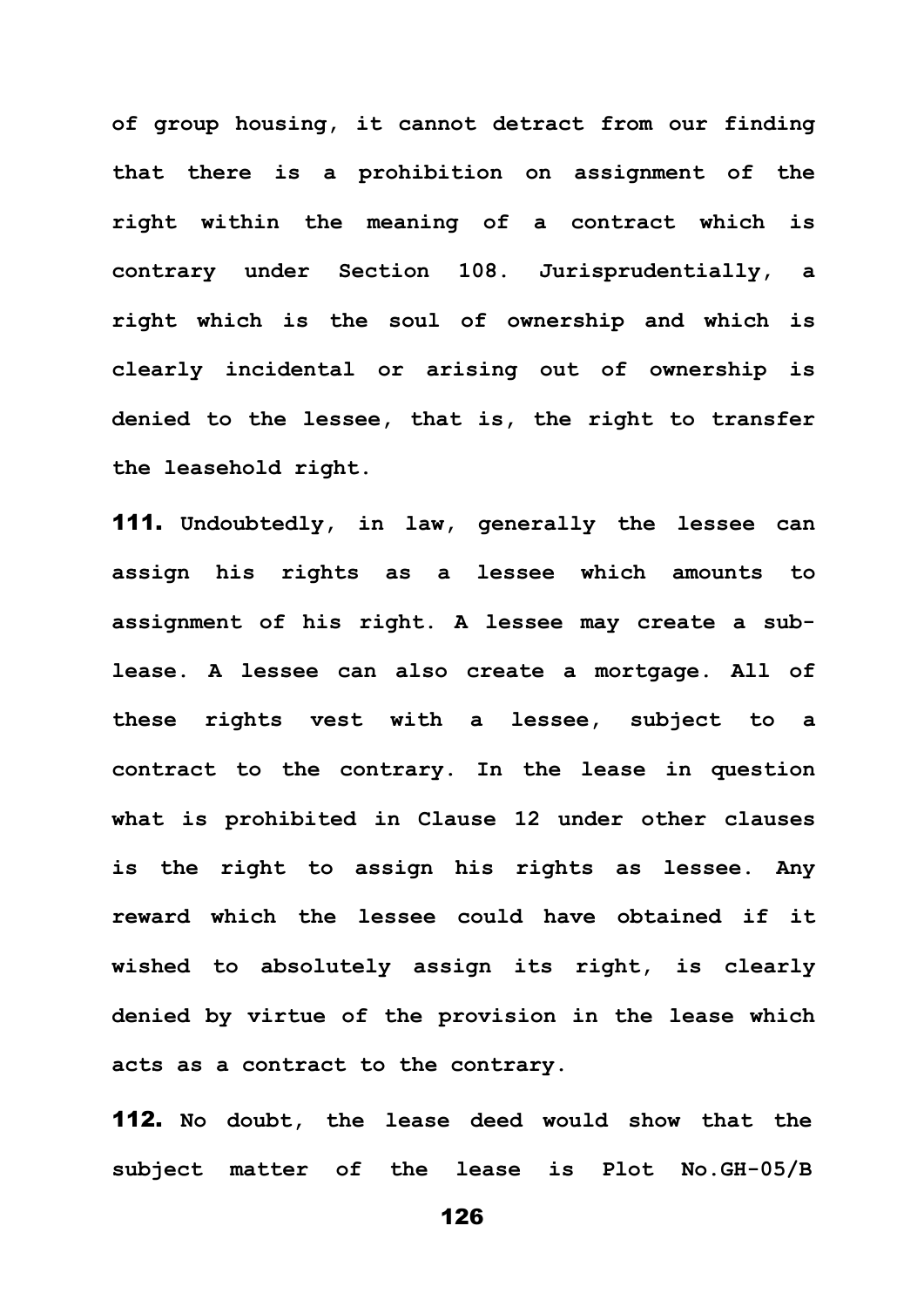**Sector-137, Noida. It is further shown as measuring 22565.77 Sq. mts. The purpose of the lease is constructing the residential flats. It is no doubt true that under the head 'transfer of plot' it is indicated that without obtaining the completion certificate the Lessee will have the right to subdivide the allotted plot into suitable smaller plots as per the planning norms and to transfer the same to interested parties. This can be done upto 30.09.2010 with prior approval of the appellant-Lessor on payment of transfer charges at the rate of 2% of the allotment rate. However we notice that there is a stipulation that the area of each of the sub-divided plot should not be less than 20,000 sq.mtrs. We have already noticed that the total extent of the lease property is only 22565.77 square mtrs. Thereafter, it is no doubt mentioned that individual flat /plot will be transferrable with prior approval of the Lessor, subject to various conditions which include execution of the lease deed and the sub-lessee undertaking to put the premises for residential use only. Even though there is reference to transfer of plot which**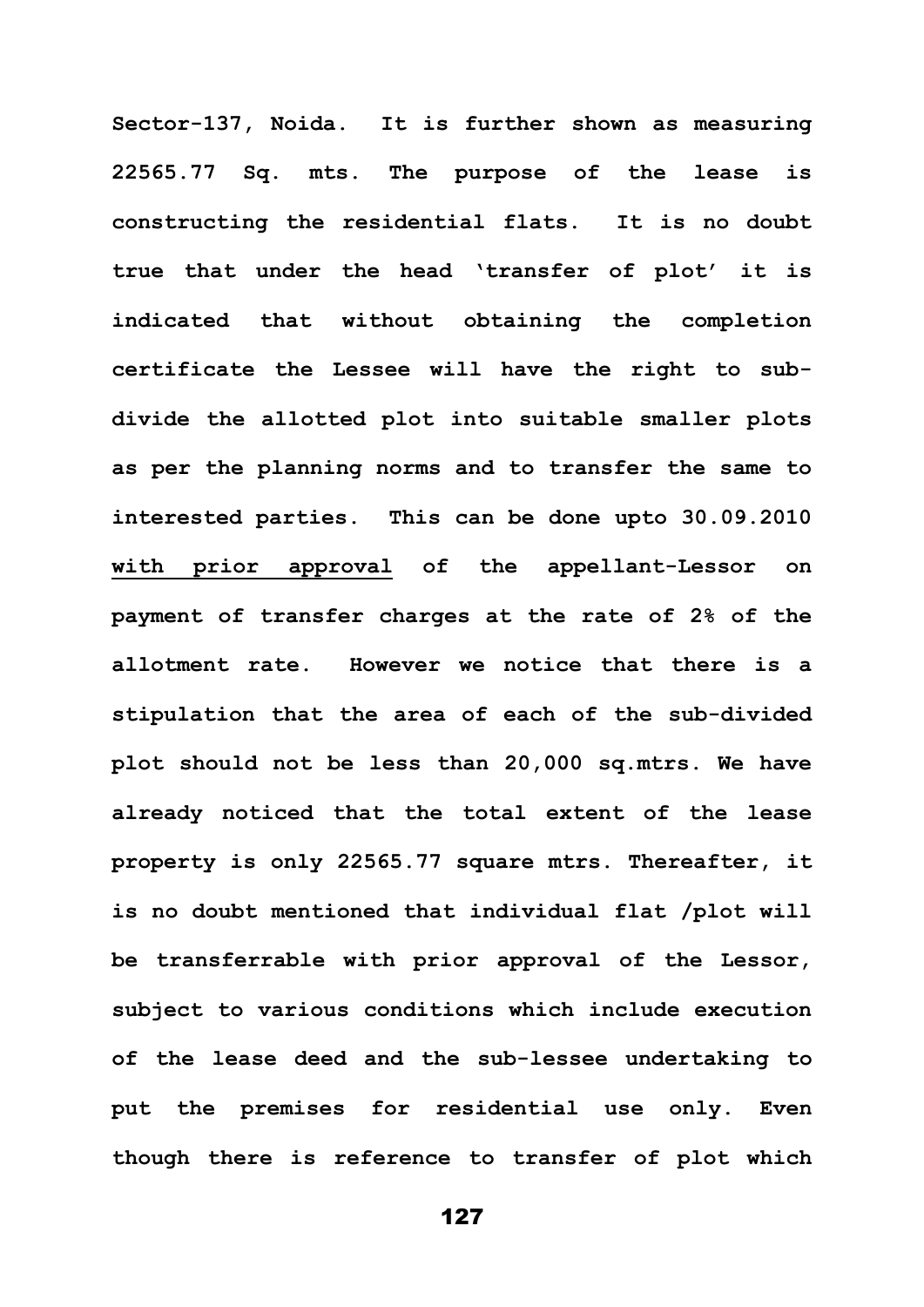**is to consist of not less than 20,000 sq.meters with the prior approval of the Lessor, it was to be done before 30.09.2010. It is difficult to conceive how when the total extent is little over 20,000 sq. meter i.e., 22565.77 sq. metres and when the condition for transfer of the plot is that the area of the sub divided plot should not be less than 20,000 sq. meter and the construction has to be completed in the manner provided and yet the transfer in the aforesaid manner is permitted only upto 30.09.2010. The parties contemplated transfer only if there is prior approval of the plot of not less than 20,000 sq. metres before 30.09.2010. At least it is not a case before us that this clause has been invoked or worked. The transfer of the first sale/transfer of a flat/ plot to an allottee is to be done through sub-lease/ lease deed. No doubt, we have already noticed the difference in area in the lease in the connected appeal and the lease which is the subject matter of the sub-lease provided before us.**

113. **As far as the right to mortgage is concerned the lessee is indeed permitted to mortgage the land.**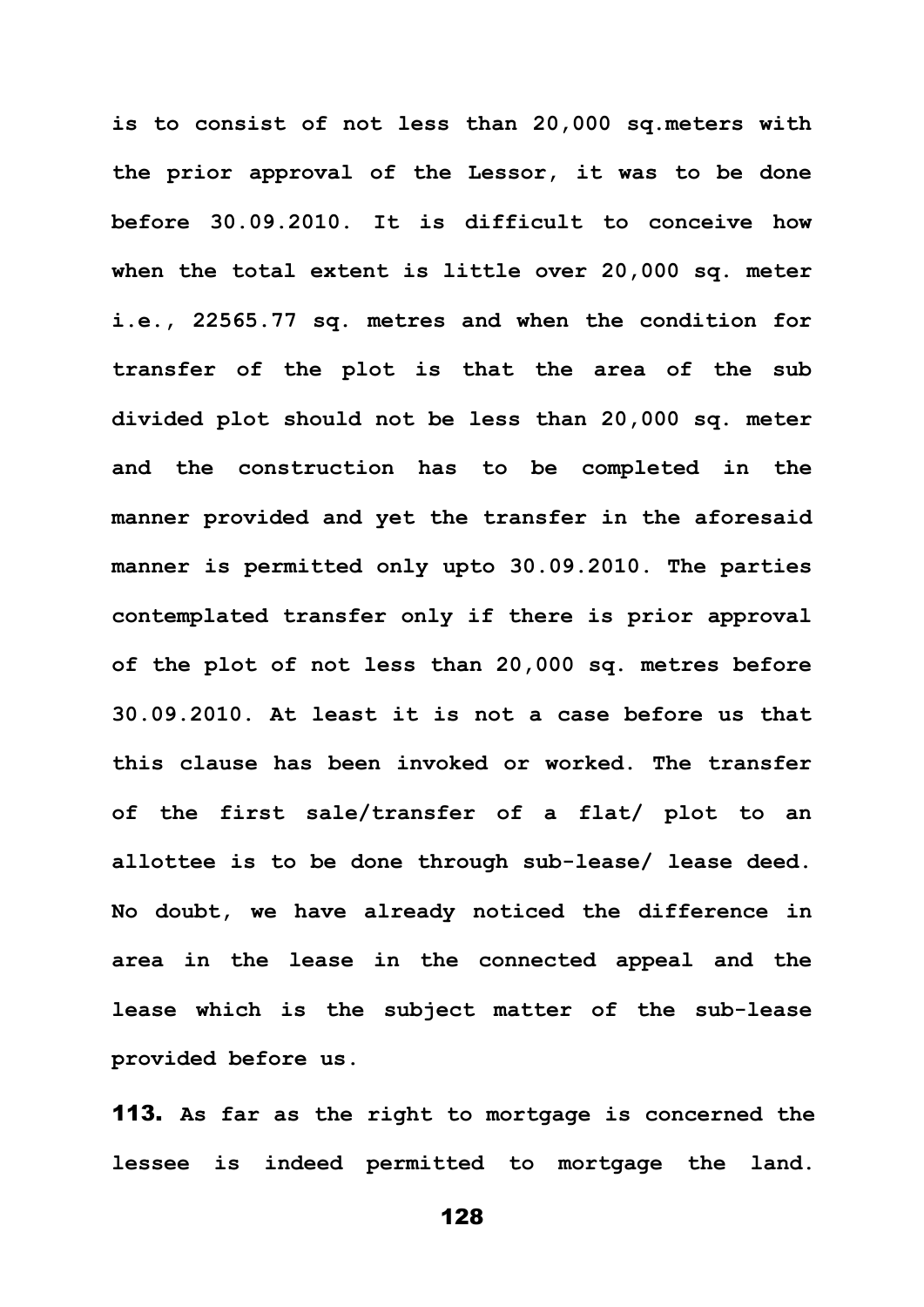**However, the mortgage can be effected only with prior permission of the lessor. The right to mortgage which flows as an incident of ownership is one of the bundle of rights which vests with an owner. It is undoubtedly a lesser right and the owner would be possessed of the residual right. However, it is one of the many rights which is incidental to ownership but there is no absolute right to create a mortgage.** 

114. **The requirement of prior permission to create a mortgage would mean that the permission may be forthcoming or it can be denied. If there is a denial of the right to create a mortgage, then it would impliedly mean that to the said extent the right to raise funds for the purpose of financing the investment is impaired. Depending on whether or not the right is permitted actually the rewards incidental to ownership is transferred. In other words, if we were to imagine that the lessee stood in the shoes of an owner of the property, he would be in a position to create a mortgage, raise funds as he chose and deal with the property in the manner, he felt advised to. The clause relating to mortgage, in**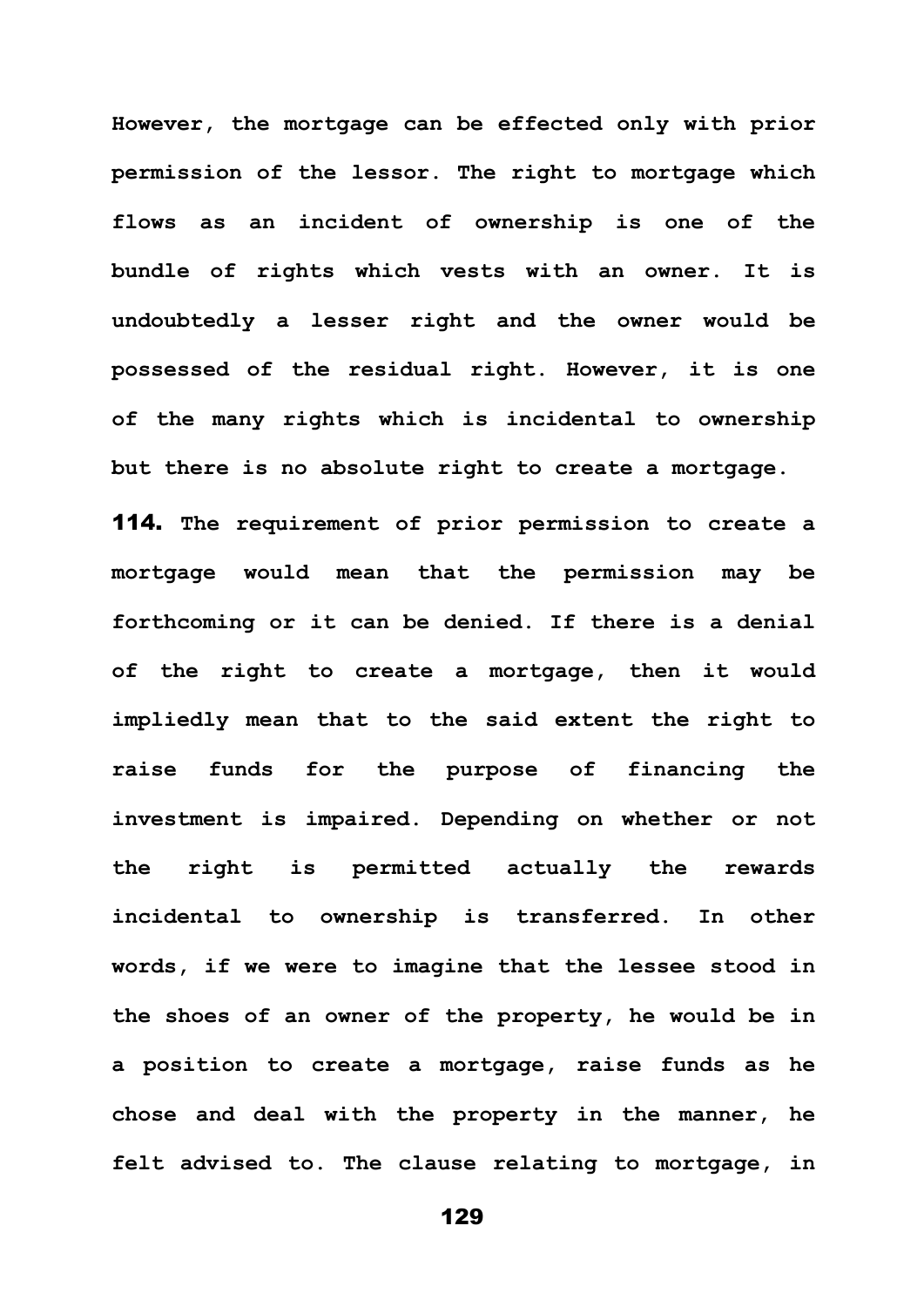**fact, indicates that the purpose contemplated, is that the mortgage can only be for the purpose of raising loan or for the purpose of financing the lessee's investment in the project. This in turn is to be on receipt of the payment by the allottee or on receipt of assurance of payment by the bank or under any other suitable arrangement. In this regard, the lease contemplated a mutual settlement amongst the lessor, the developer and the financial institution/bank. It clearly constitutes a foray into the right of a person 'if an owner' to deal with the property including the right to create a mortgage. The suitable arrangement in mutual settlement contemplates the lessor giving its consent to the terms of the mortgage. It includes the right of the lessor to prevail upon, in regard to the terms of the mortgage. Its object may be lofty and in keeping with its role as a statutory authority but its impact on the true interpretation of the lease and as to whether it involves transfer of rewards incidental to ownership is another matter. The terms and conditions of the NOC which is contemplated as necessary for**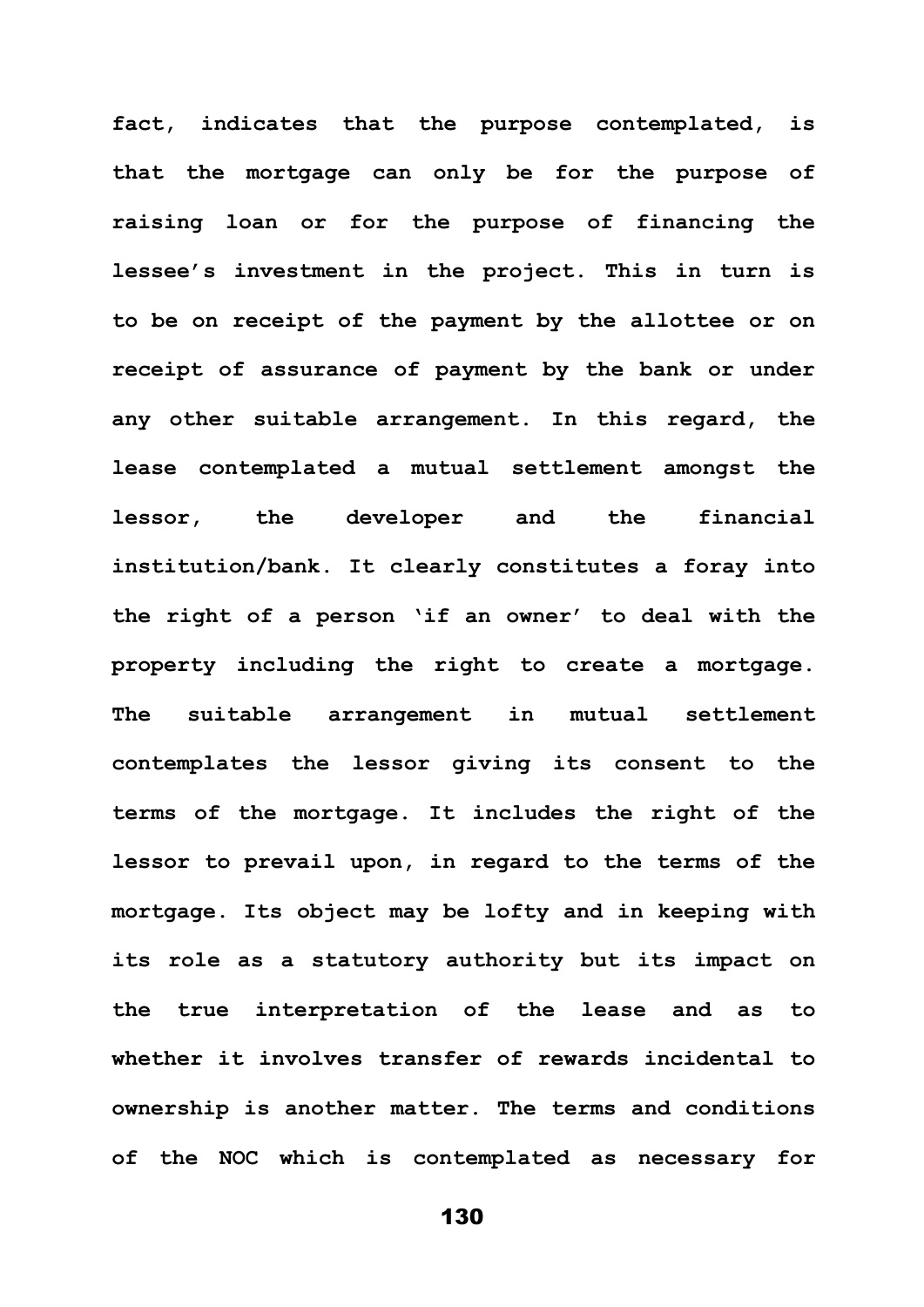**mortgaging the land to facilitate housing loans of final purchaser will be as decided by the lessor. Still further we may notice that under the proviso if there is a sale or a foreclosure of the mortgaged property, the lessor is given the right to such percentage of the unearned increase in value as will be decided by the lessor.**

115. **Moving on to the transfer of the plot having regard to the purpose of the lease it is as follows:- The lease contemplates the lessee is to put up construction of group housing. The lessee is entitled to allot the dwelling units on sub-lease basis to its allottee and shall provide space for facilities which are indicated which include roads, parks, etc. It is further indicated that however transfer/ sub lease shall be governed by the transfer policy of the lessor. No doubt, restrictions are put in regard to how allotment can be made. Allotments can be made only to citizens of India competent to contract. This means that if the law permits (Barring citizens of certain countries, the law does permit citizens of other countries to acquire property in India) the**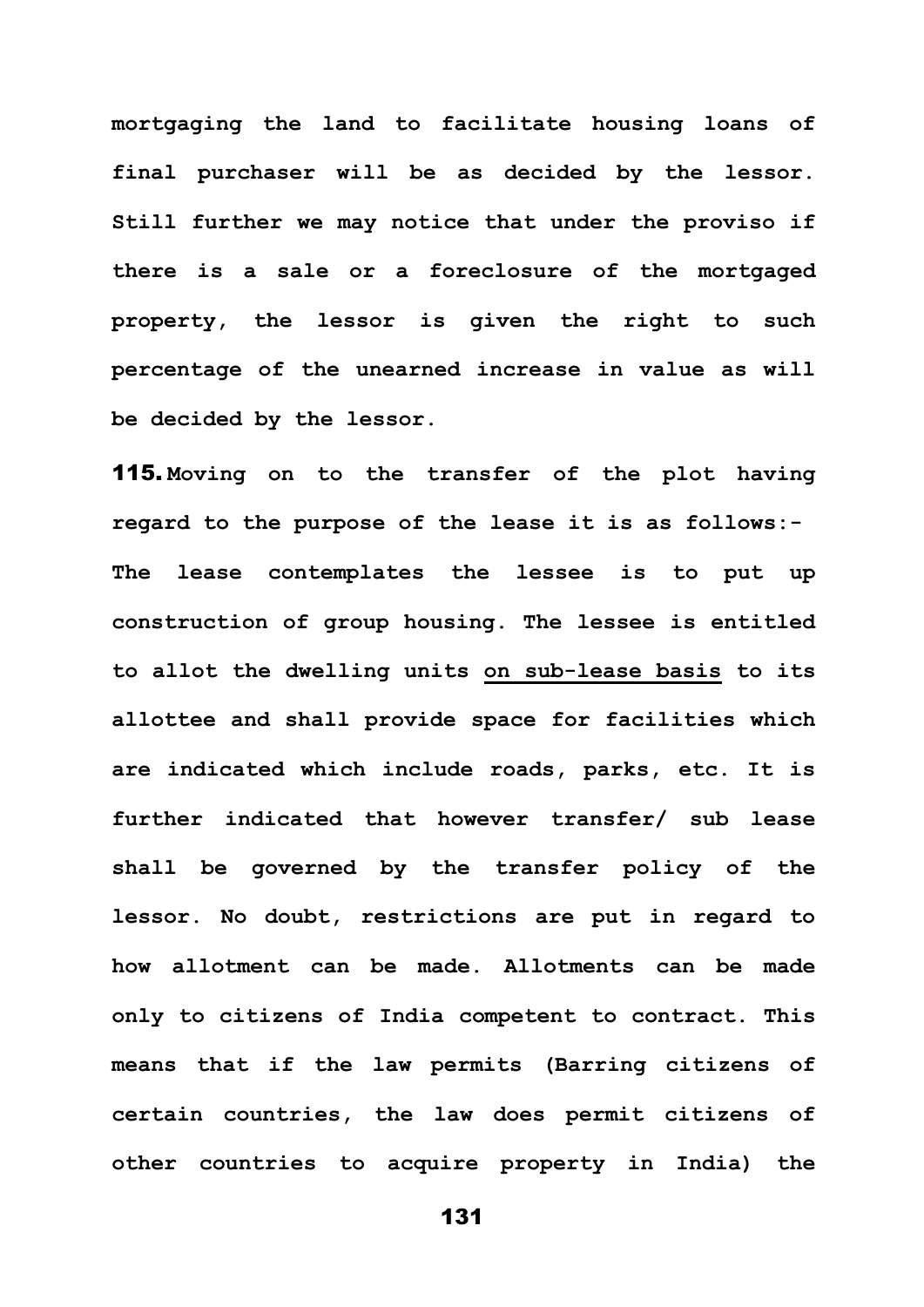**allotment of what is constructed by the lessee by way of group housing to persons who are not citizens and make profits on such transfer, this clause indeed impacts such right and also takes away the profits which it could make thereunder. The lease further indicates that there will be no permission to part transfer of plot. In this regard, it must be noticed that what is permitted under the lease is the creation of a sub-lease of the dwelling units to the allottee. No doubt there would be a sub-lease over the plot as well. The lease goes on to state that the lessee shall not be entitled to complete transaction for sale, transfer, assign or otherwise part with the possession of whole or part of any of the buildings constructed thereon, before making payment in terms of the schedule under the lease. Though it is described as sale, transfer, assignment or otherwise as all of it relates to the building which is constructed on the underlying leased property. We must not lose sight of the fact that the subject matter of the lease is the plot described as plot no. GH-05/B Sec.137, Noida consisting of**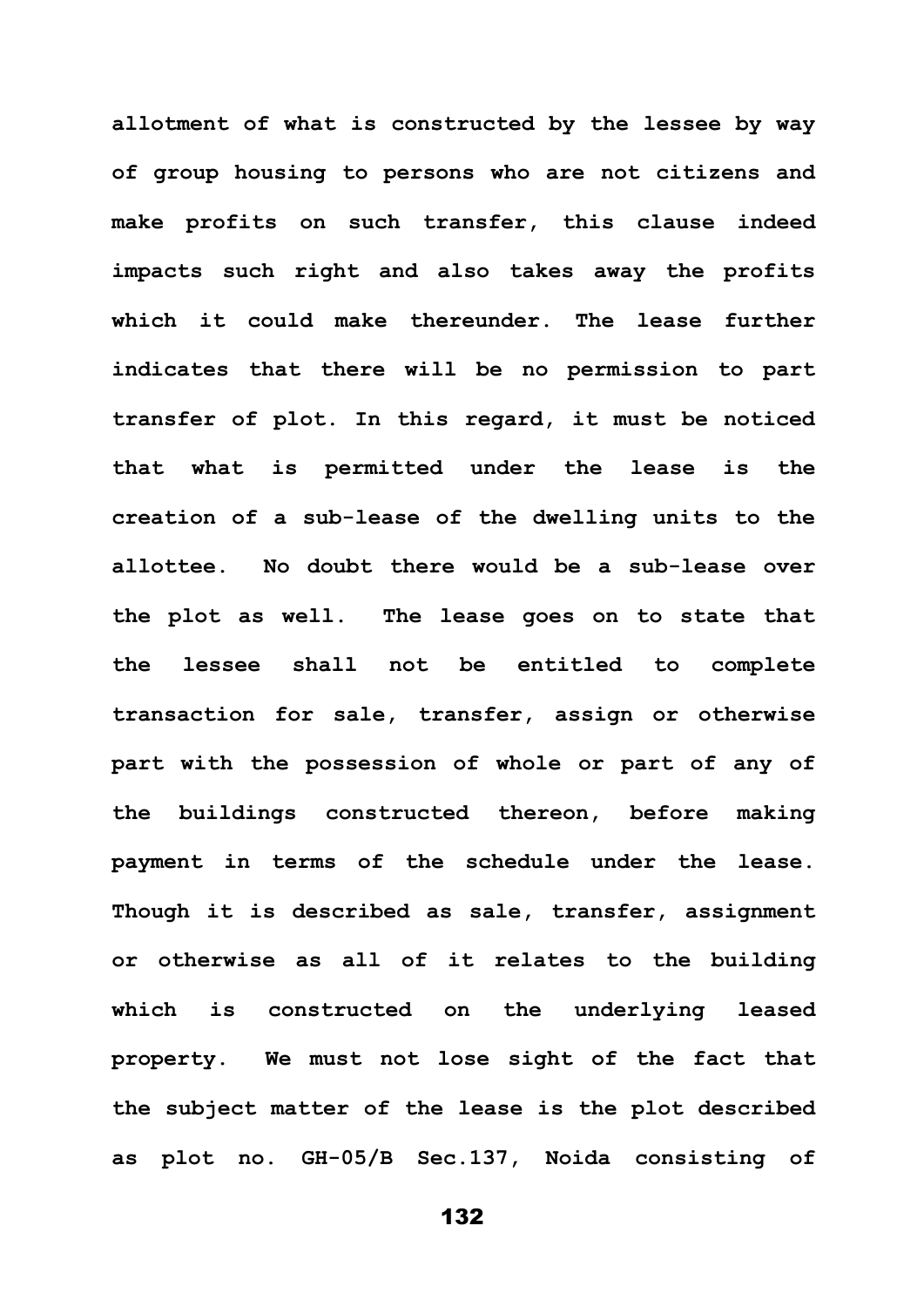**22565.77 square metres. What is essentially and in reality permitted apparently is the creation of only the sub-lease. Undoubtedly by the lessee the transfer of the built-up area is permitted subject to payment of transfer charges in terms of the policy. The lessor is given an absolute right to reject any application for transfer. The lessee is to pay the transfer charges in terms of the policy which is determined. The transfer of the built-up flats is to be premised on a tripartite sub lease. The terms of such a sub-lease will be dictated to by the lessor. The sub-lease interchangeably is described as sale by the lease. The sale in turn is to be captured in the terms of a sub-lease for it is clear that the lessee is obliged to execute a sub-lease. We have referred to the lease and the terms of a sample sub lease. The sub lessee also can use the premises only for residential purposes. In this case it must be noticed that being a part of the fulfilment of its goal under the act to transfer plots for residential purposes inter alia and the lease in question being one for developing group housing, the lessee can transfer the**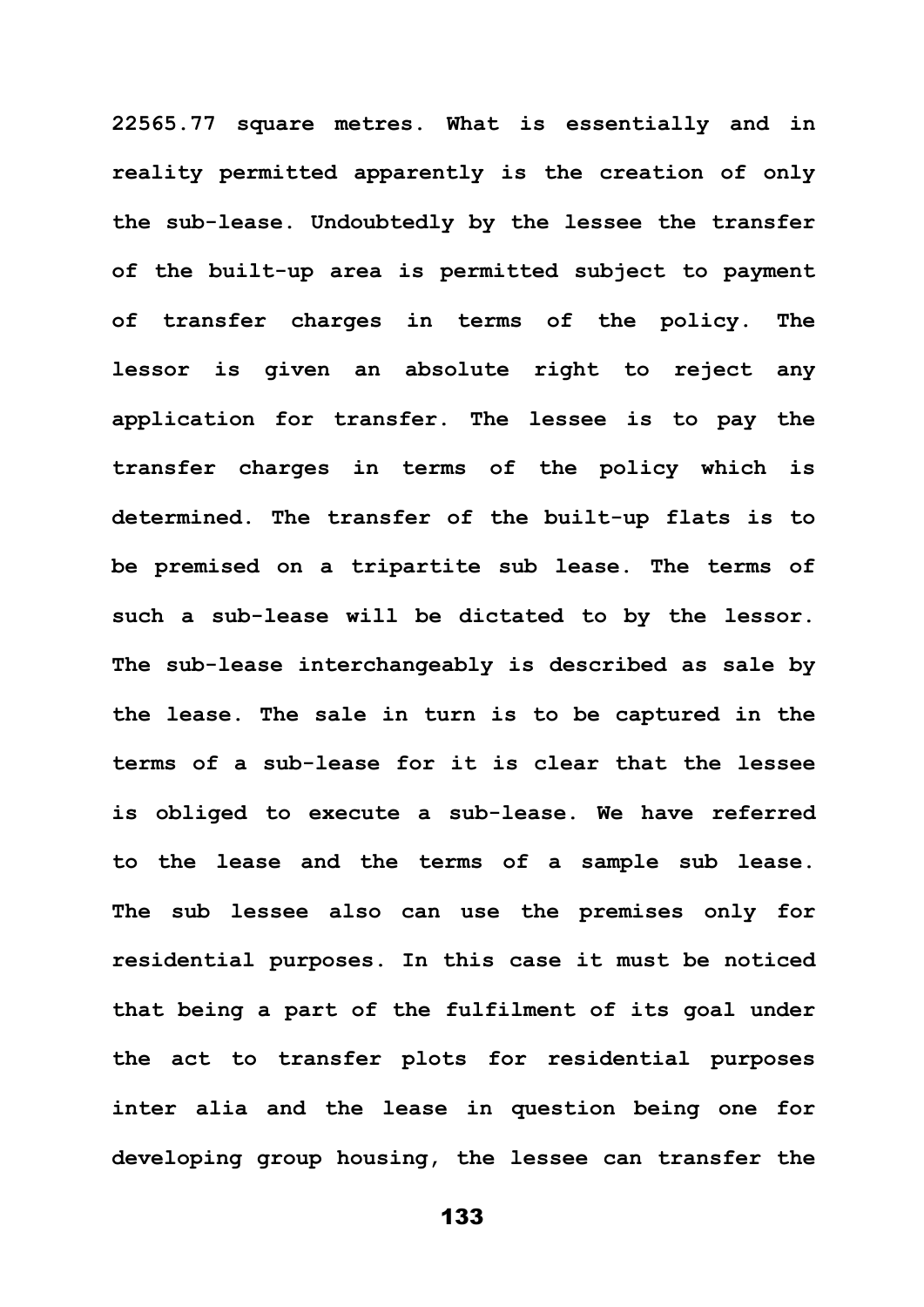**built-up flats only for residential purposes. The argument of the appellant is that being a necessary corollary of the lease being one to effectuate the appellants duty and being a reasonable restriction, it is undoubtedly the duty of the appellant in the context of the purpose that a regulatory and the restrictive mechanism in question is put in place. As to whether there is a substantial transfer of all the rewards incidental to ownership as an owner or whether the lessee would stand in the shoes of a person resembling an owner is another matter. Were the lessee to enjoy the right as owner, there would be liberty to transfer the premises subject to the law of the land for any purpose. Being limited to only residential purpose indeed robs the lessee of one of the cardinal rights of a person who can be described as an owner. The lease, read as a whole, contemplates the transfer to enjoy/use the leasehold property for the period of 90 years for the purpose limited to the construction of the residential complex only. This is apart from all the concomitant constraints and restrictions which have been put in**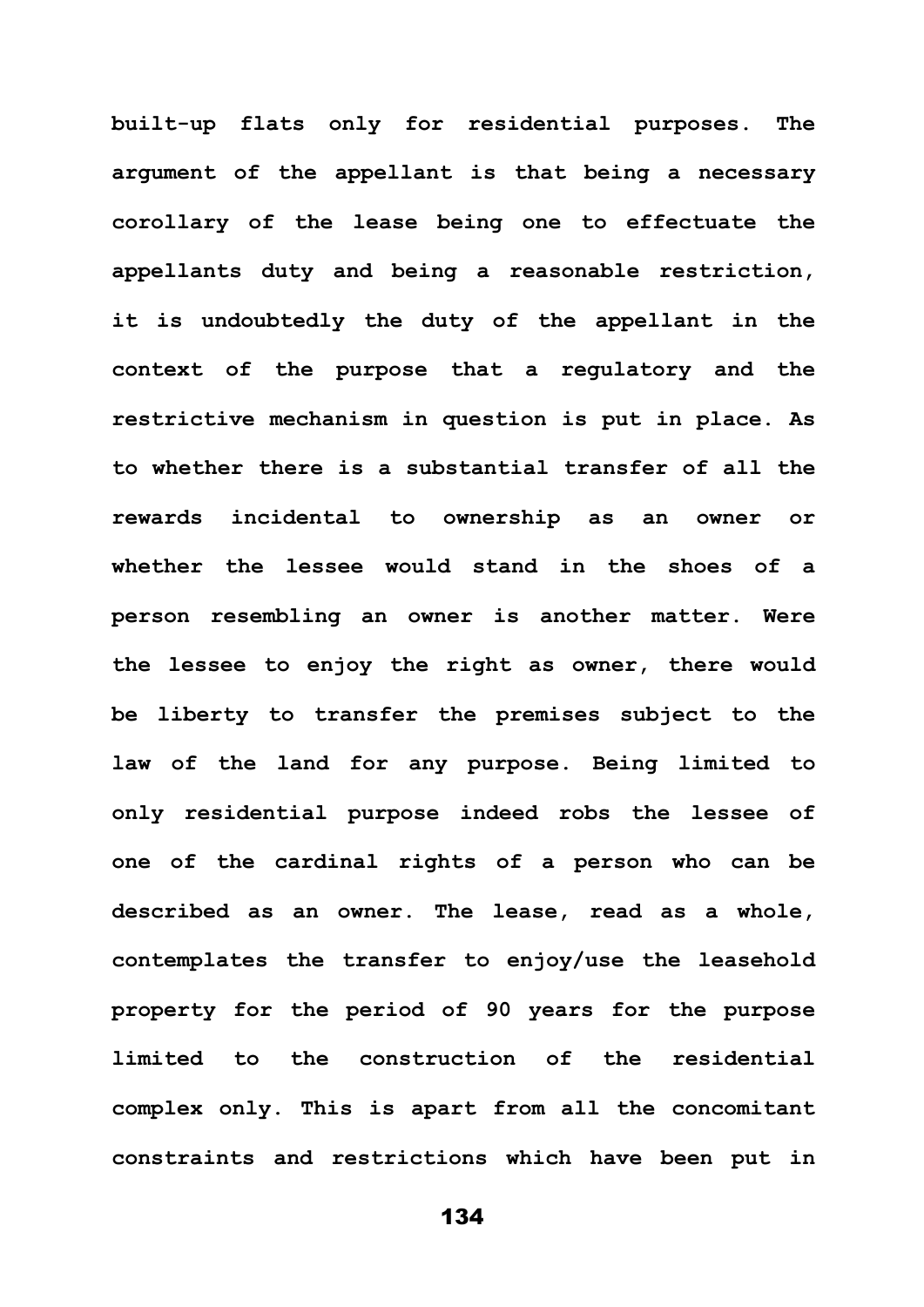**place to achieve the goal of the appellant in its statutory role.** 

116. **It is no doubt true that the appellants correctly point out that the lessor does not purport to seek any sharing of the consideration which may be received by the lessee from the allottees. In that sense 'rewards' are transferred. We have in this regard noticed the qualifications and conditions such as forbidding transfer to non-citizens and the purpose for which the said property can be used. The other aspects, which even limit the rights and therefore, dampen the prospect of profit, have been adverted to.** 

117. **Though the rules under the Uttar Pradesh Ownership of Flat Act, 1975 is referred to in the lease as noticed by us earlier, the Uttar Pradesh Apartments (Promotion of Construction, Ownership and Maintenance) Act, 2010 (hereinafter referred to as 'the UP 2010 Act', for short) repealed the 1975 Act. The UP Act 2010 came into force on 21.07.2010. The lease deed, in this case, came to be executed on 30.07.2010. We notice that in the UP 2010 Act,**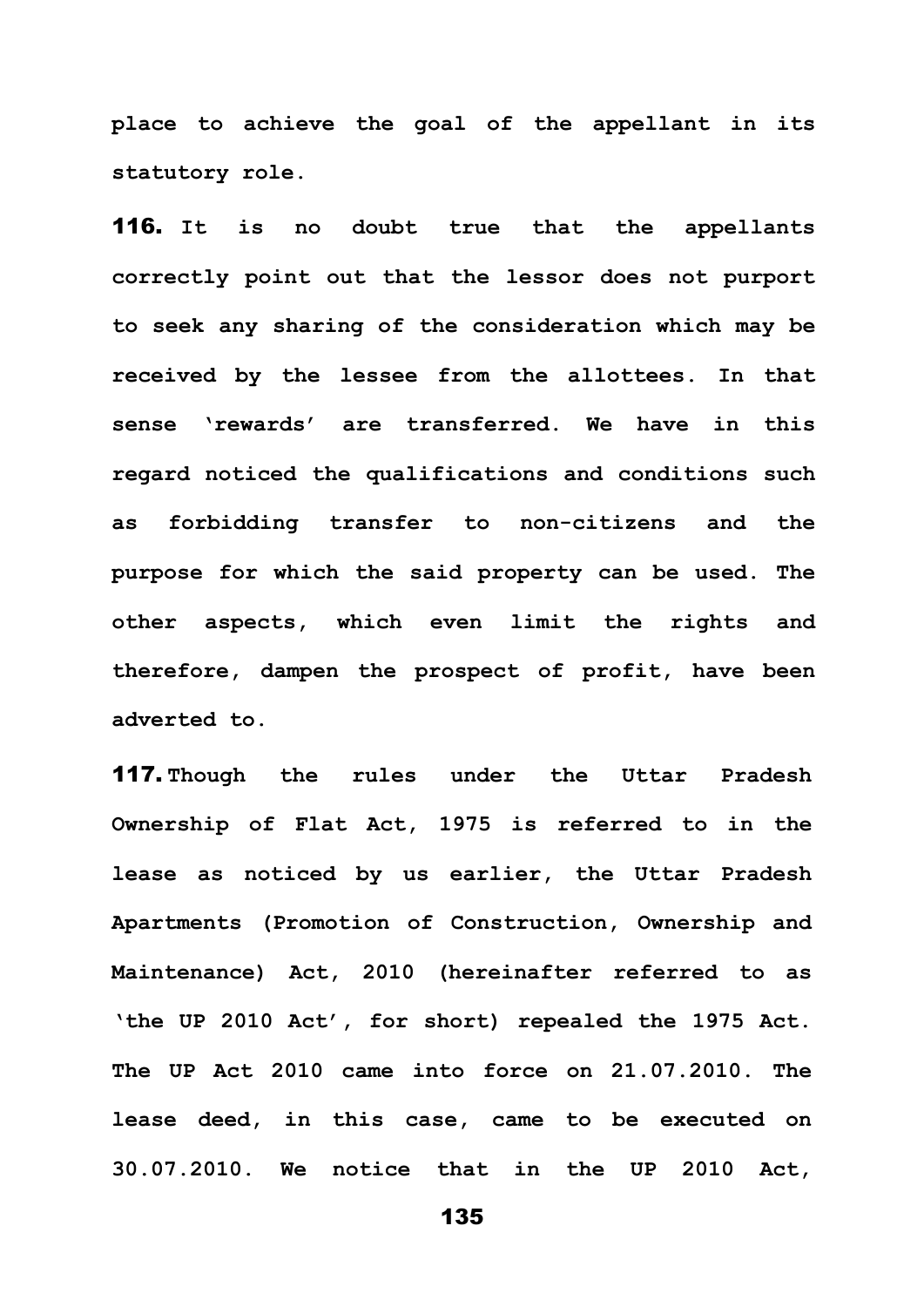**Section 2 provides that the Act applies to all buildings having four or more apartments in any building constructed or converted into apartment and land attached to the apartment whether freehold or held on lease excluding shopping malls and multiplexes. Section 3 defines common areas and facilities as including the land on which the building is located and all easements, rights and appurtenances belonging to the land and building. Section 5(1) declares that every person to whom any apartment is sold or otherwise transferred by the promotor, shall, subject to the provisions of the Act, be entitled to the exclusive ownership and possession of the apartment so sold or otherwise transferred to him. The person, who is entitled to the exclusive ownership and possession of the apartment, is also declared entitled to such percentage of the undivided interest in the common areas and facilities as may be specified in the deed of apartment. The percentage is to have a permanent character and cannot be altered except with a written**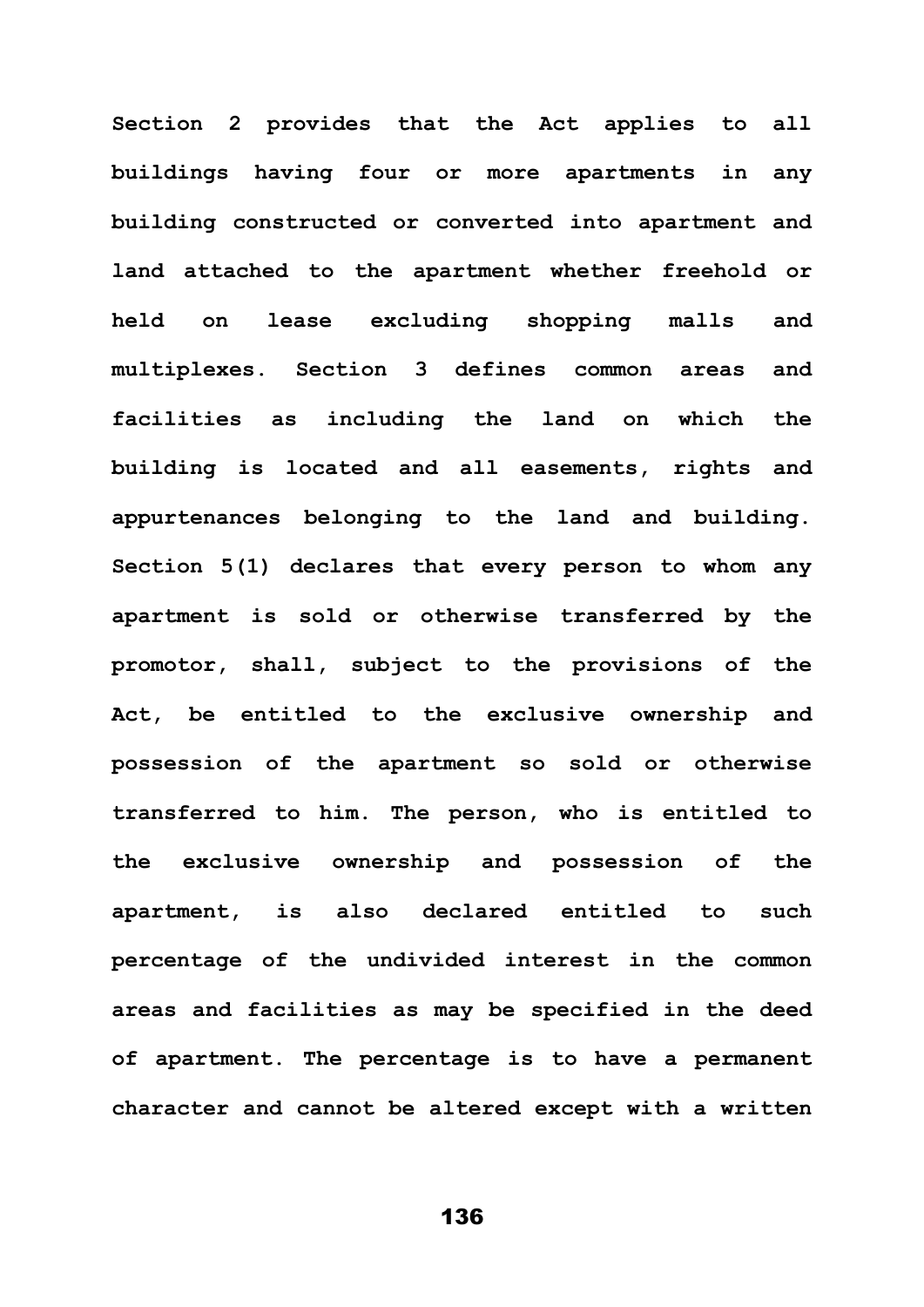**consent of all the apartment owners. Section 7 reads** 

**as follows:**

**"Section 7 - Apartment to be heritable and transferable Each apartment, together with the undivided interest in the common areas and facilities appurtenant to such apartment, shall, for all purposes constitute a heritable and transferable immovable property within the meaning of any law for the time being in force, and accordingly, an apartment owner may transfer his apartment and the percentage of undivided interest in the common areas and facilities appurtenant to such apartment by way of sale, mortgage, lease, gift, exchange or in any other manner whatsoever in the same manner, to the same extent and subject to the same rights, privileges, obligations, liabilities investigations, legal proceedings, remedies and to penalty, forfeiture or punishment as any other immovable property or make a bequest of the same under the law applicable to the transfer and succession of immovable property. Provided that where the allotment, sale or other transfer of any apartment has been made by any group housing cooperative society or association in favour of any member thereof, the transferability of such apartment and all other matters shall be regulated by the law, which may provide a transfer fee at a maximum rate of 2 percent but not less than 1 percent in any case of the sale value, applicable to such group housing cooperative society or association whosoever maintains the common areas and facilities. The transfer fee shall no be leviable in case of heritability."**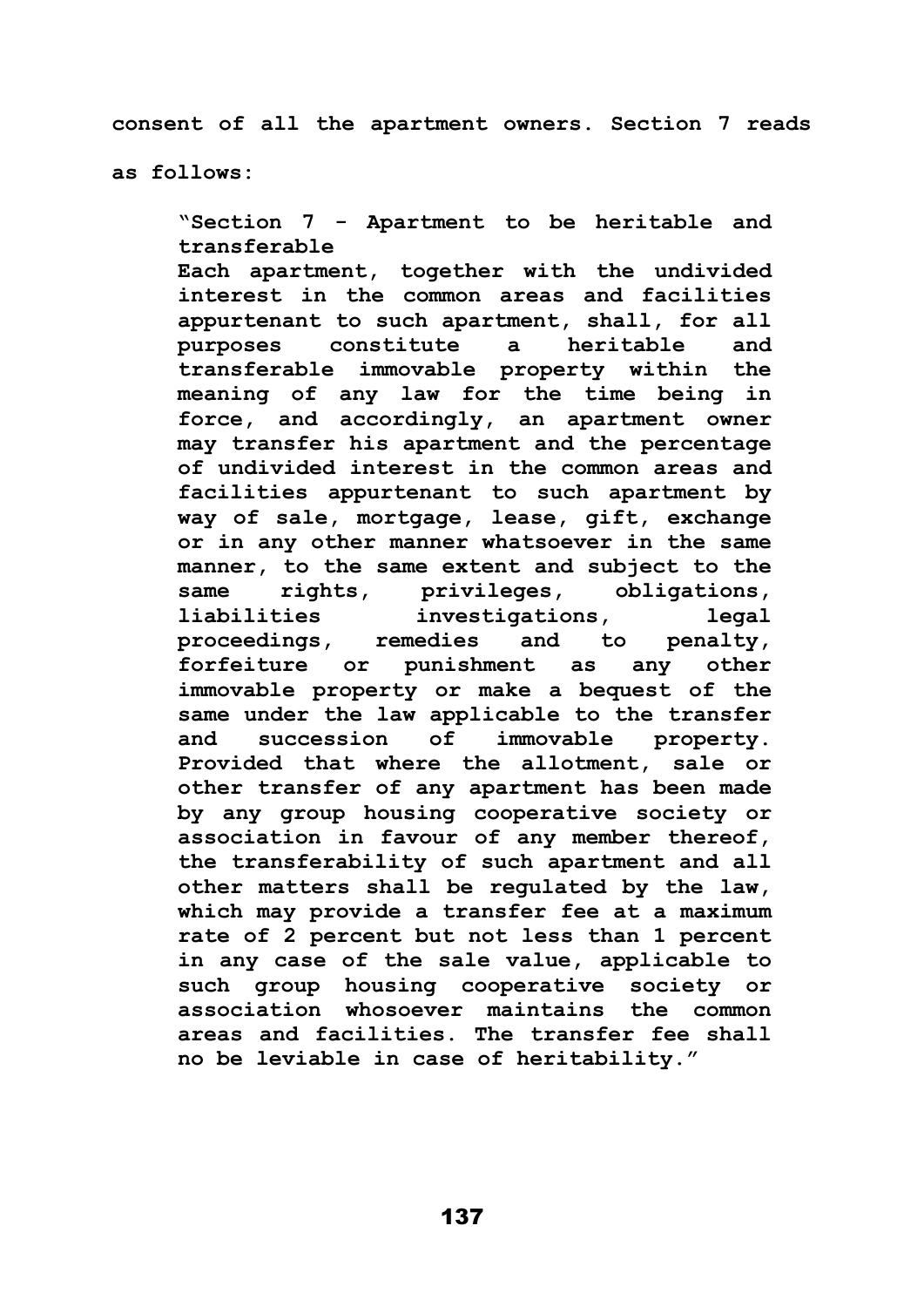118. **The most crucial provision is Section 9. It reads as follows:**

**"Section 9 - Right of re-entry**

**(1) Where any land is given on lease by a person (hereafter in this section referred to as the lessor) to another person (hereafter in this section referred to as the lessee, which term shall include a person in whose favour a sublease of such land has been granted), and any building has been constructed on such land by the lessee or by any other person authorised by him or claiming through him, such lessee shall grant in respect of the land as many subleases as there are apartments in such building and shall execute separate deeds of sub lease in respect of such land in favour of each apartment owner before handing over the possession of apartment in such building to him. The lessor shall be duty bound to supply the plans and other legal documents to the lessee. Provided that no sublease in respect of any land shall be granted except on the same terms and conditions on which the lease in respect of the land has been granted by the lessor and no additional terms and conditions shall be imposed by the lessee except with the previous approval of the lessor.**

**(2) Where the lessee has any reason to suspect that there had been any breach of the terms and conditions of the sublease referred to in subsection (1), he may himself inspect the land on which the building containing the concerned apartment has been constructed, or may authorise one or more persons to inspect such land and make a report as to whether there had been any breach of the terms and conditions of any sublease in respect of such land and, if so, the nature and extent of**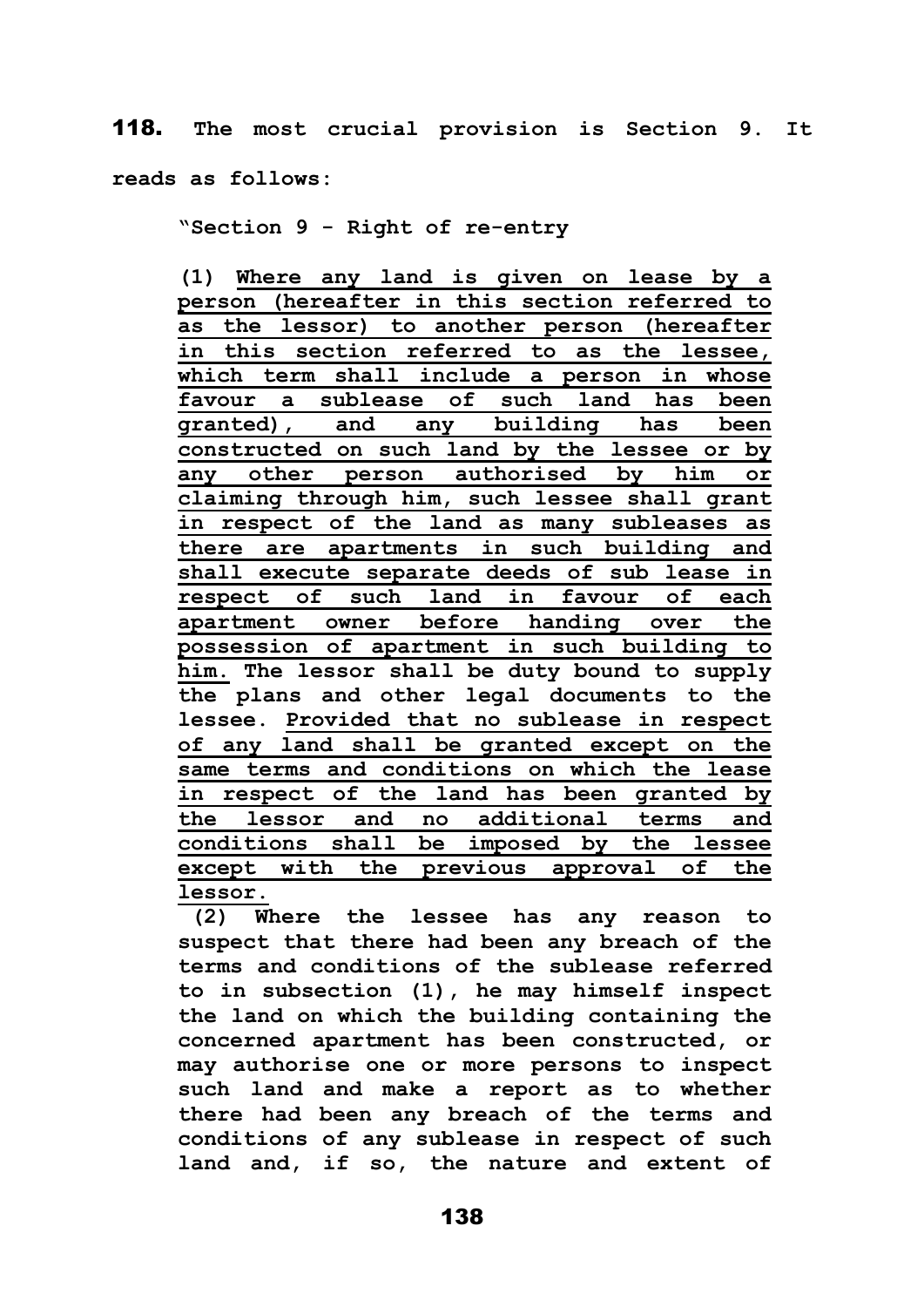**such breach, and for this purpose, it shall be lawful for the lessee or any person authorised by him to enter into, and to be in, the land in relation to which such breach has been or is suspected to have been committed.**

**(3) Where the lessee or any person authorised by him makes an inspection of the land referred to in subsection (1), he shall record in writing his findings on such inspection [a true copy of which shall be furnished to the apartment owner by whom such breach of the terms and conditions of sublease in respect of the land appurtenant to the apartment owned by him has been committed (hereinafter referred to as the defaulting apartment owner)] and where such findings indicate that there had been any breach of the terms and conditions of the sublease in respect of such land, the lessee may, by a notice in writing, require the defaulting apartment owner to refrain from committing any breach of the terms and conditions of the sublease in respect of such land, or to pay in lieu thereof such composition fees as may be specified in the notice in accordance with such scales of composition fees as may be prescribed.**

**(4) The defaulting apartment owner who is aggrieved by any notice served on him by the lessee under subsection (3) may, within thirty days from the date of service of such notice, prefer an appeal to the Court of the District Judge having jurisdiction (hereinafter referred to as the District Court), either challenging the finding of the lessee or any person authorised by him or disputing the amount of composition fees as specified in the notice, and the District Court may, after giving the parties a reasonable opportunity of being heard, confirm, alter or reverse those finding or may confirm, reduce or increase the amount of composition fees or set aside the notice.**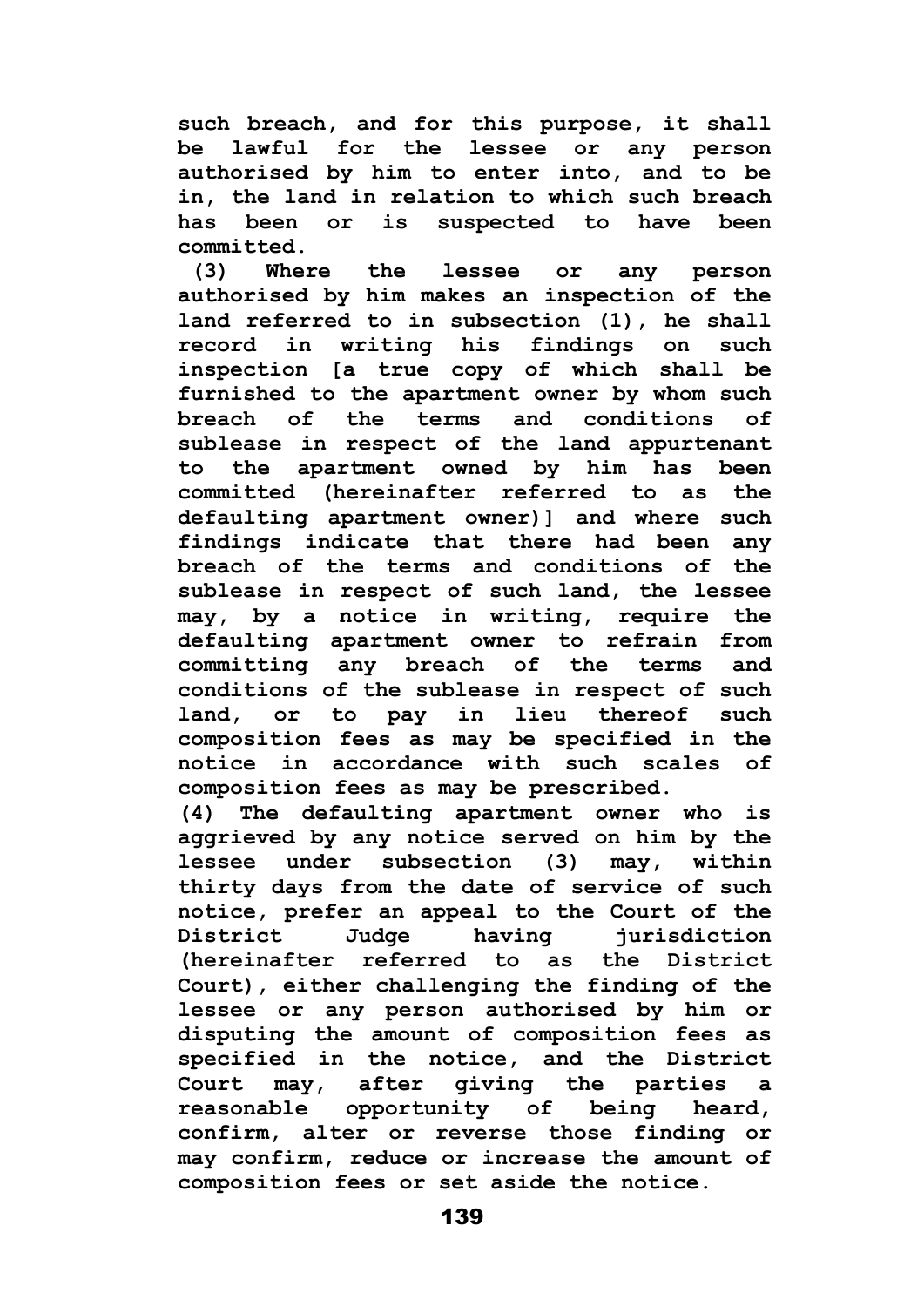**(5) Where, on the breach of any terms and conditions of any sublease in respect of any land, any composition fees become payable, the defaulting apartment owner shall be deemed to have been guilty of such breach and in default of payment thereof it shall be lawful for the lessee to recover the amount of the composition fees from the defaulting apartment owner as arrears of land revenue.**

**(6) Where any composition fees are paid whether in pursuance of the notice served under subsection (3) or in accordance with the decision of the District Court or a higher court on appeal, no further action shall be taken by the lessee for the breach of the terms and conditions of the sublease in respect of the land in relation to which payment of such composition fees has been realised.** 

**(7) If the defaulting apartment owner omits or fails to refrain from committing any breach of the terms and conditions of the sublease in respect of the land or, as the case may be, omits or fails to pay the composition fees in lieu thereof-**

**(i) in accordance with the notice issued by the lessee under subsection (3); or**

**(ii) where the finding of the lessee or the person authorised to inspect the land about any breach of the terms and conditions of any sublease in respect of the land or the amount of composition fees specified in the notice issued by the lessee are altered by the District Court on appeal or by any higher court on further appeal, in accordance with the decision of the District Court or such higher court, as the case may be; the lessee shall be entitled,-**

**(a) where no appeal has been preferred under subsection (4), within sixty days from the date of service of the notice under subsection (3), or**

**(b) where an appeal has been preferred under subsection (4), within sixty days from the**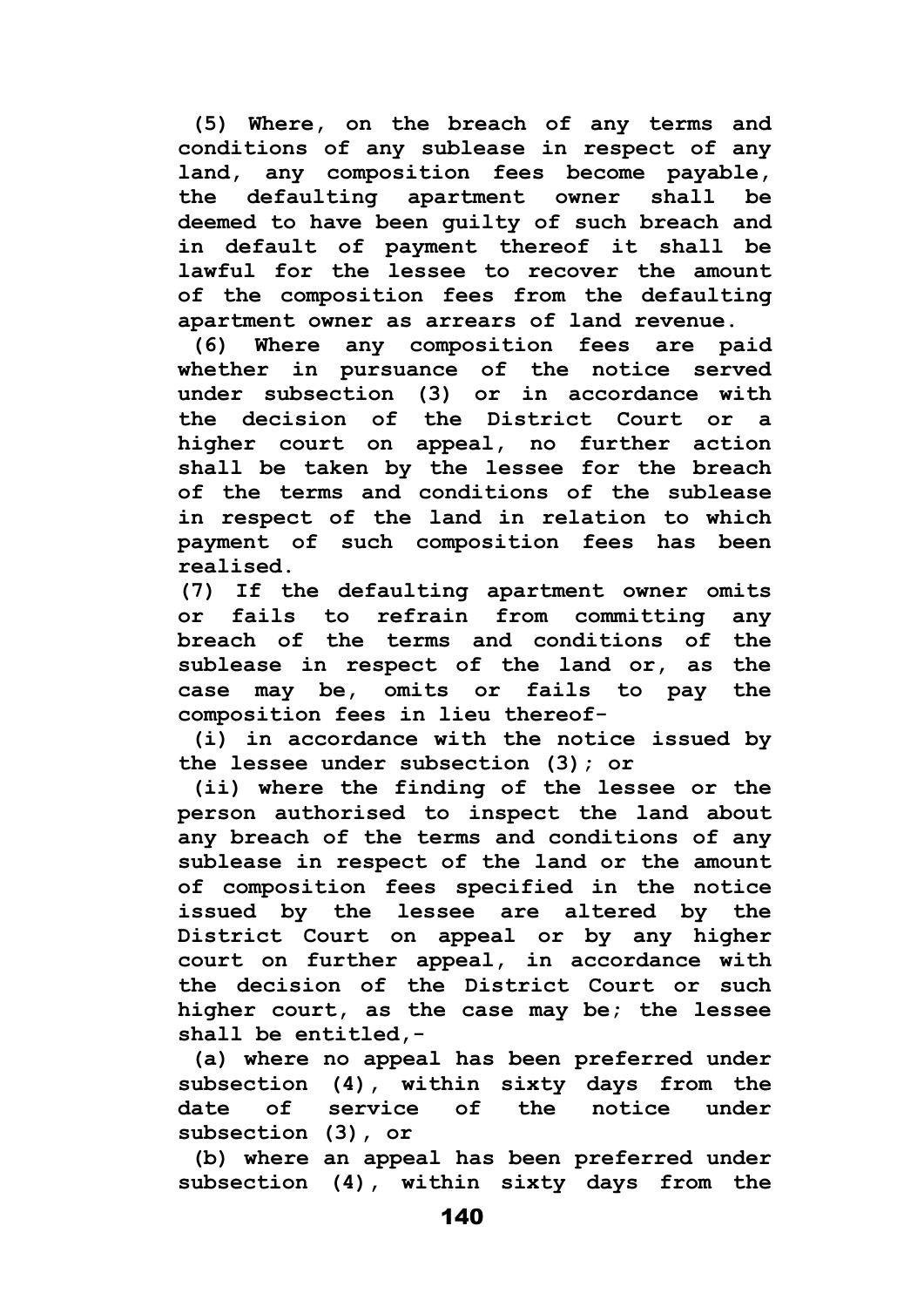**date on which the appeal is finally disposed of by the District Court or, where any further appeal is preferred to a higher court, by such higher court, to exercise the right of reentry in respect of the undivided interest of the lessee in the land appurtenant to the apartment owned by the defaulting apartment owner, and where such right of reentry cannot be exercised except by the ejectment of the defaulting apartment owner from his apartment, such right of reentry shall include a right to eject the defaulting apartment owner from the concerned apartment: Provided that no such ejectment shall be made unless the defaulting apartment owner has been paid by the lessee such amount as compensation for such ejectment as may be determined in accordance with the prescribed scales of compensation.**

**(8) No appeal preferred under subsection (4) shall be admitted, unless twentyfive per cent of the composition fees specified in the notice served on the defaulting apartment owner has been deposited to the credit of the District Court in savings bank account to be opened by the District Court in any branch of an approved bank:**

**Provided that the District Court may, on sufficient cause being shown, either remit or reduce the amount of such deposit, and the interest accruing on such deposit, shall ensure to the credit of defaulting apartment owner by whom such deposit has been made: Provided further that the amount of such deposit together with the interest due thereon shall be distributed by the District Court in accordance with the decision in such appeal, or where any further appeal has been preferred against such decision, in accordance with the decision in such further appeal.**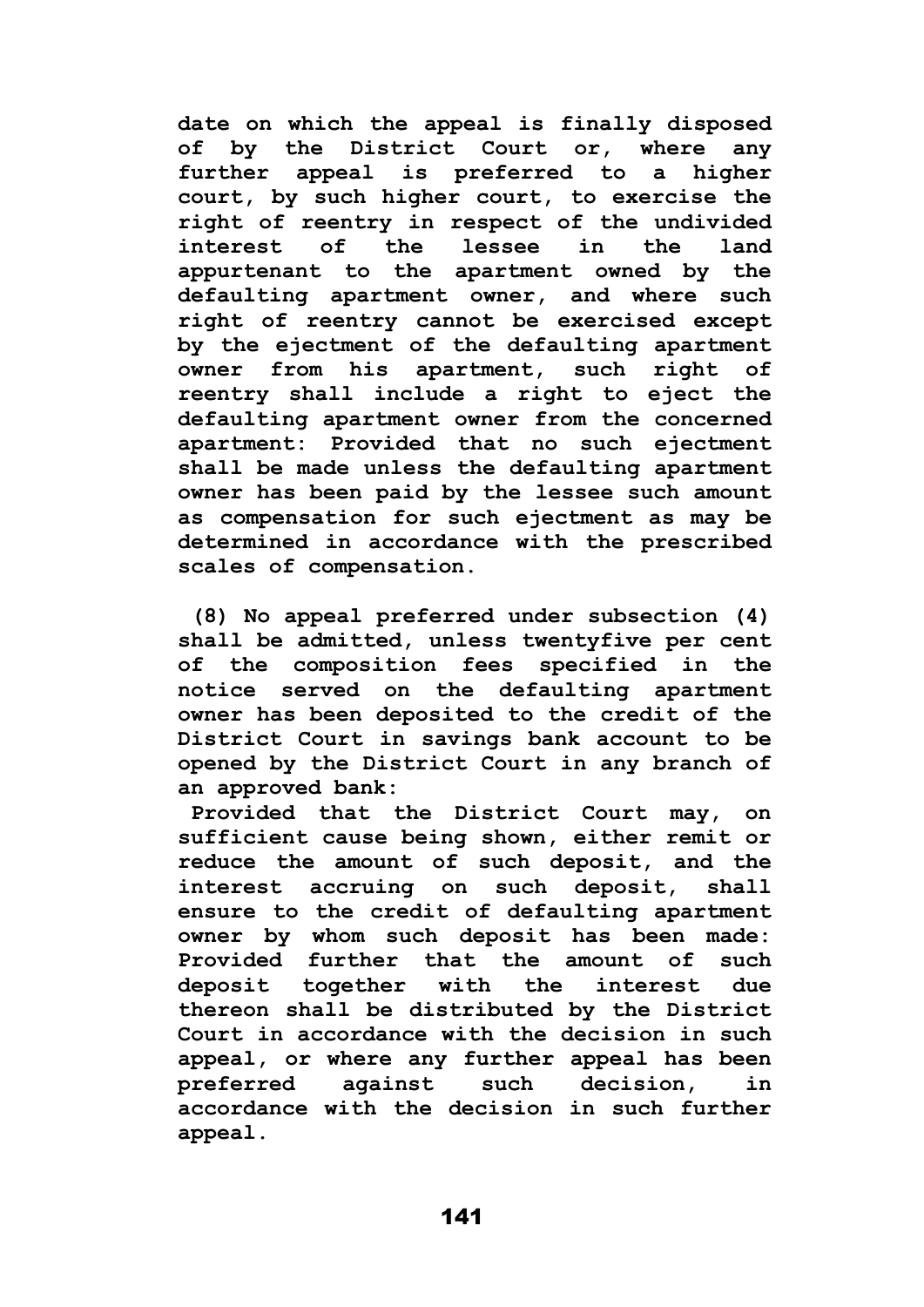**(9) The defaulting apartment owner, who is aggrieved by the amount offered to be paid to him under the proviso to subsection (7) as compensation for ejectment from his apartment may, within thirty days from the date of such offer, prefer an appeal to the District Court and the District Court may, after giving the parties a reasonable opportunity of being heard, maintain, increase or reduce the amount of compensation.**

**(10) On the ejectment of the defaulting apartment owner from the apartment under subsection (7), the lessee by whom such ejectment has been made may make a fresh allotment of the concerned apartment to any other person on such terms and conditions as he may think fit.**

**(11) Where any lessee omits or fails to take any action either in accordance with the provisions of subsection (2) or subsection (3) or subsection (7) the lessor may, in the first instance, require the lessee by a notice in writing to take action against the defaulting apartment owner under subsection (2) or subsection (3) or, as the case may be, under subsection (7), within a period of ninety days from the date of service of such notice, and in the event of the omission or failure of the lessee to do so within such period, the lessor may himself take action as contained in subsection (2) or subsection (3) or subsection (7), and the provisions of subsection (4) to subsection (6) and subsection (8) to subsection (10), shall, as far as may apply to any action taken by him as if such action had been taken by the lessee.**

**(12) For the removal of doubts, it is hereby declared that no work in any apartment by the owner thereof shall be deemed to be a breach of the terms of the sublease in respect of the land on which the building containing such apartment has been constructed unless**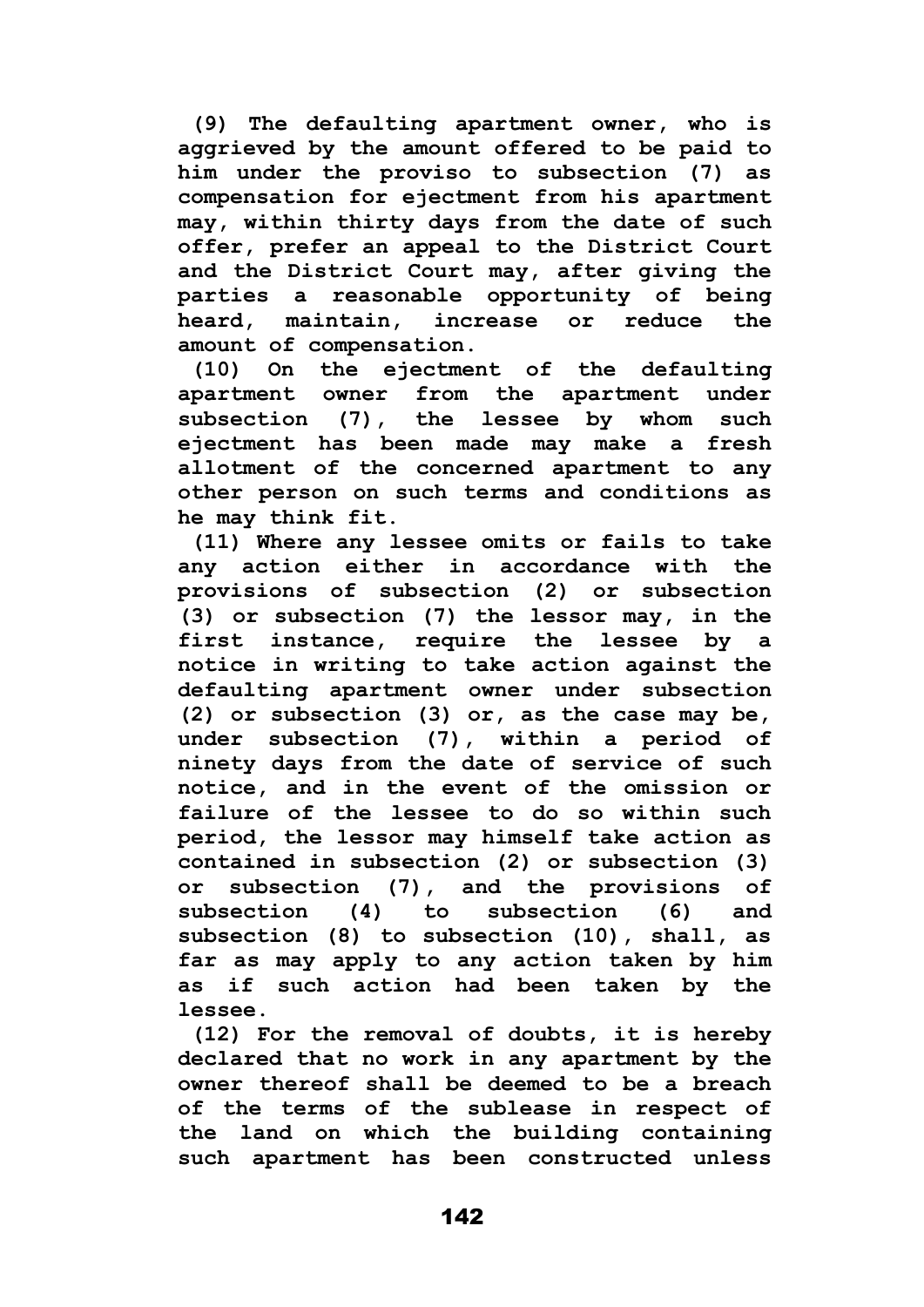**the work is prohibited by subsection (2) of section 6." (Emphasis supplied)**

119. **Section 5 contemplates a sale or transfer otherwise of an apartment by the promoter. Then subject to the other provisions of the Act, the buyer or transferee becomes entitled to exclusive ownership and possession. He becomes entitled to a percentage of the undivided interest in the common areas. Section 8 is a provision which conditions ownership based on amounts remaining to be paid. Still further Section 9 is another provision which conditions Section 5.**

120. **The mere fact that Section 7 declares that each apartment, together with the undivided interest in common areas, is to be heritable and transferable, would not amount to creating a freehold right over the land, which is the subject matter of the sublease, in favour of the apartment owner, under Section 9 of the UP Act of 2010. In other words, no enlargement of the rights of the sub-lessee into that of a freehold owner of the land is contemplated. The mere fact that an undivided interest in the common**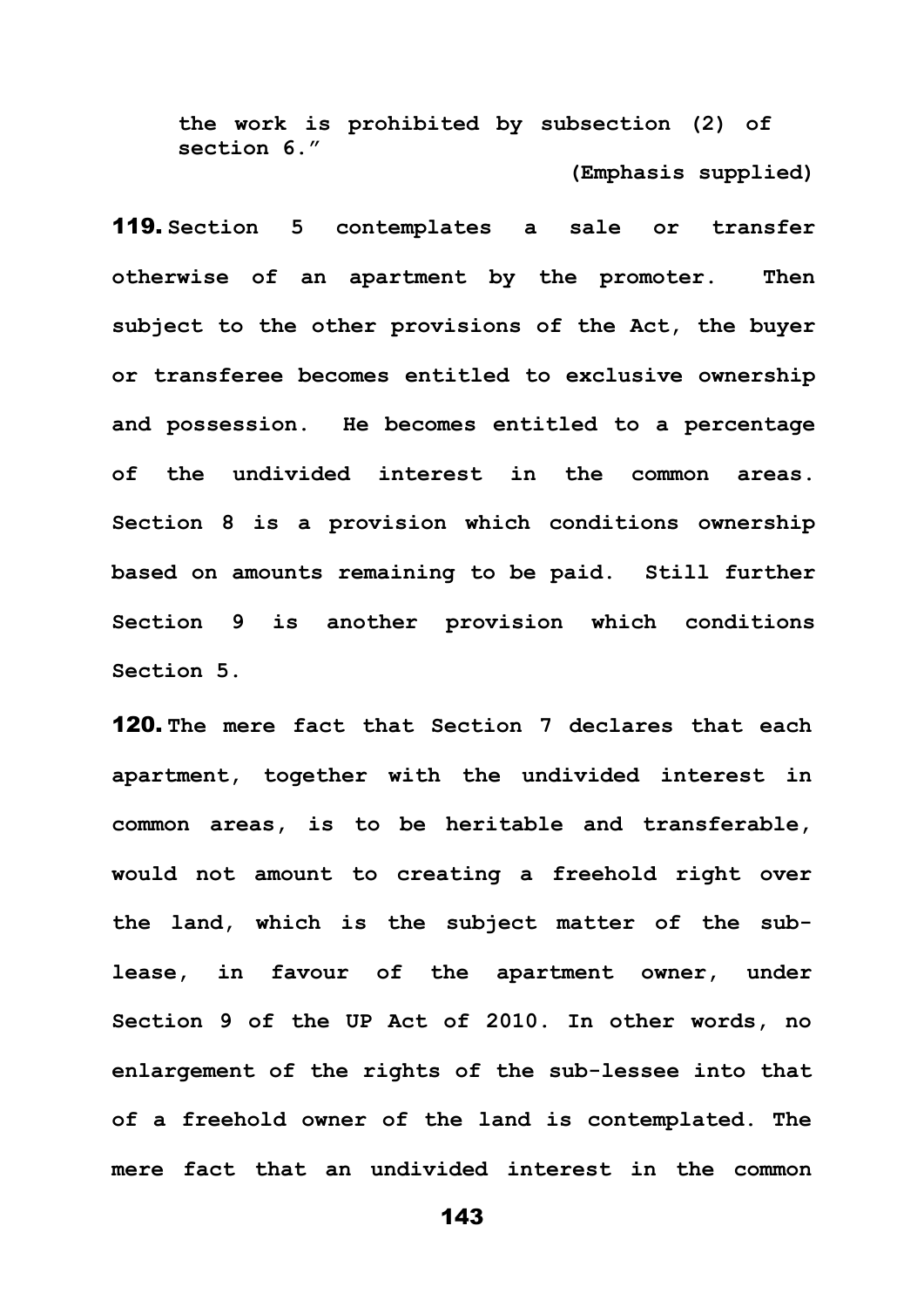**area, is created including the land (the definition of 'common area' includes land) and is made heritable and transferable, would only mean that the specific right, which the sub-lessee (apartment owner) has under the sub-lease executed within meaning of Section 9, both over the land and the apartment, will be heritable and transferable. In fact, Section 10 of the UP Act of 2010 provides for a declaration to be given by a promotor containing, inter alia, the statement as to whether, land is freehold or leasehold. No doubt, the effect of Section 7 of the UP Act is that the proviso in Section 7 does contemplate that in the case of any allotment, sale or other transfer made by any group housing cooperative society or association, the transferability of the apartment and all other matters, will be as regulated by the law and it may include the transfer fee at the maximum rate of two per cent. Section 7, no doubt, permits the apartment owner the right to transfer the apartment with the common area including the right in the land by way of sale, mortgage, lease, gift, in the same manner and**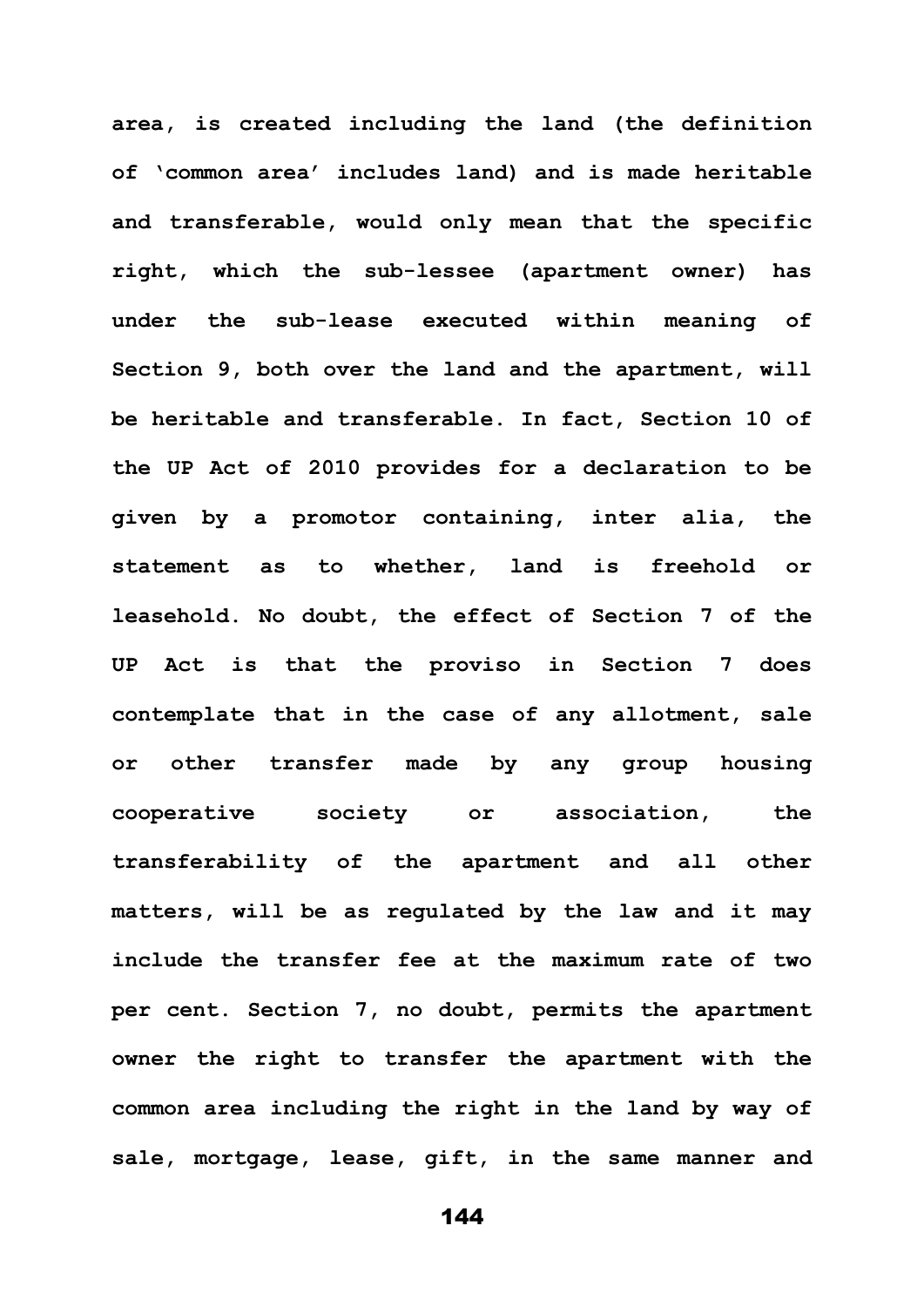**to the same extent and subject to the same rights, privileges, obligations and liabilities, inter alia, under the law applicable to the transfer and succession of an immovable property. Also since Section 9 contemplates sub-lease over the land, there cannot be claims of enlargement over the same vide either Section 5 or Section 7. The case of sale if it relates to land in the balance sheet projected by the appellant represented by Ms. Madhavi Divan cannot but be rejected.**

121. **We have noticed that the lessee has no power to cancel the lease. However, cancellation of lease deed under various contingencies is permitted to the lessor. They include allotment obtained through misrepresentation/ suppression of material facts inter alia violation of directions issued or rules and the regulations framed by the lessee or any other statutory authority, default on the part of the lessee on the terms and conditions of registration/ allotment lease. The provisions provide for the extent to which the premium can be forfeited in the event of cancellation among the other clauses. This**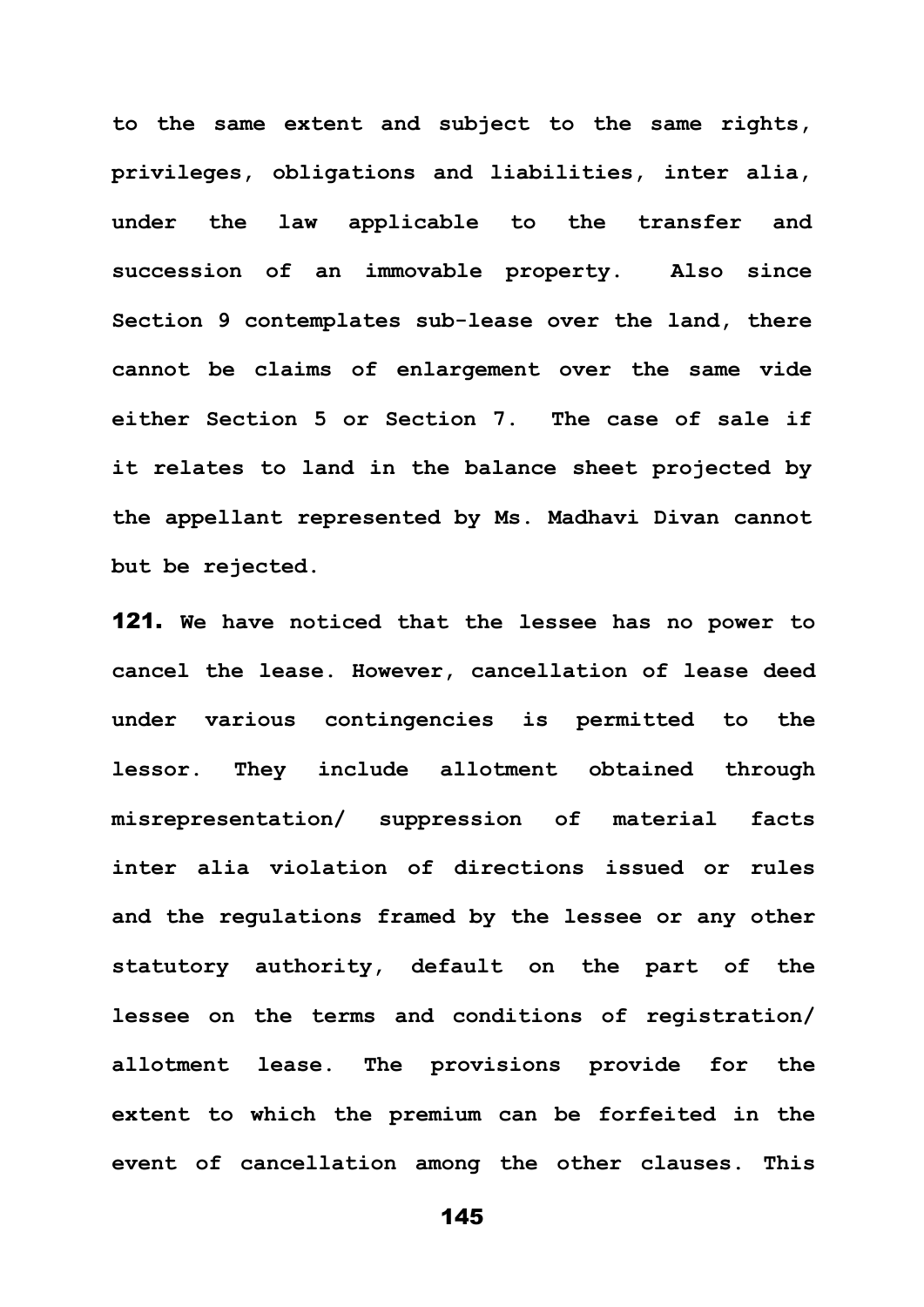**is apart from the earlier reference to the power to cancel in specified contingencies. It is relevant to notice that the lessor is clothed with an absolute power to make additions/ alterations or modifications in the terms of the lease deed inter alia apart from the sub lease. One clause which we have already noticed is Clause 13 falling in other clauses. It empowers the lessor to take back possession of the land/ building. The only limitation is that larger public interest must justify such taking back of the possession. It also must be attended/ accompanied by the lessor becoming liable to only make the payment at what is described as the 'prevailing rate.' It is clear that it is incompatible with the lessee enjoying rights/rewards incidental to ownership. The only requirement then being what the lessor perceives as larger public interest, the overriding power constitutes a shadow over the rights of the lessee which is clearly incompatible with the rights and therefore even rewards which would follow the normal exercise of rights as an owner. The right to possession and the rewards associated with it can be**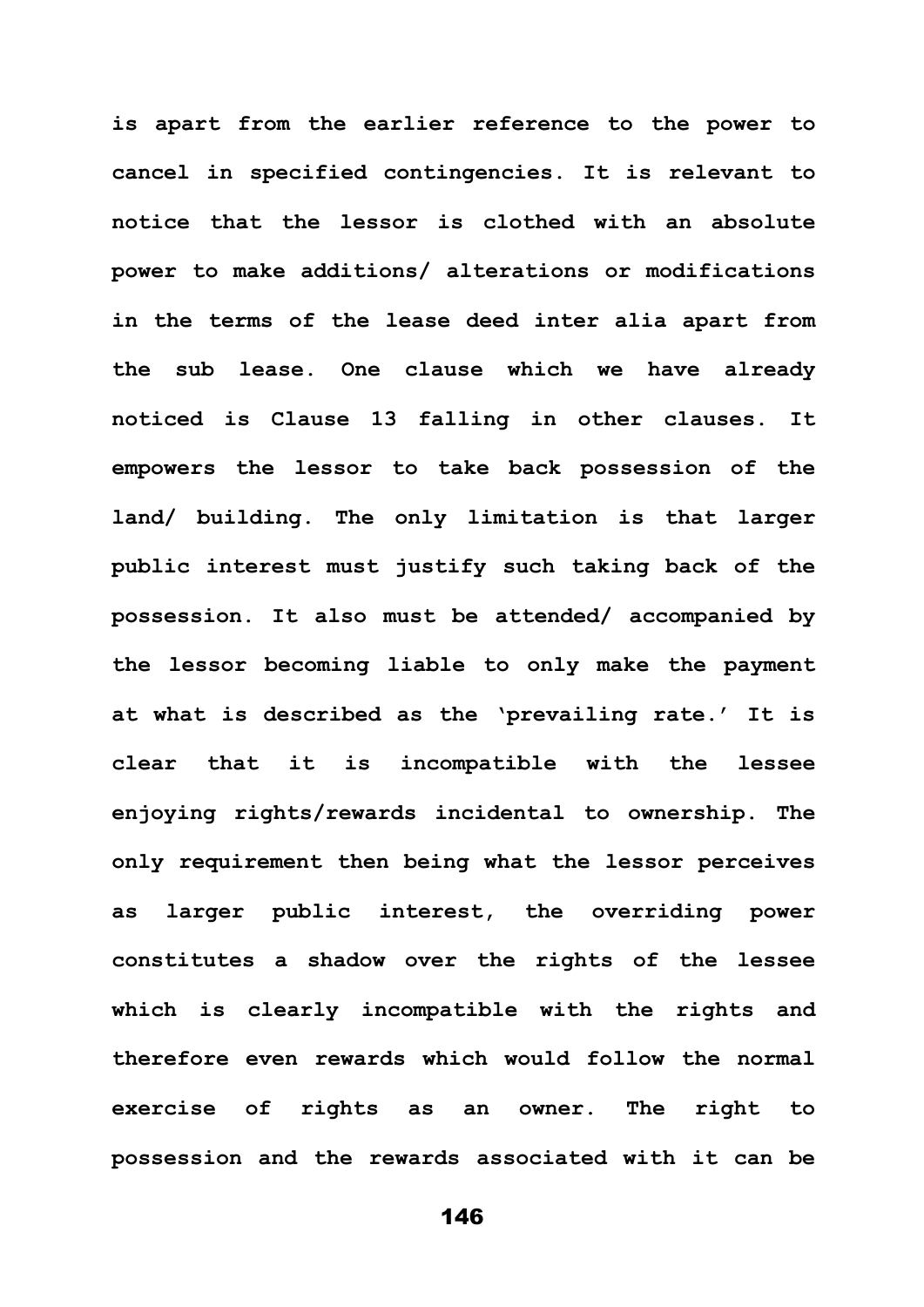**extinguished upon the lessor invoking the said power. Therefore, we would find on the whole that the appellant is not the financial lessor under section 5(8)(d) of the IBC. No doubt we would observe that we have arrived at the findings based on the prevailing statutory regime. Needless to say there is always power to amend the provisions which essentially consist of the Indian Accounting Standards in the absence of any rules prescribed under Section 5(8)(d) of the IBC by the Central Government.**

## THE CASE UNDER SECTION 5(8)(f)

122. **Section 5(8) defines 'financial debt' as meaning 'a debt along with interest, if any, which is disbursed against the consideration of time value of money'. Thereafter, Clauses (a) to (i) deal with transactions which are included as financial debt. It is, thereafter, that Clause (f) provides that a financial debt includes any amount raised under any other transaction, including any forward sale or purchase agreement, having the commercial effect of a**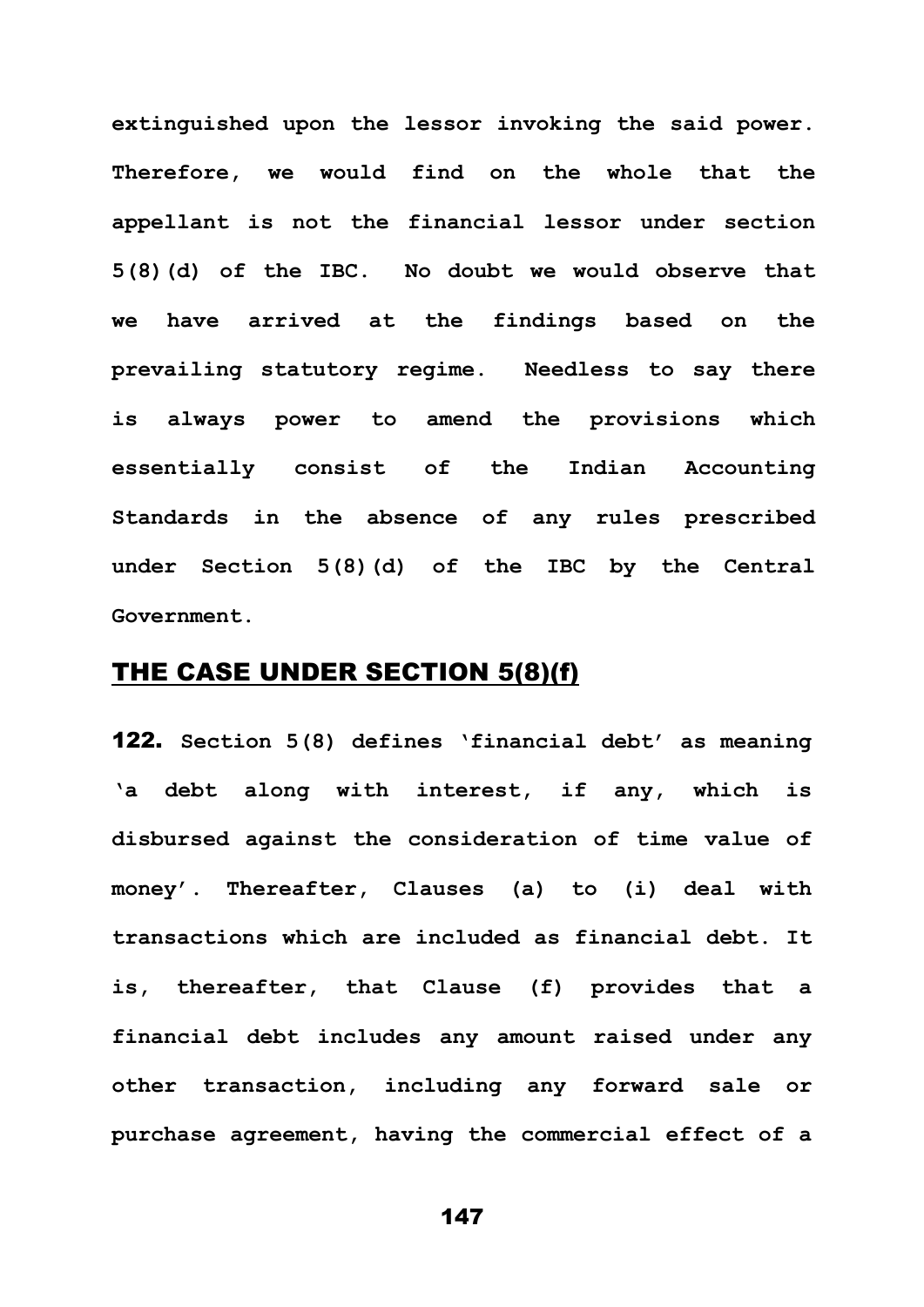**borrowing. To further simplify the concept, in Section 5(8)(f), we may eclipse the words 'includes any forward sale or purchase agreement', and then, the provision would read as 'any amount raised any other transaction having commercial effect of a borrowing'. The word 'transaction' has been defined in Section 2(33) to include 'an agreement or arrangement in writing for the transfer of an asset, or funds, goods or services from or to the corporate debtor. At this very juncture, we may notice that 'operational debt' has been defined in Section 5(21), which means 'a claim in respect of provision of goods or services including employment'. Operational debt also means a debt in respect of payment of dues arising under any law for the time being in force and payable to any Local Authority,** *inter alia***. 'Operational creditor' is defined in Section 2(20) as meaning 'a person to whom operational debt is owed and includes any person to whom such debt has been legally assigned or transferred'.**

123. **'Transaction', as defined in Section 3(33), would, undoubtedly, include an agreement or**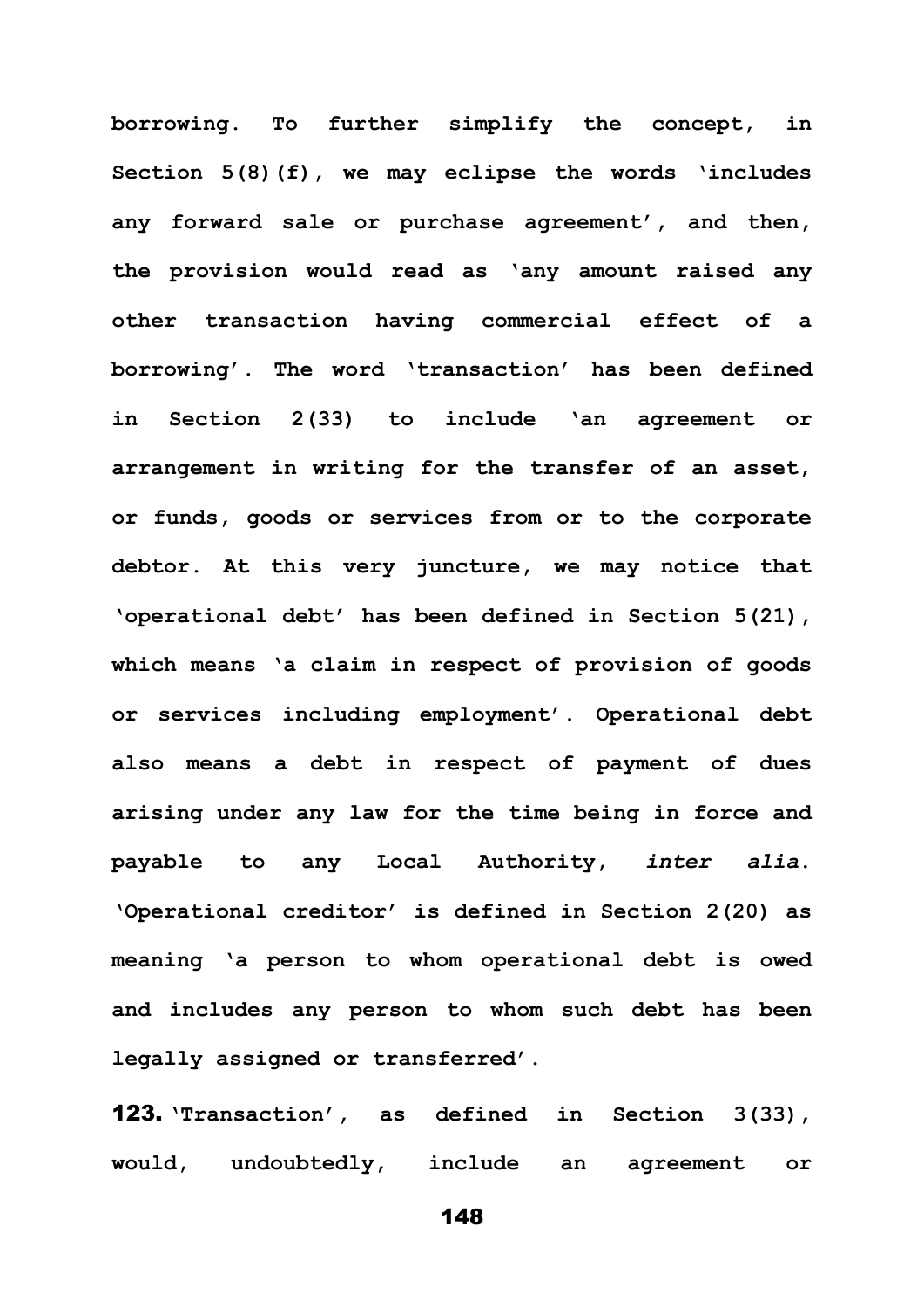**arrangement in writing or the transfer of funds. The transfer of funds may take place from a corporate debtor. A transfer can also take place when there is transfer of funds to the debtor. A transfer may include a transfer of assets in writing again from or to the corporate debtor. The definition of the word 'debt' in Section 3(11) is intertwined with the definition of the word 'claim' in Section 3(6). The impact of these provisions has been considered by this Court in** *Pioneer Urban Land and Infrastructure Limited and Another v. Union of India and Others<sup>10</sup>***. It may be profitable to advert to the same.**

**"68. Thus, in order to be a "debt", there ought to be a liability or obligation in respect of a "claim" which is due from any person. "Claim" then means either a right to payment or a right to payment arising out of breach of contract, and this claim can be made whether or not such right to payment is reduced to judgment. Then comes "default", which in turn refers to non-payment of debt when whole or any part of the debt has become due and payable and is not paid by the corporate debtor. The learned counsel for the petitioners relied upon the judgment in** *Union of India* **v.** *Raman Iron Foundry* **[***Union of India* **v.** *Raman Iron Foundry***, (1974) 2 SCC** 

**<sup>10</sup> (2019) 8 SCC 416**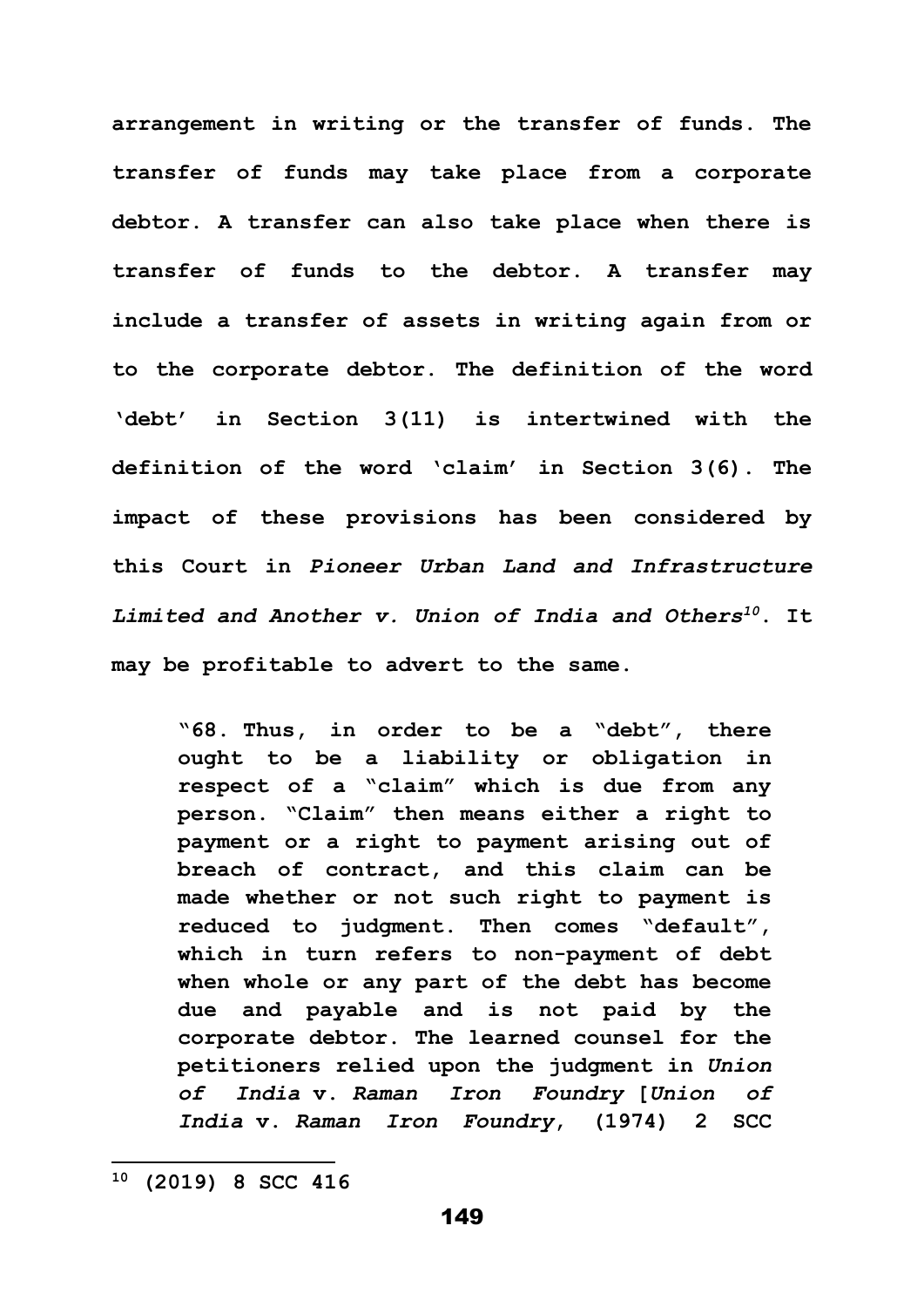**231], and, in particular relied strongly upon the sentence reading: (SCC p. 243, para 11) "***11***. … Now the law is well settled that a claim for unliquidated damages does not give rise to a debt until the liability is adjudicated and damages assessed by a decree or order of a court or other adjudicatory authority."**

**69. It is precisely to do away with judgments such as** *Raman Iron Foundry* **[***Union of India* **v.** *Raman Iron Foundry***, (1974) 2 SCC 231] that "claim" is defined to mean a right to payment or a right to remedy for breach of contract** *whether or not such right is reduced to judgment***. What is clear, therefore, is that a debt is a liability or obligation in respect of a right to payment, even if it arises out of breach of contract, which is due from any person, notwithstanding that there is no adjudication of the said breach, followed by a judgment or decree or order. The expression "payment" is again an expression which is elastic enough to include "recompense", and includes repayment. For this purpose, see** *H.P. Housing & Urban Development Authority* **v.** *Ranjit Singh Rana* **[***H.P. Housing & Urban Development Authority* **v.** *Ranjit Singh Rana***, (2012) 4 SCC 505 : (2012) 2 SCC (Civ) 639] (at paras 13 and 14 therein), where** *Webster's Comprehensive Dictionary* **(International Edn.), Vol. 2 and** *Law Lexicon* **by P. Ramanatha Aiyar (2nd Edn., Reprint) are quoted."**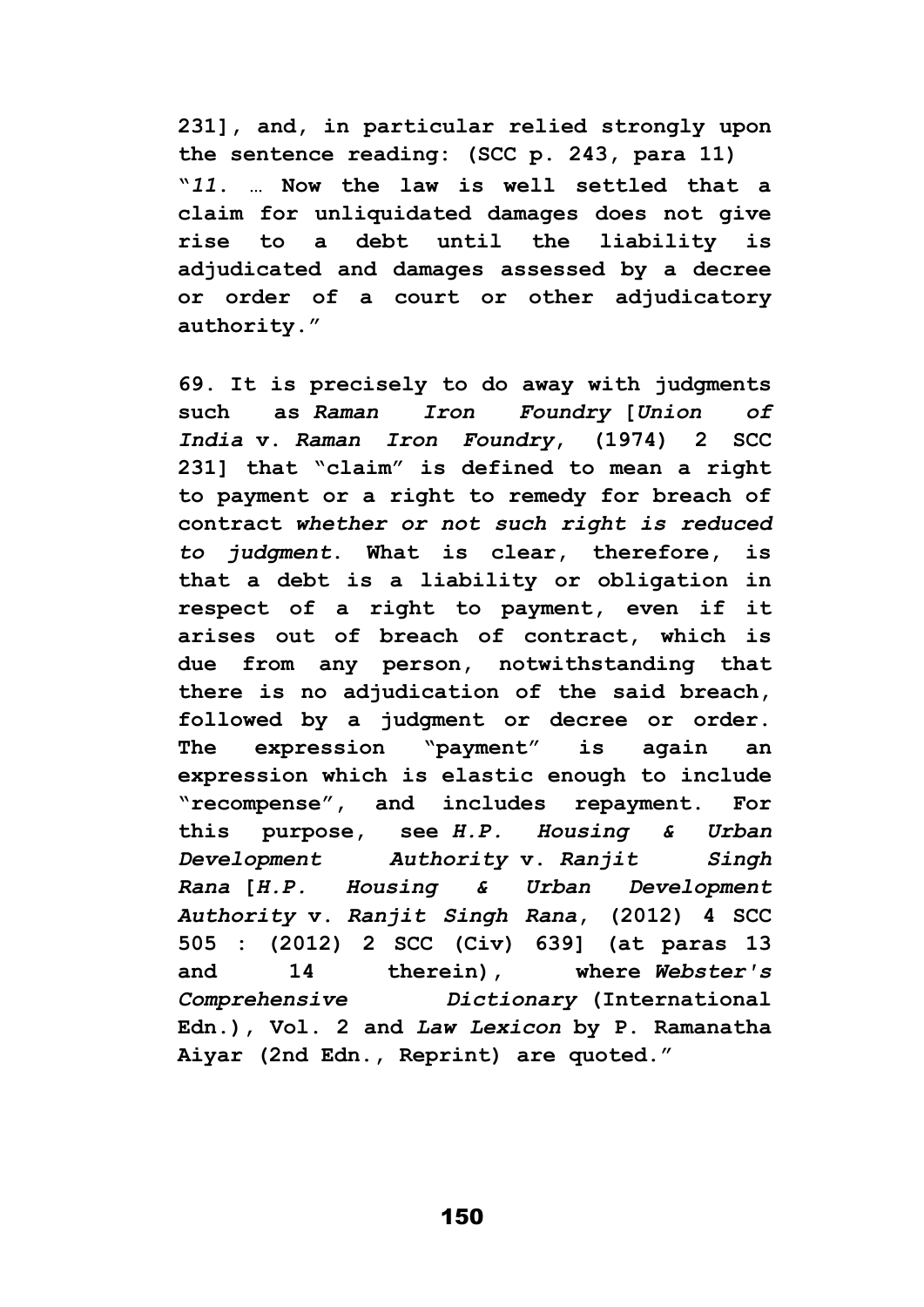124. **The question, which fell for consideration in**  *Pioneer* **(supra) was whether a homebuyer, who made advances to the real estate developer, utilising which, the real estate developer puts up the project and what the homebuyer got in return or was expected to get in return was a developed flat or an apartment, would be covered as a financial creditor. It would be apposite to refer to the following observations:**

**"75. And now to the precise language of Section 5(8)(***f***). First and foremost, the subclause does appear to be a residuary provision which is "catch all" in nature. This is clear from the words "any amount" and "any other transaction" which means that amounts that are "raised" under "transactions" not covered by any of the other clauses, would amount to a financial debt if they had the commercial effect of a borrowing. The expression "transaction" is defined by Section 3(33) of the Code as follows:**

**3. (33) "transaction" includes an agreement or arrangement in writing for the transfer of assets, or funds, goods or services, from or to the corporate debtor;**

**As correctly argued by the learned Additional Solicitor General, the expression "any other transaction" would include an arrangement in**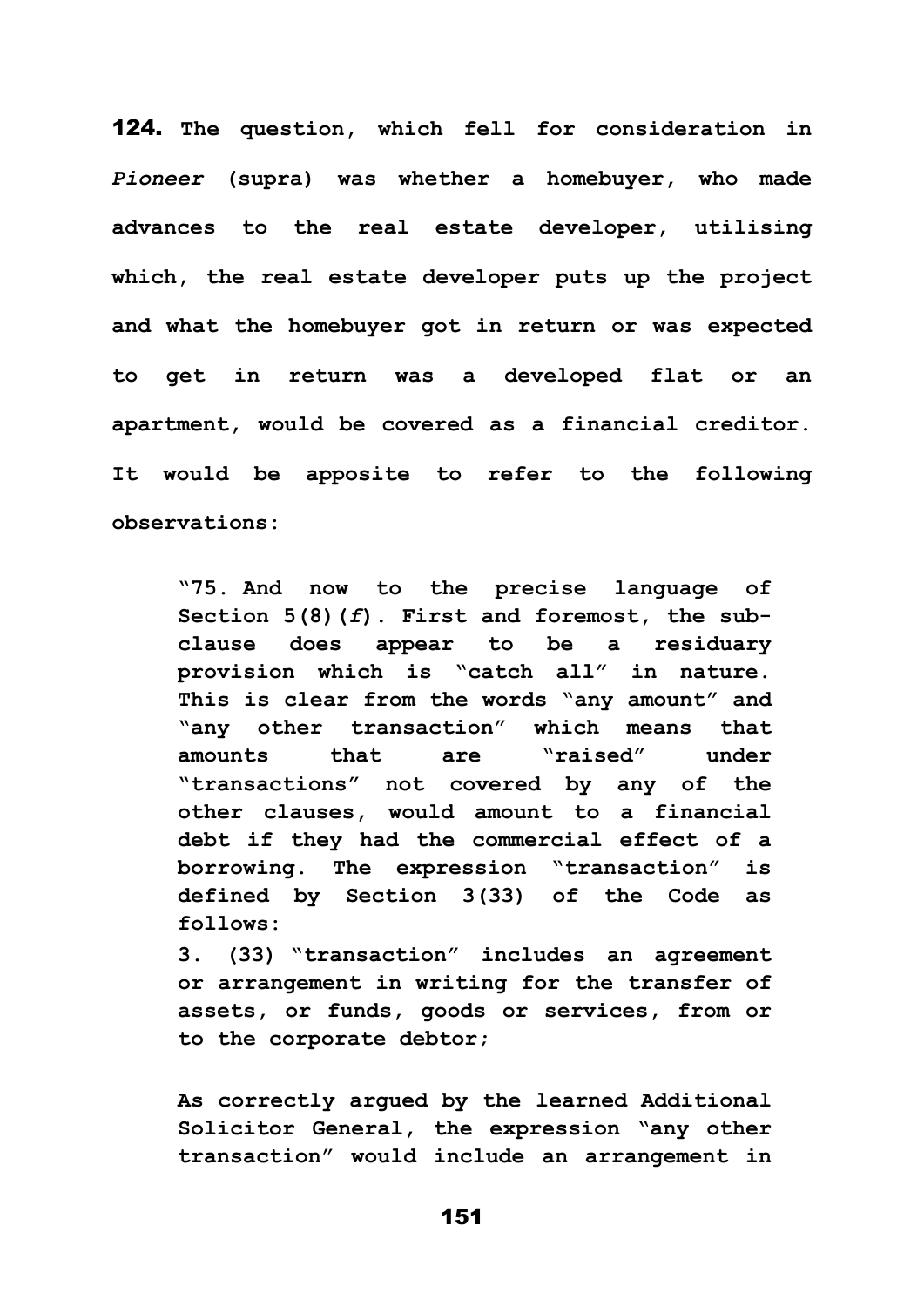**writing for the transfer of funds to the corporate debtor and would thus clearly include the kind of financing arrangement by allottees to real estate developers when they pay instalments at various stages of construction, so that they themselves then fund the project either partially or completely.**

**76. Sub-clause (***f***) Section 5(8) thus read would subsume within it amounts raised under transactions which are not necessarily loan transactions, so long as they have the commercial effect of a borrowing. We were referred to** *Collins English Dictionary & Thesaurus* **(2nd Edn., 2000) for the meaning of the expression "borrow" and the meaning of the expression "commercial". They are set out hereinbelow:**

**"***borrow***.—vb 1. to obtain or receive (something, such as money) on loan for temporary use, intending to give it, or something equivalent back to the lender. 2. to adopt (ideas, words, etc.) from another source; appropriate. 3. Not standard. to lend. 4. (intr) Golf. To putt the ball uphill of the direct path to the hole: make sure you borrow enough."**

**\*\*\***

**"***commercial***.—adj. 1. of or engaged in commerce. 2. sponsored or paid for by an advertiser:** *commercial television***. 3. having profit as the main aim:** *commercial music***. 4. (of chemicals, etc.) unrefined and produced in bulk for use in industry. 5. a commercially sponsored advertisement on radio or television.""**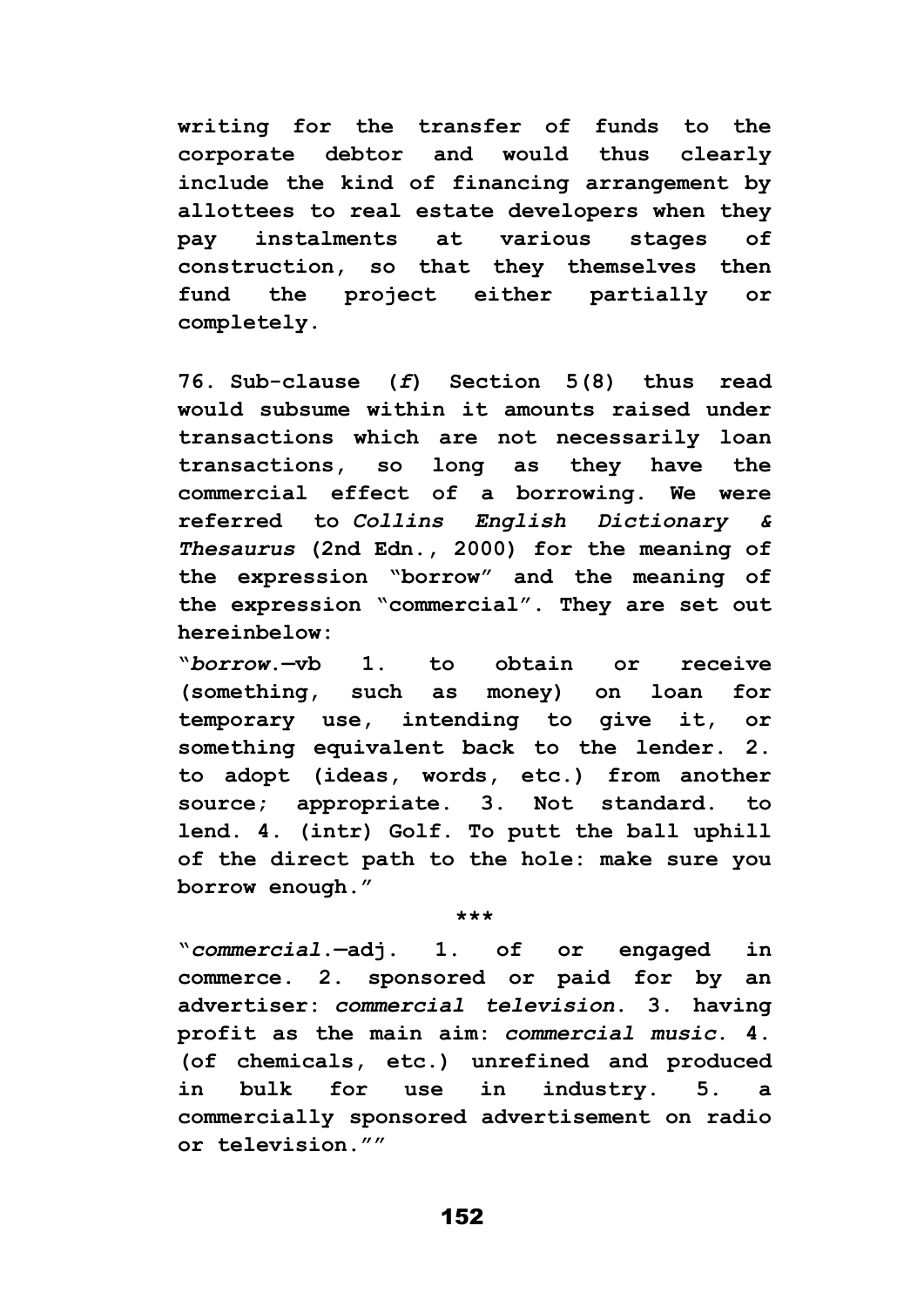125. **In the said example, therefore, the homebuyer, by providing amounts to the real estate developer, was found to be entitled to be treated as a financial creditor on the basis that the real estate developer must be treated as having raised money under the transaction in question. In other words, it was a case of a transaction by reason of the fact that there was transfer of funds to the corporate debtor. The transfer of funds was in the form of the advance payments and the installments payable by the homebuyer under the agreement to the developer. Thus, this Court concluded that it must be treated as a case falling under Section 5(8)(f), even without the aid of the Explanation added by an amendment, which was challenged in the said case. The real estate developer, in other words, raised amounts within the meaning of Section 5(8)(f) under the transfer of funds by the homebuyer to the developer and it was found to possess a commercial effect. In this regard, the discussion is as follows:**

**"77. A perusal of these definitions would show that even though the petitioners may be**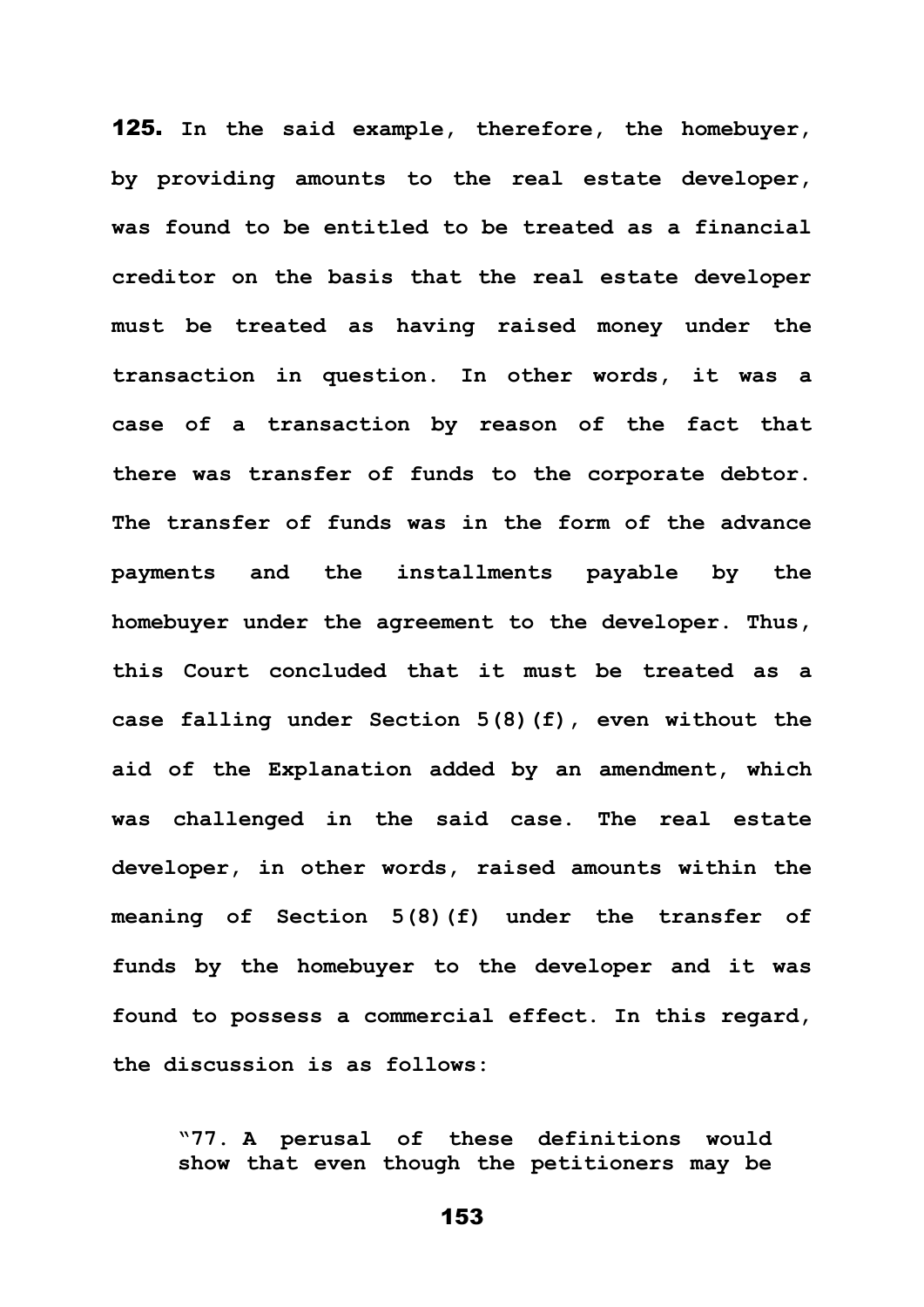**right in stating that a "borrowing" is a loan of money for temporary use, they are not necessarily right in stating that the transaction must culminate in money being given back to the lender. The expression "borrow" is wide enough to include an advance given by the homebuyers to a real estate developer for "temporary use" i.e. for use in the construction project so long as it is intended by the agreement to give "something equivalent" to money back to the homebuyers. The "something equivalent" in these matters is obviously the flat/apartment. Also of importance is the expression "commercial effect". "Commercial" would generally involve transactions having profit as their main aim. Piecing the threads together, therefore, so long as an amount is "raised" under a real estate agreement, which is done with profit as the main aim, such amount would be subsumed within Section 5(8)(***f***) as the sale agreement between developer and home buyer would have the "commercial effect" of a borrowing, in that, money is paid in advance for temporary use so that a flat/apartment is given back to the lender. Both parties have "commercial" interests in the same—the real estate developer seeking to make a profit on the sale of the apartment, and the flat/apartment purchaser profiting by the sale of the apartment. Thus construed, there can be no difficulty in stating that the amounts raised from allottees under real estate projects would, in fact, be subsumed within Section 5(8)(***f***) even without adverting to the Explanation introduced by the Amendment Act."**

126. **It is, therefore, the appellants case that if the home buyer could be treated as covered under Section 5(8)(f), and therefore, a financial creditor,**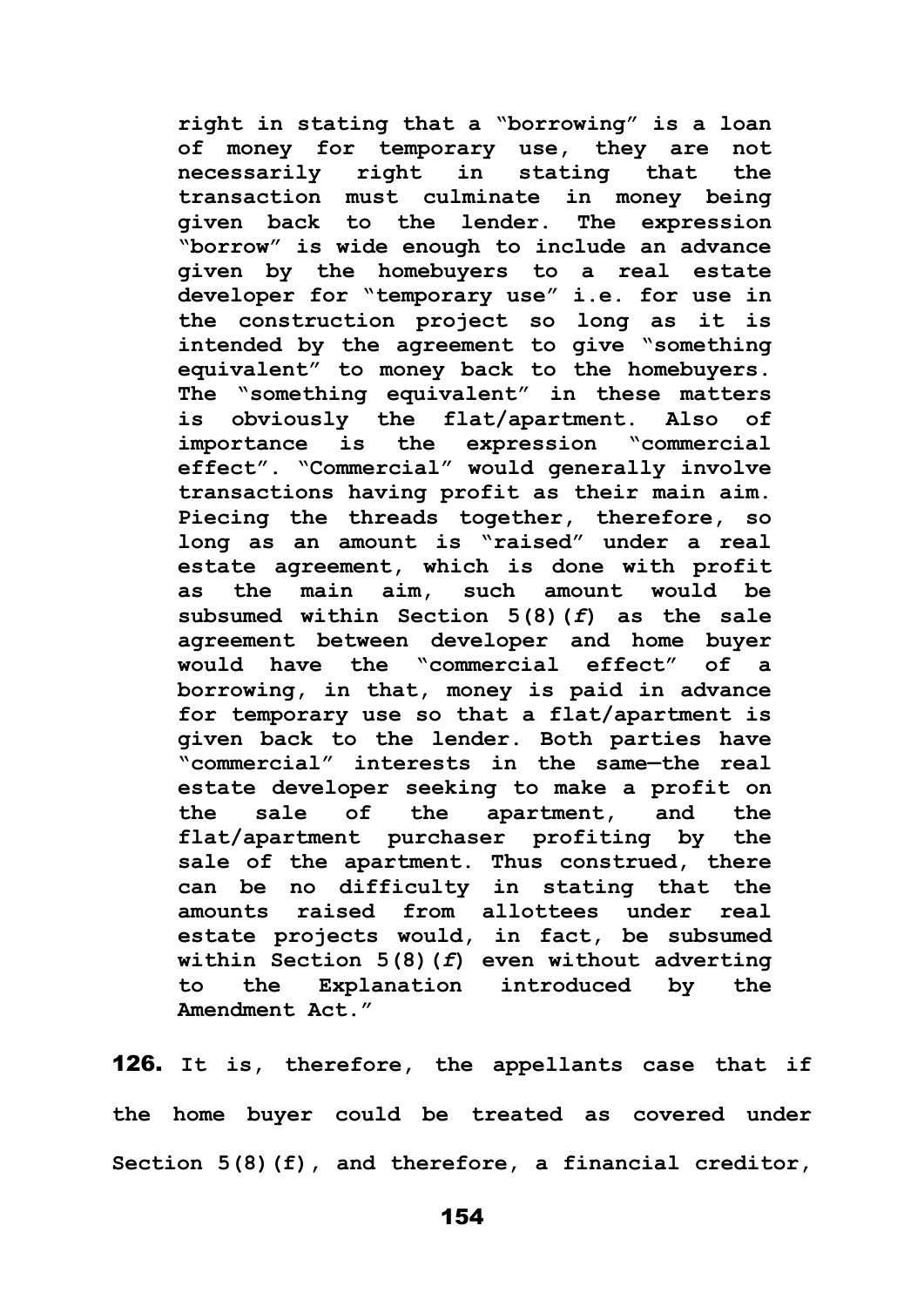**the appellant also should be treated as a financial creditor under the lease. Instead of approaching a bank or a financial institution, the lessee is facilitated to pay the consideration for the lease in the following manner:**

**The lessee would pay ten percent of the total premium upfront. The balance of the premium is to be paid in sixteen half-yearly installments with interest falling due after the expiry of the period of moratorium, which consisted of two years from the date of the commencement of the lease. During the moratorium, the lessee, would, no doubt, have to pay the lease amount and the interest which is not to be confused with the premium. In other words, the lease contemplated payment of the named sum of premium and also lease rent. The rent could be paid on an annual basis or it could be paid at one go as provided in the agreement. There was, thus, amount raised by the lessee in the manner in that, while no amount was paid or disbursed in the conventional sense by the appellant-lessor to the lessee, by**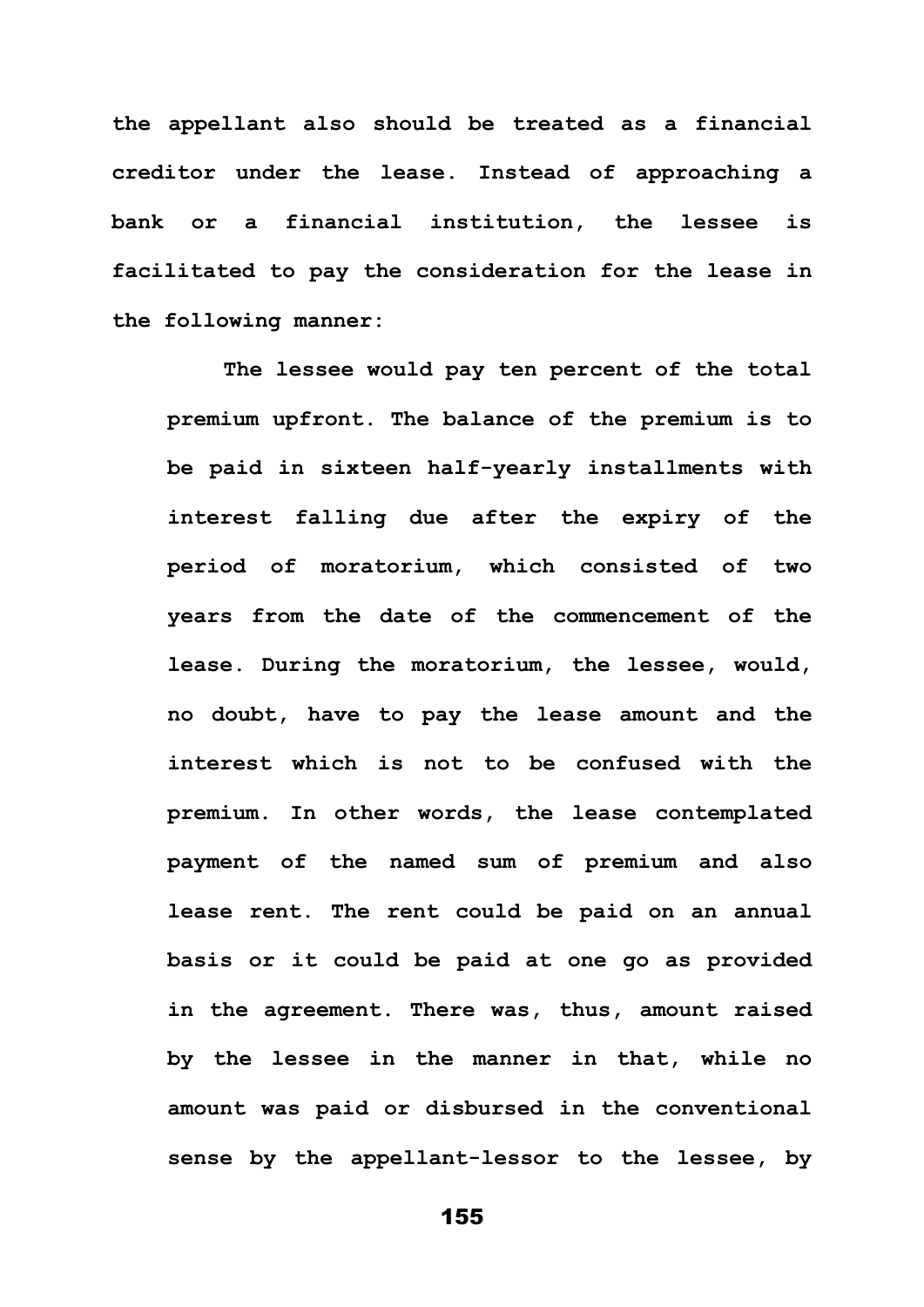**permitting the lessee under the lease to effect the payments due from it under the lease after the moratorium was over in a staggered manner, viz., by payment of sixteen half-yearly installments with interest, it had the effect of raising of funds in the sense that it operated as a tool for raising finance. The expression 'raising funds' employed in Section 5(8)(f), it is the case of the appellant, must receive an expansive interpretation. In the modern world myriad manifestations not to be pigeonholed to any set or finite number of transactions, may be contemplated. The legislative intention is to provide a catch-all or residuary provision. It is emphasised, in this context, before us that the Court must adopt a purposive interpretation. The concept of a financial creditor is that of a person who is not merely interested in recovery of the money, which perhaps characterises an operational creditor. The appellant, being an Authority under the UPIAD Act, charged with the duty of developing the land for various purposes,**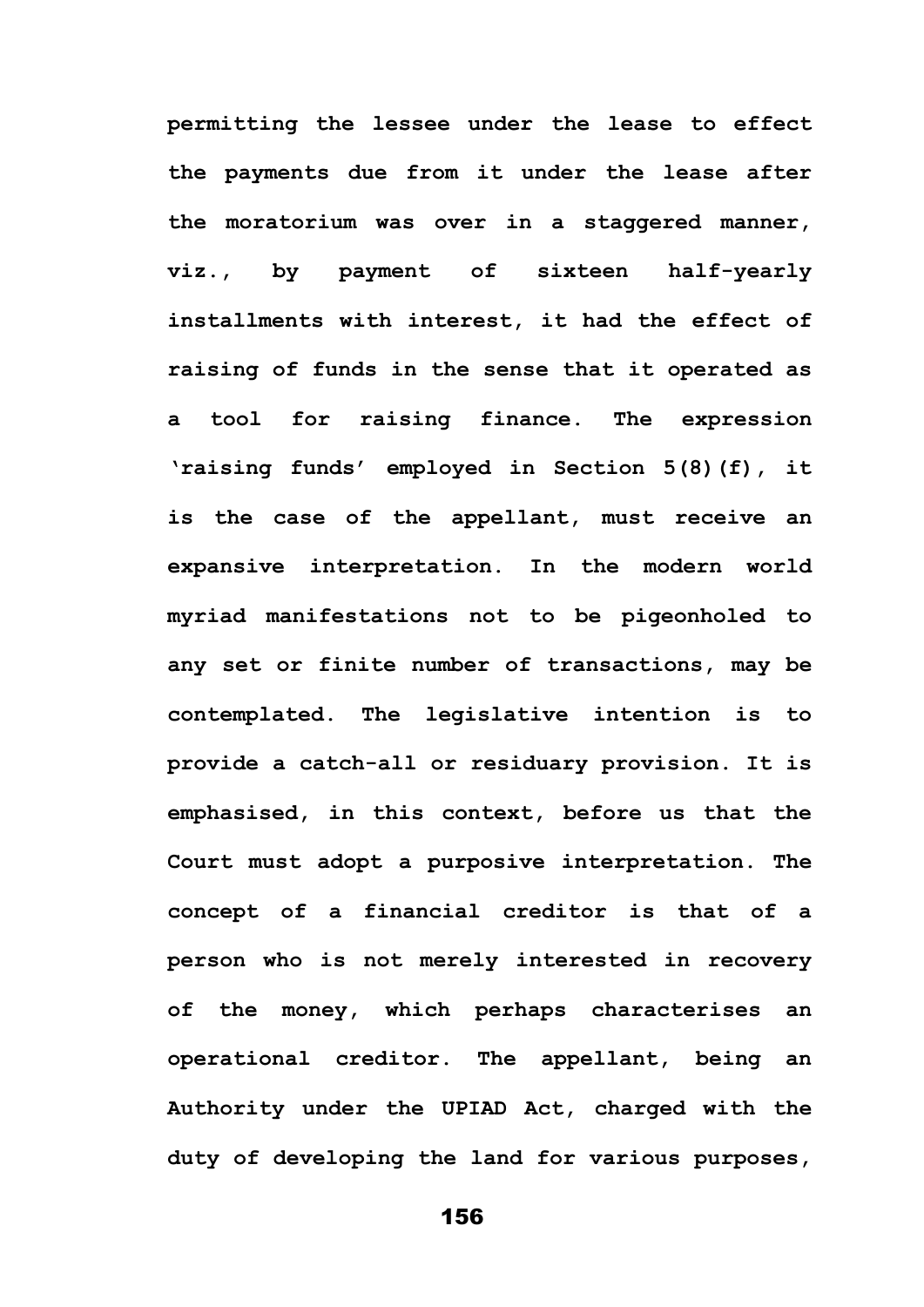**including residential purposes, has a long-term perspective and interest in the lease property like a conventional financial creditor who would do deep and due diligence and undertake careful and elaborate study before entering into a transaction. The appellant also has a binding stake or interest in the transaction. What is involved is public money. The land, which is subject matter of the lease, came to vest with the appellant on the strength of acquisition of land after payment of huge amounts as compensation. The said amount would represent the cost of the land. It is such land, which is the subject matter of the lease. When the appellants have such an interest, as described earlier, excluding the appellant from the decision-making process itself by not including it in the Committee of Creditors, is described as illegal and a manifest absurdity.**

127. *Per contra***, apart from pointing out that this Court is being asked to overturn the concurrent findings rendered by the NCLT and NCLAT, the**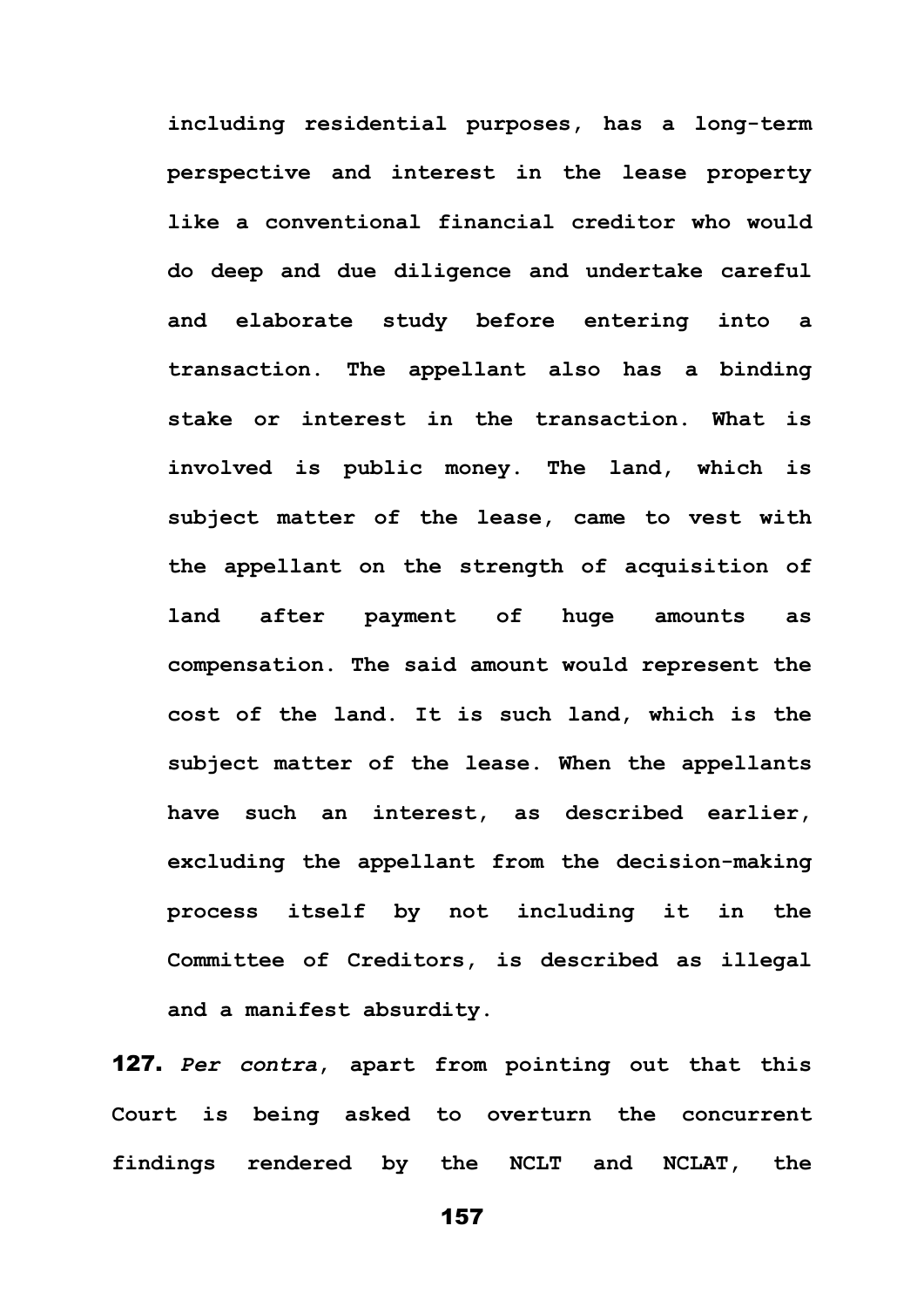**prevarication in the stand of the appellant is emphasised. Apart from the fact that originally appellant claimed as operational creditor in Form B and filed the Form-C later, declaring it as a financial creditor, it is pointed out that the appellant has attempted to shift its stand at different stages. Initially, the stand was that appellant fell under Section 5(8)(d) on the basis that what was involved was a finance lease. Finding itself unable to fulfil the requirement of being a financial lessor before the NCLAT, the focus shifted to Section 5(8)(f). Since, the case was initially set up under Section 5(8)(d), the case of the appellant involved reliance being placed on a specific provision, and simultaneously, on a general provision. In other words, resort to Section 5(8)(d) would preclude invoking of Section 5(8)(f). It is pointed out that there is no disbursement under the lease deed. With reference to the Judgment of this Court in** *Anuj Jain, Interim Resolution Professional for Jaypee Infratech Limited v. Axis Bank Limited and*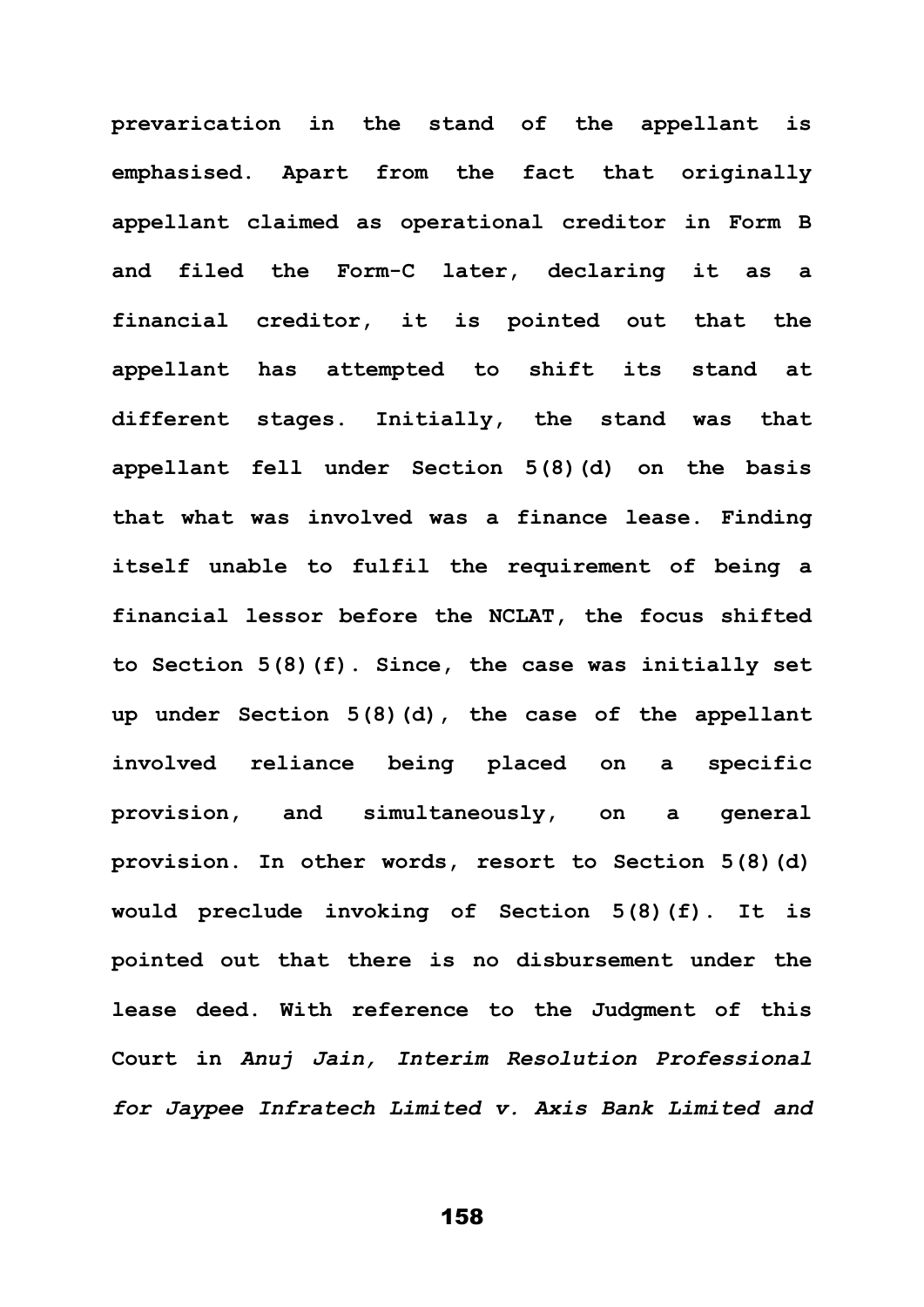*Others<sup>11</sup>***, it is contended that there is no disbursement by the appellant, an indispensable element under the main provisions of Section 5(8) without which the appellant could not rely upon Section 5(8)(f). On facts, it is pointed out that the treatment given to the appellant under the Resolution Plan dated 30.10.2019, is better than that of a financial creditor, i.e., forty-one percent of the amount claimed.** 

128. **In the context of the Explanation to Section 5(8)(f),** *inter alia***, by which, homebuyers were expressly brought within the scope of Section 5(8)(f), this Court in** *Pioneer* **(supra),** *inter alia***, laid down as follows:** 

**"70. The definition of "financial debt" in Section 5(8) then goes on to state that a "debt" must be "disbursed" against the consideration for time value of money. "Disbursement" is defined in** *Black's Law Dictionary* **(10th Edn.) to mean:**

**"1. The act of paying out money, commonly from a fund or in settlement of a debt or account payable. 2. The money so paid; an** 

<sup>11</sup> **(2020) 8 SCC 401**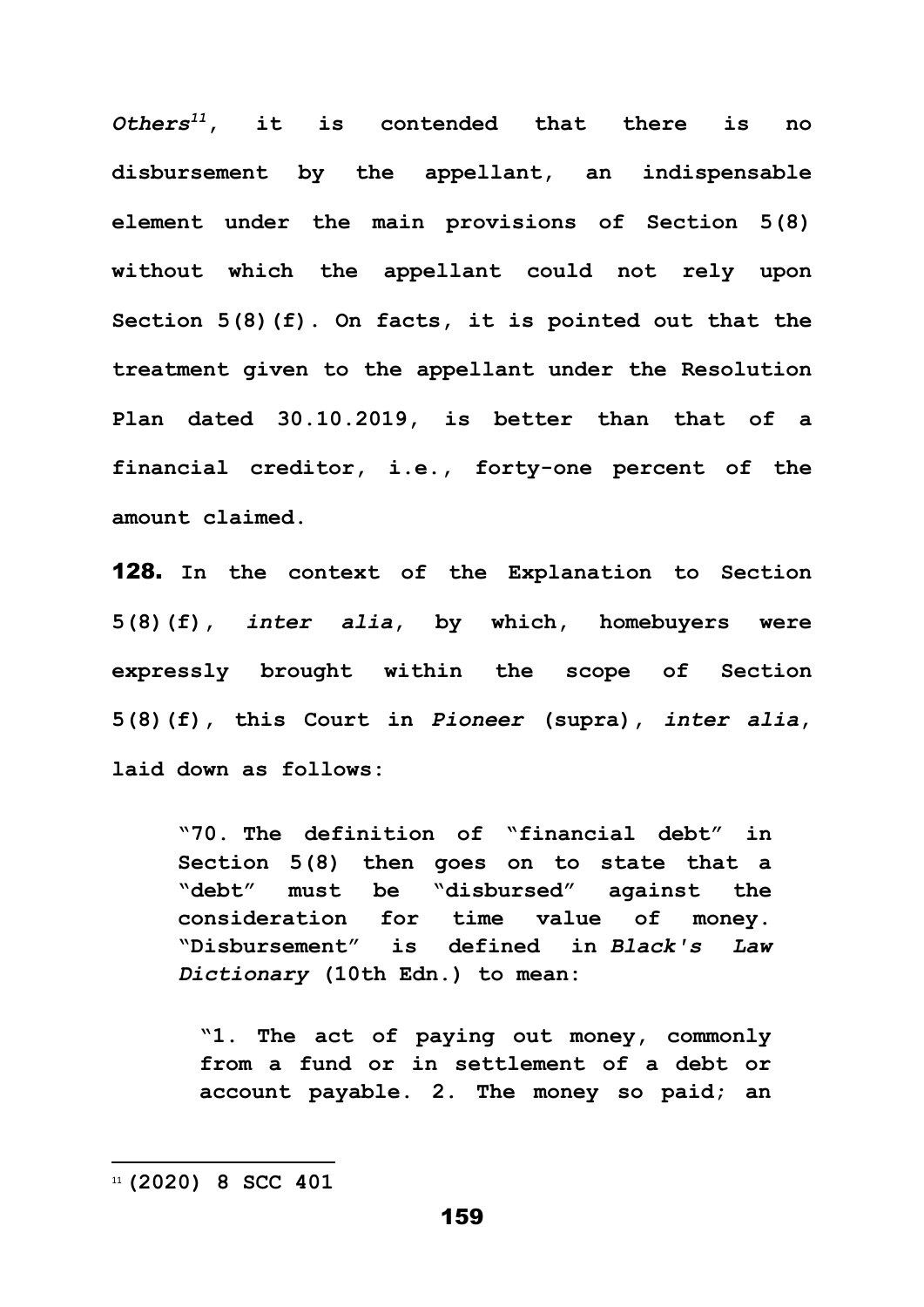**amount of money given for a particular purpose."**

**71. In the present context, it is clear that the expression "disburse" would refer to the payment of instalments by the allottee to the real estate developer for the particular purpose of funding the real estate project in which the allottee is to be allotted a flat/apartment. The expression "disbursed" refers to money which has been paid against consideration for the "time value of money". In short, the "disbursal" must be money and must be against consideration for the "time value of money", meaning thereby, the fact that such money is now no longer with the lender, but is with the borrower, who then utilises the money. Thus far, it is clear that an allottee "disburses" money in the form of advance payments made towards construction of the real estate project. We were shown the** *Dictionary of Banking Terms* **(2nd Edn.) by Thomas P. Fitch in which "time value for money" was defined thus:**

**"***present value***: today's value of a payment or a stream of payment amount due and payable at some specified future date, discounted by a compound interest rate of DISCOUNT RATE. Also called the** *time value of money***. Today's value of a stream of cash flows is worth less than the sum of the cash flows to be received or saved over time. Present value accounting is widely used in DISCOUNTED CASH FLOW analysis."**

**(Emphasis supplied)**

**That this is against consideration for the time value of money is also clear as the money that is "disbursed" is no longer with**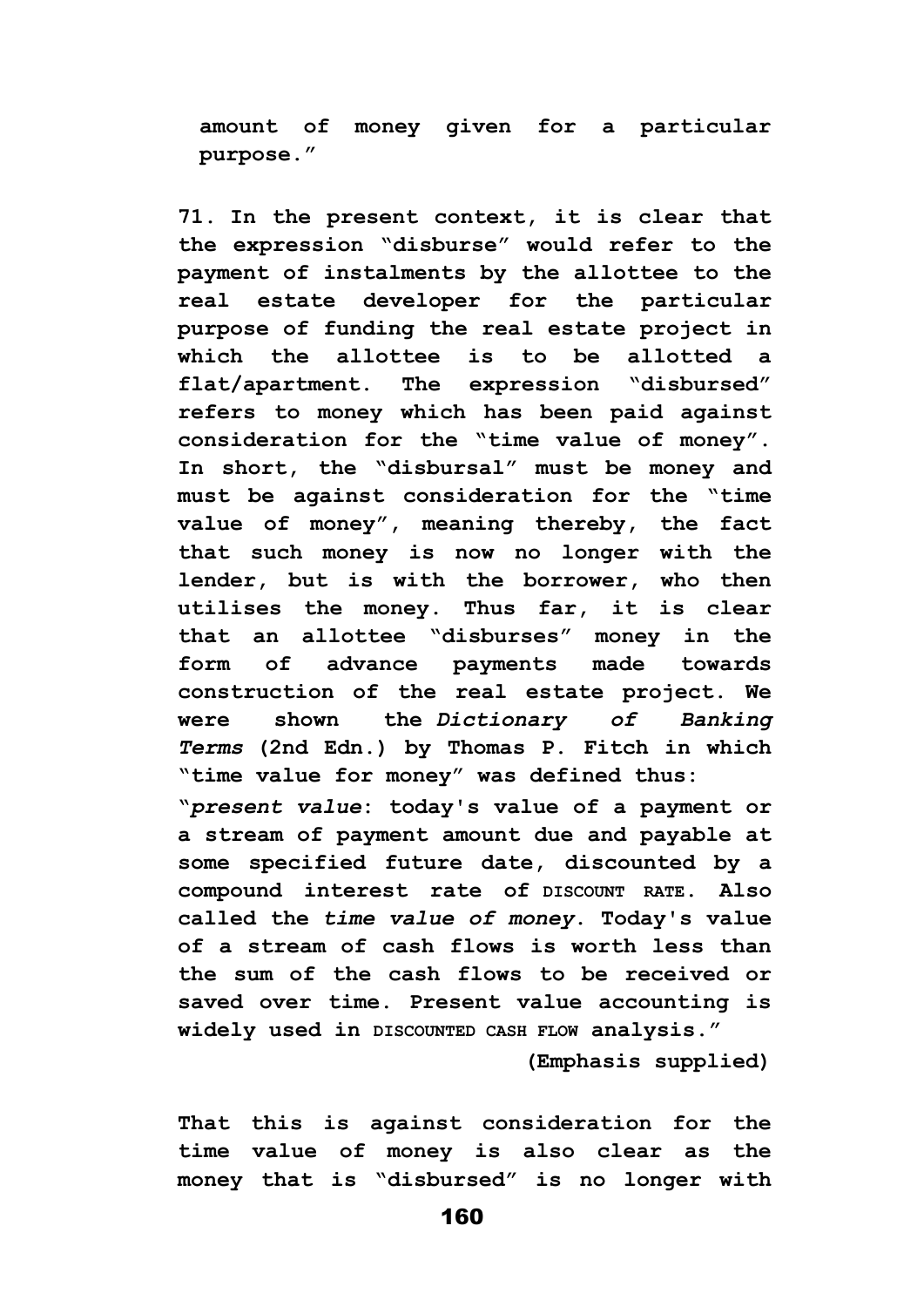**the allottee, but, as has just been stated, is with the real estate developer who is legally obliged to give money's equivalent back to the allottee, having used it in the construction of the project, and being at a discounted value so far as the allottee is concerned (in the sense of the allottee having to pay less by way of instalments than he would if he were to pay for the ultimate price of the flat/apartment).**

**72. Shri Krishnan Venugopal took us to** *ACT Borrower's Guide to the LMA's Investment Grade Agreements* **by Slaughter and May (5th Edn., 2017). In this book "financial indebtedness" is defined thus:**

**"***Definition of Financial Indebtedness (Investment Grade Agreements)*

**"***Financial indebtedness***" means any indebtedness for or in respect of:**

**(***a***) moneys borrowed;**

**(***b***) any amount raised by acceptance under any acceptance credit facility or dematerialised equivalent;**

**(***c***) any amount raised pursuant to any note purchase facility or the issue of bonds, notes, debentures, loan stock or any similar instrument;**

**(***d***) the amount of any liability in respect of any lease or hire purchase contract which would, in accordance with GAAP, be treated as a balance sheet liability [(other than any liability in respect of a lease or hire purchase contract which would, in accordance with GAAP in force [prior to 1-1-2019]/[prior to []]/[] have been treated as an operating lease)];**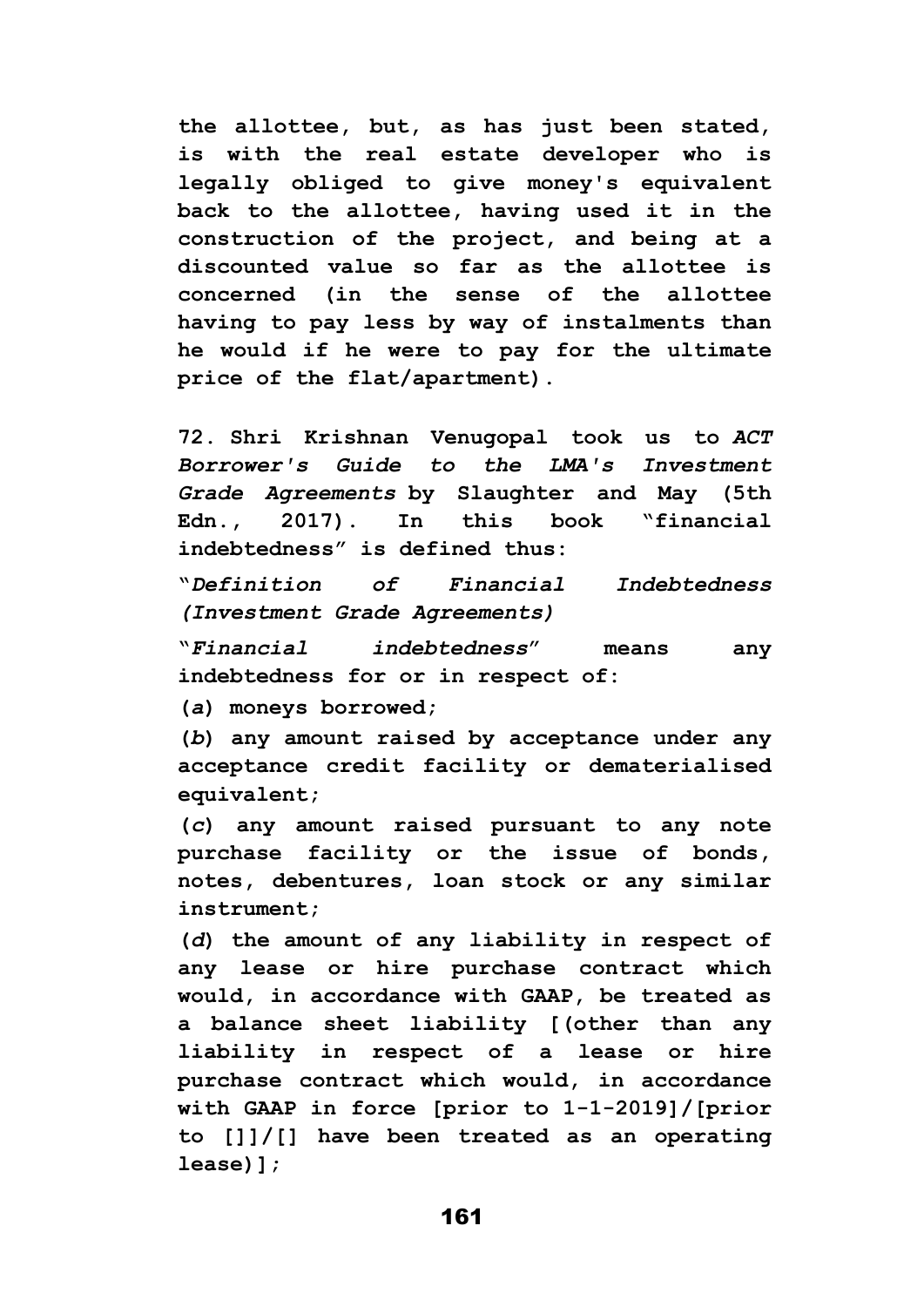**(***e***) receivables sold or discounted (other than any receivables to the extent they are sold on a non-recourse basis);**

**(***f***) any amount raised under any other transaction (including any forward sale or purchase agreement) of a type not referred to in any other paragraph of this definition having the commercial effect of a borrowing;**

**(***g***) any derivative transaction entered into in connection with protection against or benefit from fluctuation in any rate or price [and, when calculating the value of any derivative transaction, only the marked to market value (or, if any actual amount is due as a result of the termination or close-out of that derivative transaction, that amount) shall be taken into account];**

**(***h***) any counter-indemnity obligation in respect of a guarantee, indemnity, bond, standby or documentary letter of credit or any other instrument issued by a bank or financial institution; and**

**(***i***) the amount of any liability in respect of any guarantee or indemnity for any of the items referred to in Paras (***a***) to (***h***) above."**

**73. When compared with Section 5(8), it is clear that Section 5(8) seems to owe its genesis to the definition of "financial indebtedness" that is contained for the purposes of investment grade agreements. Shri Venugopal argued that even insofar as derivative transactions are concerned, it is clear that money alone is given against consideration for time value of money and a transaction which is a pure sale agreement between "borrowers" and "lender" cannot possibly be said to fit within any of the**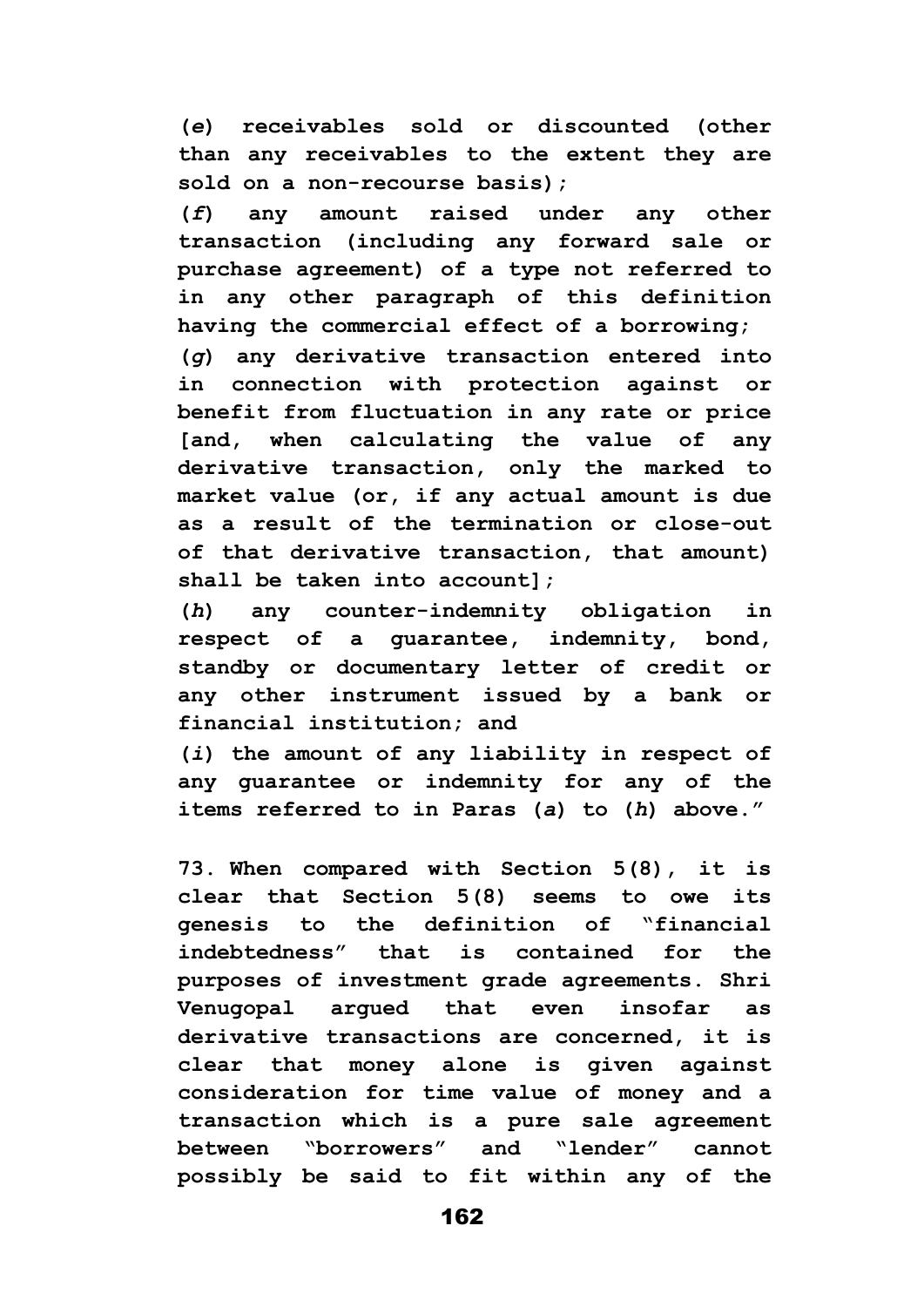**categories mentioned in Section 5(8). He relied strongly on the passage in Slaughter and May's book which is extracted hereinbelow:**

**"***Any amount raised having the "commercial effect of a borrowing"*

**A wide range of transactions can be caught by Para (***f***), including for example forward purchases and sales of currency and repo agreements. Conditional and credit sale arrangements could also be covered here as could certain redeemable shares.**

**The precise scope of this limb can be uncertain. Ideally, from the borrower's perspective, if there are additional categories of debt which should be included in "financial indebtedness", these should be described specifically and this catch-all paragraph, deleted. A few strong borrowers do achieve that position. Most, however are required to accept the "catch all" and will therefore need to consider which of their liabilities might be caught by it, and whether specific exclusions might be required."**

**We have already referred to paragraphs 75 and 76 above and hence do not refer to it.**

129. **It is thereafter, while dealing with the impact of the employment of the word 'means' followed by certain words and finally followed by the word 'includes', be found in Section 5(8), this Court in**  *Pioneer* **(supra),** *inter alia***, held as follows:**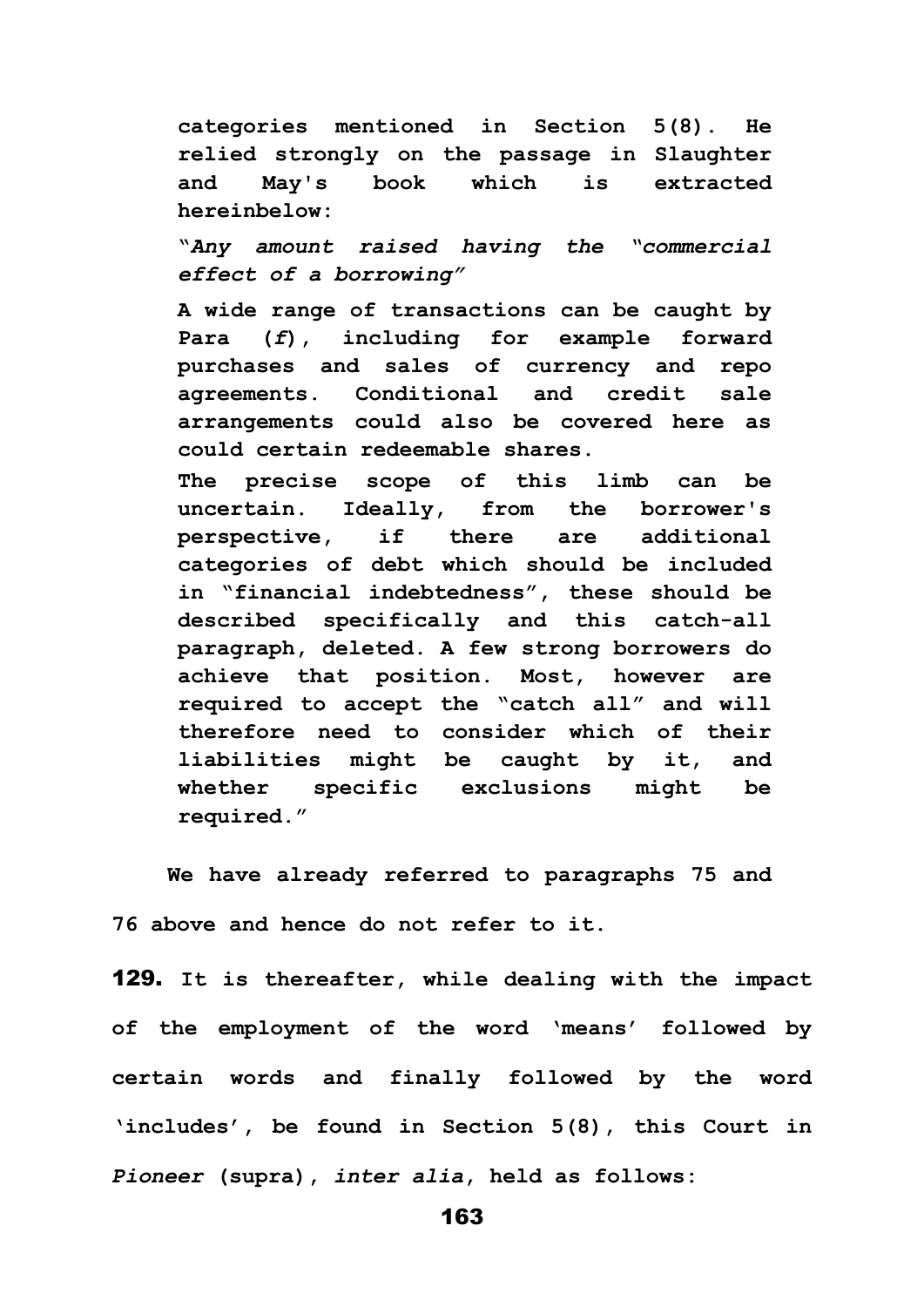**"82. This statement of the law, as can be seen from the quotation hereinabove, is without citation of any authority. In fact, in** *Jagir Singh* **v.** *State of Bihar* **[***Jagir Singh* **v.** *State of Bihar***, (1976) 2 SCC 942 : 1976 SCC (Tax) 204] , SCC paras 11 and 19 to 21 and** *Mahalakshmi Oil Mills* **v.** *State of A.P.* **[***Mahalakshmi Oil Mills* **v.** *State of A.P.***, (1989) 1 SCC 164 : 1989 SCC (Tax) 56] , SCC paras 8 and 11 (which has been cited in** *P. Kasilingam* **[***P. Kasilingam* **v.** *PSG College of Technology***, 1995 Supp (2) SCC 348] ), this Court set out definition sections where the expression "means" was followed by some words, after which came the expression "and includes" followed by other words, just as in** *Krishi Utpadan Mandi Samiti case* **[***Krishi Utpadan Mandi Samiti* **v.** *Shankar Industries***, 1993 Supp (3) SCC 361 (2)] . In two other recent judgments,** *Bharat Coop. Bank (Mumbai) Ltd.* **v.** *Employees Union* **[***Bharat Coop. Bank (Mumbai) Ltd.* **v.** *Employees Union***, (2007) 4 SCC 685 : (2007) 2 SCC (L&S) 82] , SCC paras 12 and 23 and** *State of W.B.* **v.** *Associated Contractors* **[***State of W.B.* **v.** *Associated Contractors***, (2015) 1 SCC 32 : (2015) 1 SCC (Civ) 1] , SCC para 14, this Court has held that wherever the expression "means" is followed by the expression "and includes" whether with or without additional words separating "means" from "includes", these expressions indicate that the definition provision is exhaustive as a matter of statutory interpretation. It has also been held that the expression "and includes" is an expression which extends the definition contained in words which follow the expression "means". From this discussion, two things follow.** *Krishi Utpadan Mandi Samiti* **[***Krishi Utpadan Mandi Samiti* **v.** *Shankar Industries***, 1993 Supp (3) SCC 361 (2)] cannot be said to be good law insofar as its exposition on "means" and "includes" is concerned, as it ignores**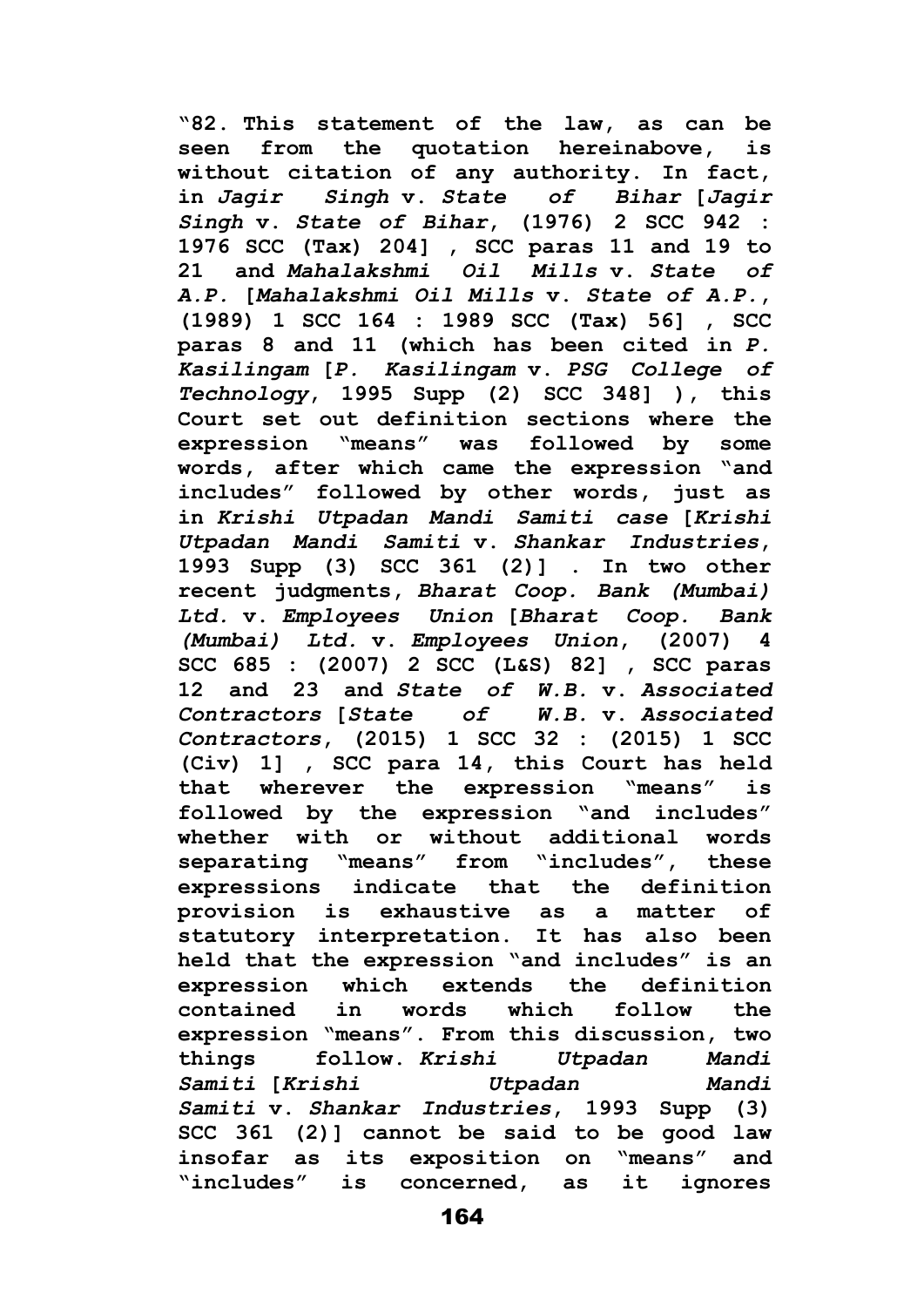**earlier precedents of larger and coordinate Benches and is out of sync with later decisions on the same point. Equally, Dr Singhvi's argument that clauses (***a***) to (***i***) of Section 5(8) of the Code must all necessarily reflect the fact that a financial debt can only be a debt which is disbursed against the consideration for the time value of money, and which permeates clauses (***a***) to (***i***), cannot be accepted as a matter of statutory interpretation, as the expression "and includes" speaks of subject-matters which may not necessarily be reflected in the main part of the definition."**

130. **It is, therefore, the case of the appellant that it is not the law that in order that a creditor is found entitled to be treated as a financial creditor under any of the inclusionary clauses, he must also satisfy the requirements in the main provision. In other words, the concept of disbursement of the debt to be found in Section 5(8), is not to be rigorously insisted upon in appreciating the scope of Section 5(8)(f).** 

131. **The stand of the respondents, on the other hand, is the decision of this Court in Anuj Jain, Interim Resolution Professional for** *Jaypee Infratech Limited v. Axis Bank Limited and Others<sup>12</sup>***, wherein a Bench of** 

**<sup>12</sup> (2020) 8 SCC 401**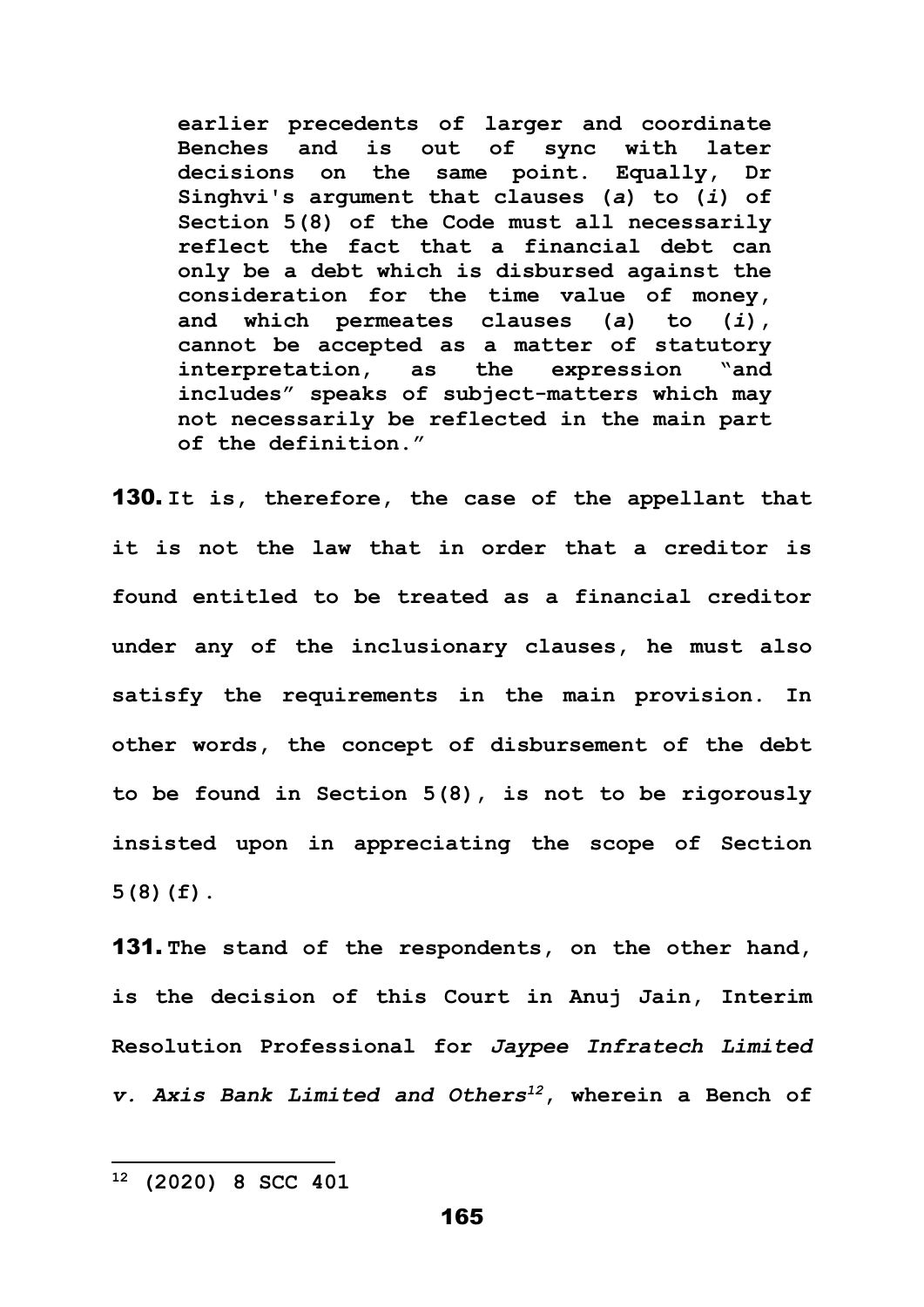**two learned Judges of this Court,** *inter alia***, held as** 

**follows:**

**"46. Applying the aforementioned fundamental principles to the definition occurring in Section 5(8) of the Code, we have not an iota of doubt that for a debt to become "financial debt" for the purpose of Part II of the Code, the basic elements are that it ought to be a disbursal against the consideration for time value of money. It may include any of the methods for raising money or incurring liability by the modes prescribed in clauses (***a***) to (***f***) of Section 5(8); it may also include any derivative transaction or counter-indemnity obligation as per clauses (***g***) and (***h***) of Section 5(8); and it may also be the amount of any liability in respect of any of the guarantee or indemnity for any of the items referred to in clauses (***a***) to (***h***). The requirement of existence of a debt, which is disbursed against the consideration for the time value of money, in our view, remains an essential part even in respect of any of the transactions/dealings stated in clauses (***a***) to (***i***) of Section 5(8), even if it is not necessarily stated therein. In any case, the definition, by its very frame, cannot be read so expansive, rather infinitely wide, that the root requirements of "disbursement" against "the consideration for the time value of money" could be forsaken in the manner that any transaction could stand alone to become a financial debt. In other words, any of the transactions stated in the said clauses (***a***) to (***i***) of Section 5(8) would be falling within the ambit of "financial debt" only if it carries the essential elements stated in the principal clause or at least has the features which could be traced to such essential elements in the principal clause. In yet other words, the essential**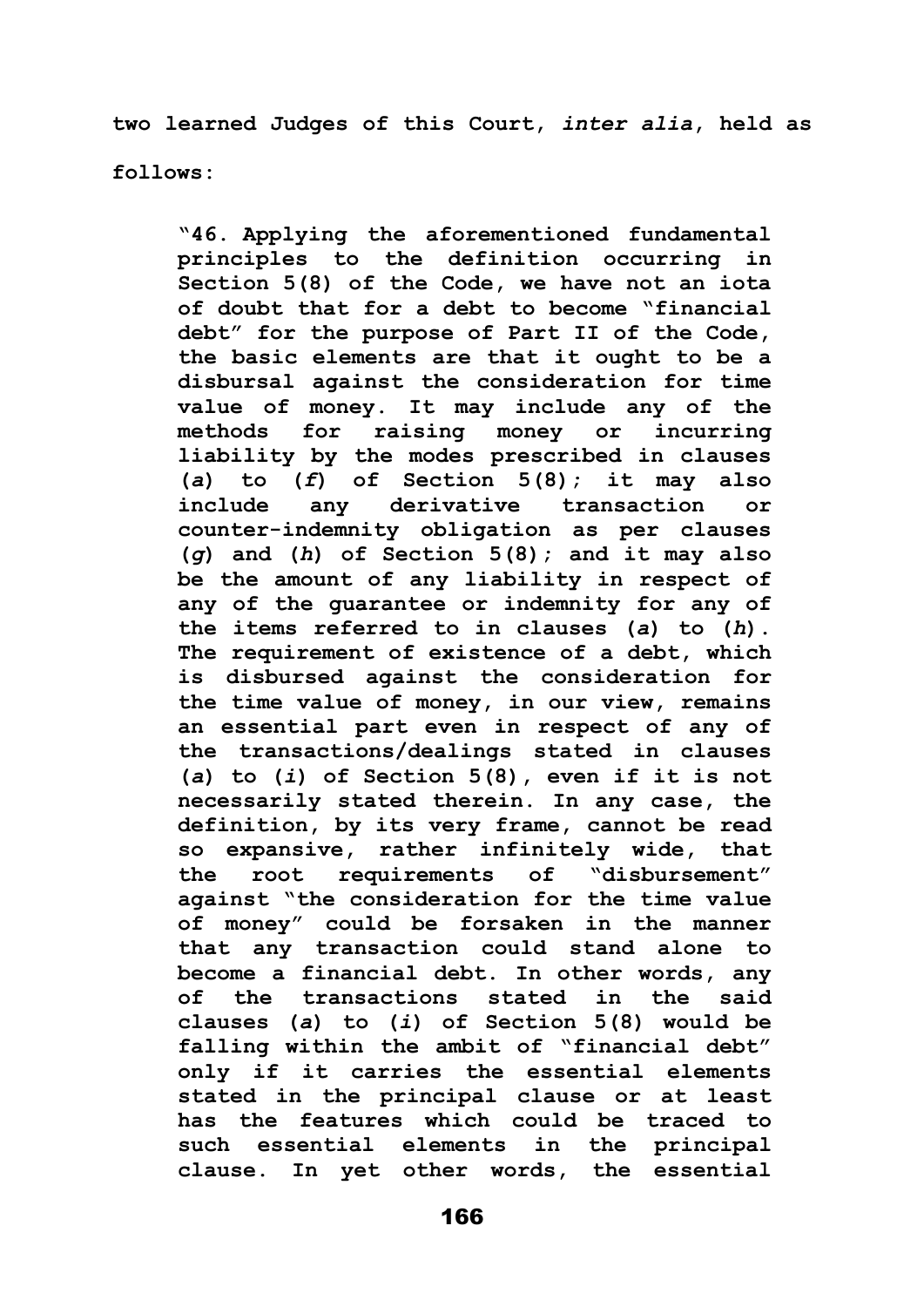**element of disbursal, and that too against the consideration for time value of money, needs to be found in the genesis of any debt before it may be treated as "financial debt" within the meaning of Section 5(8) of the Code. This debt may be of any nature but a part of it is always required to be carrying, or corresponding to, or at least having some traces of disbursal against consideration for the time value of money."**

132. **Under Section 5(8)(f), the words used, inter alia, are 'any amount raised under any other transaction'. In our quest for similar words, namely, any amount raised, we discover that similar words are used namely 'any amount raised' specifically in clauses 5(8)(b) and 5(8)(c). We may notice that, in fact, Section 5(8)(a) specifically deals with money borrowed against the payment of interest. We have already found that under the main provision an interest free loan has been held by this Court to entitle the unpaid creditor to describe himself as a financial creditor. The words 'any amount raised pursuing to any note purchase facility or issue of bonds, notes, debentures, loans stocks' are followed by the words or by any similar instrument. Since, Part II of the IBC deals with resolution and**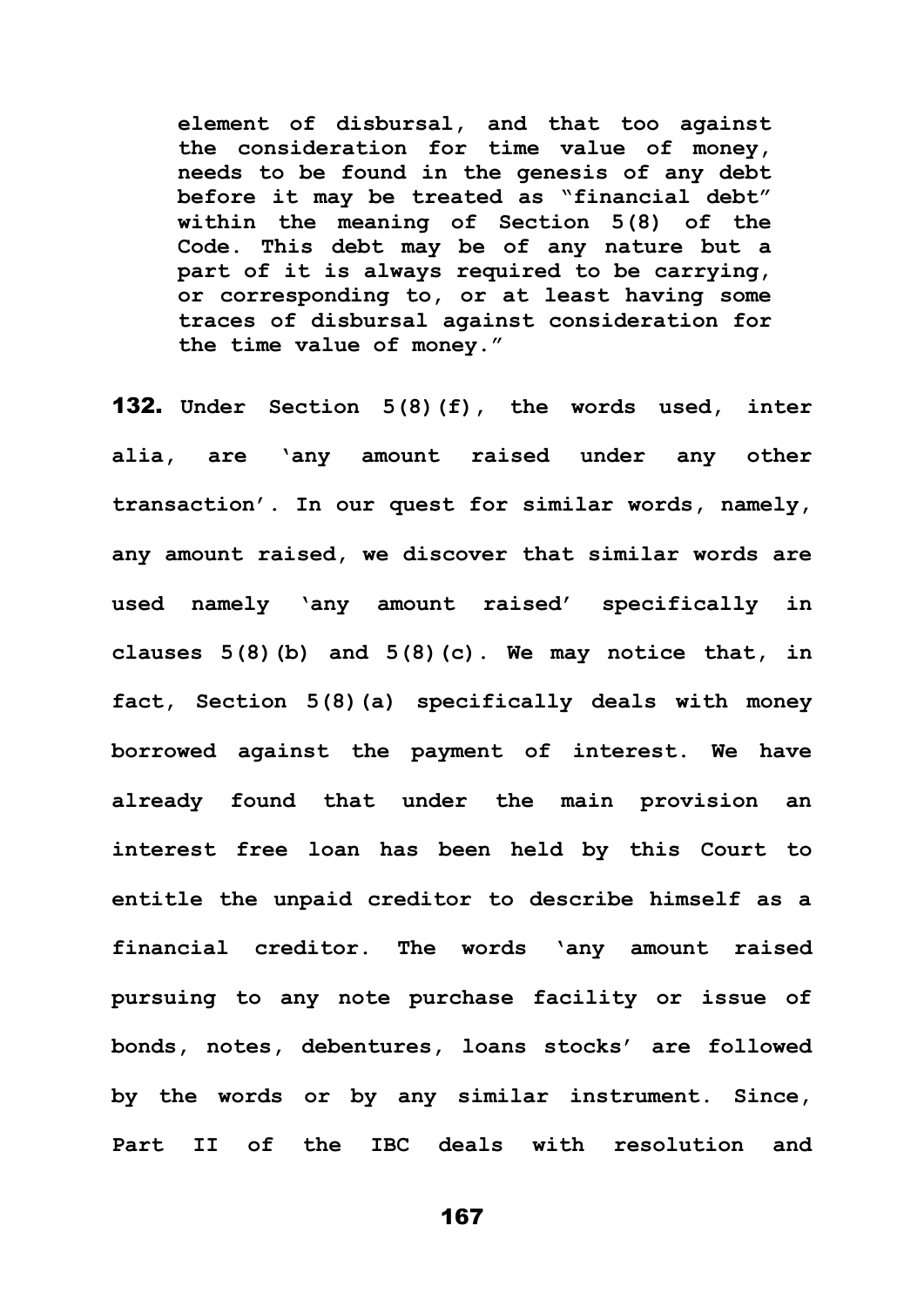**liquidation for corporate persons and the definition of financial debt is found in Section 5(8) falling under Part II, we may bear in mind that Section 3(8) defines corporate debtor as a corporate person who owes a debt to any person. The word corporate person has in turn been defined under Section 3(7) as a company under the Companies Act as defined in Section 2(20) of the Companies Act, 2013, a limited liability partnership as defined in the Limited Liability Partnership Act, 2008 or any other person incorporated with limited liability but under any law for the time being in force but will not include any financial service provider. In fact, a perusal of Part III of IBC which deals with Insolvency Resolution for individuals and partnership firms will show that it does not contain the concept of financial debt as indicated in Section 5(8). Section 5(8)(c) comprehensively refers to raising of any amount based on note purchase facility, issue of bonds, notes, debentures, loan stock or any similar instrument. Thus, what is contemplated is ordinarily the corporate debtor raises funds by issuing bonds,**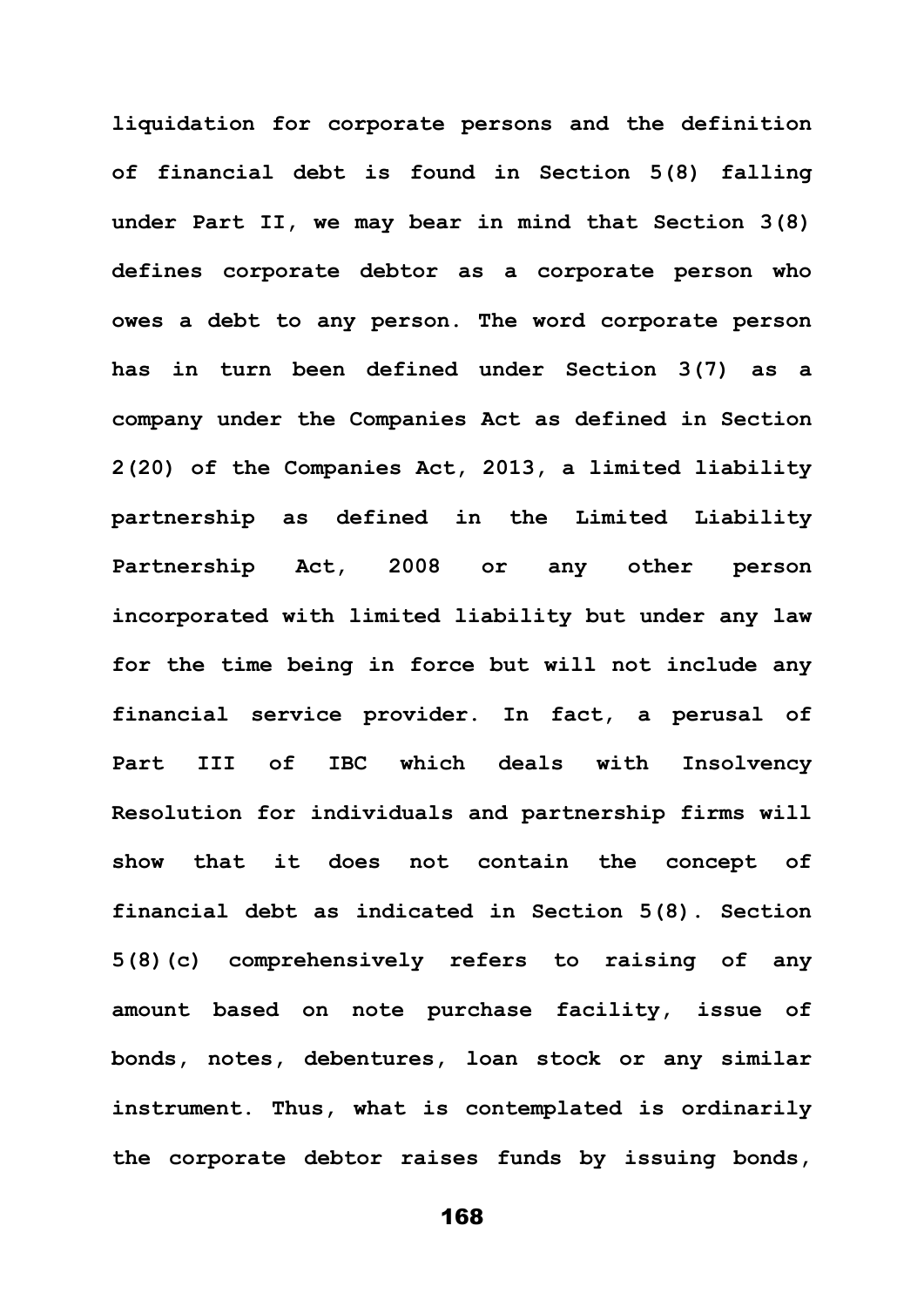**notes, debentures or loan stock which are well known instruments usually used by corporate bodies to generate funds for its needs. These instruments are ordinarily transferable. It is after enumeration of such instruments specifically that the words 'similar instrument' are employed. The expression 'similar instrument' came to be considered by this Court in the decision reported in** *State of Orissa v. State of*   $A.P.$ <sup>13</sup>. *<sup>13</sup>***. Therein the question related to the jurisdiction of the Supreme Court under Article 131 of the Constitution. The proviso to Article 131 operates to oust the jurisdiction of this Court. It reads as follows:** 

**"Provided that the said jurisdiction shall not extend to a dispute arising out of any treaty, agreement, covenant, engagement, sanad or other similar instrument which, having been entered into or executed before the commencement of this Constitution, continues in operation after such commencement, or which provides that the said jurisdiction shall not extend to such a dispute."**

**(Emphasis supplied)**

**In the context of the said provision, we notice the following discussion.**

**<sup>13</sup> (2006) 9 SCC 591**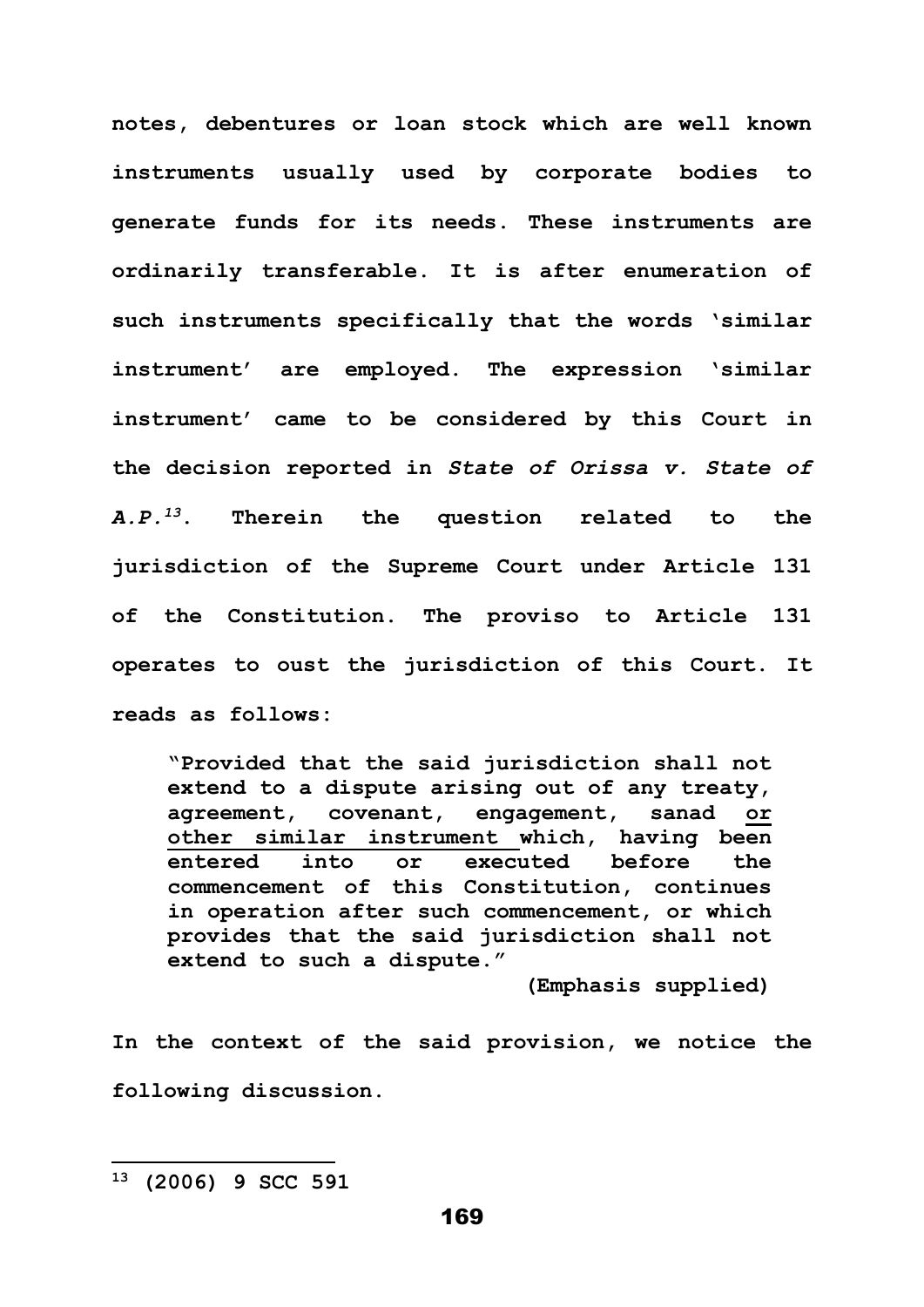**"15. The word "or" indicates that the succeeding phrase "other similar instrument" is to be read disjunctively. At the same time the word "similar" means that the instrument must be of the same nature as those preceding. An instrument, to fall within this phrase would, in the context, have to be a formal writing by which a right or liability, is or purports to be, created, transferred, limited, extended, extinguished, or recorded. Thus a document acknowledging title in a third person has been held to be an instrument in Biswambhar Singh v. State of Orissa [1954 SCR 842 : AIR 1954 SC 139] ." (Emphasis supplied)**

133. **We need not further explore the scope of the said clause 5(8)(c) except to notice that the word similar instrument would indicate instruments similar to the instruments which are specifically enumerated. It is unnecessary for us to expound the different types of instruments which answer the description of similar instruments and we need only notice that the golden thread that runs through the specific instruments is that they all contain an acknowledgement of debt. They are debt instruments ordinarily issued by corporate bodies. They also are transferable in the market and the holder can indeed bring an action on the same even if he is not the person who has made the initial disbursement of funds**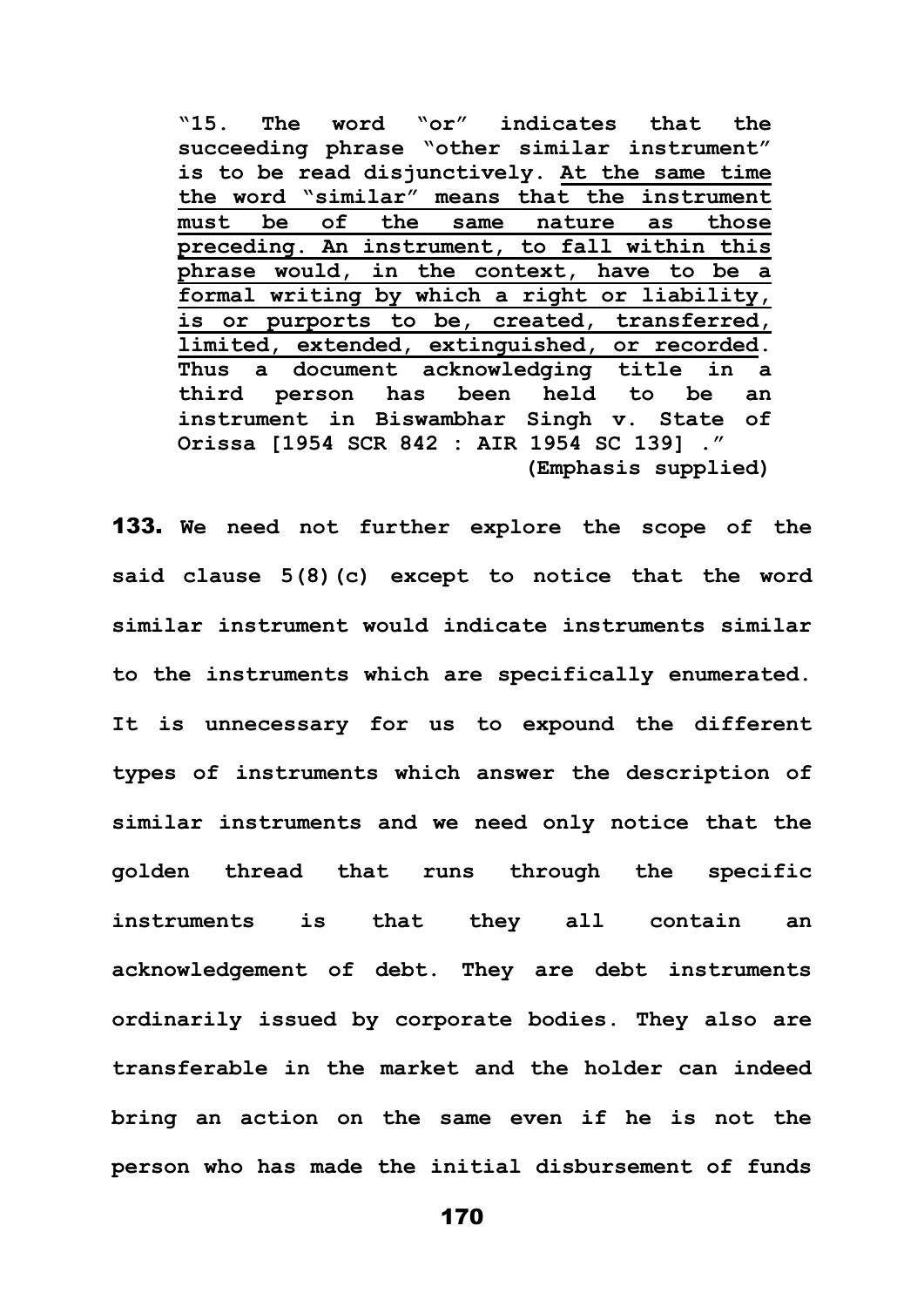**to the corporate debtor. A glance at another immediate neighbour which is the immediate predecessor of Section 5(8)(f), throws some light on the mind of the Law-Giver. Section 5(8)(e) deals with receivables sold or discounted other than any receivable sold on non-recourse basis. It will be noted that the receivables are treated as current assets. Ordinarily, they represent the value of goods or services for which the creditor can expect payment within a short time, ordinarily, during the balance period of the financial year. If it were mere receivables, then it would rightly belong to the fold of an operational debt as such debt includes a claim in respect of the provision of goods or services including employment. However, what legitimises its presence as a financial debt is the sale or assignment of the receivables or its discounting. In other words, when amounts are due to the seller of goods or services which represent receivables in his accounts, should he need payment immediately, it is open to such a creditor to assign the right to recover the amount to a third party. The third party**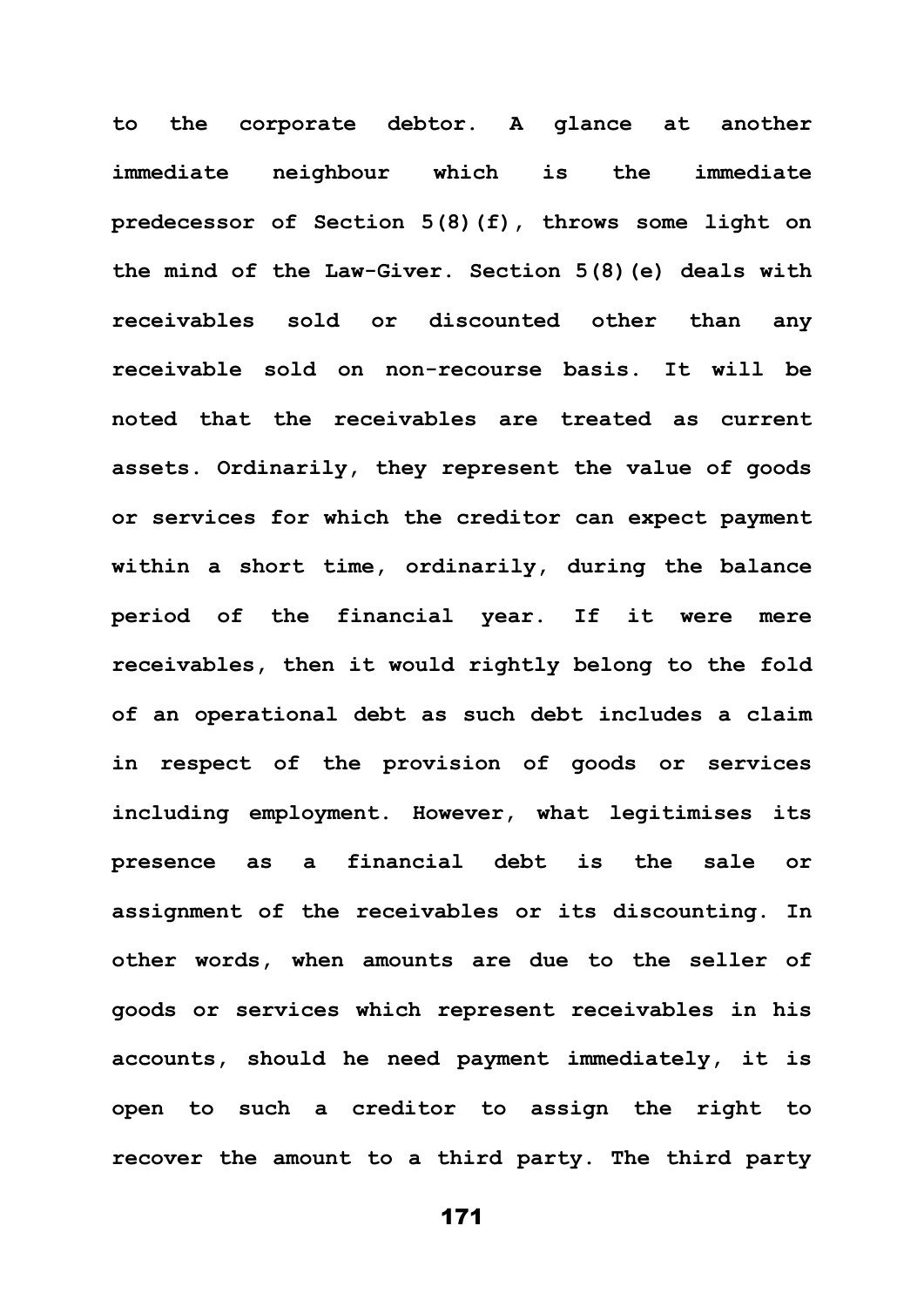**can recover it from the debtor. He can also have recourse from the assignor of the receivables. When there is a non-recourse clause, it is taken outside the category of financial debt. It is also after providing explicitly for raising of funds under clause (b) which deals with acceptance of or under any acceptance credit facility and through the issuance of various instruments and further providing for a residuary clause through the medium of similar instruments in Section 5(8)(c), seemingly exhaustive transactions, and further including the category of financial debt in section 5(8)(e) that the legislature has thought it fit to provide for the catch-all or residuary provision in section 5(8)(f). In section 5(8)(g), the legislature has included any derivative transaction entered into or in connection with protection against or benefit from fluctuation in any rate or price as also a financial debt. Derivative transactions are essentially instruments which involve the deriving of the value of the instrument with respect to and in relation to an underlying asset. It could be a commodity or a share**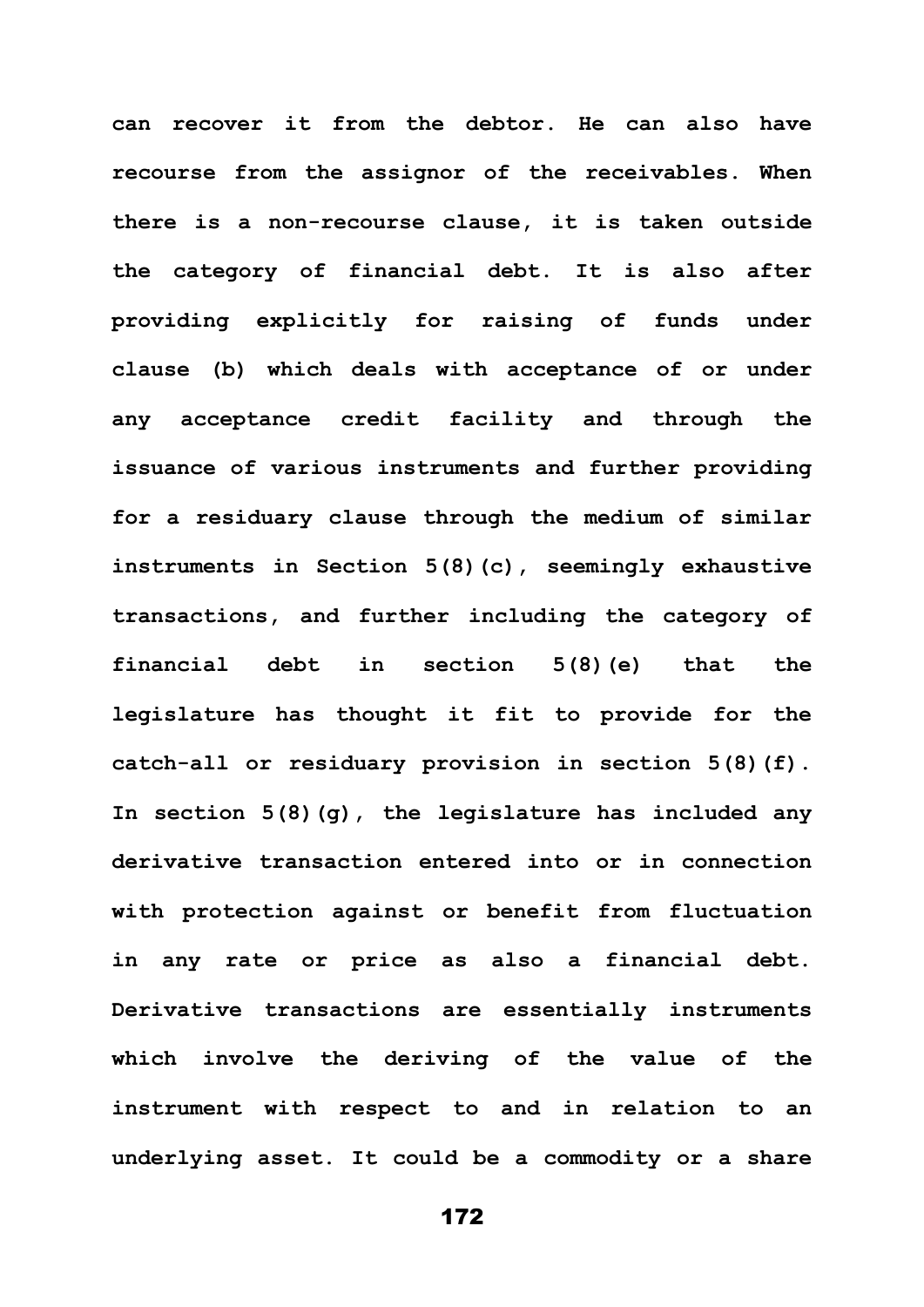**or any other asset having a value. Ordinarily derivatives comprehend within its scope forward contracts, futures, options and swaps and an instance of a swap would be an interest rate swap (IRS). The derivative market is a gigantic financial market. They also share the quality of marketability not unlike instruments which are specifically dealt with in Section 5(8)(c). While on any derivative transaction, a derivative transaction is ordinarily intended to hedge risk. This means it is intended to potentially protect the person from the ill-effects of the fluctuation in the price or the rate of an underlying asset. A resort is also made to derivatives as a matter of speculation in which case it partakes of a benefit. The words used in Section 5(8)(g) appear to suggest that the law giver has contemplated any derivative transaction, in connection with the protection of the benefit from fluctuation in the rate or price. There appears to be an intricate and complex web of transactions which can take place under a derivative transaction. The**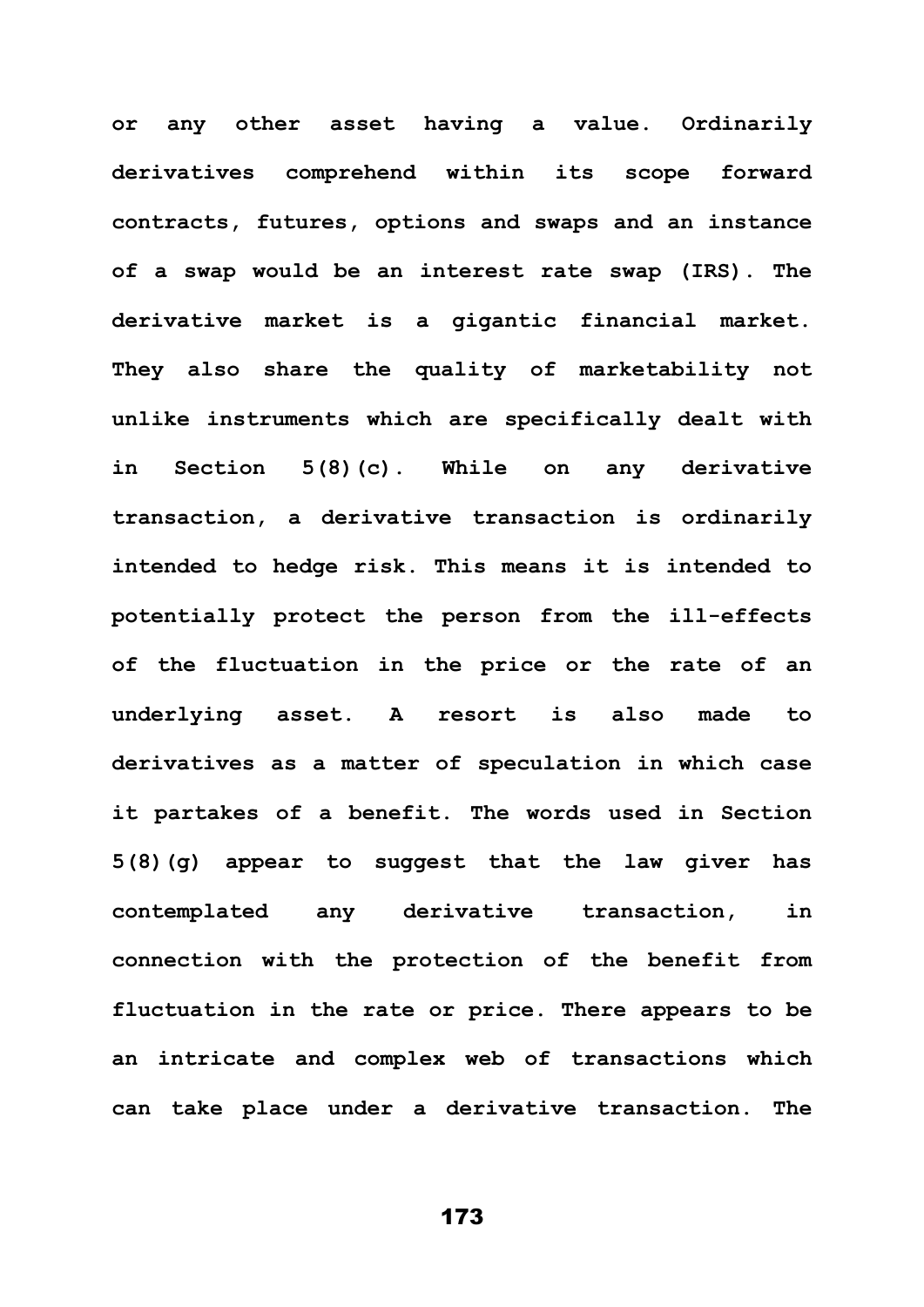**important aspect is, however, a debt in the context of its mention as a financial debt.**

134. **While there may be again a brooding omnipresence of a disbursement at some level as between the parties very often in such transactions referred to as counter parties, there may not be a disbursement. It is clear that the law-giver has provided for calculation purposes, the market value of the transaction for determining the value of the derivative transaction. We are making these observations only to indicate that the device of the definition of the clause which employs the word 'means', followed by certain elements, and thereafter, ending with an inclusionary clause, providing for various distinct categories would indicate that for invoking the specified categories, there may not be a need for the presence of all the elements included in the main provision.** 

135. **However, this is different from holding that the conditions in section 5(8)(f) would stand fulfilled even without a person falling within its four walls by satisfying even the requirements indicated**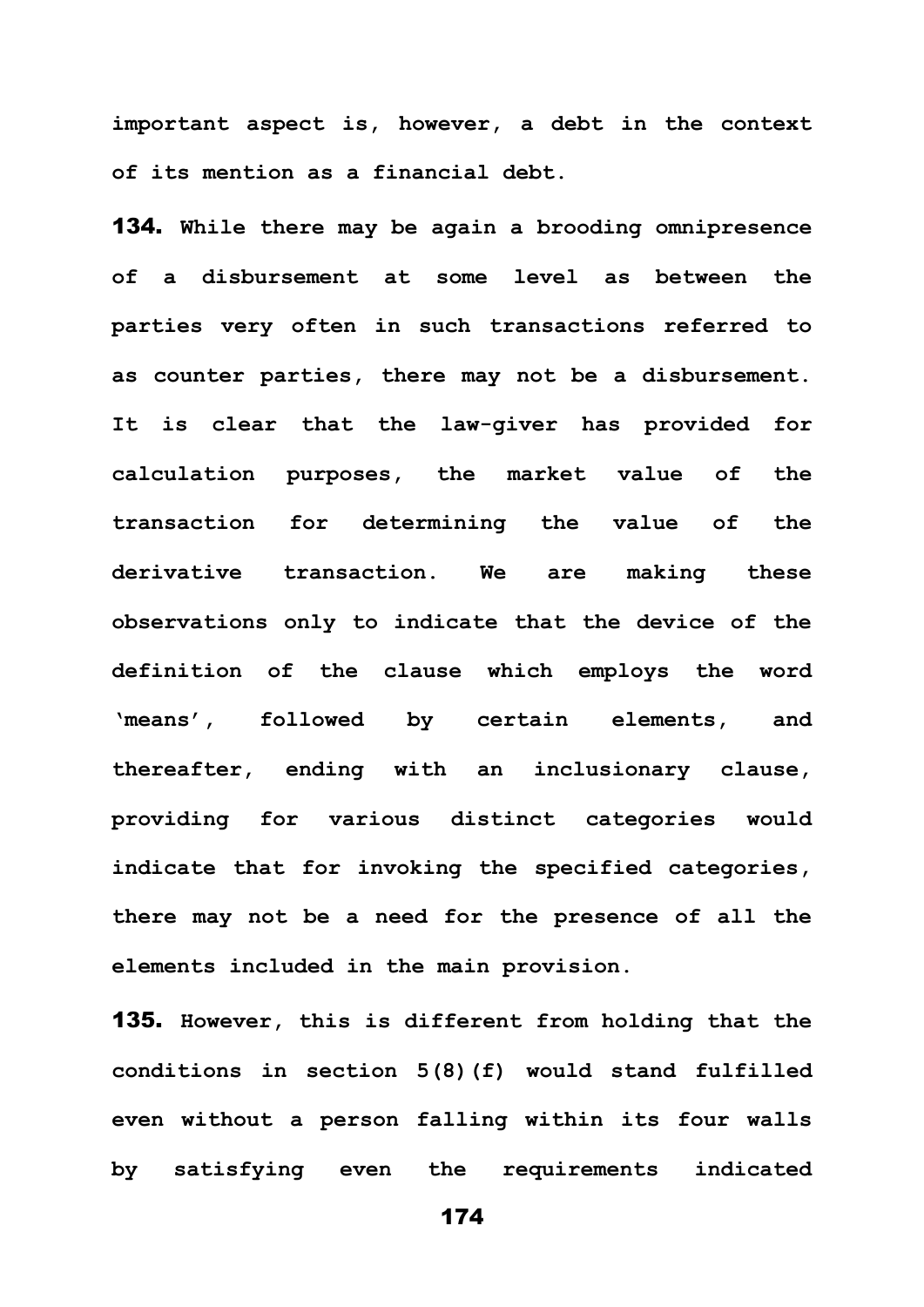**therein. In other words, as we have indicated the raising of any amount under any other transaction having the commercial effect of a borrowing is indispensable to apply Section 5(8)(f).** 

136. **The contention of the appellant on the one hand is that the terms of the lease under which as far as it provides for a moratorium for two years after the initial upfront payment and facility of payment of the balance amount of the premium with interest and spread over 16 half-yearly instalments, amounts to raising funds by the lessee from the appellant and it has the commercial effect of a borrowing from the perspective of the lessee. This is to counter the case of the respondents that having regard to its position as a statutory authority and a public authority under the UPIAD, the transaction does not have the commercial effect of borrowing. In other words, the case of the respondent is being indispensable requirement under Section 5(8)(f) that the amount raised under any other transaction referred to must have a commercial effect of a borrowing, it would bring in its train a profit**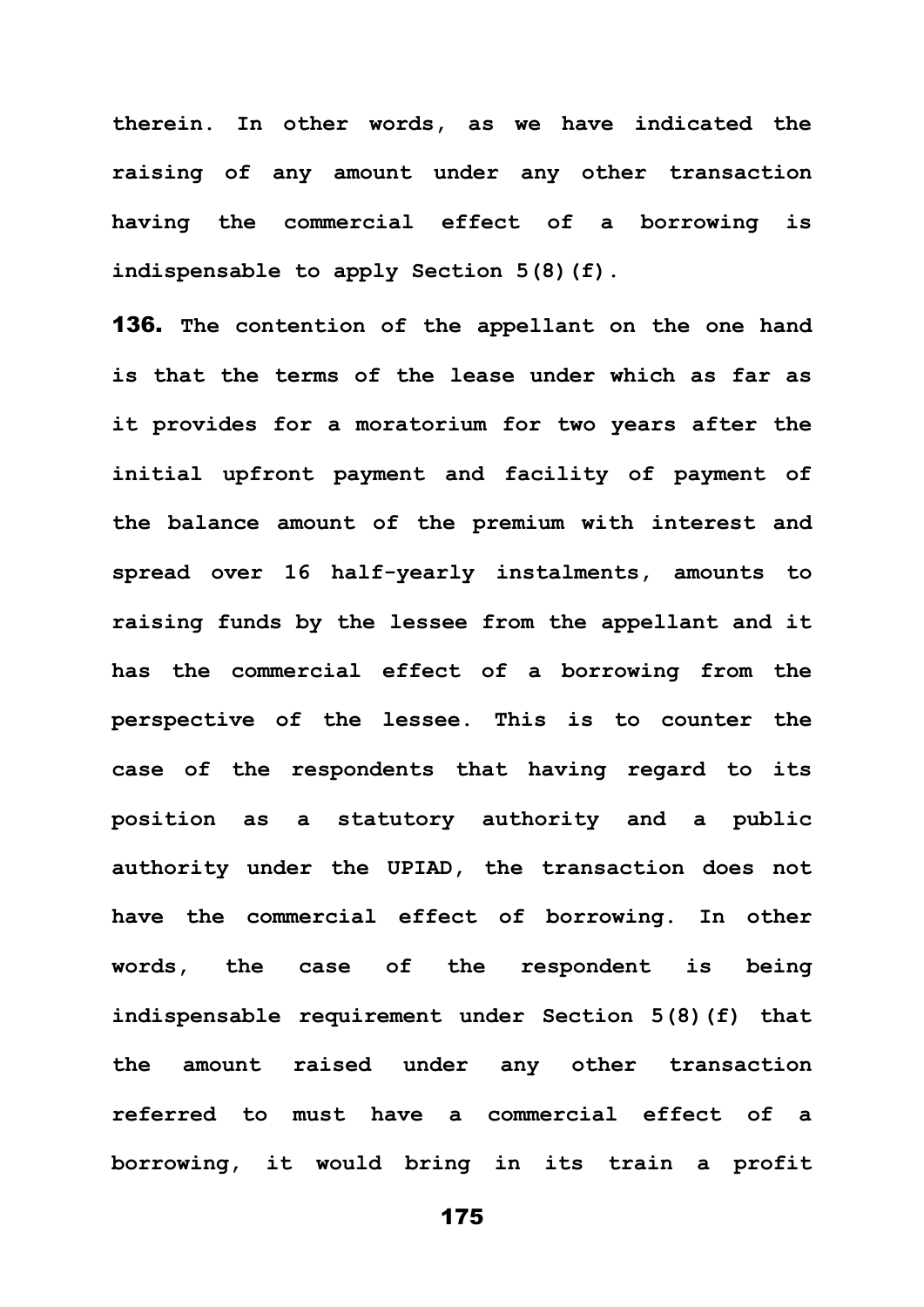**motive which is incompatible with the position of the appellant as a public authority charged with the sublime duty it claims of planned development of the area. Shri Madhavi diwan would apparently point out along with the learned solicitor general that from the point of view of the lessee, there is a commercial effect. She also submits that the appellant has also charged interest.** 

137. **We have already noticed the view expressed by this Court in** *Pioneer* **(supra). The view propounded is that the presence of profit as the main aim is essential for the commercial effect of a borrowing. This Court found that both the real estate developer and the home buyer are actuated by profit motive as underlying the transaction.** 

138. **We are of the view that in the facts of the appeals before us, we are unable to hold that the lessee has raised any amounts from the appellant. The question, therefore, of considering the last limb of Section 5(8)(f), namely, whether it has commercial effect of a borrowing could not arise. But we can safely say that the obligation incurred by the lessee**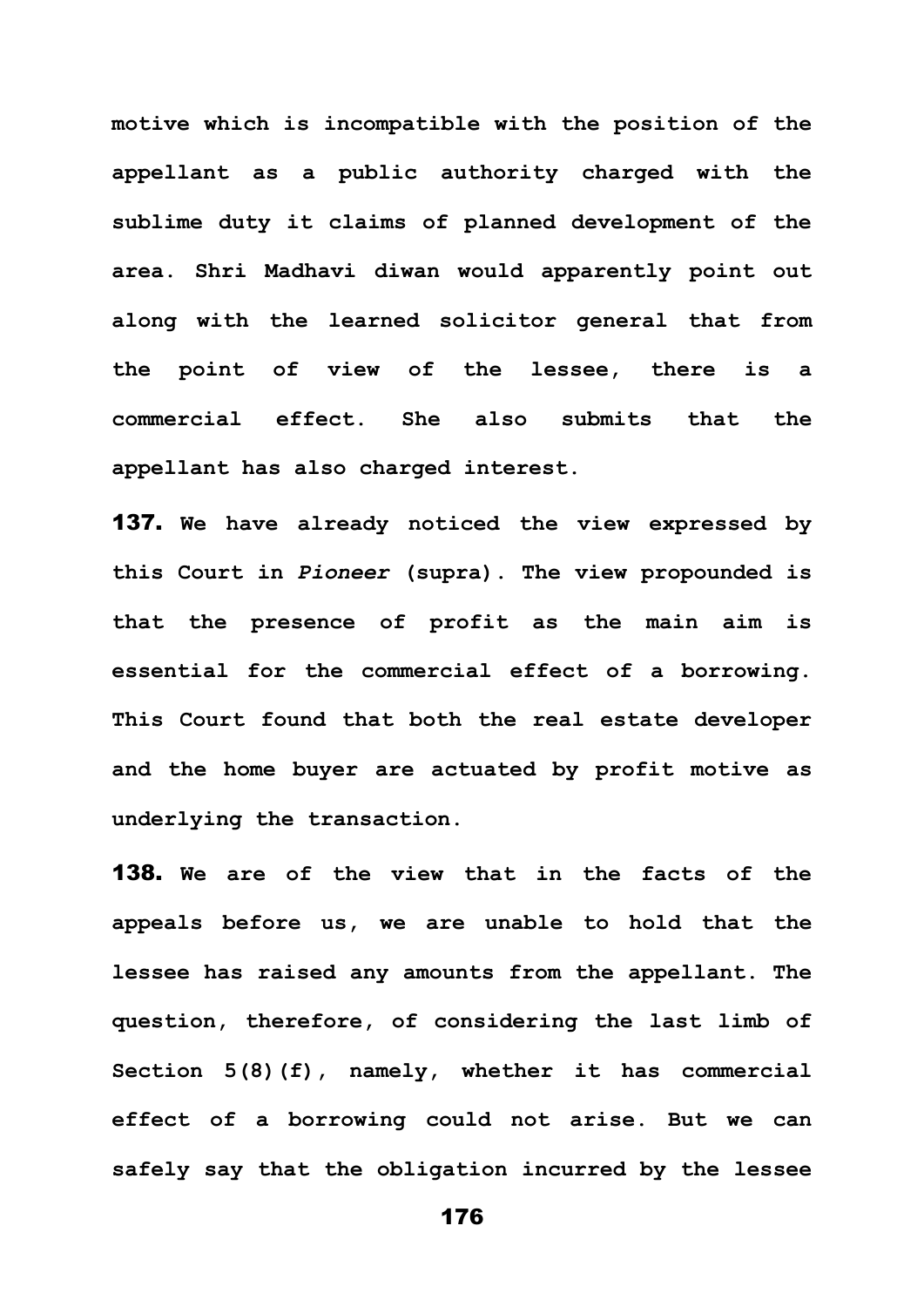**to pay the rental and the premium cannot be treated as an amount raised by the lessee from the appellant. It may be noticed that it is reasonably possible to find that the lessee has raised this amount which it had to pay to the appellant from some other sources. The reliance on the concept of 'a tool of raising finance' canvassed by the appellants would be carrying things too far and to allow them to invoke it carries with-it far-reaching implications and bears dangerous portent for the purpose of Section 5(8)(f). We would think that the concept of disbursement as present in the main provision appears to be mandatory in Section 5(8)(f). The purport of Section 5(8)(f) is to provide for an exhaustive catch-all provision.**

139. **One of the contentions raised on behalf of the respondent that, since the Law Giver has referred to lease in Section 5(8)(d) of the IBC and defined 'financial lease', as limited only to finance lease and capital lease, deemed, as such, under the Indian Accounting Standards, no recourse can be made by the appellants to Section 5(8)(f), which is a residuary** 

```
177
```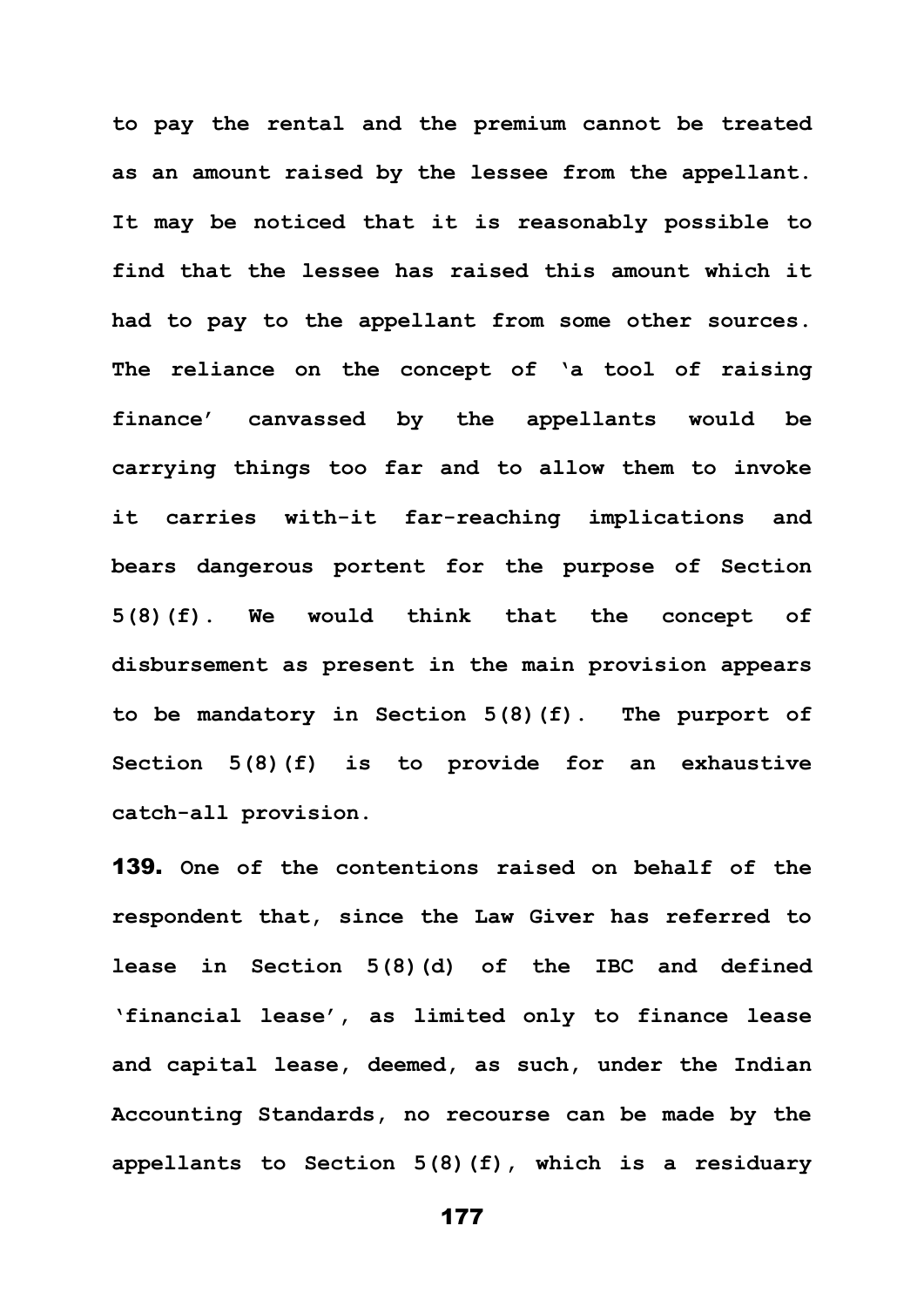**provision. On the other hand, the appellant, while agreeing that all cases of financial or capital lease, covered by Section 5(8)(d), cannot be considered under Section 5(8)(f) contends that there can be no embargo on the Court, considering whether, in the lease in question, any amount is raised, having the commercial effect of a borrowing. The case of the respondent can be understood differently by applying the principle that, when there is a special provision, no light must be allowed to emanate from the general provision. Another allied issue, which, at this juncture, we must address is, whether the words, 'any amount raised under any other transaction, in Section 5(8)(f), would involve attributing the presence of a transaction on the preceding provisions of Section 5(8). To put it differently, the use of the word, 'any other', before the word, 'transaction', would involve the presumption that the preceding sub-clauses of Section 5(8), embodied specific transactions. Going by the wide definition of the word 'transaction' in Section 2(33), we find that there is merit in the argument of**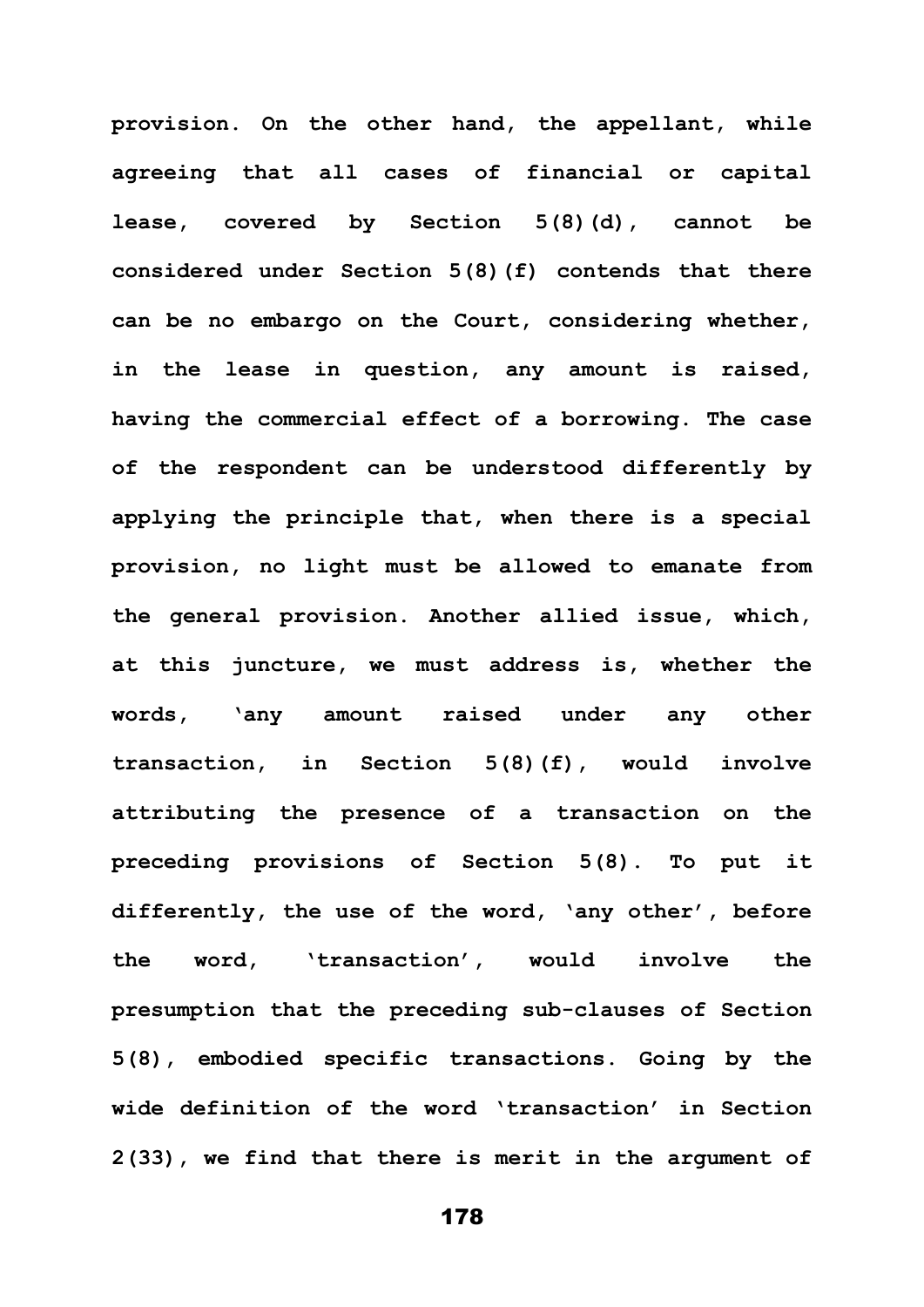**the appellant. Section 5(8)(a) to Section 5(8)(e) proceed on the basis that there is a transaction, as conceived by the Law Giver. As far as the contention that, since the words, 'lease or hire-purchase contract', is specifically confined to, what is deemed as finance or capital lease, falling under the Indian Accounting Standards, and, therefore, any liability under such a lease, is not falling under Section 5(8)(f).**

140. **It is, no doubt, true that in Section 2(33), a transaction can be an arrangement in writing, under which, there is transfer of assets, funds, goods and services, from or to the corporate debtor. A perusal of the terms of lease contemplate that the appellant must not make available financial facility to the lessee. The appellant has, admittedly, not made available any loan to the lessee. No advance payment is made by the appellant. It is for the lessee to fund the project and make the payment from its own sources. It is entirely for the lessee to finance the payment of the rent, premium and interest due to the appellant under the lease. The claim of the**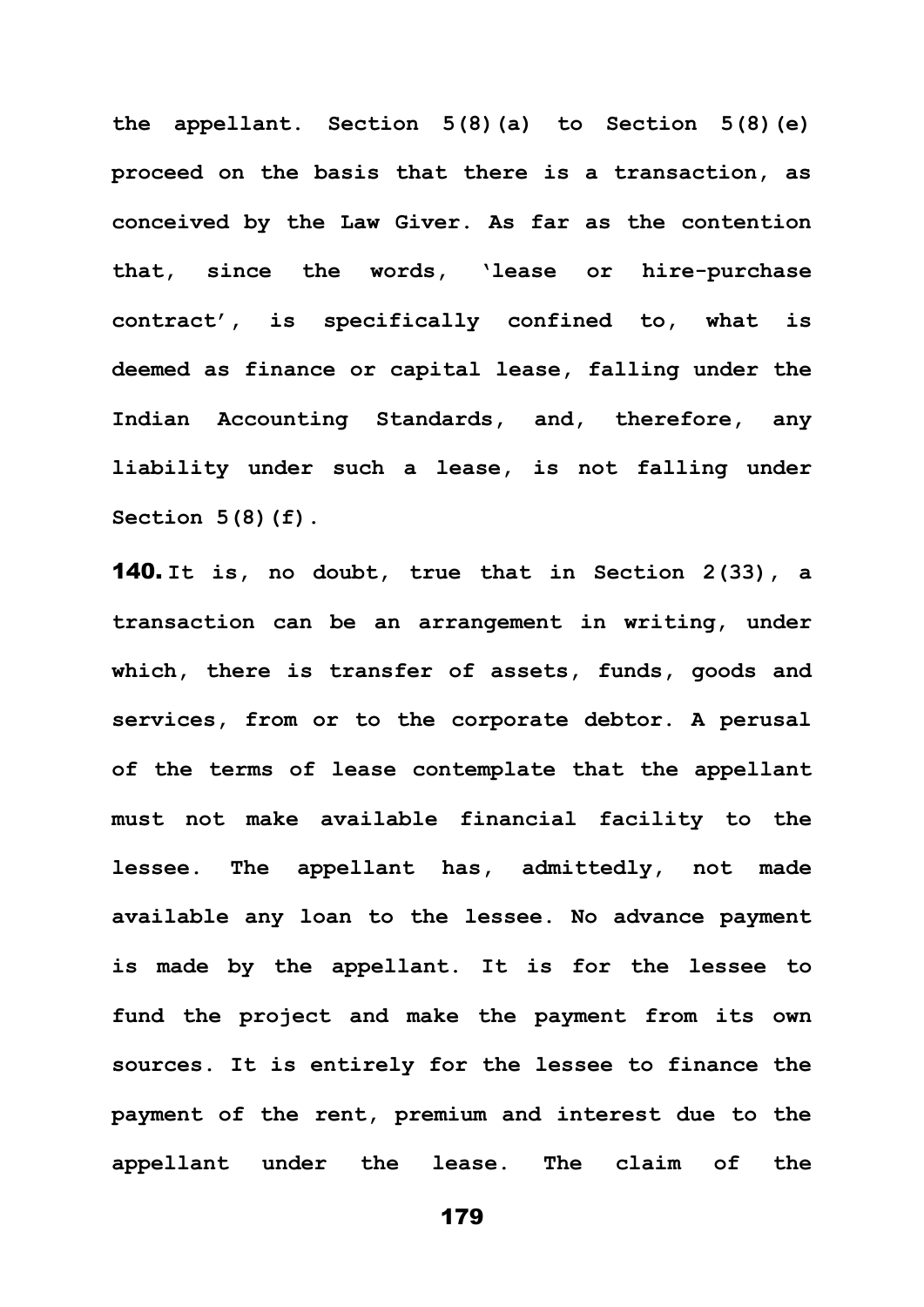**appellant, it must be noticed, is for the amount due by way of premium and interest, besides the lease amount due as on the date of the claim. As far as these amounts are concerned, they are not amounts, which have been raised by the lessee from the appellant. They would have been either from its own sources or by availing financial facilities from others. It is vital to notice that as far as the amount saved by the corporate debtor, to pay the amounts to the appellant, there would be a financial debt incurred by the lessor to its lender. The acceptance of the appellants argument would involve that for the said amount the possibility of two financial creditors being present. This is unacceptable. In fact, the provision relating to limited power of mortgaging, available to the lessee, is for the purpose of financing the construction of the flats over the leasehold property. While, under the lease, the lessee may have incurred debt towards third party, which may be a financial debt. We are of the view that we would be placing a wholly strained and unreasonable interpretation on Section 5(8)(f),**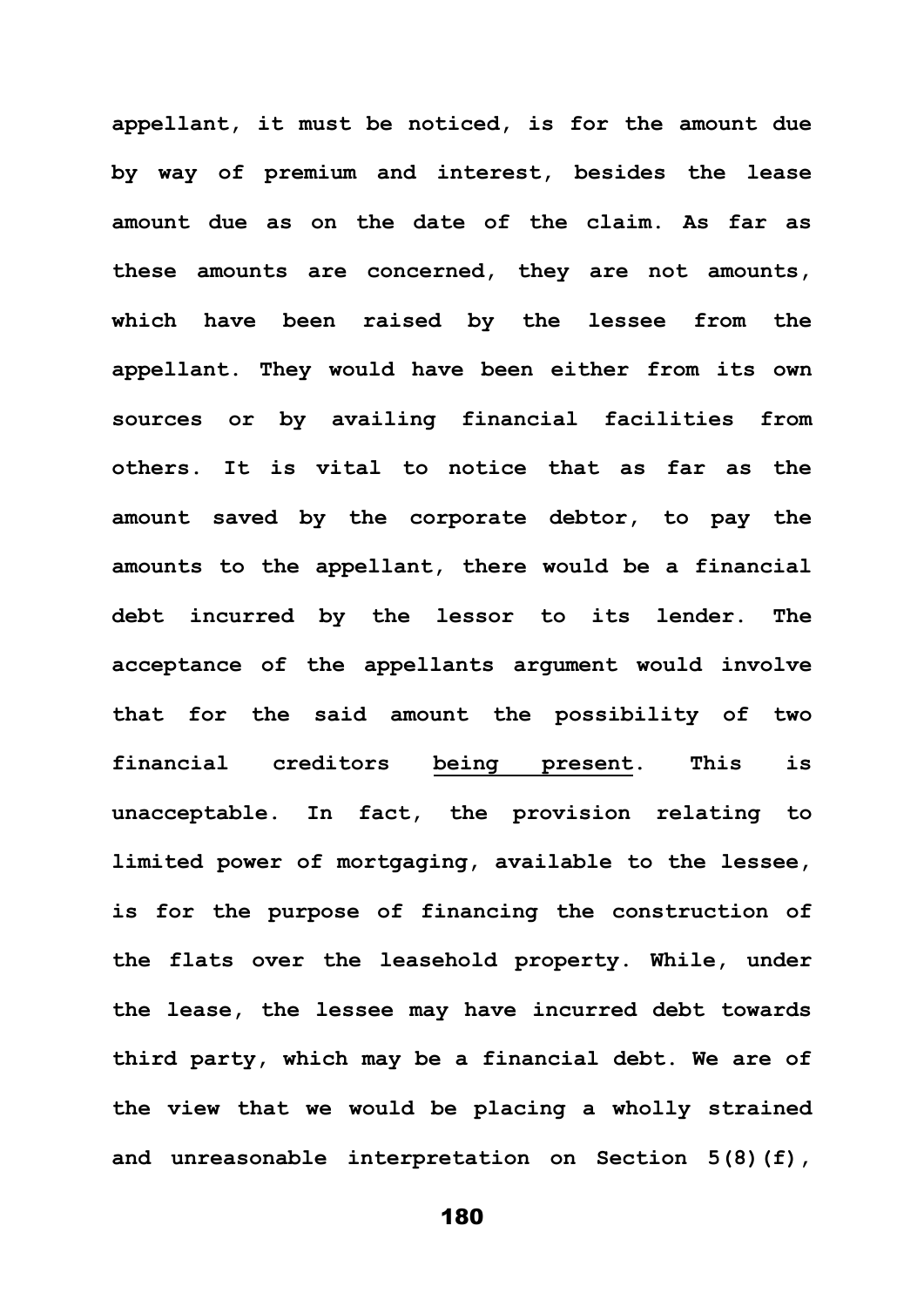**if we were to hold that lessee has raised funds from the lessor (appellant) under the lease in question. Merely granting a moratorium, followed by the staggered payment in sixteen half-yearly installments of the balance of premium, cannot possibly lead to the conclusion that the respondent has raised the funds, under the lease, from the appellant.** 

141. **We may notice that what Section 5(8)(d) of the IBC provides for is, any liability in respect of any lease,** *inter alia***, which is, however, confined to a finance or capital lease. We are not ruling out the possibility that, in a lease, not a finance or a capital lease, falling under Section 5(8)(d), if it otherwise fulfils the requirements of Section 5(8)(f), it would not fall under the definition of the word 'financial debt'. In other words, Section 5(8)(d) includes only a finance or a capital lease, which is deemed, as such, under the Indian Accounting Standards. Section 5(8)(f) is a residuary and catch all provision. A lease, which is not a finance or a capital lease under Section 5(8)(d), may create a financial debt within the meaning of Section 5(8)(f),** 

181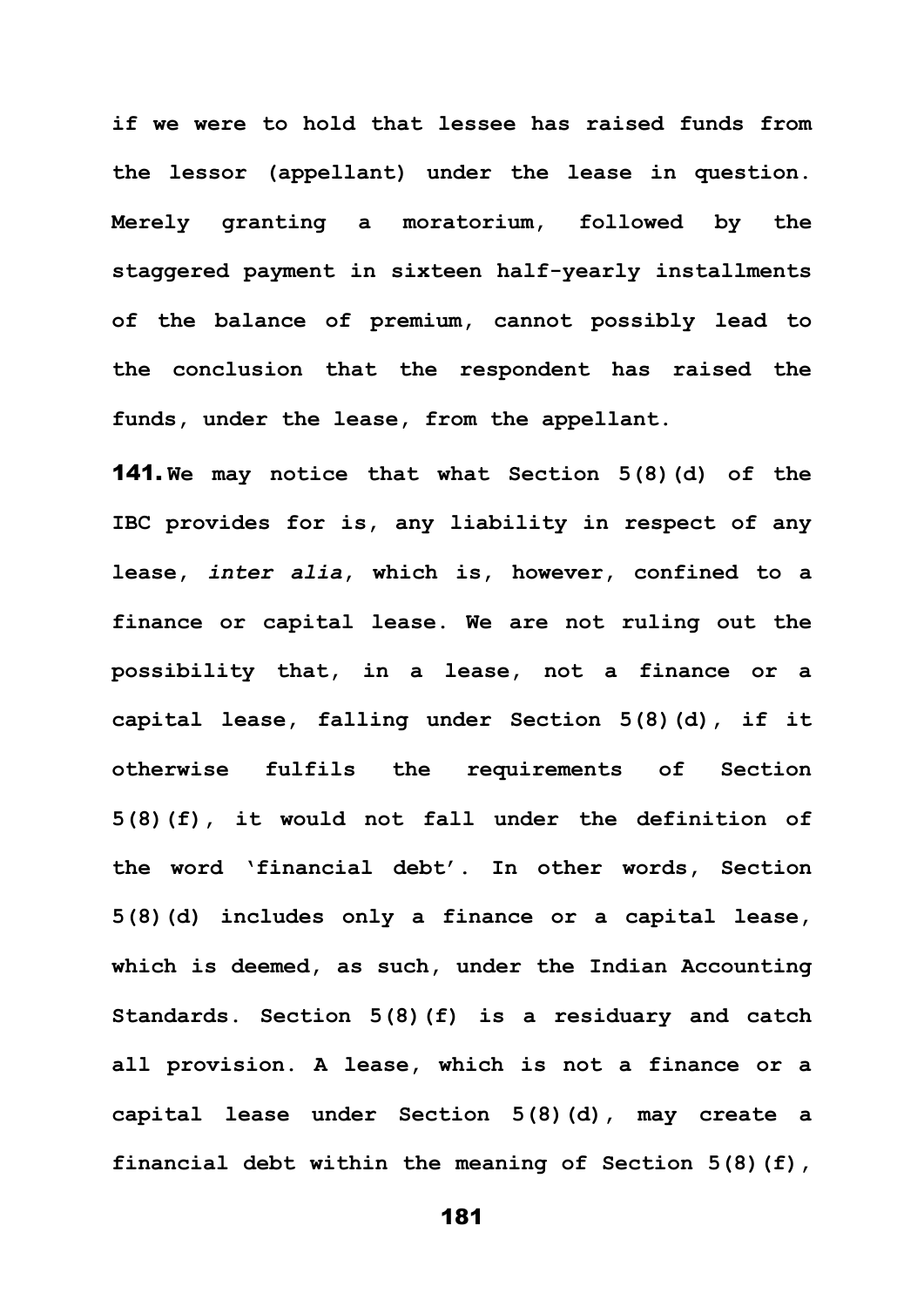**if, on its terms, the Court concludes that it is a transaction, under which, any amount is raised, having the commercial effect of the borrowing. All that we are finding, in the facts of this case, is that the lease in question does not fall within the ambit of Section 5(8)(f). This is for the reason that the lessee has not raised any amount from the appellant under the lease, which is a transaction. The raising of the amount, which, according to the appellant, constitutes the financial debt, has not taken place in the form of any flow of funds from the appellant/lessor, in any manner, to the lessee. The mere permission or facility of moratorium, followed by staggered payment in easy installments, cannot lead us to the conclusion that any amount has been raised, under the lease, from the appellant, which is the most important consideration.**

## WHETHER THE APPELLANT IS AN OPERATIONAL CREDITOR?

142. **As far as the case of the respondents that the appellant is a Local Authority goes, the case of the respondent was largely premised on the Judgment of**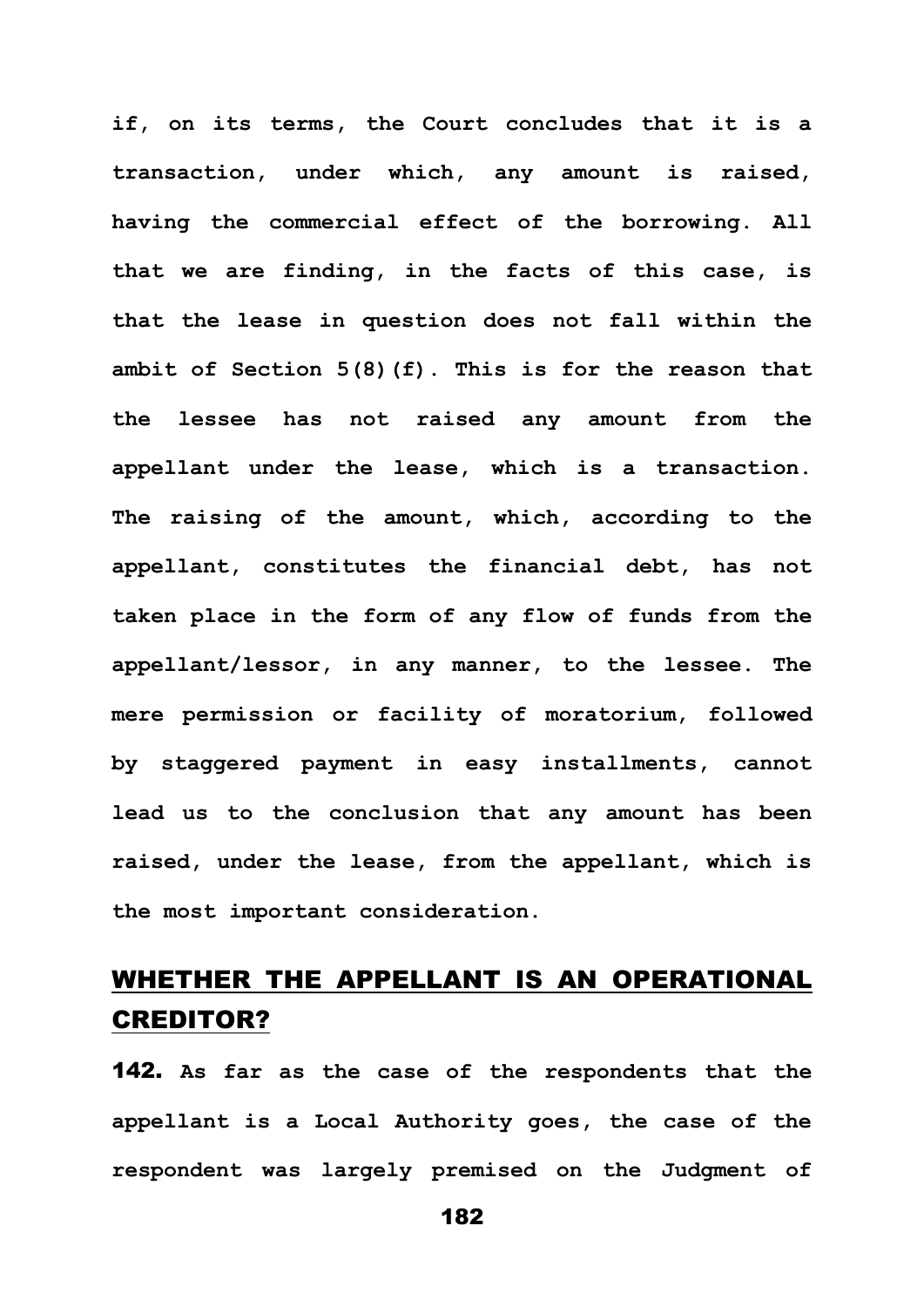**this Court in** *Union of India and Others v. R.C. Jain and Others***<sup>14</sup>. In short, the case of the respondent was that the appellant is a Local Authority and the rental and premium in question, claimed by the appellant, constitutes amount due to the appellant under a law,** *viz***., the UPIAD, read with Section 40 of the UP Act of 1973, made applicable to the UPIAD. Upon this Court pointing out the decision of this Court reported in** *New Okhla Industrial Development Authority v. Chief Commissioner of Income Tax and others<sup>15</sup>***, wherein this Court has taken the view in the case of the appellant itself, that it is not a Local Authority. The parties would point out that the said Judgment, may not apply, as it was rendered in the context of the Income Tax Act. It is also pointed out that Judgments, which have been rendered after** *R.C. Jain (supra)***, which includes** *Housing Board of Haryana v. Haryana Housing Board Employees' Union and Others<sup>16</sup>* **and** *Commissioner of Income Tax, Lucknow v. U.P.* 

**<sup>14</sup> (1981) 2 SCC 308**

**<sup>15</sup> (2018) 9 SCC 351**

**<sup>16</sup>(1996) 1 SC 95**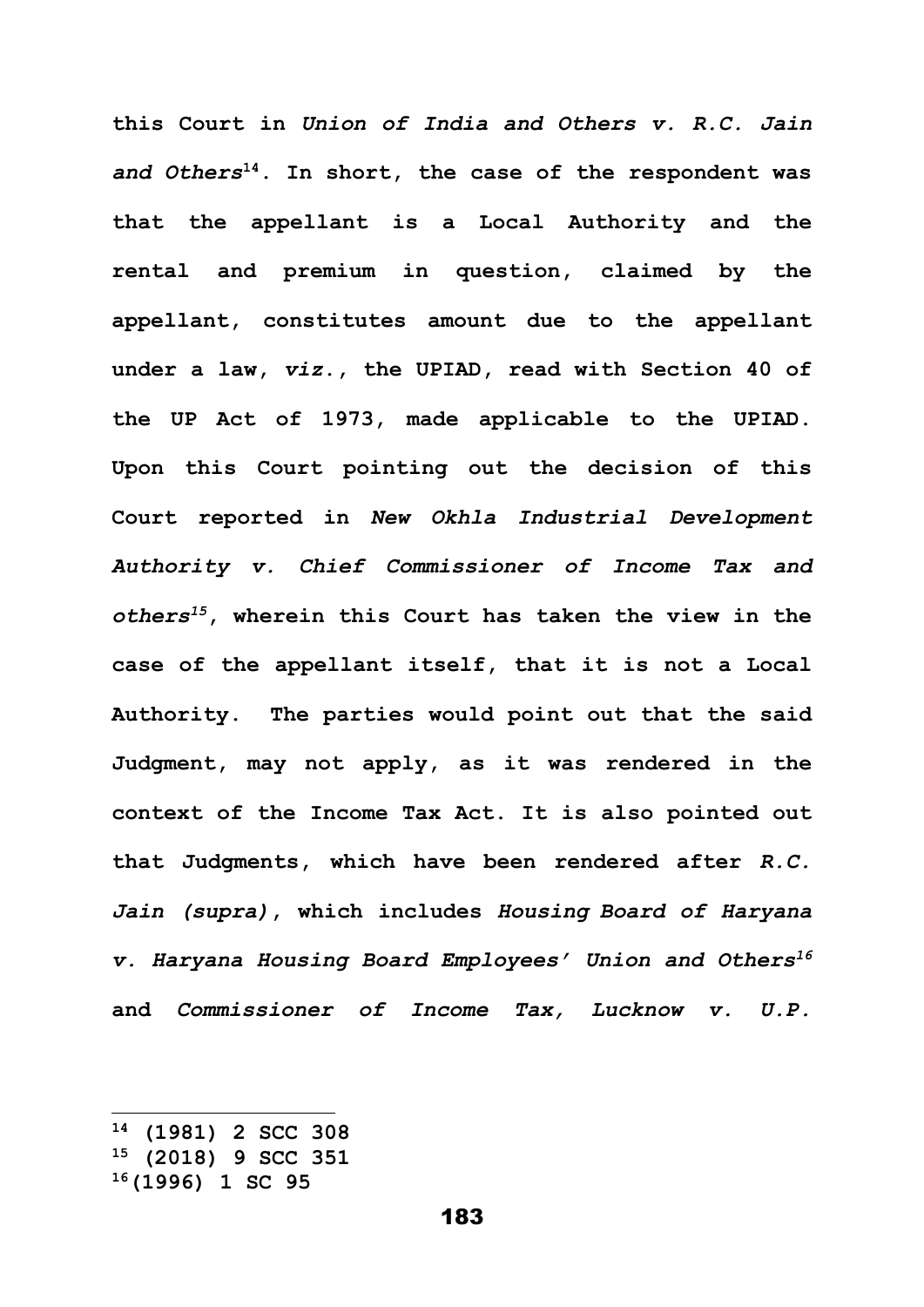*Forest Corporation<sup>17</sup>***, are also distinguishable. It is contended that of the five tests propounded in** *R.C. Jain* **(supra), there is substantial fulfilment of the same** *qua* **the appellant.** 

143. **It was pointed out that under Section 3(r) of the UP Act of 2010, a cognate law, the appellant is treated as a Local Authority. It is also pointed out that the appellant does provide civic amenities to the local inhabitants and, for the purpose of the IBC, it is, indeed, a Local Authority. It is also pointed out that the appellant is treated as a Local Authority under the Goods and Services Act. Prima facie the decision in Noida (supra) may not detract from the appellant being found to be a local authority for the purpose at hand. No doubt, we do notice that in the context of the** *proviso* **to Article 131 of the Constitution of India, this Court did notice the distinction between the words 'arising out of' and the words 'arising under' and held that the words 'arising under' bears a narrower meaning (See also the discussion of the meaning of the word** 

## **17(1998) 3 SCC 530**

184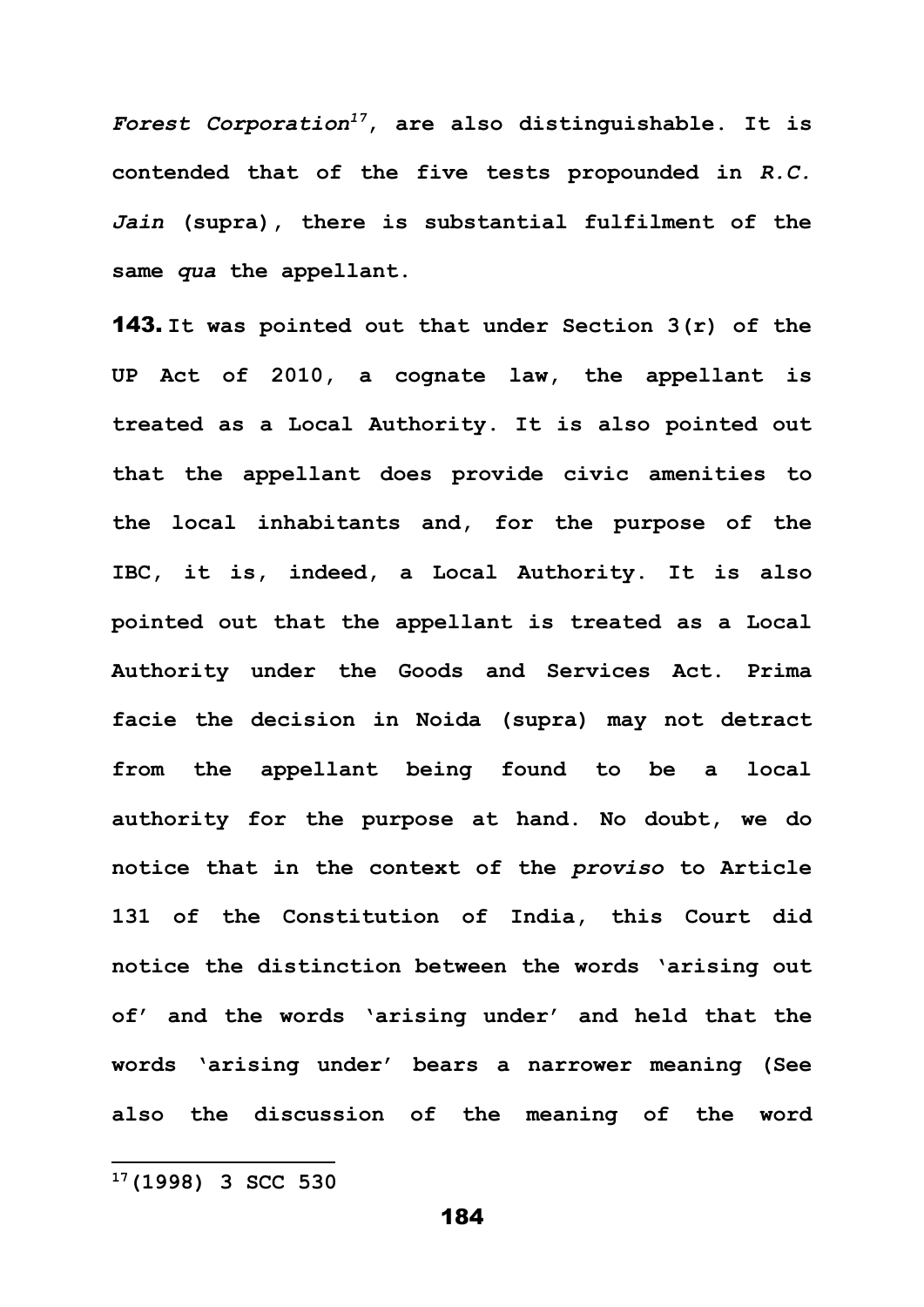**'arises' as meaning 'coming into existence', in a Judgment of this Court by Justice Mukherji in** *Re: Rogers Pyatt Shellac Co. v. The Secretary of State for India in Council<sup>18</sup>***, which stands approved in** *The Commissioner of Income Tax, Bombay v. Ahmedbhai Umarbhai and Co., Bombay<sup>19</sup>***.** 

144. **The appellant would, in fact, point out that it is not necessary to probe the matter further, in view of the concurrent findings that the appellant is an operational creditor. No doubt, Smt. Madhavi Divan does point out that the words 'arising under any law', may not be the same as amounts being made recoverable under a law. Of course, she would point out that as far as the rental part of the claim, it may be relatable to the first limb of an operational debt. When questioned further, as to what her position is, if this Court found that the appellant is not a financial creditor, the appellant may be entitled, at least, to be treated as an operational creditor. We would think that, having regard to the** 

**<sup>18</sup> AIR 1925 Calcutta 34**

**<sup>19</sup> AIR 1950 SC 134**